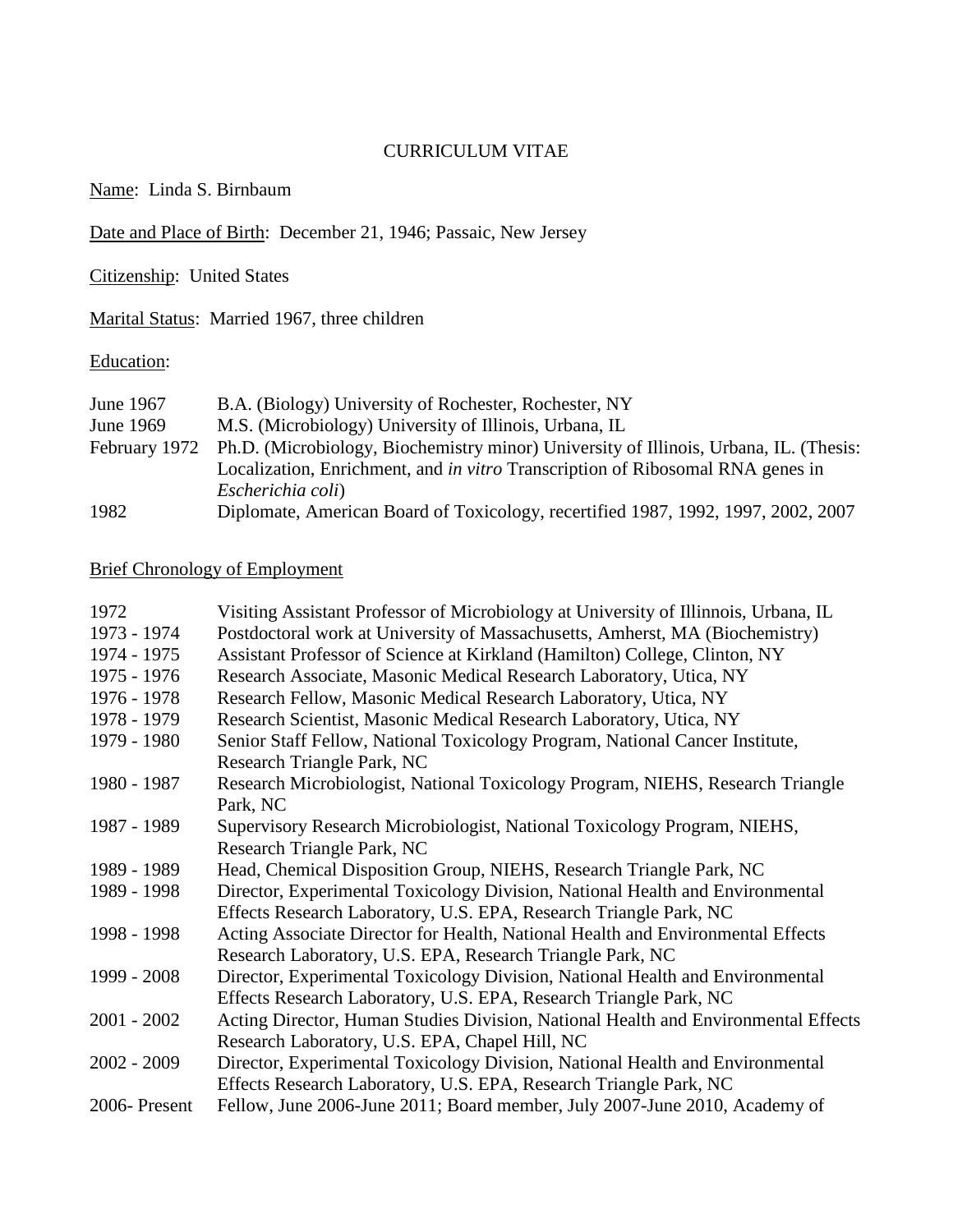|                 | <b>Toxicological Sciences</b>                                                |
|-----------------|------------------------------------------------------------------------------|
| $2008 - 2009$   | Senior Toxicologist, National Center for Environmental Assessment, U.S. EPA, |
|                 | Research Triangle Park, NC                                                   |
| $2009$ –Present | Director, National Institute of Environmental Health Sciences and National   |
|                 | Toxicology Program, Research Triangle Park, NC                               |
|                 | 2009 - Present Senior Investigator, National Cancer Insitute                 |

# Societies:

Society of Toxicology (President 2004-2005) American Society for Pharmacology and Experimental Therapeutics International Union of Pharmacology, Section on Toxicology North Carolina Chapter, Society of Toxicology American Aging Association Gerontological Society American Association for the Advancement of Science Phi Beta Kappa Phi Kappa Phi Sigma Xi Academy of Toxicological Sciences International Union of Toxicology (President 2010-2013) Society for Risk Analysis Member, Institute of Medicine

### Awards:

| 1967-1972 | NIH Predoctoral Traineeship                                                     |
|-----------|---------------------------------------------------------------------------------|
| 1971      | Sigma Xi Award, University of Illinois                                          |
| 1973-1974 | Damon Runyon Foundation Postdoctoral Fellowship                                 |
| 1974-1975 | <b>Mellon Foundation Research Grant</b>                                         |
| 1976-1978 | <b>National Research Service Award</b>                                          |
| 1978-1979 | Career Employment and Training Award                                            |
| 1979      | Young Investigator Grant - N.I.A.                                               |
| 1991      | Scientific and Technological Achievement Award, Level III, U.S EPA              |
| 1992      | Scientific and Technological Achievement Award, (2 awards) Level III, U.S. EPA  |
| 1993      | Scientific and Technological Achievement Award, Level III, U.S. EPA             |
| 1994      | Scientific and Technological Achievement Award, Level III, U.S. EPA (2 awards)  |
| 1996      | National Wildlife Federation, Special Edition National Conservation Achievement |
|           | Award                                                                           |
| 1996      | First Ahlborg Memorial Award, Karolinska Institute, Sweden                      |
| 1998      | Scientific and Technological Achievement Award, Level III, U.S. EPA             |
| 1999      | Best Risk Assessment Paper, SOT, New Orleans, LA                                |
| 1999      | Scientific and Technological Achievement Award, Level II, U.S. EPA              |
| 2000      | Scientific and Technological Achievement Award, Honorable Mention               |
| 2000      | Scientific and Technological Achievement Award, Honorable Mention               |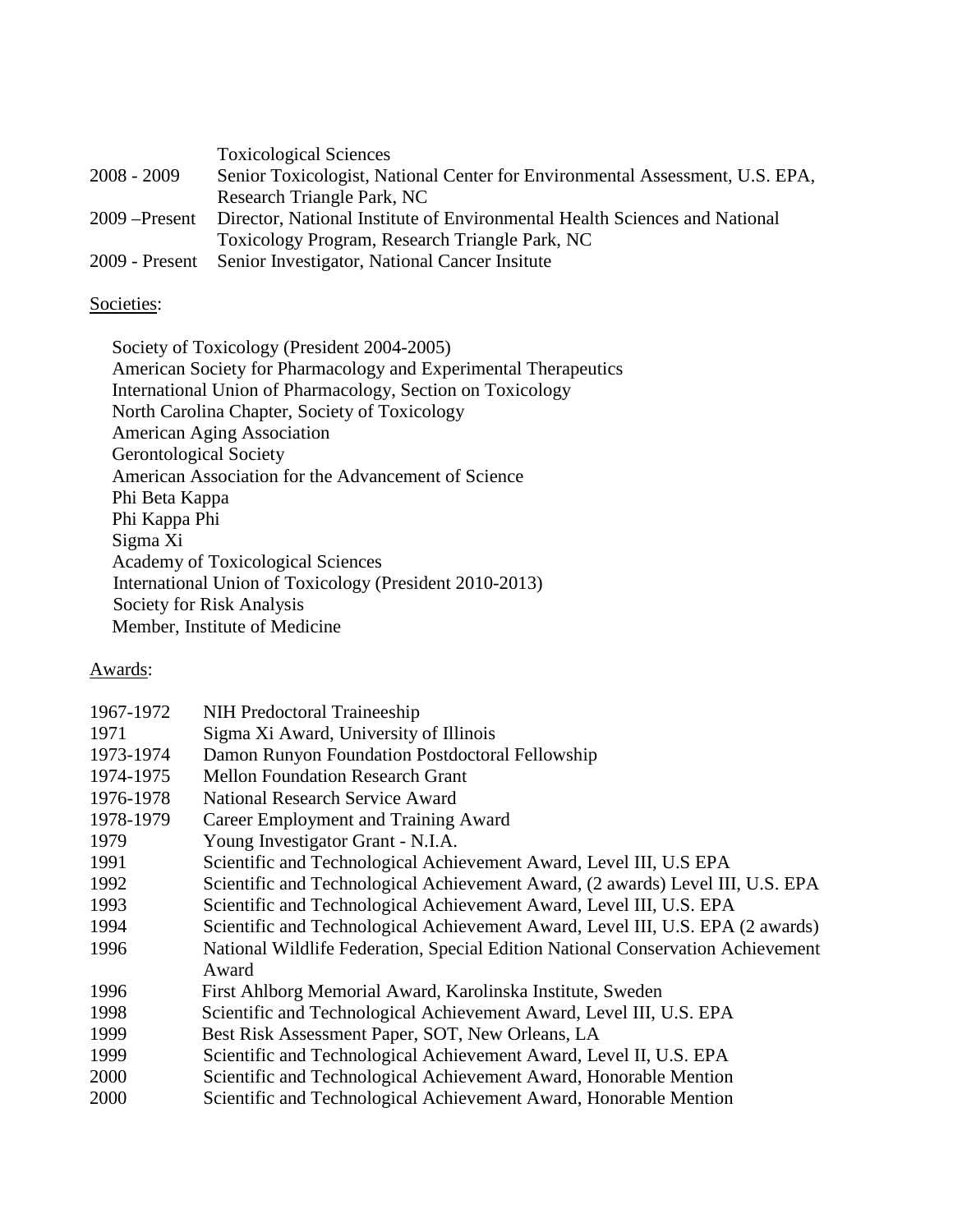| 2001          | Diversity Leadership Award, U.S. EPA                                                         |
|---------------|----------------------------------------------------------------------------------------------|
| 2002          | Recognized as one of the top 100 cited authors in ISI Pharmacology                           |
| 2002          | U.S. EPA Gold Award for Scientific Achievement in the Health Sciences                        |
| 2003          | Society of Toxicology Risk Assessment Specialty Section (RASS) Blue Ribbon, best<br>abstract |
| 2003          | Scientific and Technological Achievement Award, Level II, U.S. EPA                           |
| 2004          | U.S. EPA Bronze Medal (Region 5) to Emerging Pollutants Workshop Planning Group              |
| 2004          | Society of Toxicology Risk Assessment Specialty Section (RASS) Blue Ribbon, best<br>abstract |
| 2004          | Scientific and Technological Achievement Award, Level III, U.S. EPA                          |
| 2005          | Scientific and Technological Achievement Award, Level III, U.S. EPA                          |
| 2006          | Academy of Toxicological Sciences, Fellow                                                    |
| 2006          | Mid-Atlantic Chapter of the Society of Toxicology (MASOT) Ambassador Award                   |
| 2006          | Environmental Science & Technology Excellence in Review                                      |
| 2006          | Society of Toxicology Public Communications Award                                            |
| 2007 - Date   | Society of Toxicology Endowment Board                                                        |
| $2007 - 2010$ | President-Elect/President for International Union of Toxicology (IUTOX)                      |
| 2007 - Date   | <b>Official Advisor to the Endometriosis Association</b>                                     |
| 2007 - Date   | Editorial Board, Environmental Health Perspectives                                           |
| 2007          | Scientific and Technological Achievement Award, Level I, U.S. EPA                            |
| 2007          | Scientific and Technological Achievement Award, Level III, U.S. EPA                          |
| 2008          | Society of Toxicology (SOT) 2008 Women in Toxicology (WIT) Elsevier Mentoring                |
|               | Award                                                                                        |
| 2010          | Honorary Degree Recipient from the University of Rochester                                   |
| 2010          | College of Liberal Arts & Science Alumni Achievement Award, University of Illinois           |
| 2011          | National Institutes of Health Director's Award                                               |
| 2011          | Scientific and Technological Achievement Award, Level III, U.S. EPA                          |
| 2012          | <b>Breast Cancer Fund Heroes Award</b>                                                       |
| 2012          | National Research Center for Women's 2012 Health Policy Hero Award                           |

Recent Assistance To Scientific Community

- 1. Chairs the Scientific Advisory Board of the University of Michigan Dioxin Study (UMDES) - Present
- 2. External advisor to the University of Illinois, Chicago School of Public Health, grant proposal on the study of occupational exposure to Dioxins
- 3. Served as a member of the subcommittee for review of research at the Interfacultary Institute of Risk Assessment Sciences (IRAS), Utrecht University, the Netherlands (2005)
- 4. Official Advisor to the Endometriosis Association (2007)
- 5. Academy of Toxicological Sciences (ATS) Board of Directors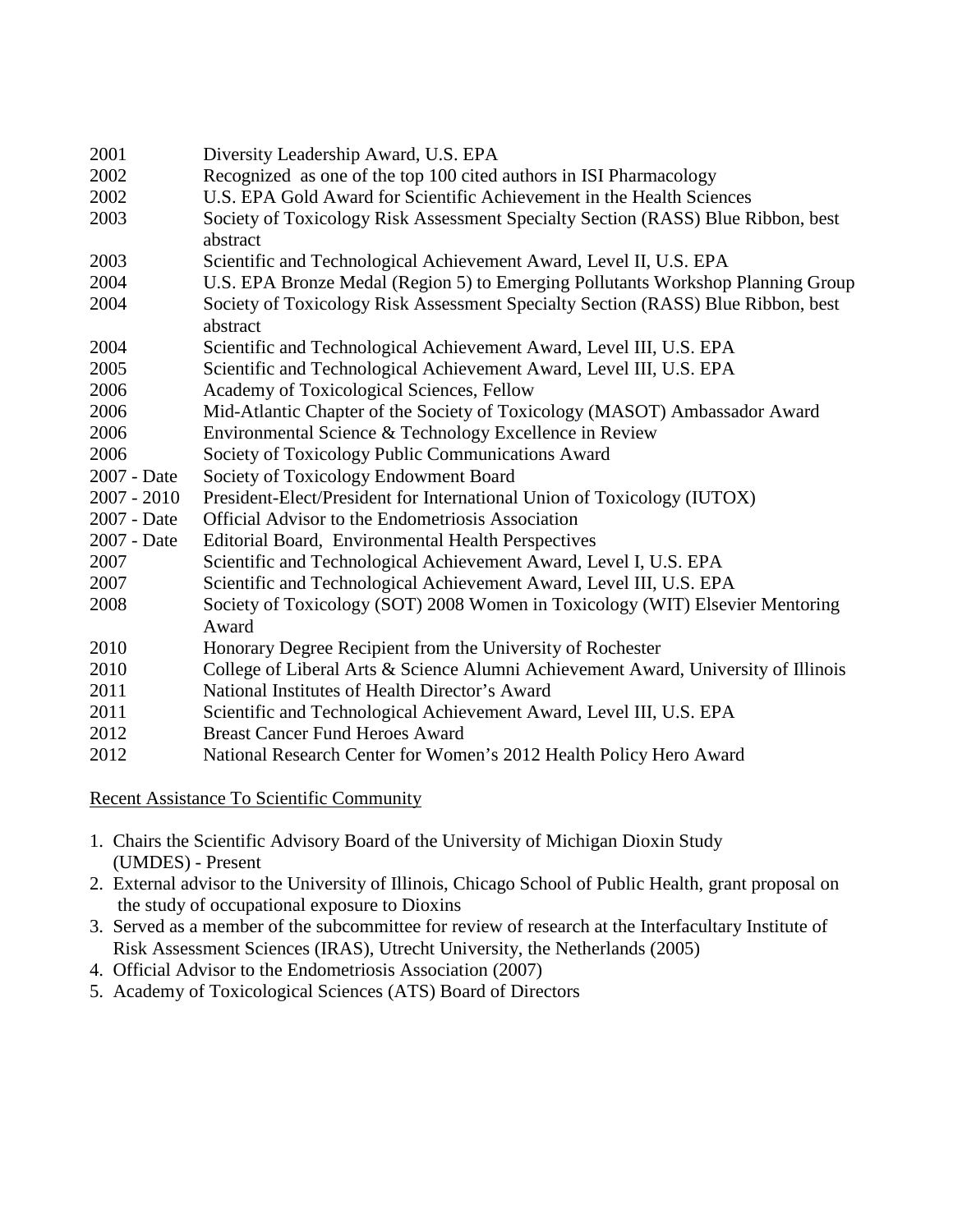### Other Activities:

| 1976          | Adjunct Professor, Genetics, State University College of Technology, Utica, NY                                             |
|---------------|----------------------------------------------------------------------------------------------------------------------------|
| 1977 - 1979   | Chairperson, Guest Speaker Program at Masonic Medical Research Laboratory                                                  |
| 1978 - 1979   | Consultant, Syracuse Research Corporation (detection of carcinogens as mutagens)                                           |
| 1979 - 1983   | Member, Executive Board, American Aging Association                                                                        |
| 1980 - 1981   | Vice President, American Aging Association                                                                                 |
| 1980 - 1982   | Adjunct Assistant Professor, Department of Environmental Science, School of Public<br>Health, University of North Carolina |
| 1982-1988     | Adjunct Associate Professor, Department of Environmental Science, School of Public                                         |
|               | Health, and Curriculum in Toxicology, University of North Carolina                                                         |
| $1983 - Date$ | Curriculum in Toxicology, University of North Carolina                                                                     |
| $1985 - Date$ | <b>Editorial Board, AGE</b>                                                                                                |
| $1988 - Date$ | Editorial Board, <i>Environmental Health Perspectives</i>                                                                  |
| $1988 - Date$ | Adjunct Professor, Department of Environmental Science, School of Public Health,                                           |
|               | and Curriculum in Toxicology, University of North Carolina                                                                 |
| $1989 - Date$ | Editorial Board, Toxicology and Applied Pharmacology                                                                       |
| $1989 - Date$ | Executive Committee, Curriculum in Toxicology, University of North Carolina                                                |
| $1992 - 1996$ | Member of the Chemical Manufacturers Association Butadiene Panel                                                           |
| $1993 - 1998$ | Editorial Board, Environmental Health Perspectives                                                                         |
| $1993 - 1995$ | > Committee for NIEHS Planning Grant for an EHS Center                                                                     |
| $1993 - 2009$ | Editorial Board, Human and Experimental Toxicology                                                                         |
| $1994 - 1997$ | Elected to serve a three year term on the Executive Committee of the Division of                                           |
|               | Toxicology, ASPET                                                                                                          |
| $1994 - Date$ | Reviewer for Medical Research Council of Canada Grants                                                                     |
| $1995 - 1998$ | <b>CIIT Scientific Advisory Panel</b>                                                                                      |
| $1995 - Date$ | Adjunct Faculty Member of Toxicology, Integrated Toxicology Program, Duke                                                  |
|               | University                                                                                                                 |
| $1999 - 2000$ | Chair, DOT, ASPET                                                                                                          |
| $1999 - 2009$ | Editorial Board, Chemosphere                                                                                               |
| $2000 - 2007$ | Executive Committee, Research Triangle Park Drug Metabolism Discussion Group                                               |
| $2000 - 2004$ | U.S. Delegate to AMAP/Health Effects Group                                                                                 |
| 2002          | Reviewer for <i>Environmental Science &amp; Technology</i>                                                                 |
| $2002 - 2006$ | Board of Directors of SOT as Vice President Elect, Vice President, President, and Past                                     |
|               | President                                                                                                                  |

#### Invited Speaker:

Duke University (1982); University of Buffalo (1983); Rutgers University (1984); EPA (Washington, DC, 1985); University of Arizona (1985); Duke VA (1986); University of Nebraska (1986); CIIT (1987). Texas A&M University (1987); St. Johns University (1987); Veterans Administration Medical Center, St. Louis (1987); NTP Executive Committee (1988); Senate Committee on Environment and Public Works (Staffers) (1989); Health Effects Research Laboratory (Research Triangle Park, NC, 1989); USEPA (Washington, 1989); NIEHS Research Day (1989); Duke University (1990); University of North Carolina (1990); Virginia Polytechnic Institute and State University (1990); EOHSI; Panelist at the GLO 9 Graduation Program, Rutgers University (1991); Cornell University (1991); Colorado State University (1991); Health Effects Institute (1991); Toxicology Forum (1991); Harvard School of Public Health (1991); Symposium on the Health Effects of Gasoline (1991); The Toxicology Forum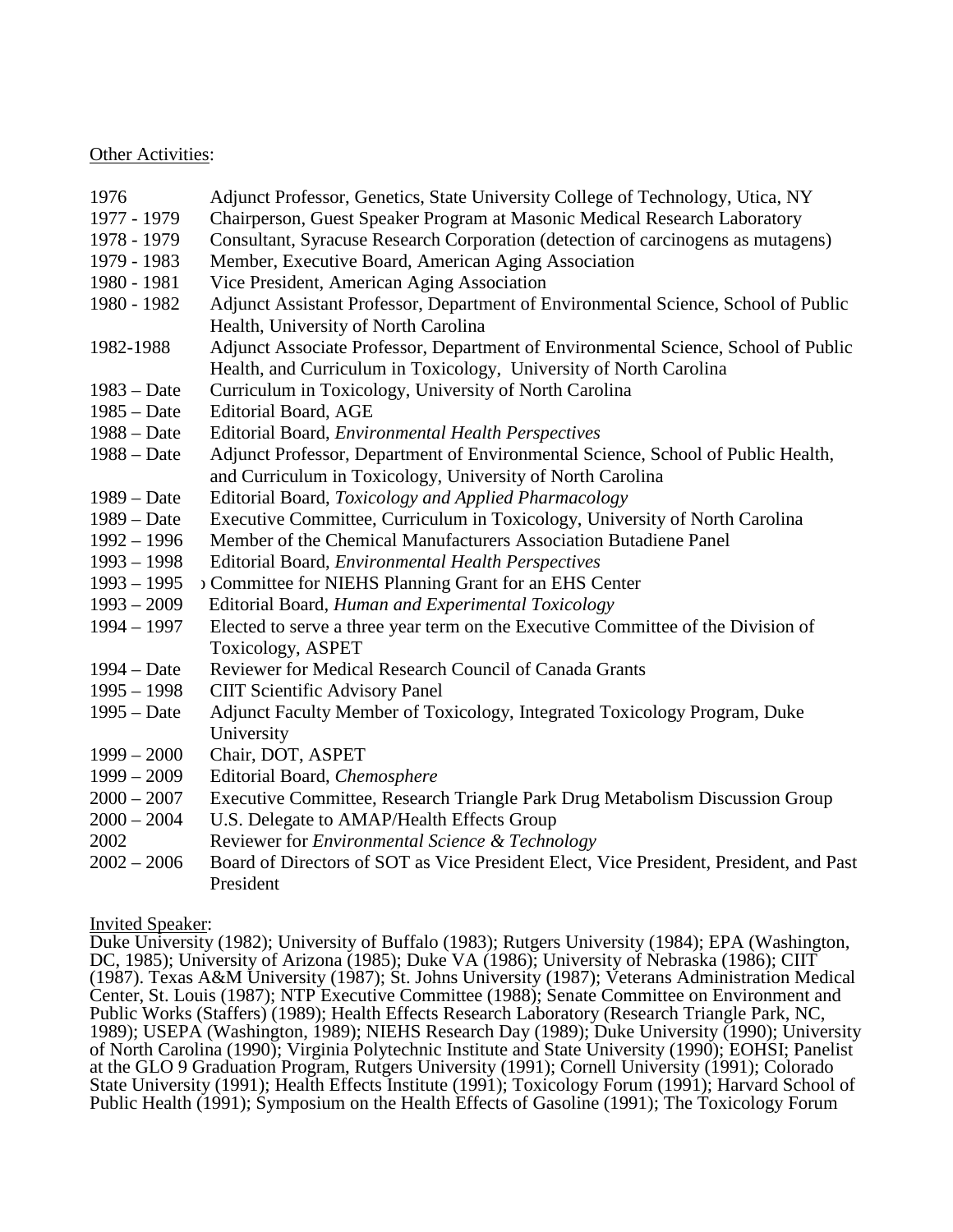(1992); University of Connecticut (1992); World Wildlife Fund (1992); Genetic Toxicology Association Spring Meeting (1992); North Carolina's Environmental Management Commission (EMC) Water Quality Committee 1992); SEGH International Conference on Lead and Other Trace Substances (1992); Harvard School of Public Health (1992); University of Kansas Medical Center (1992); Association for Governmental Toxicologist, Society for Environmental Geochemistry and Health (1992); University of Texas (1992); American Association for the Advancement of Science (1993) Society of Toxicology (1993); Air and Waste Management Association (1993); NIEHS (1993); International Congress on Health Effects of Hazardous Waste (1993); National Conference on Dioxin (1993); Committee to Coordinate Environmental Health and Related Programs (1993); Duke University School for the Environment (1993); NIEHS (1993); Great Lakes Water Quality Board Meeting (1993); NC State University Graduate Student Professional Development Workshop (1993); Environmental Defense Fund (1993); American College of Toxicology (1993); Health Protection Branch, Health and Welfare Canada (1993); Illinois Environmental Health Association (1993); University of Illinois (1993); Environmental Health Protectorate, Canada (1994); University of Pittsburgh (1994); Chlorine Chemistry Council (1994); NIEHS Second Annual Environmental Careers Symposium (1994); Dioxin Reassessment Press Conference - Washington, D.C. (1994); Dioxin Reassessment Press Conference - Chicago, Illinois (1994); EPA Region 5 Dioxin Reassessment Press Conference; (1994); University of California, Davis (1994); Durham-Chapel Dietetic Association (1994); NCSU Workshop (1994); Duke University Occupational Medicine Seminar Series (1994); University of Kentucky, Graduate Center for Toxicology & Sigma Xi (1994); NCSOT (1994); National Academy of Sciences (1994); Southern Illinois University (1994); Air & Waste Management Association (1994); North Carolina Bar Association (1995); Cornell University (1995); North American Commission for Environmental Cooperation (1995); Tribal Council - St. Reigs Mohawk Tribe Environment Division (1996); National Wildlife Conservation (1996); American Chemical Soceity (1996); West Virginia University, Department of Pharmacology & Toxicology (1996); University of Illinois (1996); Cincinnati Medical Center - Institute of Environmental Health (1996); Internatinal Symposium Dioxins and Furans - Heidelberg, Germany (1996); University of Michigan -Consultant Program (1997); NC State University - SCI-LINK Teachers Day (1997); Washington, DC<br>- dosimetry for Persistent Chemicals (1997); University of Buffalo - Buffalo environmental health<br>Sciences Conference (1997); Mo Dioxin `97 Symposium on Chlorinated Dioxins and Related Compunds (1997); Southern Illinois University - Betram W. Carnow Memorial Symposia (1997); Seoul, Korea - 50th Anniversary of the Korean Society of Pharmacology; The Dioxin conference; Pohang University (1997); Lineberger Cancer Center, University of NC at Chapel Hill (1998); Endocrine Disruptor Workshop, Raleigh, NC (1998); Chemical Mixtures Colloquium, Washington, DC (1998); University of NC Research Integrity Conference (1998); Butadiene Annual Research Review Meeting, Houston, TX (1998); Cell Signaling Workshop, RTP, NC (1998); Workshop on Ah Receptor-Controlled Responses in Tumor Promotion, Germany; University of Maine, Orono, ME (1998); Risk Characterization of Dioxin, EPA, RTP, NC (1998); NIEHS/NTA Science Fair (1998); AMSA National Convention, Chicago, IL (1999); Graduate Student Convocation, ASPET Meeting, Washington, DC (1999); Washington State University, Pullman, WA (1999); Environmental Mutagen Society (2000) Bowman Gray School of Medicine (2000); Endometroisis 2000, London (2000); University of Wisconsin, Madison (2000); Physicians for Social Responsibility, Washington, DC (2000); Ecology and Health Conference, Raleigh, NC (2000); Dioxin 2000 (Monterey and Berkley, California); American Public Health Association Annual Meeting (2000); University of New Mexico Toxicology Program (2000); Cornell University (2001); University of Zurich (2001); Karolinska Institute (2001); LocalMotion, Detroit, MI (2001); Michigan Department of Environmental Quality (2002); University of Illinois, Chicago (2002); North Carolina State University (2003); Loma Linda University, CA (2003); Boston City Council, Boston, MA (2003); Boston City Council on Dioxin, Boston, MA (2003); Research Triangle Park Career Evaluation, Research Triangle Park, NC (2003); University of California at Los Angeles, (2004); Harvard Seminar, Boston, MA (2004); EMS Panel Debate, Washington, DC (2004); Duke University Integrated Toxicology Program, Durham, NC (2004): Lone Tree Council, Saginaw Bay Watershed, Saginaw, MI (2005); Porter School of Environmental Studies and Haifa University, Israel (2005); Michigan Department of Environmental Quality, Midland, Michigan (2005); University of Southern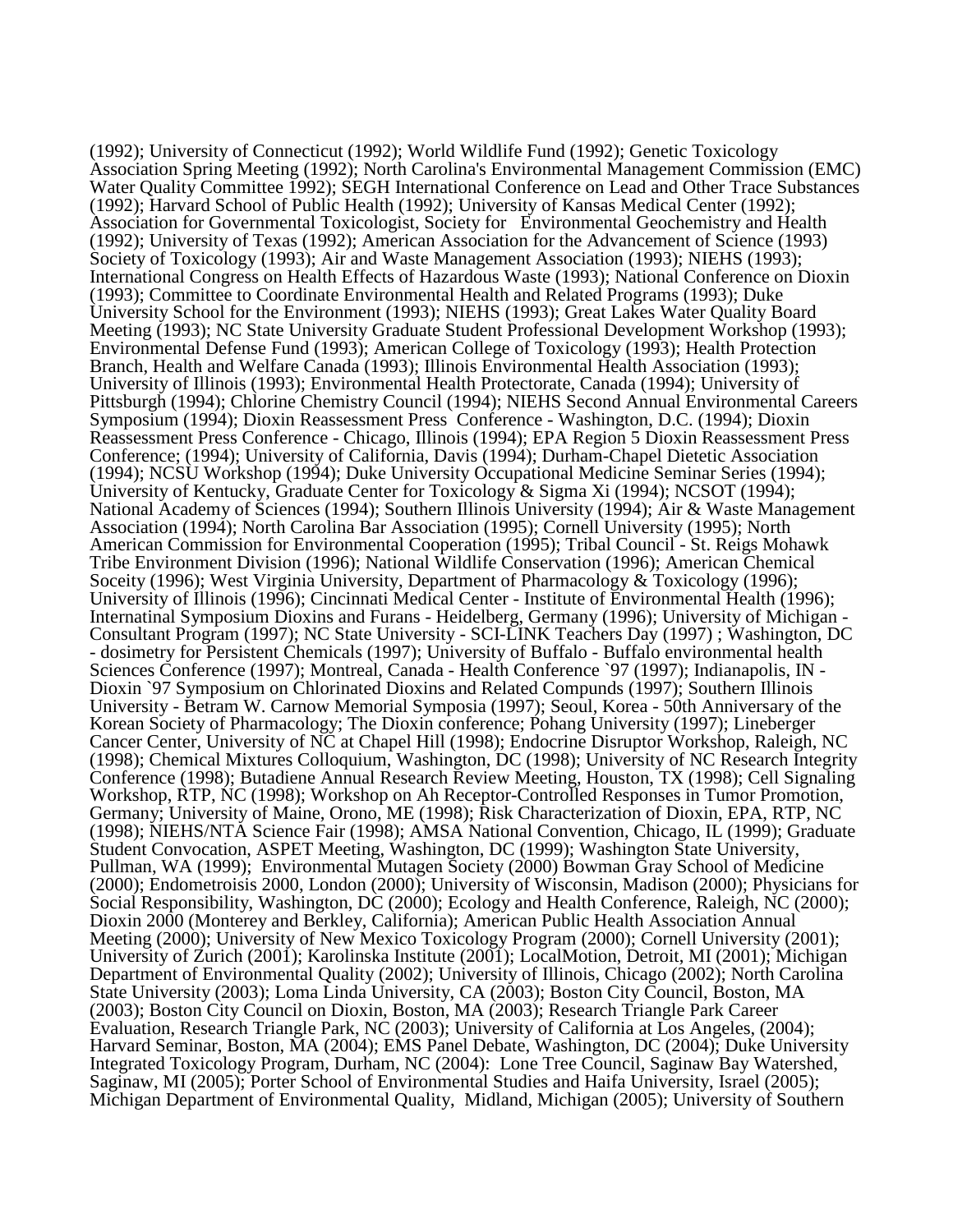Maine, Portland, Maine (2005); North Carolina State University, Dept. of Environmental and Molecular Toxicology 2006 Seminar, Raleigh, NC (2006); Southwestern Medical University, Dallas, TX (2006); University of Wisconsin, Madison, WI (2006): DECA, Washington, DC (2006), University of Michigan, Ann Arbor, Michigan (2006); Brominated Flame Retardants (BFR), Washington, DC (2006); Environmental Partnership Summit, Research Triangle Park, NC (2006); 232nd American Chemical Society Meeting & Exposition, San Francisco, CA (2006); Weybridge + 10 Workshop, Helsinki, Finland (2006); International Conference on Food Contaminants and Neurodevelopmental Disorders, Valencia, Spain (2006); PALs Meeting, Crystal City, Arlington, VA (2006), East Carolina University (2007); U.S. EPA Region 8, Denver, CO (2007); NIEHS Meeting, Research Triangle Park, NC (2007); P.O.P. Culture, Santa Monica, CA (2007); Evaluation of the human relevance of modes of action in animals, University of North Carolina, Chapel Hill, North Carolina (2008); Evaluating the human relevance of modes of action in animals workshop, ILSI Research Foundation University of North Carolina, Chapel Hill, NC (2008); Duke ITP, Duke University, Durham, North Carolina (2008);. Indiana University, Bloomington, Indiana (2008); Women Taking the Lead to Save Our Planet, Washington, DC (2009); National Public Radio (2009); Frontline (2009); CNN (2009); NIEHS Earthday, RTP, NC (2009); Summers of Discovery Seminar Series, RTP, NC (2009); Computational Toxicology Webinar Series, RTP, NC (2009); NIEHS Town Hall Meeting, RTP, NC (2009); NIEHS Friends & Family Day, RTP, NC (2009); National Conversation on Chemical Exposures, Washington, DC (2009); NIEHS Distinguished Lecture Series, RTP, NC (2009); Research Triangle Institute, RTP, NC (2010); James L. Whittenburg Lecture, Boston, MA (2010); Great Lakes Green Chemistry Seminar, RTP, NC (2010); UNC Institute of the Environment, Chapel Hill, NC (2010); NIEHS Spririt Lecture, RTP, NC (2010); University of Virginia Plastic Project, Charlottesville, VA (2010); Congressman Price Science Panel, RTP, NC (2011); Los Angeles Community Forum, CA (2011); Parkinson's Action Network Panel, Washington, DC (2012); Texas Women's University Annual Celebration of Science, Denton, TX (2012); Medical University of South Carolina, Charleston, SC (2012); UNC Women in Science Series, Chapel Hill, NC (2012); Environmental Health Sciences Seminar, UC-Davis, CA (2012); University of Rochester, Rochester, NY (2012).

#### Invited Symposium/Workshop Speaker:

Liver and Aging, II (Japan, 1982); SOT (Atlanta, 1984); Organizer, Annual symposium, American Aging Association (1984); Butadiene ISSRP workshop (1985); Toxicity and Aging Workshop (EPA/NIA, 1985); Gerontology Society (New Orleans, 1985); Strain Selection for Carcinogenesis (NIEHS, 1985); Gerontology Society (Chicago, 1986). Dioxin '87 (Las Vegas, 1987); Pharmacokinetics Modeling and Risk Assessment (Asheville, NC, 1988); ASPET (Montreal, 1988); WHO Workshop on Chemical Toxicity and Aging (Leningrad, 1988); SOT Atlanta, 1988); FASEB (New Orleans, 1989); North Carolina Academy of Sciences (Raleigh, 1989); Human Health Effects of Pollution in the Great Lakes (Ontario, 1989); NCASI Dioxin Research Needs Expert Panel (Rockville, MD,1989); 15th Symposium Environmental Pollutants and Toxicology (Japan, 1989); PCB Workshop, Health Protection Branch, Health and Welfare Canada, Ottawa (June, 1990); International Cancer Congress (Hamburg, West Germany, 1990); TEFs for PCBs (Washington, DC, 1990); Women Administrators in North Carolina Higher Education Spring Forum meeting on "Women in Science" (Durham, NC, 1992); State of North Carolina, Department of Environment, Health and Natural Resources, Division of Environmental Management Commission's Water Quality Committee (Raleigh, NC, 1992); SEGH International Conference on Lead and Other Trace Substances (1992); Rifkin and Associates "Mechanisms of Dioxin Toxicity: Implications for Risk Assessment (Washington, D.C. 1993); California Department of Health Services, Hazardous Materials Laboratory (Berkeley,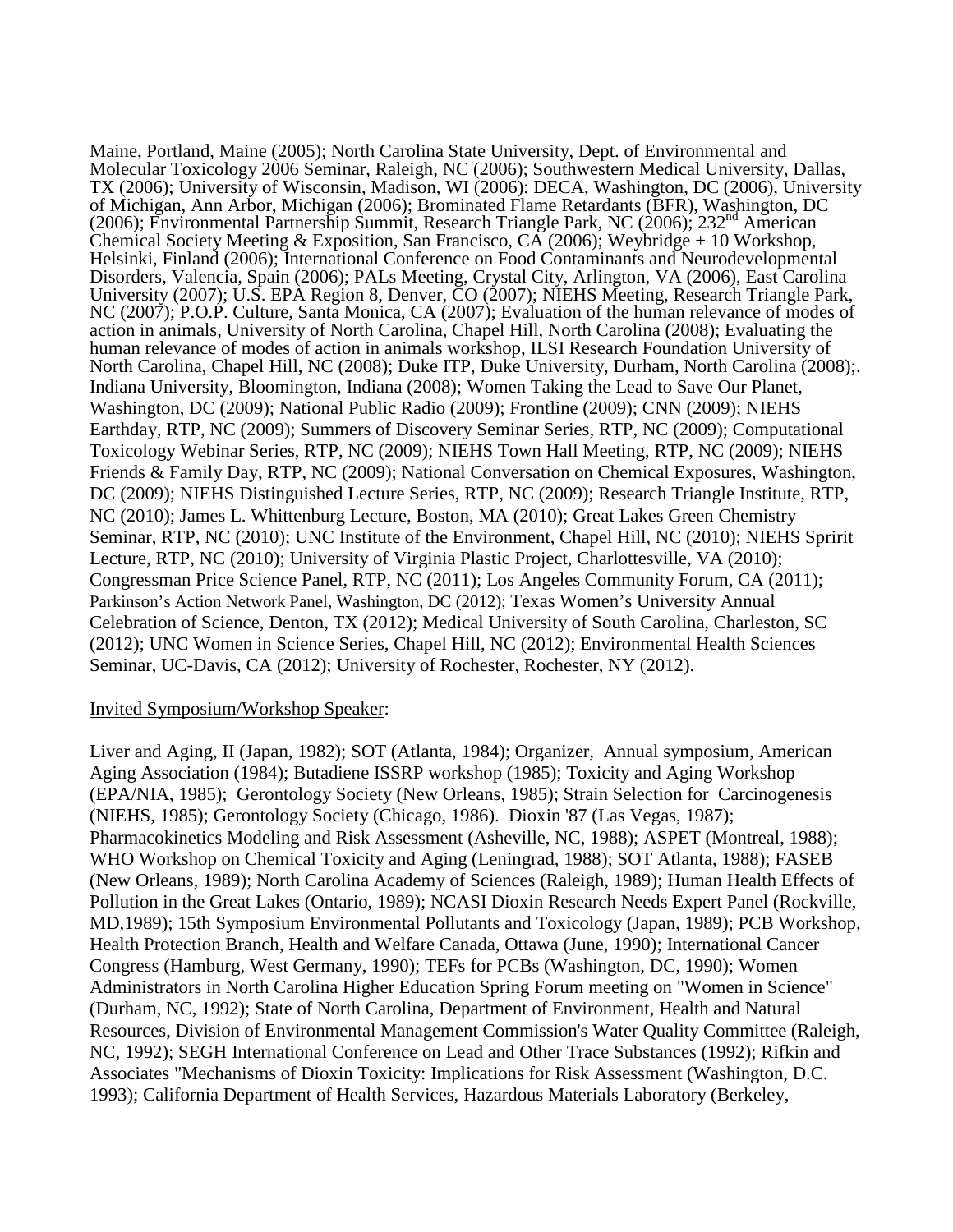California 1993); Gordon Research Conference, "Dioxin toxicity and Risk Assessment" (Meriden, New Hampshire, 1993); American College of Toxicology (1993); Health Protection Branch, Health and Welfare, Canada (1993); Butadiene Peer Review Panel (1993); HERL First Annual Symposium (1993); Waste Technologies Incorporated Peer Review Workshop (1993); North Carolina State Graduate Student Professional Development Workshop (1993); HERL Symposium (1993); NIEHS Sponsored Estrogens in the Environment III: Global Health Implications (1994);National Symposium on Health Research and Needs to Ensure Environmental Justice (1994); AEERL/ASME Seminar on PIC Formation and Control (1994); Children's Environmental Health Network (1994); EPA Colloquium on Environmental Hormones (1994); NIEHS Second Annual Environmental Careers Symposium (1994); Chemical Manufacturers Association, Chlorine Chemistry Council (1994); University of Pittsburgh (1994); Regional Risk Assessment Meeting (1994); Great Lakes Human Health Effects Research Symposium (1994); European Environmental Research Organization (1994); Pennsylvania State 13th Summer Symposium in Molecular Biology (1994); Rifkin & Associates (1994); 6th North American ISSX Meeting (1994); HERL Second Annual Symposium (1994): American Zoological Society (1995); Mechanistic Studies - National Toxicology Program (1995); Chlorination and Drinking Water; Dioxin Roundtable - SOT (1995); International Joint Commission - Great Lake's Science Advisory Board (1995); WHO (1995); Freie University of Berlin (1995); International Institute of Synthetic Rubber Producers, Inc. (1995); International Congress of Toxicology (1995); Working Group on the Assessment of Health Risk for Infants from Exposure to PCDDs, PCDFs, and PCBs (1995); International Neurotoxicology Conference (1995); Endometriosis Association (1995); PCB Assessment Panel (1996), Dioxin Risk Characterization Working Team (1996); International Symposium of the Society of Toxicologic Pathologists (1996); Ulf G. Ahlborg Memorial Lecture at Karolinska Institute=s Nobel Forum (1996). Russian-American Project with scientists, policy-makers and citizen Stakeholder AUniting to Reduce dioxin levels in the Environment and Human Beings, Russia (1996); Dioxins in the Middle East Workshop, Israel (1996); 69th Meeting of the IARC Monographs Programme on the Evaluation of Carcinogenic Risks to Humans, France (1997); WHO Workshop on Revision of I-TEFs, Sweden (1997); Pellston/SETAC Workshop on Chemical Effects on Reproduction, Montana (1997); ISSX Meeting, SC (1997); WHO Workshop on TDI for Dioxins (1998); CIIT Workshop on PBPK Modeling of 1,3-Butadiene (1998); Dioxin >98, Sweden (1998); Autoimmune Disease Workshop (1998); FQPA Meeting (1999), Workshop on Steriod Hormones & Brain Function, Breckenridge, CO (1999); Drinking Water Research Needs Expert Workshop, Leesburgh, VA (1999); Human Exposure Assessment Workshop, Rockville, MD (1999), College of Pharmacy, Washington State University, Pullman, WA (1999), Symposium on Man-Made Chemicals/Hormones in the Environmental on Human Health, Mt. Holyoke College, South Hadley, MA (1999); IPCS Planning Group Meeting on Integrated Risk Assessment, Philadelphia, PA (1999); 13th Working Group Meeting of the Arctic Monitoring and Assessment Program, Toronto, Canada (1999); Workshop on Criteria for Phasing Out Persistent and Bioaccumulating Organic Chemicals, Stockholm, Sweden (1999); Workshop on Diversity 2000: Managing the Third Wave (1999); Endocrine Disruptors and Children=s Health, MT. Sinai School of Medicine, New York (2000); Living Safely with Chemicals in the New Millennium (2000); AMAP Workshop, Rovaniemi, Finland (2000); PAS Proteins/ASPET, Boston, MA (2000); CMA Workshop Biomarkers, RTP, NC (2000); ASPET Program Committee (2000);WHO Integrated Risk Assessment Workshop, Ispra, Italy (2001);Brominated Flame Retardants (BFR) 2001, Stockholm, Sweden; WHO Expert Meeting on Rapid Assays, Brussels, Belgium (2001); Conference on Endocrine Disrupters and Human Health, Universidade Independente, Lisbon, Portugal (2001);Vietnam-United States Scientific Conference on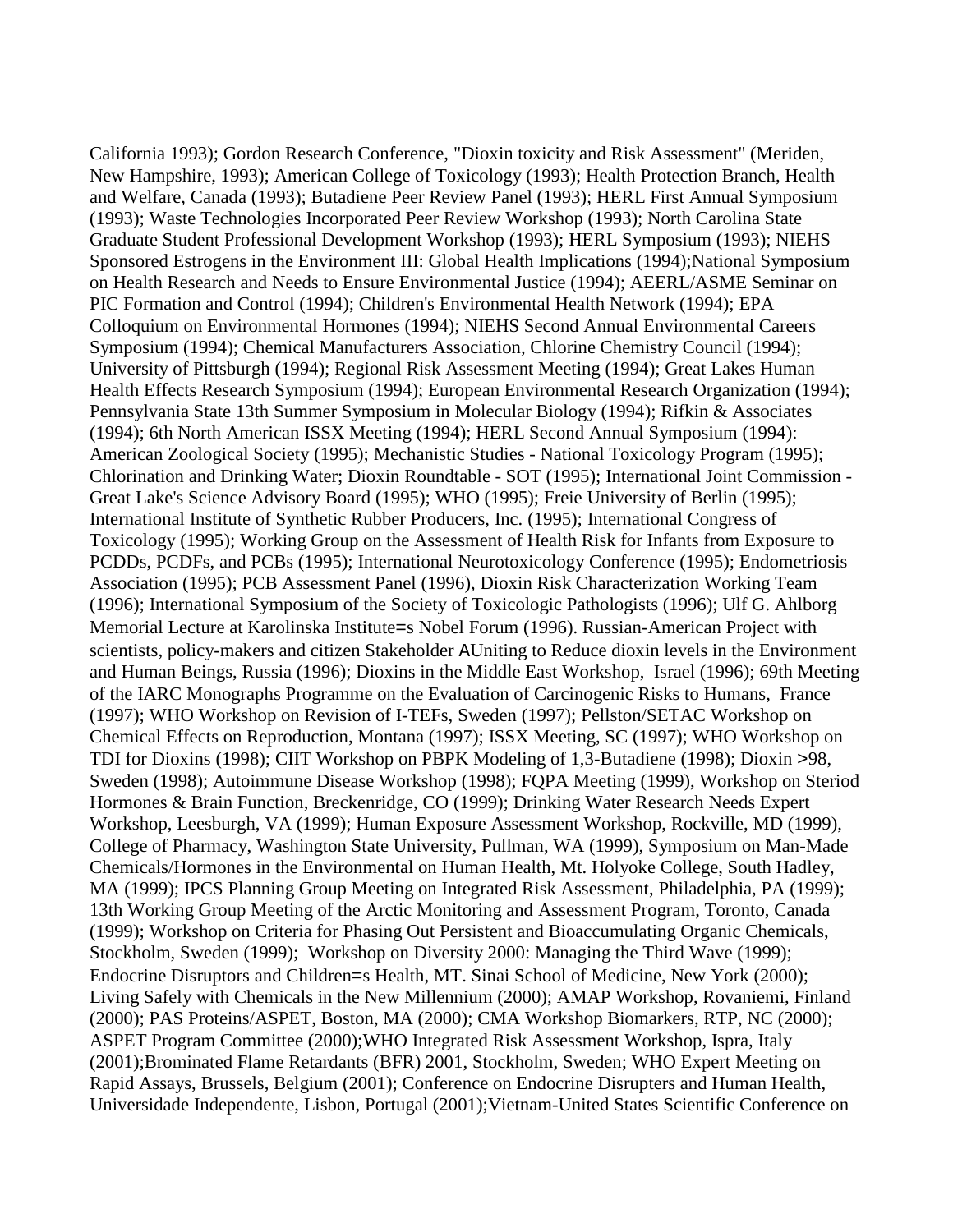Human Health and Environmental Effects of Agent Orange/Dioxin, Hanoi, Vietnam (2002); Federal-State Toxicology and Risk Analysis Committee, Washington, DC (2002); European Commission Nondioxin-like PCBs Workshop, Brussels, Belgium (2002); Brominated Flame Retardants Roundtables, San Francisco, CA (2002); Federal Women's Program, Women's History Month Event, Research Triangle Park, NC (2003); Society of Toxicology Annual Meeting, Salt Lake City, Utah (2003); Federal Women=s Program, Women=s History Month Event, Research Triangle Park, NC (2003); Brominated Flame Retardants, Conference & Workshop, San Francisco, CA (2003); SAIC Conference on Dioxin Threat Assessment, McLean, VA (2003); Star Progress Review Workshop, Washington, D.C., (2003); Senior Executive Service Meeting, Washington, D.C., (2003); Emerging Pollutants Workshop, Boston, MA (2003); Dioxin Workshop, Boston, MA (2003); Dioxin Workshop, Boston, MA (2003); Cocktail Effect in Risk Assessment (CeiRA), Stresa, Italy (2003); PBDE Workgroup, Washington, DC (2004); 19th Annual Regional Risk Assessors Meeting, Boston, MA (2004); U.S. EPA Region I Risk Assessors, Boston, MA (2004); PCB Workshop, University of Illinois, Urbana-Champaign, Illinois (2004); EPSA Science Colloquium, Brussels, Belgium (2004); ICTX Satellite & ICTX Meeting, Porvoo, Finland (2004); Dioxin 2004, Berlin, Germany (2004); HEI Biomonitoring, Research Triangle Park, NC (2004); Bear Mountain Superfund, Bear Mountain, NY (2004); Region IV ERS, Atlanta, GA (2004); NRP 50 Bern, Switzerland (2004); Environmental Influences on the Induction and Incidence of Asthma, Research Triangle Park, NC (2004); CHPAC Washington, DC (2004); APHA, Washington, DC (2004); University of Michigan Dioxin Exposure Study (UMDES) SAB, Ann Arbor, MI (2004); CASCADE, Orvieto, Italy (2005); Society of Toxicology Annual Meeting, New Orleans, Louisiana (2005); Credo Workshop on Endocrine Disrupters, Prague, Czech Republic (2005); TEFs Re-Evaluation, World Health Organization, Geneva, Switzerland, (2005); 1st International Workshop on Modifiers of Chemical Toxicity, Poros/Athens, Greece (2005); Children's Environmental Health Research, Research Triangle Park, NC (2005); Dioxin 2005, Toronto, Canada, (2005); 42nd Congress of the Federation of European Toxicologists & European Societies of Toxicologists (Eurotox 05), Krakow, Poland (2005); National Forum on Contaminants in Fish, Baltimore, MD (2005); Nicholas Institute for Environmental Policy Solutions, Inaugural, Duke University, Durham, NC (2005); U.S. EPA Region II Science Day, New York, New York (2005); 40<sup>th</sup> Annual Meeting, American Academy of Environmental Medicine, Tucson, AZ (2005); North Carolina Society of Toxicology Spring Meeting, 25<sup>th</sup> Anniversary Celebration, Research Triangle Park, NC (2006); Cascade 2nd Annual Meeting, St. Malo, France (2006); Mid-Atlantic Society of Toxicology (MASOT) Meeting, Scotch Plains, New Jersey (2006); Gordon Research Conferences, Environmental Endocrine Disruptors, Il Ciocco Barga, Italy (2006); 28<sup>th</sup> International Congress on Occupational Health, Milan, Italy (2006); International Brominated Flame Retardants (BFR) Meeting, Toronto, Canada (2006); Bisphenol A: An Examination of the Relevance of Ecological, *In Vitro* and Laboratory Animal Studies for Assessing Risks to Human Health – An Expert Panel, Chapel Hill, NC, (2006); Environmental Challenges Meeting, San Francisco, CA (2007); UCSF-CHE Summit on Environmental Challenges to Reproductive Health and Fertility, San Francisco, CA (2007); State-of-the-Science Workshop: Issues and Approaches in Low Dose-Response Extrapolation for Environmental Health Risk Assessment, Baltimore, MD (2007); NERC Knowledge Transfer Network, 2nd Conference on Persistent Organic Pollutants: Legacy and Current-Use Pops, The University of Birmingham, Birmingham, UK (2007); LTIG Meeting, Chicago, IL (2007); Moving Upstream Workshop, Berkeley, CA (2007); International Congress of Toxicology, Montreal, Quebec, Canada (2007); Dioxin 2007 Satellite Symposium, Shibuya-ku, Tokyo, Japan (2007); Dioxin 2007 International Symposium, Tokyo, Japan (2007); International Congress of Toxicology XI, Montreal, Ontario, Canada (2007);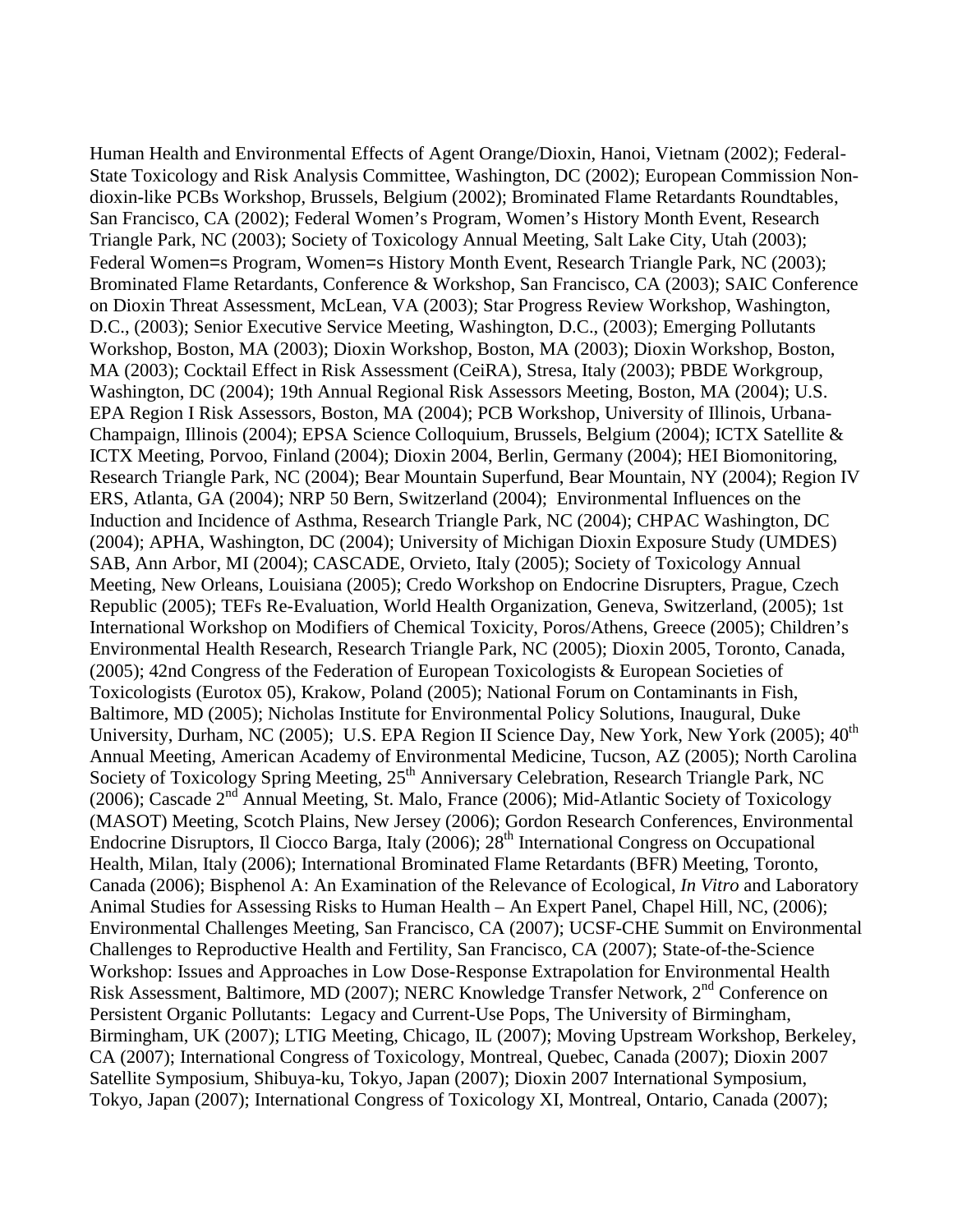Future Research on Endocrine Disruption, Durham, NC (2007); NHEERL/OSWER Libby Action Plan Toxicology Studies, OU4 Technical Subgroup Meeting, Libby, MT (2007); SETAC North America 28<sup>th</sup> Annual Meeting, Milwaukee, WI (2007); Society of Risk Analysis 2007 Annual Meeting, San Antonio, TX (2007); Meeting of the HESI Subcommittee on Risk Assessment for Sensitive Populations, Washington, DC (2007); 47<sup>th</sup> Annual Society Of Toxicology & ToxExpo, Seattle, Washington (2008); 6<sup>th</sup> Expert Consultation Panel Meeting for Provisional Advisory Levels, Research Triangle Park, NC (2008);  $5<sup>th</sup>$  PCB Workshop, Iowa City, IA (2008); 10<sup>th</sup> GRC on EED, PFAA Days, Research Triangle Park, NC (2008); Woman Taking the Lead to Save our Planet, NIH, Washington, D.C. (2009); Annual Society Of Toxicology Conference, Baltimore, MD (2009); Columbia Center for Children's Environmental Health Conference, New York, NY (2009); Brominated Flame Retardants (BFR), Annual Meeting, Ottawa, Canada (2009); Institute of Medicine Environmental Roundtable Meeting (2009); Green Chemistry Conference (2009); National Conversation on Public Health and Chemical Exposures Kick-Off Meeting (2009); Toxicology Forum (2009); Developmental Basis for Disease Workshop (2009); 29th International Symposium on Halogenated Persistent Organic Pollutants (Dioxin 2009); Keynote at the 2009 Rachel Carson Legacy Conference, Pittsburgh, PA (2009); Plenary at 2009 ISES Conference, Minneapolis, MN (2009); Annual NIEHS-NCI BCERC Conference, Oakland, CA (2009); Thyroid Biomarkers Workshop, San Fransico, CA (2009); Joint Workshop on Environmental Pollution and Cancer in China and the U.S., Guangzhou, China (2010); University Research Corridor Conference (2010); Annual Society Of Toxicology Conference, Salt Lake City, UT (2010); UVA Plastic Project Workshop (2010); Children's Environmental Health Task Force Workshop (2010); Teratology Society Annual Meeting (2010); Workshop on Cutting Edge Research in Environmental Health, Haifa, Israel (2011); Society of Toxicology Annual Conference, Washington, DC (2011); Spring meeting for Genetics and Environmental Mutagenesis Society on Genomics Era, Research Triangle Park, NC (2011); Natl Med Association, Environmental Hlth Plenary Session, Washington, DC (2011); Gordon Research Conferenc - Cellular & Molecular Mechanisms of Toxicity, New Hampshire (2011); FDA/NCTR 40th Anniversary - Global Summit on Regulatory Science Research and Innovation, Little Rock, AR (2011); Dioxin 2011 Conference, Brussells, Belgium (2011); ISEE Conference, Barcelona, Spain (2011); NTP Mixtures Workshop, RTP, NC (2011); Keynote at Women in Science Scholars Meeting, RTP, NC (2011); Erionite Workshop, RTP, NC (2011); Superfund Research Program Meeting, Lexington, KY (2011); PAHO EHS Grantees Meeting, RTP, NC (2011); APHA, Washington, DC (2011); Parkinson's Action Network Panel, Washington, DC (2012); NIEHS/EPA Children's Environmental Health and Disease Prvention, Bethesda, MD (2012); Partnership for Environmental Public Health Program Meeting, Bethesda, MD (2012); Society of Toxicology Annual Meeting, San Francisco, CA (2012) European Union Conference on Endocrine Disruptors, Brussels, Belgium (2012); Endocrine Society, Houston, TX (2012); APHA Meeting, Charlotte, NC (2012).

#### Major Committee Responsibilities:

TRTP Promotion Committee (1984-1989), Chairman (1987-1989) NIEHS Radiation Safety Committee (1985-1989) Mouse Strains for Carcinogenesis Studies (1985) NIEHS Research Support Subcommittee (1986) NIEHS Laboratory Casework Committee (1986-1989)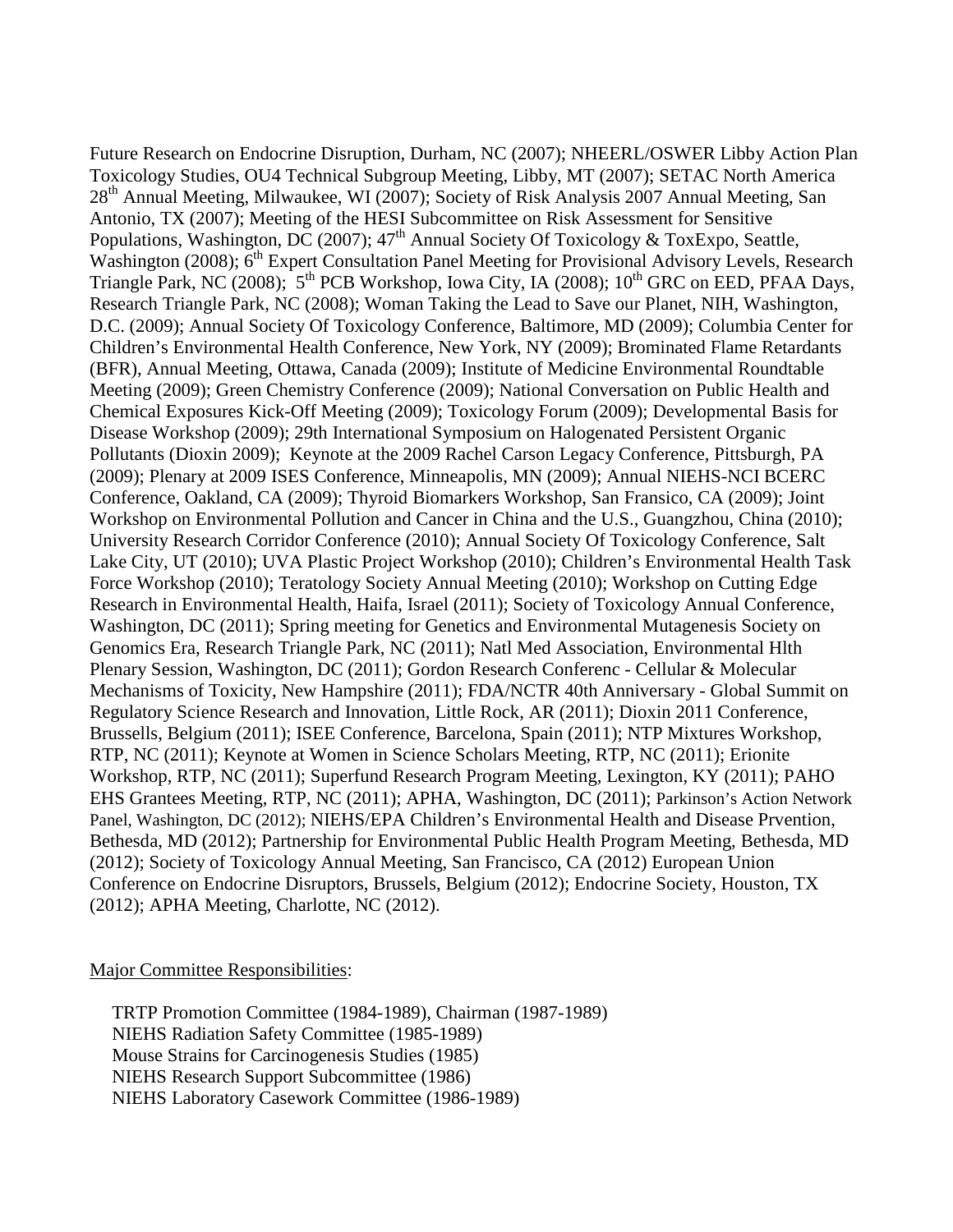Judge, SOT Mechanism Section Graduate Student Awards (1985, 1986) Treasurer, NC SOT (1986-1988); Vice President, NC SOT (1988-1989); President (1989-1990) NAS Committee on Chemical Toxicity and Aging (1986-1988) U.S. EPA Science Advisory Board - Halogenated Solvents Subcommittee (1987-1989) N.J. EPA Science Advisory Board (1987-1989) SOT Mechanism Section, Nominations Committee (1987-1989) WHO, IPCS, Cochair - Aging and Toxicity (1988-1993) US EPA, Science Advisory Board - Dioxin Review (1988-1989) DTRT, AdHoc Group on Future Research Priorities, Facilitator (1988-1989) Education Committee, SOT (1989-1992) NIOSH Peer Review Board on Dioxin Studies (1989-1994) CIIT, Dioxin Review Panel (1990-1994); Scientific Advisory Panel (1990) USEPA/ORD - Committee on Scientific Ethics (1990-1995) ILSI Committee on Pharmacokinetics (1992-1996) SOT, Nominating Committee (1993-1994) SOT, Mechanisms Section (V.P. 1992-1993; Pres. 1993-1994) HERL Symposium Committee (1992-present) U.S. EPA Laboratory Implementation Committee, Science and Scientific Subcommittee, Co-Chair of the Scientific and Scientific Career Subcommittee – Fellowship Committee Chair Fellowship Committee (1994-1999) Member - ORD Human Resources Committee (1999) Member of the Chemical Manufacturers Association Butadiene Panel (1992-1996) External Advisory Committee for the NIEHS Planning Grant for an EHS Center (1993-1995) Executive Committee of the Division of Toxicology, ASPET (1994-1997) SOT Council (1996-1999) ORD/OW Arsenic External RFA Committee (1996-1998) Executive Committee, International Society for the Study of Xenobiotics (1996-1999) International Organizing Committee, Dioxin 1992-2007 Awards Committee, SOT (1998-2000) Liaison - NERL/NHEERL Interaction Workgroup (1998-2007) Chair, Division of Toxicology, ASPET (1998-2000) Executive Committee of the RTP Drug Metabolism Discussion Group (2003) Agency Wide PBT Initiative (1998-2005) Society of Toxicology – Presidential Chain (2002-2006) HESI Biomonitoring Technical Committee (2006)

### Research Advisor for:

- Dennis Darcey, MS, University of North Carolina, Department of Environmental Sciences and Engineering, 1982
- Susan Borghoff, MS, Ph.D., University of North Carolina, Department of Environmental Sciences and Engineering, 1987
- Chris Miller, MS, University of North Carolina, Department of Environmental Sciences and Engineering, 1985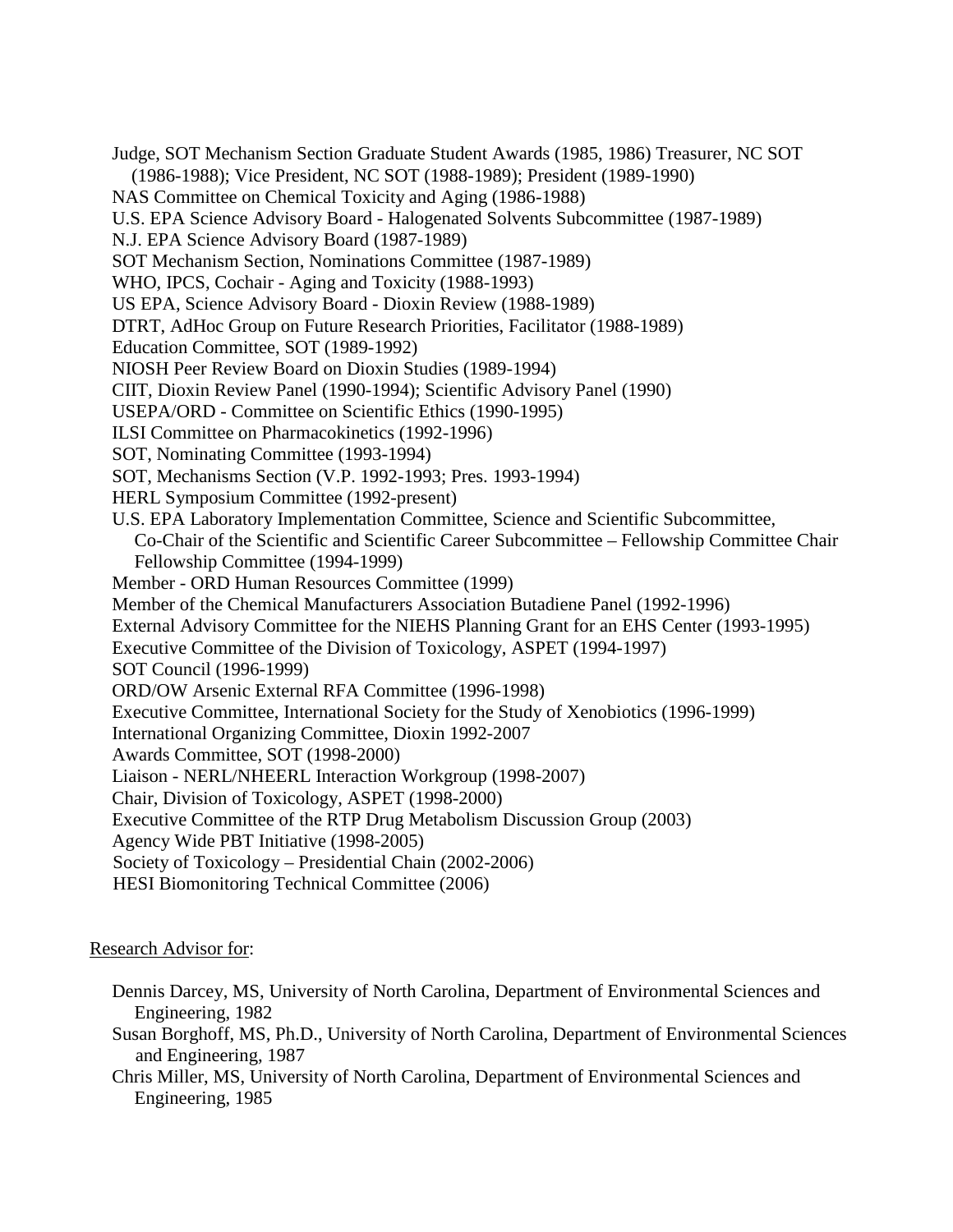Charles Hebert, Ph.D., University of North Carolina, Toxicology Curriculum, 1990 Laurie Couture-Haws, MS, Ph.D., University of North Carolina, Department of Environmental Sciences and Engineering and Toxicology Curriculum (MS 1987; Ph.D. 1991) Yolanda Banks Anderson, Ph.D., University of North Carolina, Department of Environmental Sciences and Engineering, 1990 Lorrene Kedderis, Ph.D., University of North Carolina, Toxicology Curriculum, 1992 Mary K. McKinley, MS, Duke University, School of the Environment, 1992 Renu Batra, Ph.D., University of North Carolina, Department of Environmental Sciences and Engineering (deceased) Krista Little Johnson, MS, University of North Carolina, Department of Environmental Sciences and Engineering, 1996 Christopher Hurst, Ph.D., University of North Carolina, Curriculum in Toxicology, 1999. Deborah Burgin, Ph.D., University of North Carolina, Curriculum in Toxicology, 2005 Daniele Staskal, Ph.D., University of North Carolina, Curriculum in Toxicology, 2005 Daniel Bauer, Ph.D., University of North Carolina, Curriculum in Toxicology, withdrew Michele La Merrill, University of North Carolina, Curriculum in Toxicology, 2008 David Szabo, Ph.D., University of North Carolina, Curriculum in Toxicology, 2011

#### Thesis Committee (Ph.D. Students)

Alan Jo Cato, University of North Carolina, School of Pharmacy Charlie Sewall, University of North Carolina, Toxicology Curriculum Joost DeJongh, University of Utrecht, The Netherlands Angelique Van Birgelen, University of Utrecht, The Netherlands George Monteverdi, Duke University, School of the Environment Chia-Yang Chen, University of North Carolina, School of Public Health Coralie Groenveld, Agricultural University of Wageningen, Wageningen, The Netherlands Irene Kampen, Agricultural University of Wageningen, Wageningen, The Netherlands Michael Wyde, UNC, Curriculum in Toxicology Jie (Jane) Dong, Duke University, School of the Environment Yo Chan Jeong, University of North Carolina, School of Public Health, 2005 Lieke Peters, University of Utrecht, The Netherlands, 2006 Oliver Hamblett, Harvard School of Public Health, in progress Pamela Noyes, Duke School of the Environment, in progress

#### Postdoc Advisor:

L.R. (Mark) Kao, 1984-1985 Dave Brewster, 1985-1987 Usha Gundimeda, 1986-1988 Barbara Abbott, 1987-1989 Tim McMahon, 1988-1990 Mike DeVito, 1991-1994 Angelique Van Birgelen, 1994-1997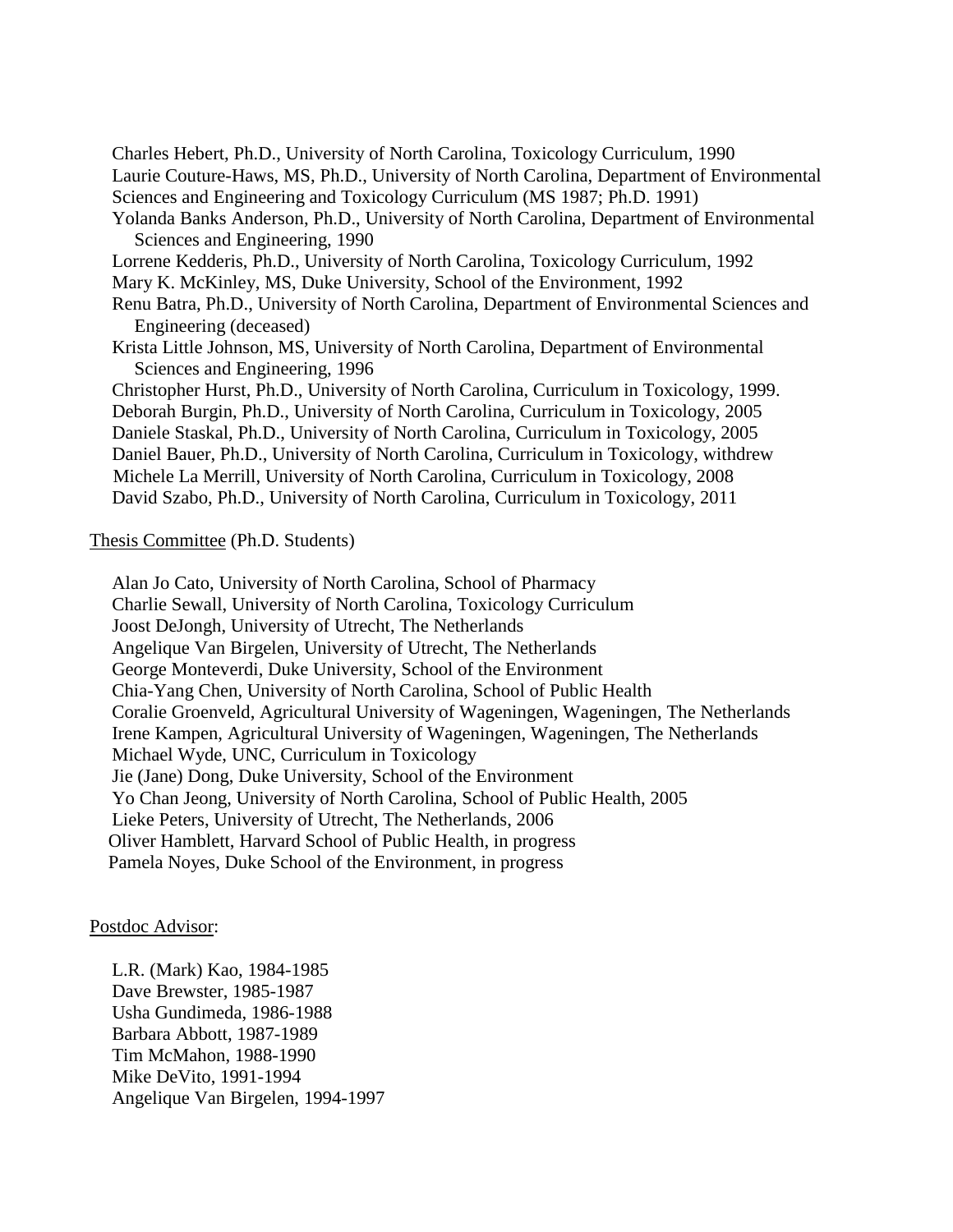Xiaofeng Wang, 1995-1997 Michael Santostefano, 1994-1999 Brian Slezak, 1997-1999 Jonathan Hamm, 1997-2000 Claude Emond, 2001-2004 Lisa Vinikoor, 2008-2009 Sally White, 2008-2009

## **BIBLIOGRAPHY**

### **JOURNAL ARTICLES**

- 1. Birnbaum, L.S. and S. Kaplan, Localization of a portion of the ribosomal RNA genes in Escherichia coli. Proc Natl Acad Sci U S A, 1971. 68(5): p. 925-9.
- 2. Unger, M., et al., Location of the ribosomal RNA cistron of Escherichia coli: a second site. Mol Gen Genet, 1972. 119(4): p. 377-80.
- 3. Birnbaum, L.S. and S. Kaplan, In vitro synthesis of Escherichia coli ribosomal RNA. J Mol Biol, 1973. 75(1): p. 73-81.
- 4. Baird, M.B., et al., Allylisopropylacetamide preferentially interacts with the phenobarbitalinducible form of rat hepatic microsomal P-450. Biochem Pharmacol, 1976. 25(21): p. 2415-7.
- 5. Birnbaum, L.S., M.B. Baird, and H.R. Massie, Pregnenolone-16alpha-carbonitrile-inducible cytochrome P450 in rat liver. Res Commun Chem Pathol Pharmacol, 1976. 15(3): p. 553-62.
- 6. Baird, M.B., H.R. Massie, and L.S. Birnbaum, Presence of a high-molecular-weight form of catalse in enzyme purified from mouse liver. Biochem J, 1977. 163(3): p. 449-53.
- 7. Birnbaum, L.S. and M.B. Baird, Induction of hepatic mixed function oxidases in senescent rodents--II. Effect of polychlorinated biphenyls. Exp Gerontol, 1978. 13(6): p. 469-77.
- 8. Birnbaum, L.S. and M.B. Baird, Induction of hepatic mixed function oxidases in senescent rodents. Exp Gerontol, 1978. 13(5): p. 299-303.
- 9. Armbrecht, H.J., et al., Renal cytochrome P-450's-electrophoretic and electron paramagnetic resonance studies. Arch Biochem Biophys, 1979. 197(1): p. 277-84.
- 10. Baird, M.B. and L.S. Birnbaum, Increased production of mutagenic metabolites of carcinogens by tissues from senescent rodents. Cancer Res, 1979. 39(11): p. 4752-5.
- 11. 1Baird, M.B. and L.S. Birnbaum, Inhibition of 2-fluorenamine-induced mutagenesis in Salmonella typhimurium by vitamin A. J Natl Cancer Inst, 1979. 63(4): p. 1093-6.
- 12. Birnbaum, L.S. and M.B. Baird, Senescent changes in rodent hepatic epoxide metabolism. Chem Biol Interact, 1979. 26(3): p. 245-56.
- 13. Baird, M.B., L.S. Birnbaum, and G.T. Sfeir, NADPH-driven lipid peroxidation in rat liver nuclei and nuclear membranes. Arch Biochem Biophys, 1980. 200(1): p. 108-15.
- 14. Birnbaum, L.S., Altered hepatic drug metabolism in senescent mice. Exp Gerontol, 1980. 15(4): p. 259-67.
- 15. Birnbaum, L.S., G.M. Decad, and H.B. Matthews, Disposition and excretion of 2,3,7,8 tetrachlorodibenzofuran in the rat. Toxicol Appl Pharmacol, 1980. 55(2): p. 342-52.
- 16. Birnbaum, L.S., et al., Fate of 2,3,7,8-tetrachlorodibenzofuran in the monkey. Toxicol Appl Pharmacol, 1981. 57(2): p. 189-96.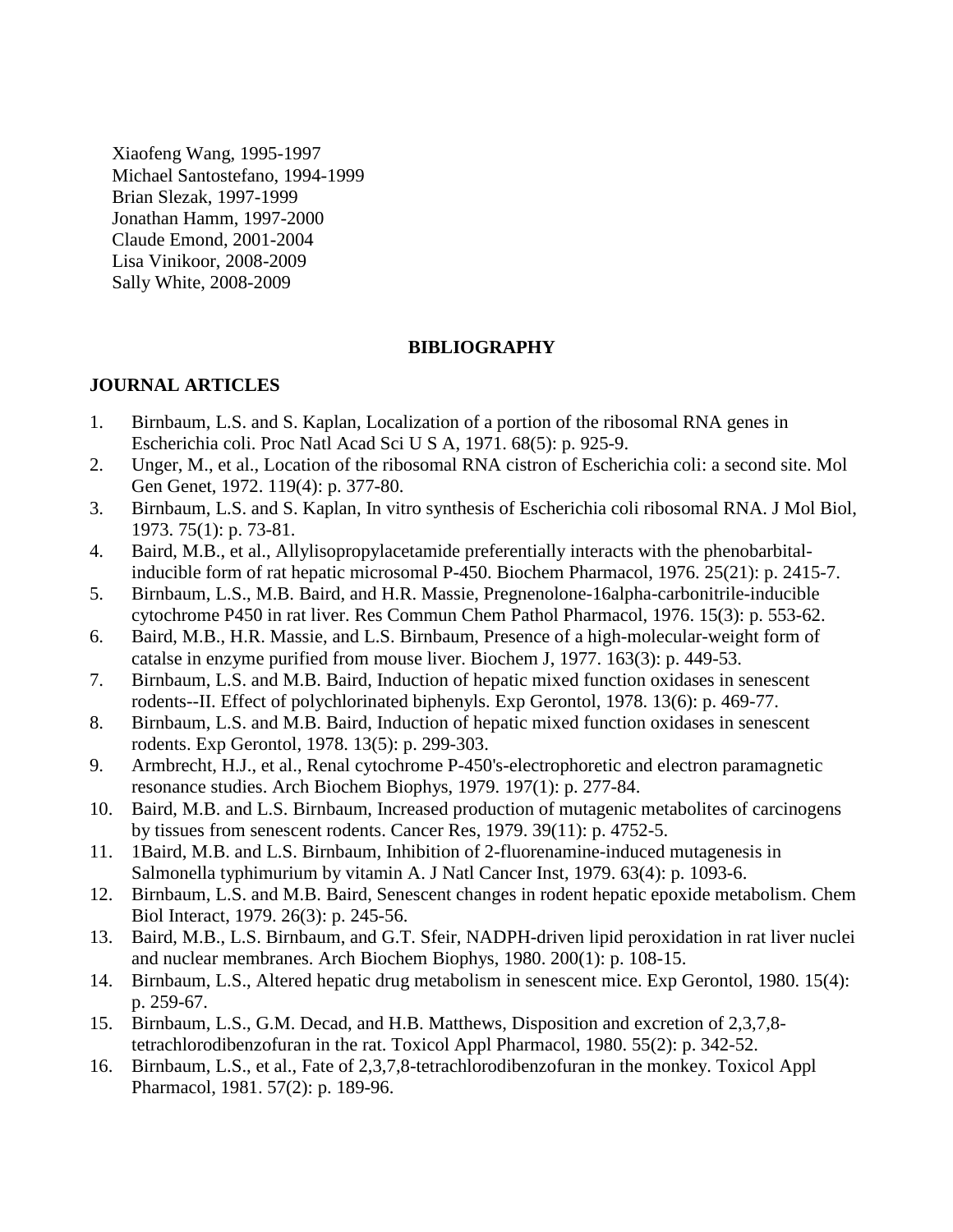- 17. Decad, G.M. and L.S. Birnbaum, Noninvasive technique for intravenous injection of guinea pigs. Lab Anim Sci, 1981. 31(1): p. 85-6.
- 18. Decad, G.M., L.S. Birnbaum, and H.B. Matthews, Distribution and excretion of 2,3,7,8 tetrachlorodibenzofuran in C57BL/6J and DBA/2J mice. Toxicol Appl Pharmacol, 1981. 59(3): p. 564-73.
- 19. Decad, G.M., L.S. Birnbaum, and H.B. Matthews, 2,3,7,8-Tetrachlorodibenzofuran tissue distribution and excretion in guinea pig. Toxicol Appl Pharmacol, 1981. 57(2): p. 231-40.
- 20. Armbrecht, H.J., et al., Changes in hepatic microsomal membrane fluidity with age. Exp Gerontol, 1982. 17(1): p. 41-8.
- 21. Robertson, I.G. and L.S. Birnbaum, Age-related changes in mutagen activation by rat tissues. Chem Biol Interact, 1982. 38(2): p. 243-52.
- 22. Birnbaum, L.S., Distribution and excretion of 2,3,6,2',3',6'- and 2,4,5,2',4',5'-hexachlorobiphenyl in senescent rats. Toxicol Appl Pharmacol, 1983. 70(2): p. 262-72.
- 23. Birnbaum, L.S., D.J. Darcey, and J.D. McKinney, Hexabromonaphthalene contaminants of polybrominated biphenyls: chemical composition and disposition in the rat. J Toxicol Environ Health, 1983. 12(4-6): p. 555-73.
- 24. Birnbaum, L.S., et al., Disposition of 4,4'-thiobis(6-t-butyl-m-cresol) in rats. Drug Metab Dispos, 1983. 11(6): p. 537-43.
- 25. Ioannou, Y.M., L.S. Birnbaum, and H.B. Matthews, Toxicity and distribution of 2,3,7,8 tetrachlorodibenzofuran in male guinea pigs. J Toxicol Environ Health, 1983. 12(4-6): p. 541-53.
- 26. King, F.G., et al., Physiological model for the pharmacokinetics of 2,3,7,8 tetrachlorodibenzofuran in several species. Toxicol Appl Pharmacol, 1983. 67(3): p. 390-400.
- 27. Dieter, M.P., R. Wilson, and L.S. Birnbaum, Age-related changes in glucose metabolizing enzymes in spleen, thymus, and pulmonary lavage cells from F344 rats. Mech Ageing Dev, 1984. 26(2-3): p. 253-63.
- 28. Medinsky, M.A., et al., Disposition of [14C]2,3-dichloropropene in Fischer-344 rats after oral or intraperitoneal administration. Toxicol Lett, 1984. 23(1): p. 119-25.
- 29. Medinsky, M.A., et al., Disposition of [14C]methyl bromide in Fischer-344 rats after oral or intraperitoneal administration. Toxicology, 1984. 32(3): p. 187-96.
- 30. Birnbaum, L.S., The role of structure in the disposition of halogenated aromatic xenobiotics. Environ Health Perspect, 1985. 61: p. 11-20.
- 31. Birnbaum, L.S. and L. Johnson, Disposition of benzo(f)quinoline in male rats. Drug Metab Dispos, 1985. 13(1): p. 18-24.
- 32. Birnbaum, L.S. and J.D. McKinney, A persistent hexabromonaphthalene isomer is 2,3,4,5,6,7 hexabromonaphthalene. J Toxicol Environ Health, 1985. 16(2): p. 219-27.
- 33. Birnbaum, L.S., et al., Toxic interaction of specific polychlorinated biphenyls and 2,3,7,8 tetrachlorodibenzo-p-dioxin: increased incidence of cleft palate in mice. Toxicol Appl Pharmacol, 1985. 77(2): p. 292-302.
- 34. Bond, J.A., et al., Disposition of [14C]methyl bromide in rats after inhalation. Toxicol Appl Pharmacol, 1985. 78(2): p. 259-67.
- 35. Bond, J.A., et al., Disposition and metabolism of 2,3-[14C]dichloropropene in rats after inhalation. Toxicol Appl Pharmacol, 1985. 78(1): p. 47-54.
- 36. Borghoff, S.J. and L.S. Birnbaum, Age-related changes in glucuronidation and deglucuronidation in liver, small intestine, lung, and kidney of male Fischer rats. Drug Metab Dispos, 1985. 13(1): p. 62-7.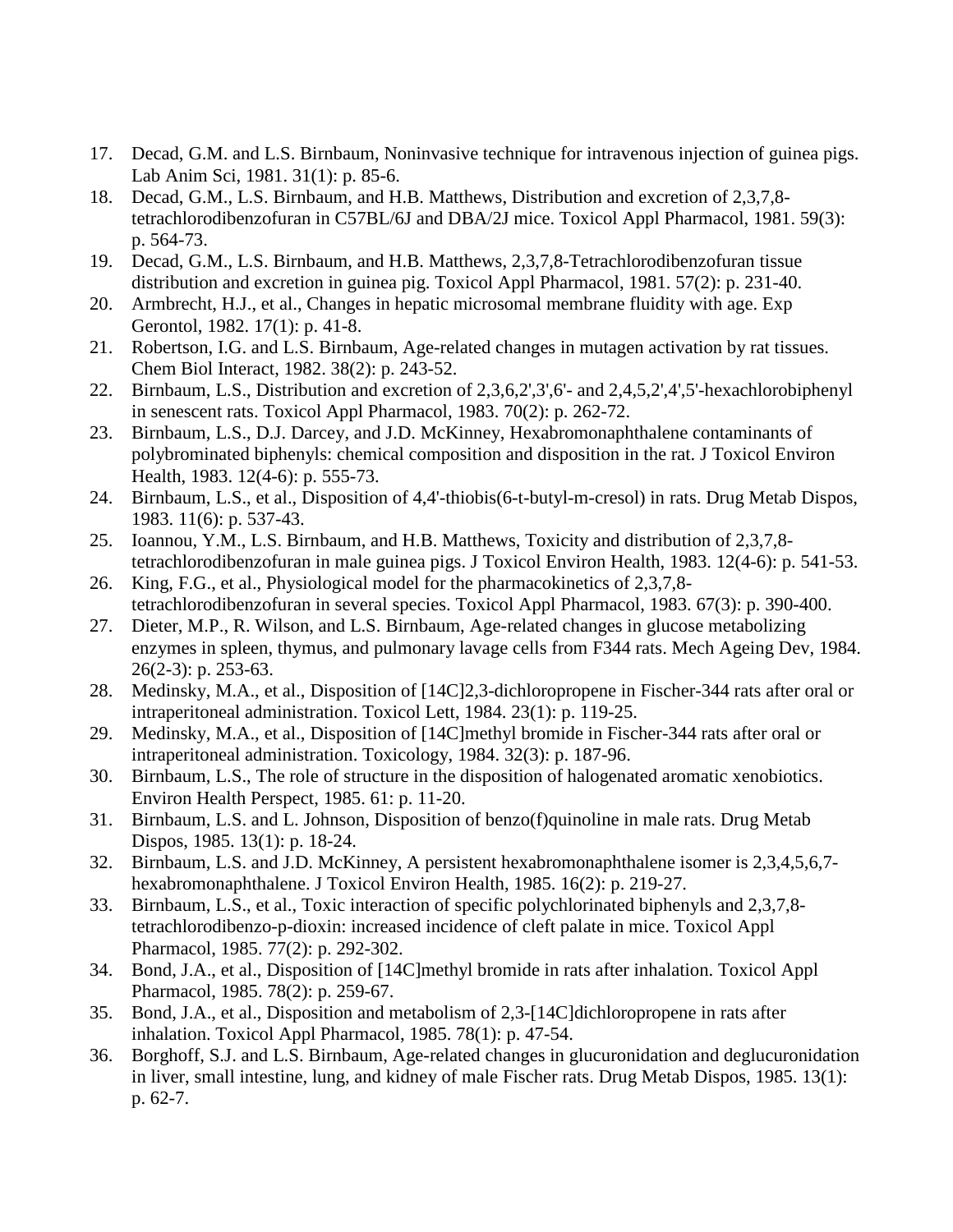- 37. Dutcher, J.S., et al., Effect of vapor concentration on the disposition of inhaled 2,3 dichloropropene in Fischer-344 rats. Fundam Appl Toxicol, 1985. 5(5): p. 997-1005.
- 38. McKinney, J.D., et al., Structure-induction versus structure-toxicity relationships for polychlorinated biphenyls and related aromatic hydrocarbons. Environ Health Perspect, 1985. 60: p. 57-68.
- 39. Medinsky, M.A., et al., Uptake and excretion of [14C]methyl bromide as influenced by exposure concentration. Toxicol Appl Pharmacol, 1985. 78(2): p. 215-25.
- 40. Weber, H. and L.S. Birnbaum, 2,3,7,8-Tetrachlorodibenzo-p-dioxin (TCDD) and 2,3,7,8 tetrachlorodibenzofuran (TCDF) in pregnant C57BL/6N mice: distribution to the embryo and excretion. Arch Toxicol, 1985. 57(3): p. 159-62.
- 41. Weber, H., et al., Teratogenic potency of TCDD, TCDF and TCDD-TCDF combinations in C57BL/6N mice. Toxicol Lett, 1985. 26(2-3): p. 159-67.
- 42. Birnbaum, L.S., Distribution and excretion of 2,3,7,8-tetrachlorodibenzo-p-dioxin in congenic strains of mice which differ at the Ah locus. Drug Metab Dispos, 1986. 14(1): p. 34-40.
- 43. Birnbaum, L.S., et al., Prechronic toxicity of o-benzyl-p-chlorophenol in rats and mice. Fundam Appl Toxicol, 1986. 7(4): p. 615-25.
- 44. Birnbaum, L.S., et al., Synergistic interaction of 2,3,7,8,-tetrachlorodibenzo-p-dioxin and hydrocortisone in the induction of cleft palate in mice. Teratology, 1986. 33(1): p. 29-35.
- 45. Bond, J.A., et al., Species differences in the disposition of inhaled butadiene. Toxicol Appl Pharmacol, 1986. 84(3): p. 617-27.
- 46. Borghoff, S.J. and L.S. Birnbaum, Age-related changes in the metabolism and excretion of allyl isothiocyanate. A model compound for glutathione conjugation. Drug Metab Dispos, 1986. 14(4): p. 417-22.
- 47. Kao, L.R. and L.S. Birnbaum, Disposition of o-benzyl-p-chlorophenol in male rats. J Toxicol Environ Health, 1986. 18(3): p. 441-58.
- 48. Kao, L.R., J.A. Goldstein, and L.S. Birnbaum, Effect of o-benzyl-p-chlorophenol on drugmetabolizing enzymes in rats. Biochem Pharmacol, 1986. 35(4): p. 613-20.
- 49. Lamb, J.C.t., et al., Effects of thyroid hormones on the induction of cleft palate by 2,3,7,8 tetrachlorodibenzo-p-dioxin (TCDD) in C57BL/6N mice. Toxicol Appl Pharmacol, 1986. 84(1): p. 115-24.
- 50. Miller, C.P. and L.S. Birnbaum, Teratologic evaluation of hexabrominated naphthalenes in C57BL/6N mice. Fundam Appl Toxicol, 1986. 7(3): p. 398-405.
- 51. Abbott, B.D., L.S. Birnbaum, and R.M. Pratt, TCDD-induced hyperplasia of the ureteral epithelium produces hydronephrosis in murine fetuses. Teratology, 1987. 35(3): p. 329-34.
- 52. Abbott, B.D., et al., TCDD alters the extracellular matrix and basal lamina of the fetal mouse kidney. Teratology, 1987. 35(3): p. 335-44.
- 53. Birnbaum, L.S., Age-related changes in carcinogen metabolism. J Am Geriatr Soc, 1987. 35(1): p. 51-60.
- 54. Birnbaum, L.S., et al., Teratogenicity of three polychlorinated dibenzofurans in C57BL/6N mice. Toxicol Appl Pharmacol, 1987. 90(2): p. 206-16.
- 55. Birnbaum, L.S., et al., Teratogenic effects of polychlorinated dibenzofurans in combination in C57BL/6N mice. Toxicol Appl Pharmacol, 1987. 91(2): p. 246-55.
- 56. Birnbaum, L.S. and S.M. Heaney, Dermal absorption of the antioxidant 4,4'-thiobis(6-tert-butylm-cresol) in Sencar mice and Fischer rats. Toxicol Lett, 1987. 37(1): p. 13-9.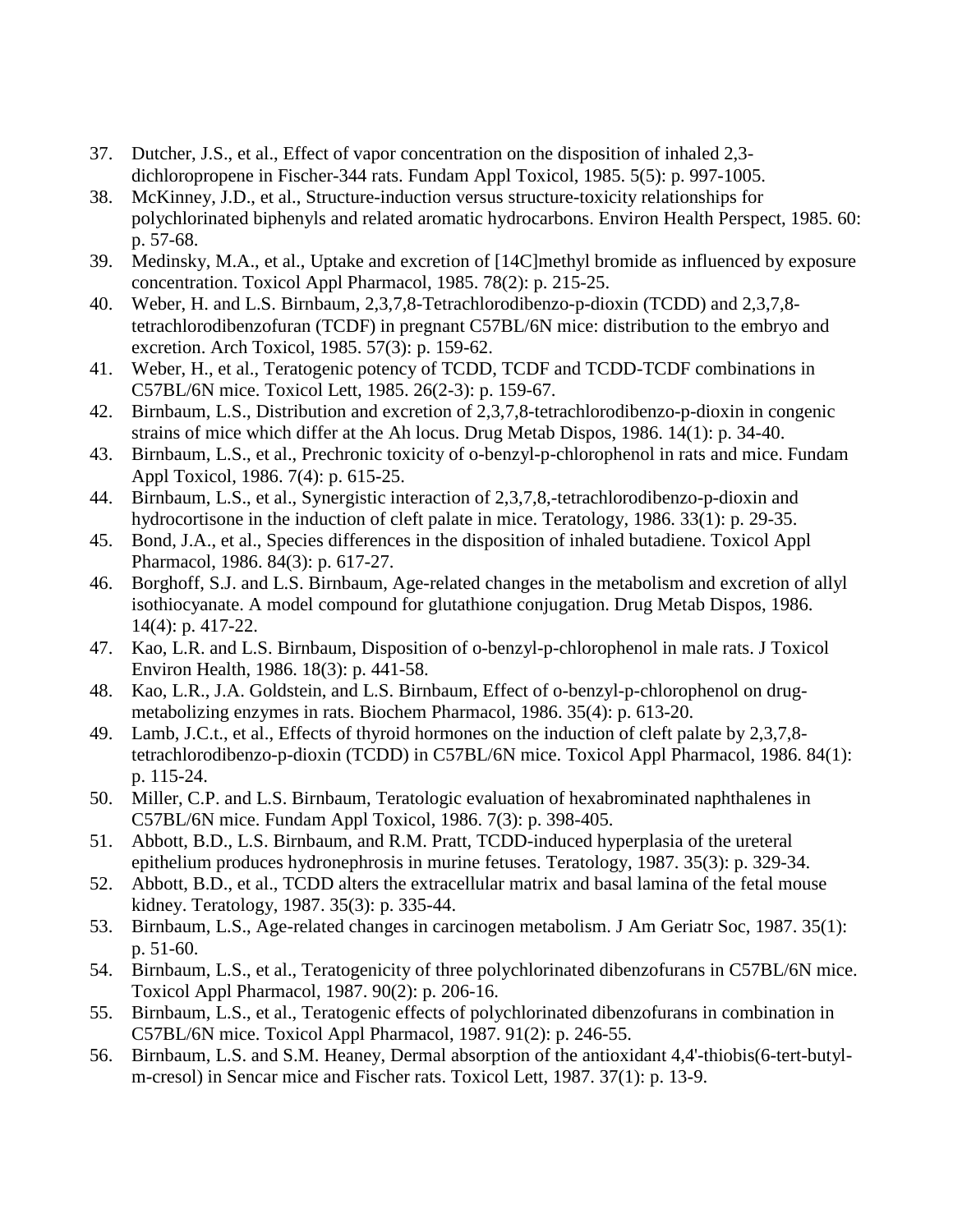- 57. Bond, J.A., et al., Species differences in the distribution of inhaled butadiene in tissues. Am Ind Hyg Assoc J, 1987. 48(10): p. 867-72.
- 58. Brewster, D.W. and L.S. Birnbaum, Disposition and excretion of 2,3,4,7,8 pentachlorodibenzofuran in the rat. Toxicol Appl Pharmacol, 1987. 90(2): p. 243-52.
- 59. Dahl, A.R., et al., The fate of isoprene inhaled by rats: comparison to butadiene. Toxicol Appl Pharmacol, 1987. 89(2): p. 237-48.
- 60. Eastin, W.C., Jr. and L.S. Birnbaum, Intestinal absorption of two glucose analogues in rats of different ages. Exp Gerontol, 1987. 22(5): p. 351-7.
- 61. Hebert, C.D. and L.S. Birnbaum, The influence of aging on intestinal absorption of TCDD in rats. Toxicol Lett, 1987. 37(1): p. 47-55.
- 62. Mewhinney, J.A., et al., The fate of inhaled azodicarbonamide in rats. Fundam Appl Toxicol, 1987. 8(3): p. 372-81.
- 63. Sabourin, P.J., et al., Effect of dose on the absorption and excretion of [14C]benzene administered orally or by inhalation in rats and mice. Toxicol Appl Pharmacol, 1987. 87(2): p. 325-36.
- 64. Shopp, G.M., et al., Acute inhalation exposure of azodicarbonamide in the guinea pig. Am Ind Hyg Assoc J, 1987. 48(2): p. 127-32.
- 65. Birnbaum, L.S. and L.A. Couture, Disposition of octachlorodibenzo-p-dioxin (OCDD) in male rats. Toxicol Appl Pharmacol, 1988. 93(1): p. 22-30.
- 66. Bond, J.A., et al., Disposition of inhaled 1-chloro-2-propanol in F344/N rats. Toxicol Appl Pharmacol, 1988. 95(3): p. 444-55.
- 67. Bond, J.A., et al., Metabolism of 1,3-butadiene by lung and liver microsomes of rats and mice repeatedly exposed by inhalation to 1,3-butadiene. Toxicol Lett, 1988. 44(1-2): p. 143-51.
- 68. Borghoff, S.J., S.A. Stefanski, and L.S. Birnbaum, The effect of age on the glucuronidation and toxicity of 4,4'-thiobis(6-t-butyl-m-cresol). Toxicol Appl Pharmacol, 1988. 92(3): p. 453-66.
- 69. Brewster, D.W. and L.S. Birnbaum, Disposition of 1,2,3,7,8-pentachlorodibenzofuran in the rat. Toxicol Appl Pharmacol, 1988. 95(3): p. 490-8.
- 70. Brewster, D.W., M.R. Elwell, and L.S. Birnbaum, Toxicity and disposition of 2,3,4,7,8 pentachlorodibenzofuran (4PeCDF) in the rhesus monkey (Macaca mulatta). Toxicol Appl Pharmacol, 1988. 93(2): p. 231-46.
- 71. Brewster, D.W., L.C. Uraih, and L.S. Birnbaum, The acute toxicity of 2,3,4,7,8 pentachlorodibenzofuran (4PeCDF) in the male Fischer rat. Fundam Appl Toxicol, 1988. 11(2): p. 236-49.
- 72. Couture, L.A., M.R. Elwell, and L.S. Birnbaum, Dioxin-like effects observed in male rats following exposure to octachlorodibenzo-p-dioxin (OCDD) during a 13-week study. Toxicol Appl Pharmacol, 1988. 93(1): p. 31-46.
- 73. Diliberto, J.J., G. Usha, and L.S. Birnbaum, Disposition of citral in male Fischer rats. Drug Metab Dispos, 1988. 16(5): p. 721-7.
- 74. Medinsky, M.A., et al., Uptake of vinylidene fluoride in rats simulated by a physiological model. Fundam Appl Toxicol, 1988. 11(2): p. 250-60.
- 75. Rao, G.N., et al., Mouse strains for chemical carcinogenicity studies: overview of a workshop. Fundam Appl Toxicol, 1988. 10(3): p. 385-94.
- 76. Sabourin, P.J., et al., Differences in the metabolism and disposition of inhaled [3H]benzene by F344/N rats and B6C3F1 mice. Toxicol Appl Pharmacol, 1988. 94(1): p. 128-40.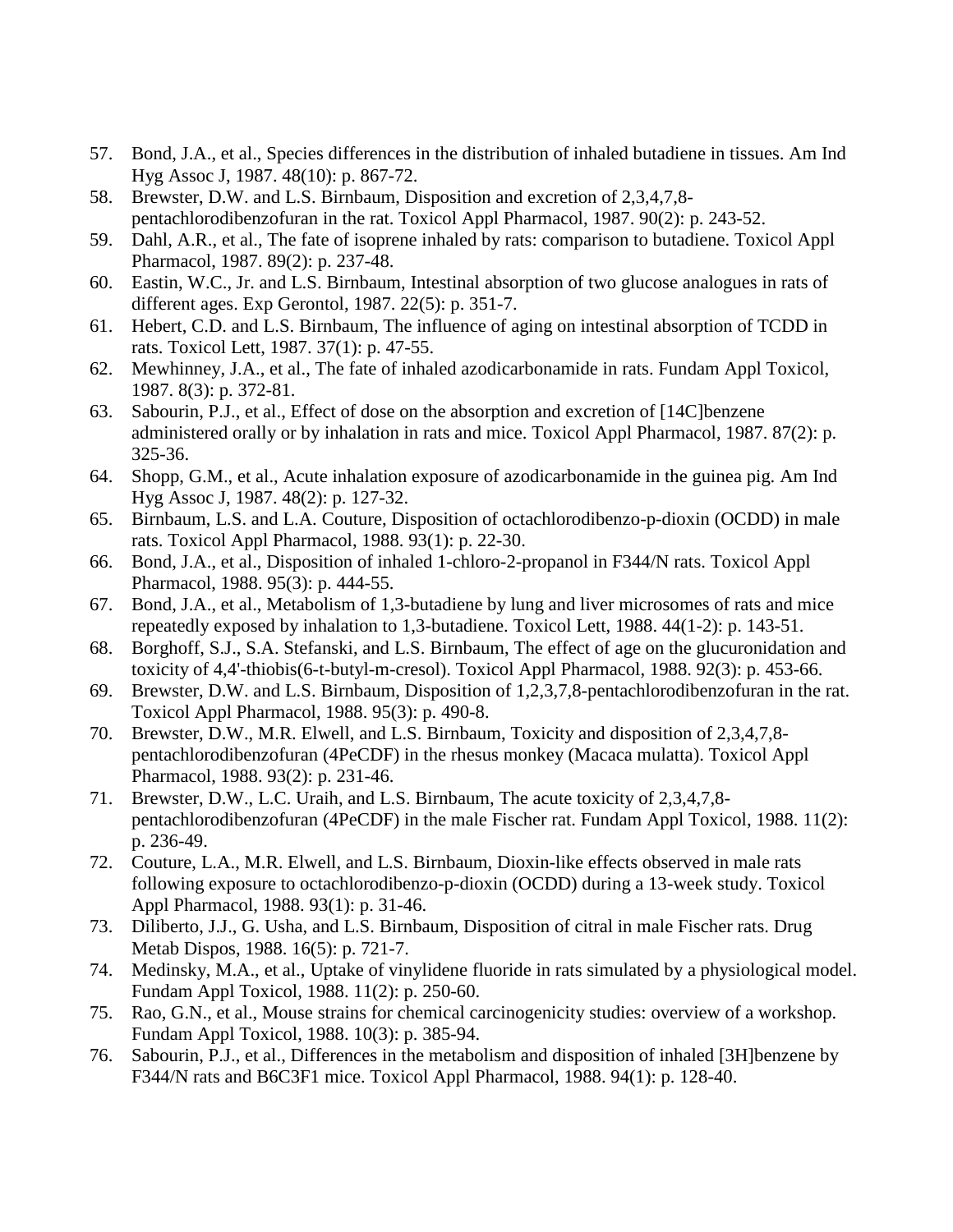- 77. Abbott, B.D. and L.S. Birnbaum, Cellular alterations and enhanced induction of cleft palate after coadministration of retinoic acid and TCDD. Toxicol Appl Pharmacol, 1989. 99(2): p. 287-301.
- 78. Abbott, B.D. and L.S. Birnbaum, TCDD alters medial epithelial cell differentiation during palatogenesis. Toxicol Appl Pharmacol, 1989. 99(2): p. 276-86.
- 79. Abbott, B.D., J.J. Diliberto, and L.S. Birnbaum, 2,3,7,8-Tetrachlorodibenzo-p-dioxin alters embryonic palatal medial epithelial cell differentiation in vitro. Toxicol Appl Pharmacol, 1989. 100(1): p. 119-31.
- 80. Abbott, B.D., M.W. Harris, and L.S. Birnbaum, Etiology of retinoic acid-induced cleft palate varies with the embryonic stage. Teratology, 1989. 40(6): p. 533-53.
- 81. Birnbaum, L.S., L.A. Couture, and M.R. Elwell, Subchronic Effects of Exposure to Octachlorodibenzodioxin (Ocdd). Chemosphere, 1989. 18(1-6): p. 389-390.
- 82. Birnbaum, L.S., et al., Retinoic acid and 2,3,7,8-tetrachlorodibenzo-p-dioxin selectively enhance teratogenesis in C57BL/6N mice. Toxicol Appl Pharmacol, 1989. 98(3): p. 487-500.
- 83. Brewster, D.W., et al., Comparative dermal absorption of 2,3,7,8-tetrachlorodibenzo-p-dioxin and three polychlorinated dibenzofurans. Toxicol Appl Pharmacol, 1989. 97(1): p. 156-66.
- 84. Brewster, D.W. and L.S. Birnbaum, The biochemical toxicity of perfluorodecanoic acid in the mouse is different from that of 2,3,7,8-tetrachlorodibenzo-p-dioxin. Toxicol Appl Pharmacol, 1989. 99(3): p. 544-54.
- 85. Couture, L.A., M.W. Harris, and L.S. Birnbaum, Developmental toxicity of 2,3,4,7,8 pentachlorodibenzofuran in the Fischer 344 rat. Fundam Appl Toxicol, 1989. 12(2): p. 358-66.
- 86. George, J.D., et al., Developmental toxicity of 1,1,1-trichloroethane in CD rats. Fundam Appl Toxicol, 1989. 13(4): p. 641-51.
- 87. Gerlach, R.F., et al., Effect of four-week repeated inhalation exposure to unconjugated azodicarbonamide on specific and non-specific airway sensitivity of the guinea pig. J Appl Toxicol, 1989. 9(3): p. 145-53.
- 88. Harris, M.W. and L.S. Birnbaum, Developmental toxicity of perfluorodecanoic acid in C57BL/6N mice. Fundam Appl Toxicol, 1989. 12(3): p. 442-8.
- 89. Harris, M.W., L.C. Uraih, and L.S. Birnbaum, Acute toxicity of perfluorodecanoic acid in C57BL/6 mice differs from 2,3,7,8-tetrachlorodibenzo-p-dioxin. Fundam Appl Toxicol, 1989. 13(4): p. 723-36.
- 90. Hebert, C.D. and L.S. Birnbaum, Lack of correlation between sensitivity to growth inhibition and receptor number for transforming growth factor beta in human squamous carcinoma cell lines. Cancer Res, 1989. 49(12): p. 3196-202.
- 91. Henderson, R.F., et al., The effect of dose, dose rate, route of administration, and species on tissue and blood levels of benzene metabolites. Environ Health Perspect, 1989. 82: p. 9-17.
- 92. McMahon, T.F., J.J. Diliberto, and L.S. Birnbaum, Age-related changes in the disposition of benzyl acetate. A model compound for glycine conjugation. Drug Metab Dispos, 1989. 17(5): p. 506-12.
- 93. Medinsky, M.A., et al., Differences in the pathways for metabolism of benzene in rats and mice simulated by a physiological model. Environ Health Perspect, 1989. 82: p. 43-9.
- 94. Medinsky, M.A., et al., A physiological model for simulation of benzene metabolism by rats and mice. Toxicol Appl Pharmacol, 1989. 99(2): p. 193-206.
- 95. Medinsky, M.A., et al., A toxikinetic model for simulation of benzene metabolism. Exp Pathol, 1989. 37(1-4): p. 150-4.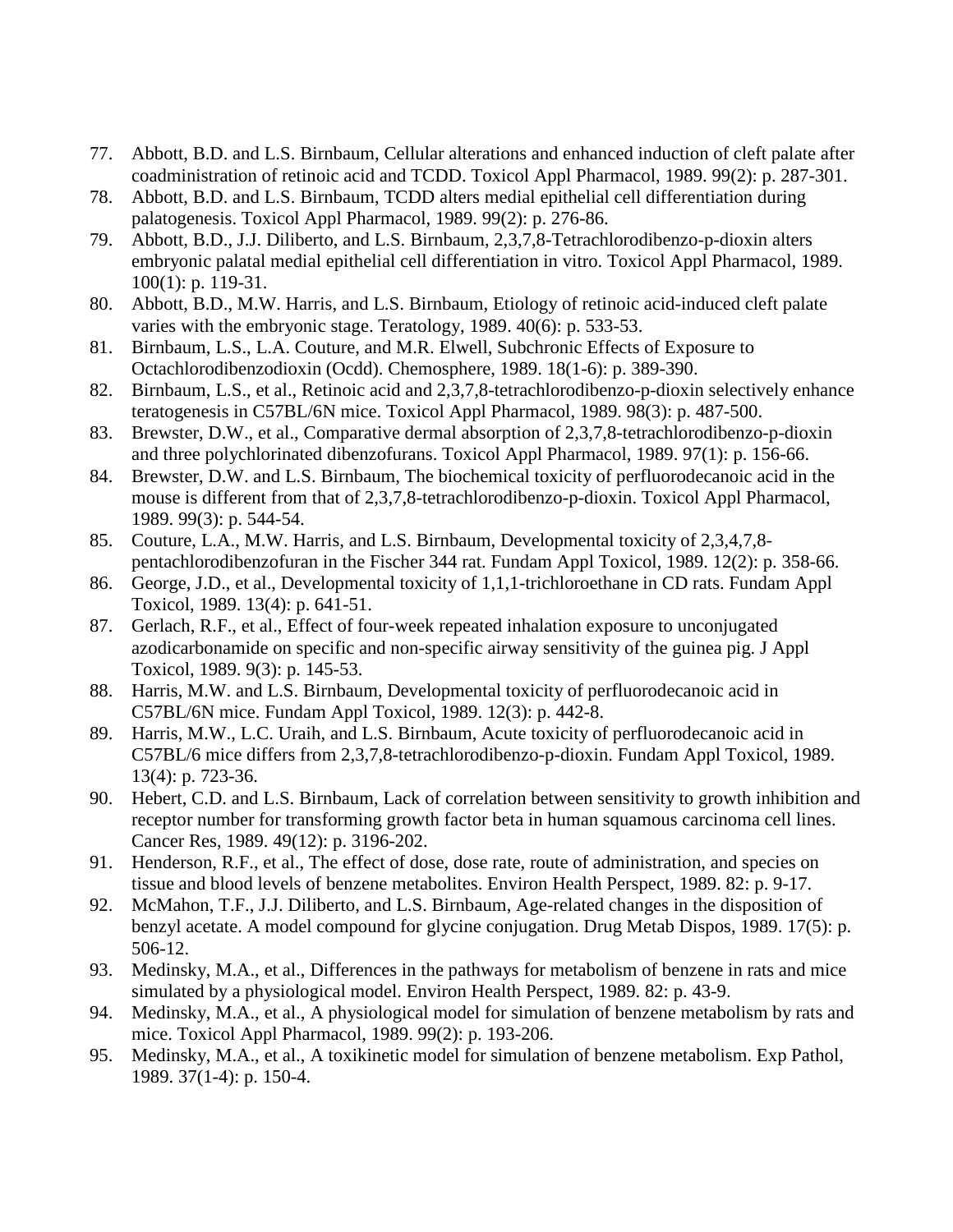- 96. Ryan, R.P., et al., Decreased ligand binding to the hepatic glucocorticoid and epidermal growth factor receptors after 2,3,4,7,8-pentachlorodibenzofuran and 1,2,3,4,7,8-hexachlorodibenzofuran treatment of pregnant mice. Toxicol Appl Pharmacol, 1989. 98(3): p. 454-64.
- 97. Sabourin, P.J., et al., Effect of exposure concentration, exposure rate, and route of administration on metabolism of benzene by F344 rats and B6C3F1 mice. Toxicol Appl Pharmacol, 1989. 99(3): p. 421-44.
- 98. Sabourin, P.J., et al., Effect of repeated benzene inhalation exposures on subsequent metabolism of benzene. Exp Pathol, 1989. 37(1-4): p. 155-7.
- 99. Sun, J.D., et al., Characterization of hemoglobin adduct formation in mice and rats after administration of [14C]butadiene or [14C]isoprene. Toxicol Appl Pharmacol, 1989. 100(1): p. 86-95.
- 100. Sun, J.D., et al., Metabolism of inhaled butadiene to monkeys: comparison to rodents. Exp Pathol, 1989. 37(1-4): p. 133-5.
- 101. Abbott, B.D. and L.S. Birnbaum, TCDD-induced altered expression of growth factors may have a role in producing cleft palate and enhancing the incidence of clefts after coadministration of retinoic acid and TCDD. Toxicol Appl Pharmacol, 1990. 106(3): p. 418-32.
- 102. Abbott, B.D. and L.S. Birnbaum, Retinoic acid-induced alterations in the expression of growth factors in embryonic mouse palatal shelves. Teratology, 1990. 42(6): p. 597-610.
- 103. Abbott, B.D. and L.S. Birnbaum, Rat embryonic palatal shelves respond to TCDD in organ culture. Toxicol Appl Pharmacol, 1990. 103(3): p. 441-51.
- 104. Abbott, B.D. and L.S. Birnbaum, Effects of TCDD on embryonic ureteric epithelial EGF receptor expression and cell proliferation. Teratology, 1990. 41(1): p. 71-84.
- 105. Abbott, B.D., L.G. Hill, and L.S. Birnbaum, Processes involved in retinoic acid production of small embryonic palatal shelves and limb defects. Teratology, 1990. 41(3): p. 299-310.
- 106. Banks, Y.B., D.W. Brewster, and L.S. Birnbaum, Age-related changes in dermal absorption of 2,3,7, 8-tetrachlorodibenzo-p-dioxin and 2,3,4,7,8-pentachlorodibenzofuran. Fundam Appl Toxicol, 1990. 15(1): p. 163-73.
- 107. Birnbaum, L.S., et al., Differential toxicity of 2,3,7,8-tetrachlorodibenzo-p-dioxin (TCDD) in C57BL/6J mice congenic at the Ah Locus. Fundam Appl Toxicol, 1990. 15(1): p. 186-200.
- 108. Couture, L.A., B.D. Abbott, and L.S. Birnbaum, A critical review of the developmental toxicity and teratogenicity of 2,3,7,8-tetrachlorodibenzo-p-dioxin: recent advances toward understanding the mechanism. Teratology, 1990. 42(6): p. 619-27.
- 109. Couture, L.A., M.W. Harris, and L.S. Birnbaum, Characterization of the peak period of sensitivity for the induction of hydronephrosis in C57BL/6N mice following exposure to 2,3,7, 8 tetrachlorodibenzo-p-dioxin. Fundam Appl Toxicol, 1990. 15(1): p. 142-50.
- 110. Dahl, A.R., et al., Species differences in the metabolism and disposition of inhaled 1,3-butadiene and isoprene. Environ Health Perspect, 1990. 86: p. 65-9.
- 111. Diliberto, J.J., et al., Metabolism of citral, an alpha,beta-unsaturated aldehyde, in male F344 rats. Drug Metab Dispos, 1990. 18(6): p. 866-75.
- 112. Hebert, C.D., Q.L. Cao, and L.S. Birnbaum, Role of transforming growth factor beta in the proliferative effect of 2,3,7,8-tetrachlorodibenzo-p-dioxin on human squamous carcinoma cells. Cancer Res, 1990. 50(22): p. 7190-7.
- 113. Hebert, C.D., Q.L. Cao, and L.S. Birnbaum, Inhibition of high-density growth arrest in human squamous carcinoma cells by 2,3,7,8-tetrachlorodibenzo-p-dioxin (TCDD). Carcinogenesis, 1990. 11(8): p. 1335-42.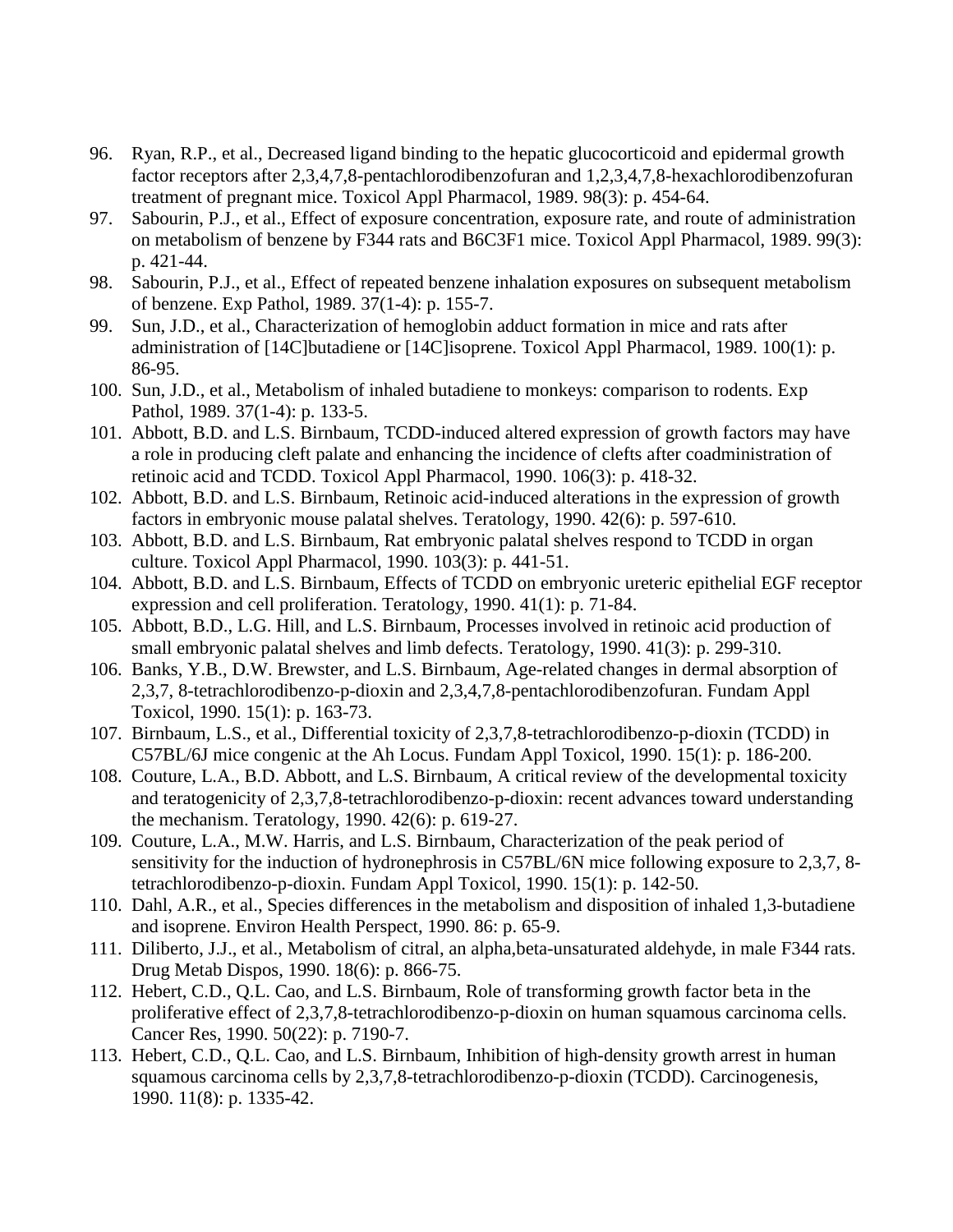- 114. Hebert, C.D., et al., Relative toxicity and tumor-promoting ability of 2,3,7,8-tetrachlorodibenzop-dioxin (TCDD), 2,3,4,7,8-pentachlorodibenzofuran (PCDF), and 1,2,3,4,7,8 hexachlorodibenzofuran (HCDF) in hairless mice. Toxicol Appl Pharmacol, 1990. 102(2): p. 362-77.
- 115. Goldstein JA, Lin FH, Stohs SJ, Graham M, Clarke G, Birnbaum L, Lucier G. The effects of TCDD on receptors for epidermal growth factor, glucocorticoid, and estrogen in ah-responsive and -nonresponsive congenic mice and the effects of TCDD on estradiol metabolism in a liver tumor promotion model in female rats. Prog Clin Biol Res. 1990:331:187-202.
- 116. McMahon, T.F. and L.S. Birnbaum, Age-related changes in toxicity and biotransformation of potassium cyanide in male C57BL/6N mice. Toxicol Appl Pharmacol, 1990. 105(2): p. 305-14.
- 117. McMahon, T.F., J.J. Diliberto, and L.S. Birnbaum, Effects of age and dose on disposition and metabolism of salicylic acid in male Fischer 344 rats. Drug Metab Dispos, 1990. 18(4): p. 494- 503.
- 118. Medinsky, M.A., et al., Effect of inhaled azodicarbonamide on F344/N rats and B6C3F1 mice with 2-week and 13-week inhalation exposures. Fundam Appl Toxicol, 1990. 15(2): p. 308-19.
- 119. Medinsky, M.A., et al., Measurement of steady-state blood concentrations in B6C3F1 mice exposed by inhalation to vinylidene fluoride. Toxicology, 1990. 64(3): p. 255-63.
- 120. Medinsky, M.A., et al., Disposition of three glycol ethers administered in drinking water to male F344/N rats. Toxicol Appl Pharmacol, 1990. 102(3): p. 443-55.
- 121. Sabourin, P.J., et al., Effect of repeated benzene inhalation exposures on benzene metabolism, binding to hemoglobin, and induction of micronuclei. Toxicol Appl Pharmacol, 1990. 103(3): p. 452-62.
- 122. Stohs, S.J., et al., Induction of ethoxyresorufin-O-deethylase and inhibition of glucocorticoid receptor binding in skin and liver of haired and hairless HRS/J mice by topically applied 2,3,7,8 tetrachlorodibenzo-p-dioxin. Toxicology, 1990. 65(1-2): p. 123-36.
- 123. Sun, J.D., et al., Benzene hemoglobin adducts in mice and rats: characterization of formation and physiological modeling. Fundam Appl Toxicol, 1990. 15(3): p. 468-75.
- 124. Abbott, B.D. and L.S. Birnbaum, TCDD exposure of human embryonic palatal shelves in organ culture alters the differentiation of medial epithelial cells. Teratology, 1991. 43(2): p. 119-32.
- 125. Banks, Y.B. and L.S. Birnbaum, Absorption of 2,3,7,8-tetrachlorodibenzo-p-dioxin (TCDD) after low dose dermal exposure. Toxicol Appl Pharmacol, 1991. 107(2): p. 302-10.
- 126. Bechtold, W.E., et al., Muconic acid determinations in urine as a biological exposure index for workers occupationally exposed to benzene. Am Ind Hyg Assoc J, 1991. 52(11): p. 473-8.
- 127. Birnbaum, L.S., Pharmacokinetic basis of age-related changes in sensitivity to toxicants. Annu Rev Pharmacol Toxicol, 1991. 31: p. 101-28.
- 128. Birnbaum, L.S., R.E. Morrissey, and M.W. Harris, Teratogenic effects of 2,3,7,8 tetrabromodibenzo-p-dioxin and three polybrominated dibenzofurans in C57BL/6N mice. Toxicol Appl Pharmacol, 1991. 107(1): p. 141-52.
- 129. Bond, J.A., et al., Disposition of inhaled isoprene in B6C3F1 mice. Toxicol Appl Pharmacol, 1991. 107(3): p. 494-503.
- 130. Couture-Haws, L., et al., Evaluation of the persistence of hydronephrosis induced in mice following in utero and/or lactational exposure to 2,3,7,8-tetrachlorodibenzo-p-dioxin. Toxicol Appl Pharmacol, 1991. 107(3): p. 402-12.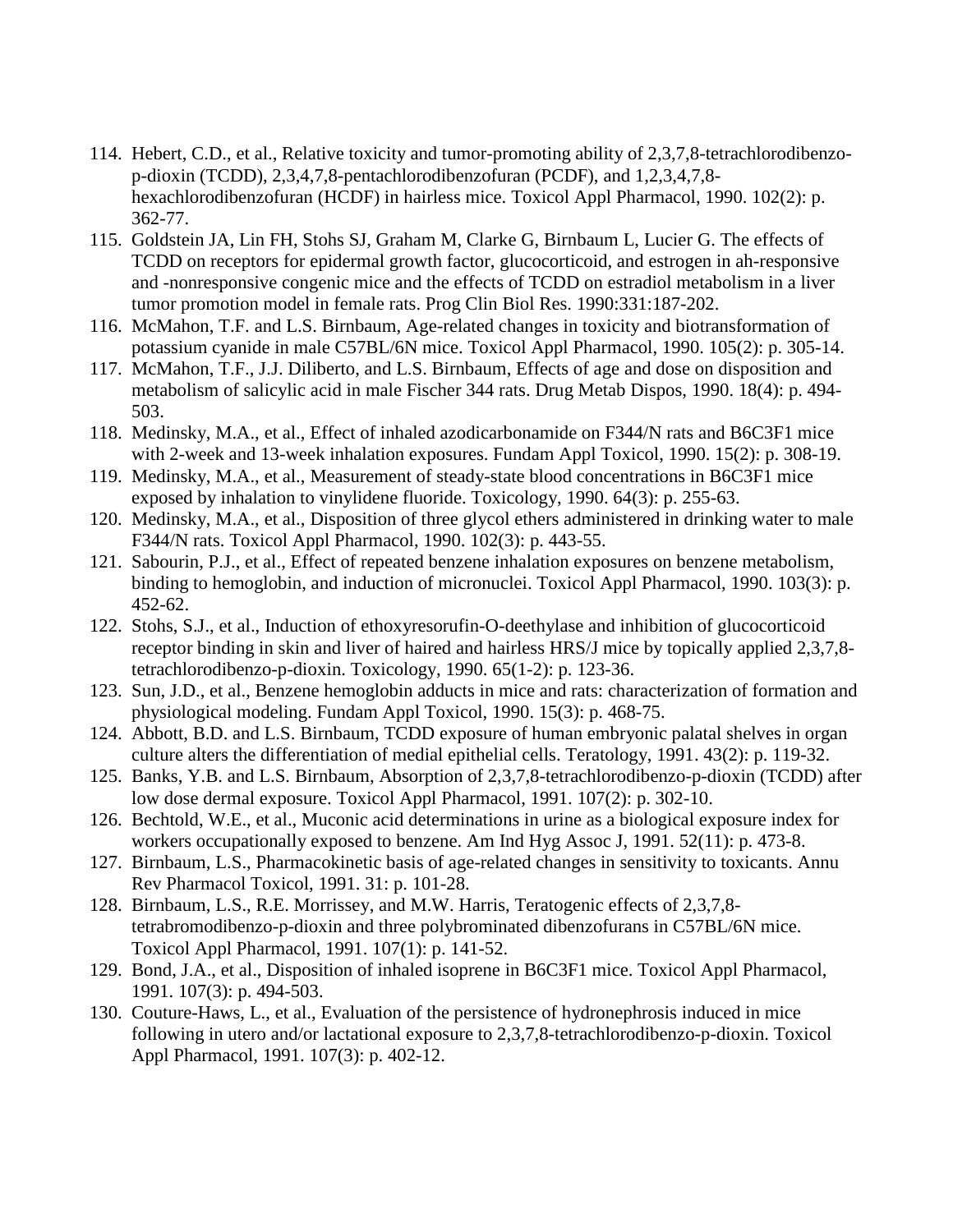- 131. Couture-Haws, L., et al., Hydronephrosis in mice exposed to TCDD-contaminated breast milk: identification of the peak period of sensitivity and assessment of potential recovery. Toxicol Appl Pharmacol, 1991. 107(3): p. 413-28.
- 132. Dahl, A.R., et al., Toxicokinetics of inhaled 1,3-butadiene in monkeys: comparison to toxicokinetics in rats and mice. Toxicol Appl Pharmacol, 1991. 110(1): p. 9-19.
- 133. Kedderis, L.B., J.J. Diliberto, and L.S. Birnbaum, Disposition and excretion of intravenous 2,3,7,8-tetrabromodibenzo-p-dioxin (TBDD) in rats. Toxicol Appl Pharmacol, 1991. 108(3): p. 397-406.
- 134. Kedderis, L.B., et al., Disposition of 2,3,7,8-tetrabromodibenzo-p-dioxin and 2,3,7,8 tetrachlorodibenzo-p-dioxin in the rat: biliary excretion and induction of cytochromes CYP1A1 and CYP1A2. Toxicol Appl Pharmacol, 1991. 111(1): p. 163-72.
- 135. Lin, F.H., et al., Influence of the Ah locus on the effects of 2,3,7,8-tetrachlorodibenzo-p-dioxin on the hepatic epidermal growth factor receptor. Mol Pharmacol, 1991. 39(3): p. 307-13.
- 136. Barnes D, Alford-Stevens A, Birnbaum LS, Kutz FW, Wood W, Patton D. Toxicity equivalency factors for PCBs? Qual Assur. 1991 Oct:1(1):70-81.
- 137. Lin, F.H., et al., The effects of 2,3,7,8-tetrachlorodibenzo-p-dioxin (TCDD) on the hepatic estrogen and glucocorticoid receptors in congenic strains of Ah responsive and Ah nonresponsive C57BL/6J mice. Toxicol Appl Pharmacol, 1991. 108(1): p. 129-39.
- 138. McMahon, T.F. and L.S. Birnbaum, Age-related changes in disposition and metabolism of benzene in male C57BL/6N mice. Drug Metab Dispos, 1991. 19(6): p. 1052-7.
- 139. McMahon, T.F., et al., Comparative acute nephrotoxicity of salicylic acid, 2,3-dihydroxybenzoic acid, and 2,5-dihydroxybenzoic acid in young and middle aged Fischer 344 rats. Toxicology, 1991. 66(3): p. 297-311.
- 140. Monteiro-Riviere, N.A., Y.B. Banks, and L.S. Birnbaum, Laser Doppler measurements of cutaneous blood flow in ageing mice and rats. Toxicol Lett, 1991. 57(3): p. 329-38.
- 141. Abbott, B.D., M.W. Harris, and L.S. Birnbaum, Comparisons of the effects of TCDD and hydrocortisone on growth factor expression provide insight into their interaction in the embryonic mouse palate. Teratology, 1992. 45(1): p. 35-53.
- 142. Bechtold, W.E., et al., S-phenylcysteine formation in hemoglobin as a biological exposure index to benzene. Arch Toxicol, 1992. 66(5): p. 303-9.
- 143. Henderson, R.F., et al., Benzene dosimetry in experimental animals: relevance for risk assessment. Prog Clin Biol Res, 1992. 374: p. 93-105.
- 144. Morrissey, R.E., et al., Limited PCB antagonism of TCDD-induced malformations in mice. Toxicol Lett, 1992. 60(1): p. 19-25.
- 145. Sabourin, P.J., et al., Effect of exposure concentration on the disposition of inhaled butoxyethanol by F344 rats. Toxicol Appl Pharmacol, 1992. 114(2): p. 232-8.
- 146. Sabourin, P.J., et al., Effect of dose on the disposition of methoxyethanol, ethoxyethanol, and butoxyethanol administered dermally to male F344/N rats. Fundam Appl Toxicol, 1992. 19(1): p. 124-32.
- 147. Sabourin, P.J., et al., Metabolism of [14C]benzene by cynomolgus monkeys and chimpanzees. Toxicol Appl Pharmacol, 1992. 114(2): p. 277-84.
- 148. Andersen ME, Mills JJ, Gargas ML, Kedderis L, Birnbaum LS, Neubert D, and Greenlee WF. Modeling recepter-mediated processes with dioxin: Implications for pharmacokinetics and risk assessment. Risk Anal, 1993. 13(1): p. 25-36.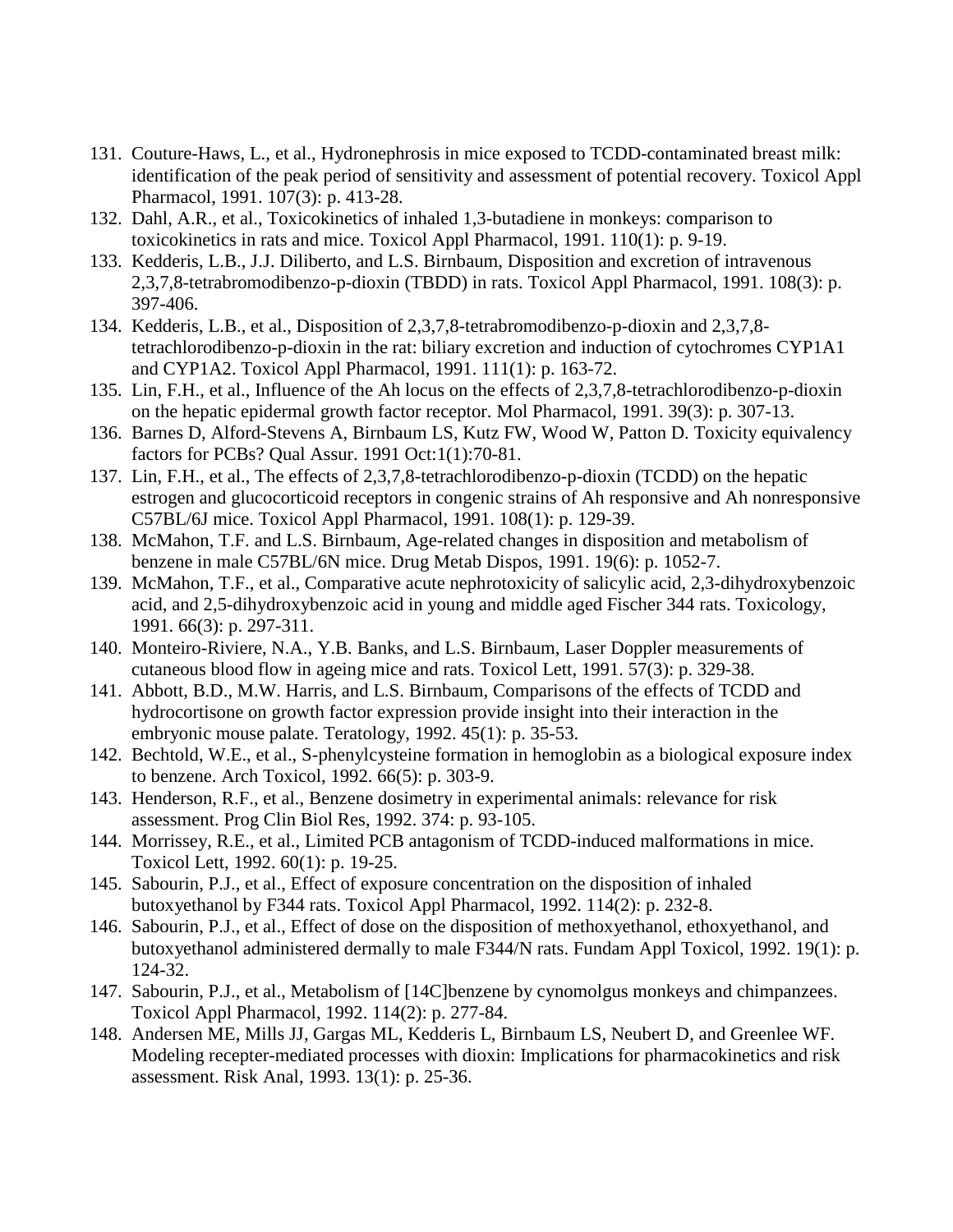- 149. Anderson, Y.B., J.A. Jackson, and L.S. Birnbaum, Maturational changes in dermal absorption of 2,3,7,8-tetrachlorodibenzo-p-dioxin (TCDD) in Fischer 344 rats. Toxicol Appl Pharmacol, 1993. 119(2): p. 214-20.
- 150. Birnbaum, L.S., A brief survey of butadiene health effects: a role for metabolic differences. Environ Health Perspect, 1993. 101 Suppl 6: p. 161-7.
- 151. De Vito, M.J., et al., Comparative ability of various PCBs, PCDFs, and TCDD to induce cytochrome P450 1A1 and 1A2 activity following 4 weeks of treatment. Fundam Appl Toxicol, 1993. 20(1): p. 125-30.
- 152. Diliberto, J.J., et al., Effects of dose and routes of exposure on the disposition of 2,3,7,8- [3H]tetrabromodibenzo-p-dioxin (TBDD) in the rat. Toxicol Appl Pharmacol, 1993. 120(2): p. 315-26.
- 153. Jackson, J.A., J.J. Diliberto, and L.S. Birnbaum, Estimation of octanol-water partition coefficients and correlation with dermal absorption for several polyhalogenated aromatic hydrocarbons. Fundam Appl Toxicol, 1993. 21(3): p. 334-44.
- 154. Kedderis, L.B., M.E. Andersen, and L.S. Birnbaum, Effect of dose, time, and pretreatment on the biliary excretion and tissue distribution of 2,3,7,8-tetrachlorodibenzo-p-dioxin in the rat. Fundam Appl Toxicol, 1993. 21(4): p. 405-11.
- 155. Kedderis, L.B., et al., A physiologically based pharmacokinetic model for 2,3,7,8 tetrabromodibenzo-p-dioxin (TBDD) in the rat: tissue distribution and CYP1A induction. Toxicol Appl Pharmacol, 1993. 121(1): p. 87-98.
- 156. McKinley, M.K., L.B. Kedderis, and L.S. Birnbaum, The effect of pretreatment on the biliary excretion of 2,3,7,8-tetrachlorodibenzo-p-dioxin, 2,3,7,8-tetrachlorodibenzofuran, and 3,3',4,4' tetrachlorobiphenyl in the rat. Fundam Appl Toxicol, 1993. 21(4): p. 425-32.
- 157. Shyr, L.J., et al., Physiologically based modeling of 2-butoxyethanol disposition in rats following different routes of exposure. Environ Res, 1993. 63(2): p. 202-18.
- 158. Abbott, B.D., G.H. Perdew, and L.S. Birnbaum, Ah receptor in embryonic mouse palate and effects of TCDD on receptor expression. Toxicol Appl Pharmacol, 1994. 126(1): p. 16-25.
- 159. Abbott, B.D., et al., Interactive regulation of Ah and glucocorticoid receptors in the synergistic induction of cleft palate by 2,3,7,8-tetrachlorodibenzo-p-dioxin and hydrocortisone. Toxicol Appl Pharmacol, 1994. 128(1): p. 138-50.
- 160. Andersen, M.E., et al., Receptor-mediated toxicity and implications for risk assessment. Prog Clin Biol Res, 1994. 387: p. 295-310.
- 161. Birnbaum, L.S., The mechanism of dioxin toxicity: relationship to risk assessment. Environ Health Perspect, 1994. 102 Suppl 9: p. 157-67.
- 162. Birnbaum, L.S., Endocrine effects of prenatal exposure to PCBs, dioxins, and other xenobiotics: implications for policy and future research. Environ Health Perspect, 1994. 102(8): p. 676-9.
- 163. Birnbaum, L.S., Evidence for the role of the Ah receptor in response to dioxin. Prog Clin Biol Res, 1994. 387: p. 139-54.
- 164. DeVito, M.J., et al., Dose-response relationships in mice following subchronic exposure to 2,3,7,8-tetrachlorodibenzo-p-dioxin: CYP1A1, CYP1A2, estrogen receptor, and protein tyrosine phosphorylation. Toxicol Appl Pharmacol, 1994. 124(1): p. 82-90.
- 165. Hughes, M.F., et al., Effect of age on the in vitro percutaneous absorption of phenols in mice. Toxicol In Vitro, 1994. 8(2): p. 221-7.
- 166. Kedderis, L.B., et al., Chemical characterization and disposition studies with 1,2,7,8 tetrabromodibenzofuran in the rat. J Toxicol Environ Health, 1994. 41(1): p. 53-69.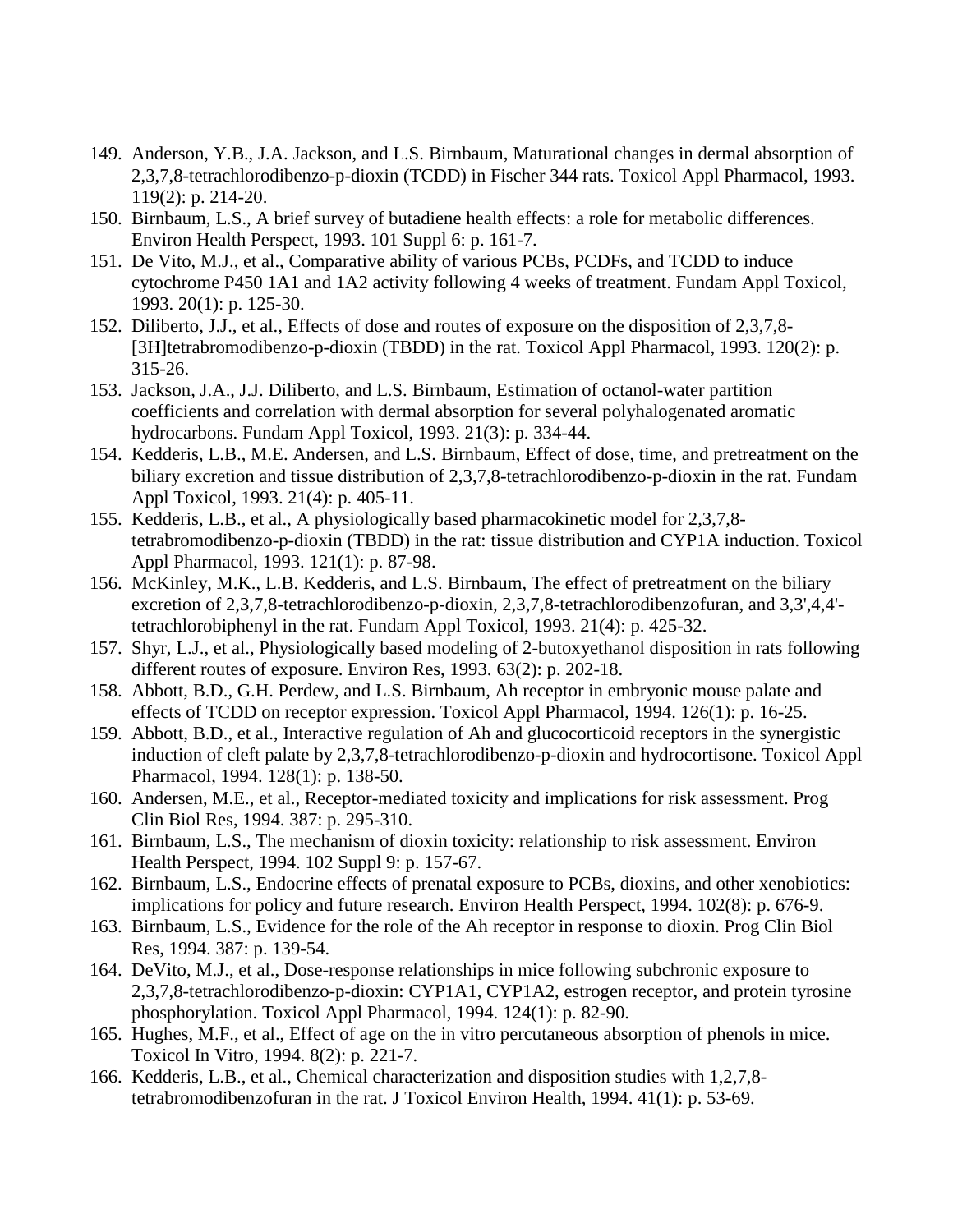- 167. Luebke, R.W., et al., Assessment of host resistance to Trichinella spiralis in mice following preinfection exposure to 2,3,7,8-TCDD. Toxicol Appl Pharmacol, 1994. 125(1): p. 7-16.
- 168. Narasimhan TR, Craig A, Arellano L, Harper N, Howie L, Menache M, Birnbaum L, Safe S. Relative sensivities of 2,3,7,8-tetrachlorodibenzo-p-dioxin-induced Cyp1a-1 and Cyp1a-2 gene expression and immunotoxicity in female B6C3F1 mice. Fundam Appl Toxicol. 1994 Nov:23(4):598-607.
- 169. McMahon, T.F., M.A. Medinsky, and L.S. Birnbaum, Age-related changes in benzene disposition in male C57BL/6N mice described by a physiologically based pharmacokinetic model. Toxicol Lett, 1994. 74(3): p. 241-53.
- 170. Abbott, B.D., L.S. Birnbaum, and G.H. Perdew, Developmental expression of two members of a new class of transcription factors: I. Expression of aryl hydrocarbon receptor in the C57BL/6N mouse embryo. Dev Dyn, 1995. 204(2): p. 133-43.
- 171. Birnbaum, L.S., Developmental effects of dioxins and related endocrine disrupting chemicals. Toxicol Lett, 1995. 82-83: p. 743-50.
- 172. Birnbaum, L.S., Developmental effects of dioxins. Environ Health Perspect, 1995. 103 Suppl 7: p. 89-94.
- 173. Birnbaum, L.S., Workshop on perinatal exposure to dioxin-like compounds. V. Immunologic effects. Environ Health Perspect, 1995. 103 Suppl 2: p. 157-60.
- 174. Birnbaum, L.S. and M.J. DeVito, Use of toxic equivalency factors for risk assessment for dioxins and related compounds. Toxicology, 1995. 105(2-3): p. 391-401.
- 175. Brouwer, A., et al., Functional aspects of developmental toxicity of polyhalogenated aromatic hydrocarbons in experimental animals and human infants. Eur J Pharmacol, 1995. 293(1): p. 1- 40.
- 176. Bull, R.J., et al., Water chlorination: essential process or cancer hazard? Fundam Appl Toxicol, 1995. 28(2): p. 155-66.
- 177. DeVito, M.J. and L.S. Birnbaum, Dioxins: model chemicals for assessing receptor-mediated toxicity. Toxicology, 1995. 102(1-2): p. 115-23.
- 178. DeVito, M.J. and L.S. Birnbaum, The importance of pharmacokinetics in determining the relative potency of 2,3,7,8-tetrachlorodibenzo-p-dioxin and 2,3,7,8-tetrachlorodibenzofuran. Fundam Appl Toxicol, 1995. 24(1): p. 145-8.
- 179. DeVito, M.J., et al., Comparisons of estimated human body burdens of dioxinlike chemicals and TCDD body burdens in experimentally exposed animals. Environ Health Perspect, 1995. 103(9): p. 820-31.
- 180. Diliberto, J.J., et al., Dose-response relationships of tissue distribution and induction of CYP1A1 and CYP1A2 enzymatic activities following acute exposure to 2,3,7,8-tetrachlorodibenzo-pdioxin (TCDD) in mice. Toxicol Appl Pharmacol, 1995. 130(2): p. 197-208.
- 181. De Jongh J, DeVito M, Nieboer R, Birnbaum L, Van den Berg M. Induction of cytochrome P450 isoenzymes after toxicokinetic interactions between 2,3,7,8-tetrachlorodibenzo-p-dioxin and 2,2',4,4',5,5'-hexachlorobiphenyl in the liver of the mouse. Fundam Appl Toxicol. 1995 May:25(2):264-70.
- 182. De Jongh J, DeVito M, Diliberto J, Van den Berg M, Birnbaum L. The effects of 2,2',4,4',5,5' hexachlorobiphenyl cotreatment on the disposition of 2,3,7,8-tetrachlorodibenzo-p-dioxin in mice. Toxicol Lett. 1995 Oct:80(1-3):131-7.
- 183. Gray, L.E., Jr., et al., Exposure to TCDD during development permanently alters reproductive function in male Long Evans rats and hamsters: reduced ejaculated and epididymal sperm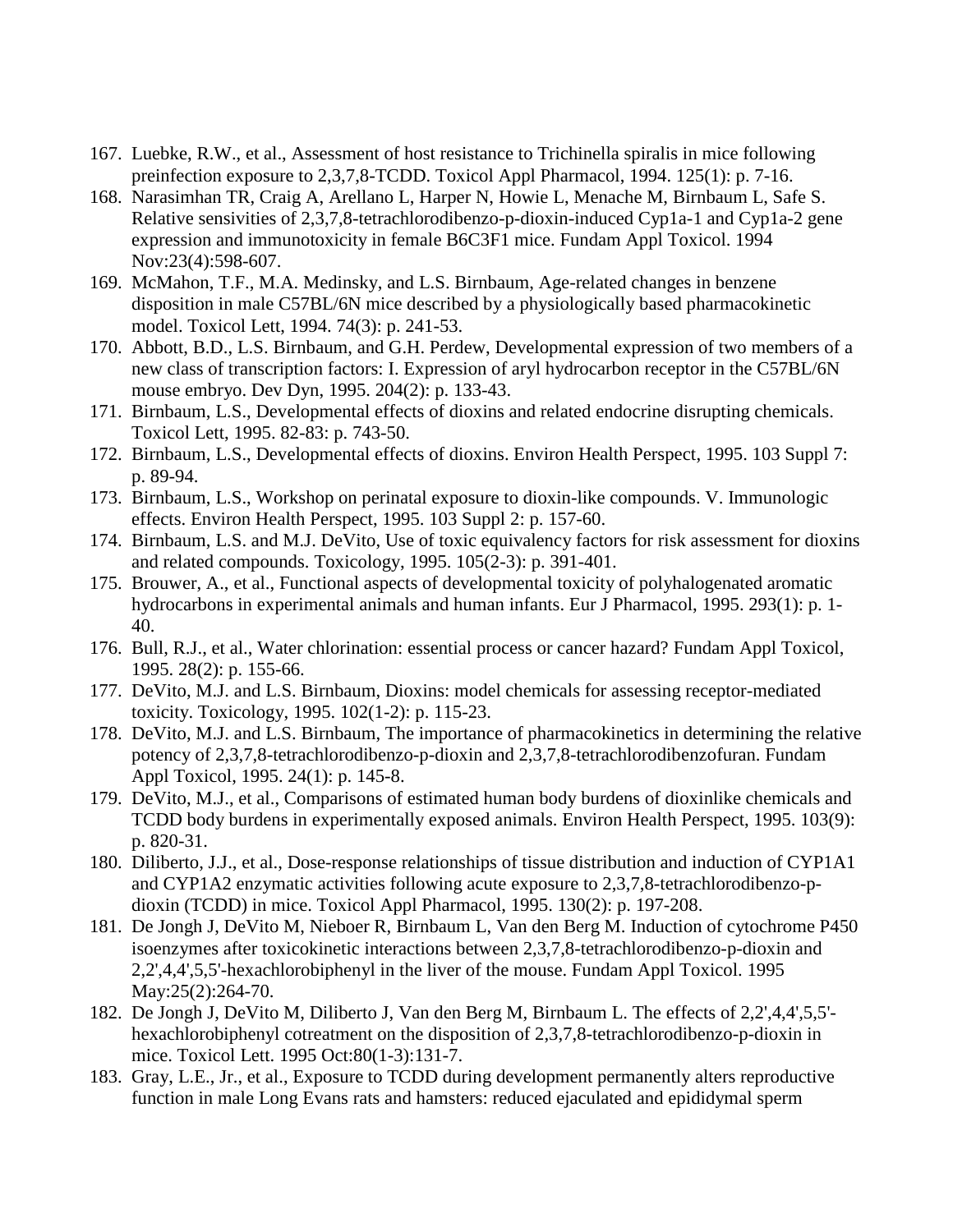numbers and sex accessory gland weights in offspring with normal androgenic status. Toxicol Appl Pharmacol, 1995. 131(1): p. 108-18.

- 184. Pegram, R.A., et al., 2,3,7,8-Tetrachlorodibenzo-p-dioxin (TCDD) distribution and cytochrome P4501A induction in young adult and senescent male mice. Toxicol Lett, 1995. 76(2): p. 119-26.
- 185. Abbott, B.D., L.S. Birnbaum, and J.J. Diliberto, Rapid distribution of 2,3,7,8-tetrachlorodibenzop-dioxin (TCDD) to embryonic tissues in C57BL/6N mice and correlation with palatal uptake in vitro. Toxicol Appl Pharmacol, 1996. 141(1): p. 256-63.
- 186. Burleson, G.R., et al., Effect of 2,3,7,8-tetrachlorodibenzo-p-dioxin (TCDD) on influenza virus host resistance in mice. Fundam Appl Toxicol, 1996. 29(1): p. 40-7.
- 187. DeVito, M.J., et al., Relationship between CYP1A enzyme activities and protein levels in rats treated with 2,3,7,8-tetrachlorodibenzo-p-dioxin. J Toxicol Environ Health, 1996. 47(4): p. 379- 94.
- 188. Cummings AM, Metcalf JL, Birnbaum L. Promotion of endometriosis by 2,3,7,8 tetrachlorodibenzo-p-dixoin in rats and mice: time-dose dependence and species comparison. Toxicol Appl Pharmacol. 1996 May:138(1):131-9.
- 189. Diliberto, J.J., J.A. Jackson, and L.S. Birnbaum, Comparison of 2,3,7,8-tetrachlorodibenzo-pdioxin (TCDD) disposition following pulmonary, oral, dermal, and parenteral exposures to rats. Toxicol Appl Pharmacol, 1996. 138(1): p. 158-68.
- 190. Santostefano, M.J., et al., Subcellular localization of TCDD differs between the liver, lungs, and kidneys after acute and subchronic exposure: species/dose comparisons and possible mechanism. Fundam Appl Toxicol, 1996. 34(2): p. 265-75.
- 191. van Birgelen, A.P., et al., Relative potencies of polychlorinated dibenzo-p-dioxins, dibenzofurans, and biphenyls derived from hepatic porphyrin accumulation in mice. Toxicol Appl Pharmacol, 1996. 138(1): p. 98-109.
- 192. van Birgelen, A.P., et al., Interactive effects between 2,3,7,8-tetrachlorodibenzo-p-dioxin and 2,2',4,4',5,5'-hexachlorobiphenyl in female B6C3F1 mice: tissue distribution and tissue-specific enzyme induction. Fundam Appl Toxicol, 1996. 34(1): p. 118-31.
- 193. Fawell J, Robinson D, Bull R, Birnbaum L, Boorman G, Butterworth B, Daniel P, Galal-Gorchev H, Hauchman F, Julkunen P, Klaassen C, Krasner S, Orme-Zavaleta J, Reif J, Tardiff R. Disinfection by-products in drinking water: critical issues in health effects research. Environ Health Perspect. 1997 Jan:105(1):108-9.
- 194. Andersen, M.E., et al., Regional hepatic CYP1A1 and CYP1A2 induction with 2,3,7,8 tetrachlorodibenzo-p-dioxin evaluated with a multicompartment geometric model of hepatic zonation. Toxicol Appl Pharmacol, 1997. 144(1): p. 145-55.
- 195. Andersen, M.E., et al., A multicompartment geometric model of the liver in relation to regional induction of cytochrome P450s. Toxicol Appl Pharmacol, 1997. 144(1): p. 135-44.
- 196. DeVito, M.J., et al., Dose-response relationships for polyhalogenated dioxins and dibenzofurans following subchronic treatment in mice. I. CYP1A1 and CYP1A2 enzyme activity in liver, lung, and skin. Toxicol Appl Pharmacol, 1997. 147(2): p. 267-80.
- 197. Diliberto, J.J., D. Burgin, and L.S. Birnbaum, Role of CYP1A2 in hepatic sequestration of dioxin: studies using CYP1A2 knock-out mice. Biochem Biophys Res Commun, 1997. 236(2): p. 431-3.
- 198. Johnson, K.L., A.M. Cummings, and L.S. Birnbaum, Promotion of endometriosis in mice by polychlorinated dibenzo-p-dioxins, dibenzofurans, and biphenyls. Environ Health Perspect, 1997. 105(7): p. 750-5.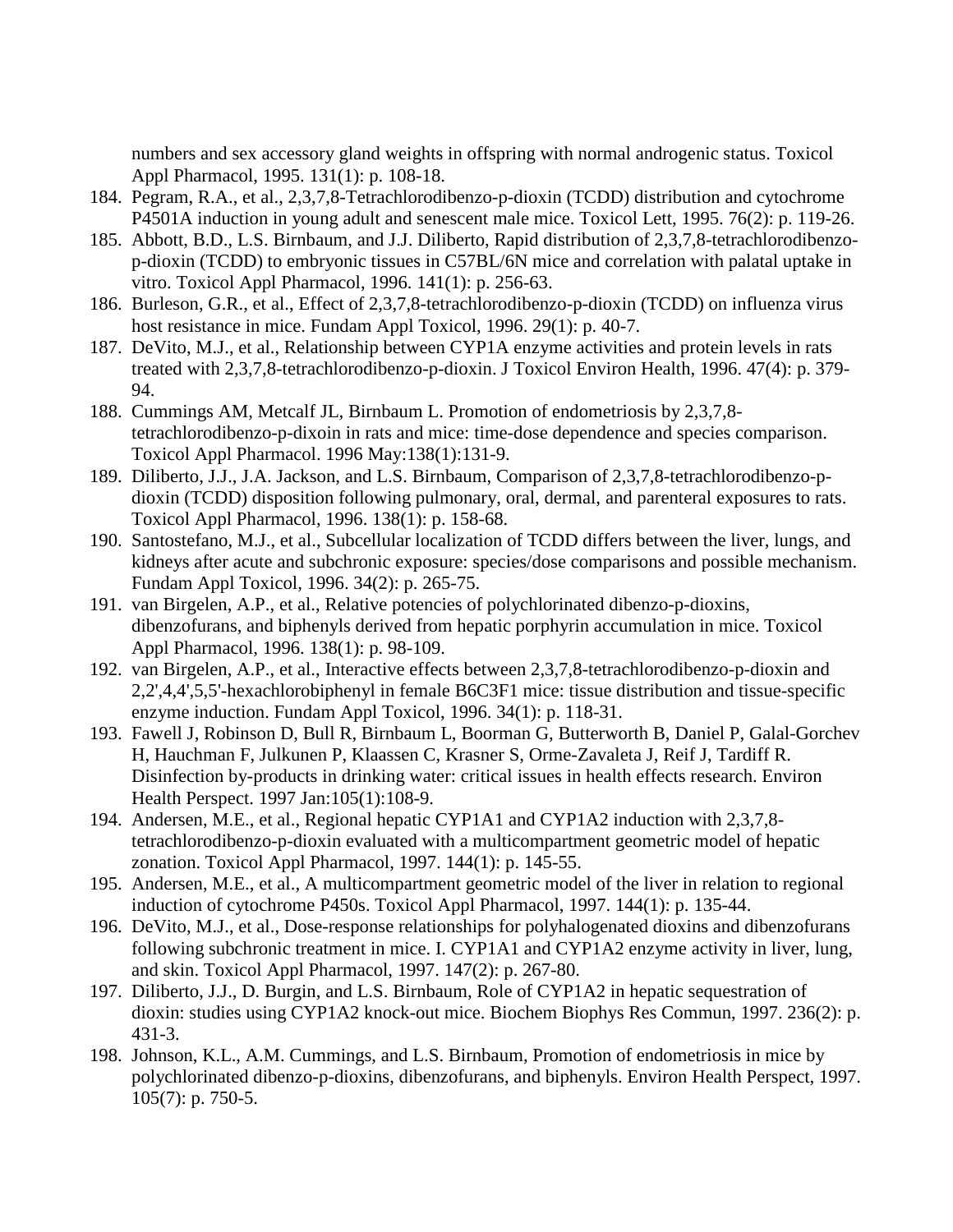- 199. Santostefano, M.J., et al., Differential time-course and dose-response relationships of TCDDinduced CYP1B1, CYP1A1, and CYP1A2 proteins in rats. Biochem Biophys Res Commun, 1997. 233(1): p. 20-4.
- 200. Smialowicz, R.J., et al., Opposite effects of 2,2',4,4',5,5'-hexachlorobiphenyl and 2,3,7,8 tetrachlorodibenzo-p-dioxin on the antibody response to sheep erythrocytes in mice. Fundam Appl Toxicol, 1997. 37(2): p. 141-9.
- 201. Viluksela, M., et al., Subchronic/chronic toxicity of 1,2,3,4,6,7,8-heptachlorodibenzo-p-dioxin (HpCDD) in rats. Part II. Biochemical effects. Toxicol Appl Pharmacol, 1997. 146(2): p. 217-26.
- 202. Viluksela, M., et al., Subchronic/chronic toxicity of 1,2,3,4,6,7,8-heptachlorodibenzo-p-dioxin (HpCDD) in rats. Part I. Design, general observations, hematology, and liver concentrations. Toxicol Appl Pharmacol, 1997. 146(2): p. 207-16.
- 203. Wang, X., et al., Determination of parameters responsible for pharmacokinetic behavior of TCDD in female Sprague-Dawley rats. Toxicol Appl Pharmacol, 1997. 147(1): p. 151-68.
- 204. DeVito, M.J., et al., Dose-response relationships for disposition and hepatic sequestration of polyhalogenated dibenzo-p-dioxins, dibenzofurans, and biphenyls following subchronic treatment in mice. Toxicol Sci, 1998. 46(2): p. 223-34.
- 205. Hamm, J.T., et al., Methoxyresorufin: an inappropriate substrate for CYP1A2 in the mouse. Biochem Pharmacol, 1998. 56(12): p. 1657-60.
- 206. Hassoun, E.A., et al., Induction of oxidative stress in brain tissues of mice after subchronic exposure to 2,3,7,8-tetrachlorodibenzo-p-dioxin. Toxicol Sci, 1998. 42(1): p. 23-7.
- 207. Hurst, C.H., et al., 2,3,7,8-Tetrachlorodibenzo-p-dioxin in pregnant Long Evans rats: disposition to maternal and embryo/fetal tissues. Toxicol Sci, 1998. 45(2): p. 129-36.
- 208. Jackson, J.A., L.S. Birnbaum, and J.J. Diliberto, Effects of age, sex, and pharmacologic agents on the biliary elimination of 2,3,7,8-tetrachlorodibenzo-p-dioxin (TCDD) in F344 rats. Drug Metab Dispos, 1998. 26(7): p. 714-9.
- 209. Pollenz, R.S., et al., Female Sprague-Dawley rats exposed to a single oral dose of 2,3,7,8 tetrachlorodibenzo-p-dioxin exhibit sustained depletion of aryl hydrocarbon receptor protein in liver, spleen, thymus, and lung. Toxicol Sci, 1998. 42(2): p. 117-28.
- 210. Richardson, V.M., M.J. Santostefano, and L.S. Birnbaum, Daily cycle of bHLH-PAS proteins, Ah receptor and Arnt, in multiple tissues of female Sprague-Dawley rats. Biochem Biophys Res Commun, 1998. 252(1): p. 225-31.
- 211. Santostefano, M.J., et al., A pharmacodynamic analysis of TCDD-induced cytochrome P450 gene expression in multiple tissues: dose- and time-dependent effects. Toxicol Appl Pharmacol, 1998. 151(2): p. 294-310.
- 212. Viluksela, M., et al., Subchronic/chronic toxicity of a mixture of four chlorinated dibenzo-pdioxins in rats. II. Biochemical effects. Toxicol Appl Pharmacol, 1998. 151(1): p. 70-8.
- 213. Viluksela, M., et al., Subchronic/chronic toxicity of a mixture of four chlorinated dibenzo-pdioxins in rats. I. Design, general observations, hematology,and liver concentrations. Toxicol Appl Pharmacol, 1998. 151(1): p. 57-69.
- 214. Van den Berg M, Birnbaum L, Bosveld AT, Brunström B, Cook P, Feeley M, Giesy JP, Hanberg A, Hasegawa R, Kennedy SW, Kublak T, Larsen JC, van Leeuwen FX, Liem AK, Nolt C, Peterson RE, Poellinger L, Safe S, Schrenk D, Tillitt D, Tysklind M, Younes M, Waern F, Zacharewski T. Toxic equivalency factors (TEFs) for PCBs, PCDDs, PCDFs for humans and wildlife. Environ Health Perspect. 1998 Dec: 106(12):775-92.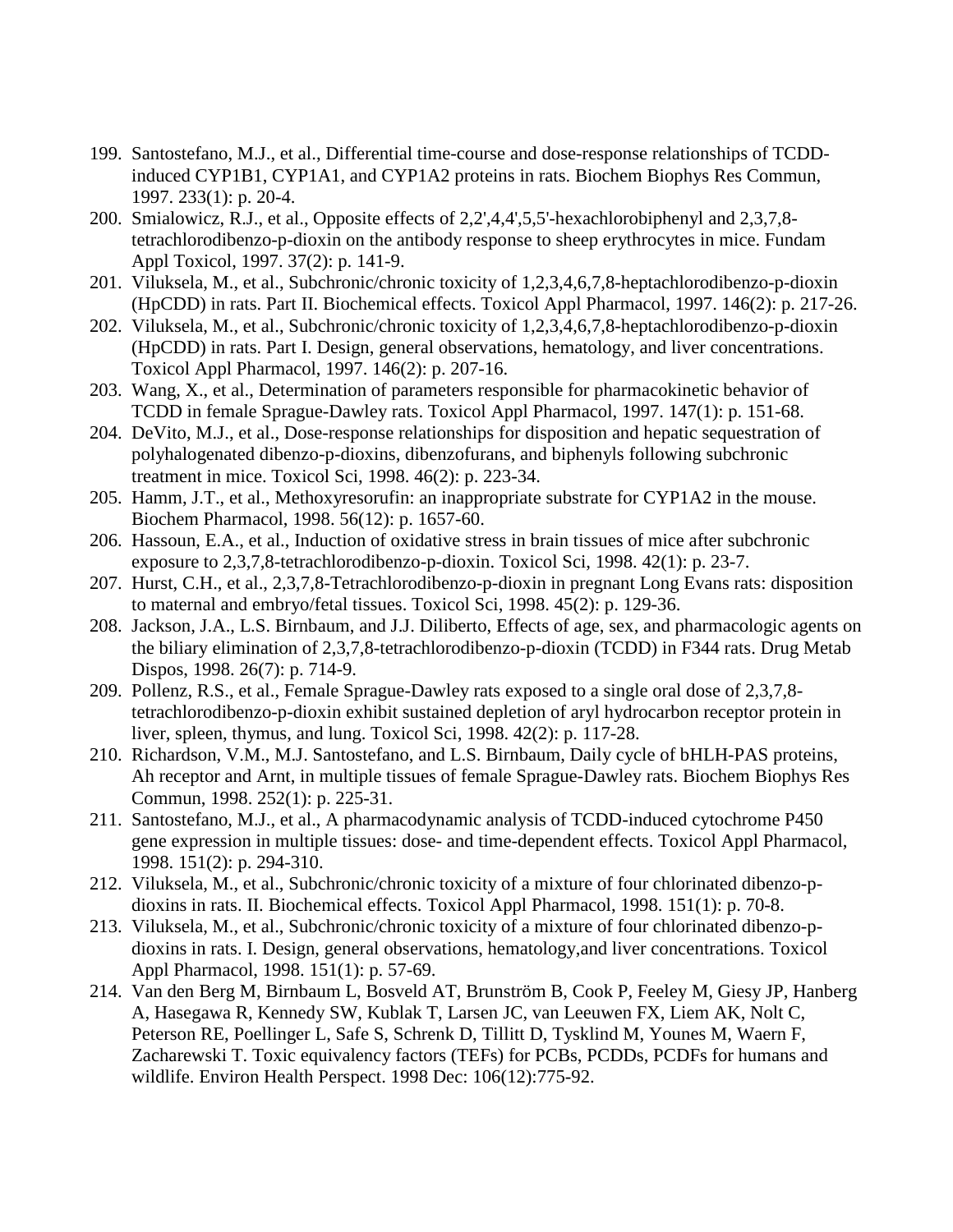- 215. Birnbaum, L.S. and B.T. Culpepper, Research integrity: a government perspective. Qual Assur, 1999. 7(4): p. 217-24.
- 216. Birnbaum, L.S. and B.P. Slezak, Dietary exposure to PCBs and dioxins in children. Environ Health Perspect, 1999. 107(1): p. 1.
- 217. Brouwer, A., et al., Characterization of potential endocrine-related health effects at low-dose levels of exposure to PCBs. Environ Health Perspect, 1999. 107 Suppl 4: p. 639-49.
- 218. Cummings, A.M., J.M. Hedge, and L.S. Birnbaum, Effect of prenatal exposure to TCDD on the promotion of endometriotic lesion growth by TCDD in adult female rats and mice. Toxicol Sci, 1999. 52(1): p. 45-9.
- 219. Diliberto, J.J., D.E. Burgin, and L.S. Birnbaum, Effects of CYP1A2 on disposition of 2,3,7, 8 tetrachlorodibenzo-p-dioxin, 2,3,4,7,8-pentachlorodibenzofuran, and 2,2',4,4',5,5' hexachlorobiphenyl in CYP1A2 knockout and parental (C57BL/6N and 129/Sv) strains of mice. Toxicol Appl Pharmacol, 1999. 159(1): p. 52-64.
- 220. Santostefano, M.J., et al., Dose-dependent localization of TCDD in isolated centrilobular and periportal hepatocytes. Toxicol Sci, 1999. 52(1): p. 9-19.
- 221. Slezak, B.P., J.J. Diliberto, and L.S. Birnbaum, 2,3,7,8-Tetrachlorodibenzo-p-dioxin-mediated oxidative stress in CYP1A2 knockout (CYP1A2-/-) mice. Biochem Biophys Res Commun, 1999. 264(2): p. 376-9.
- 222. Santostefano MJ, Richardson VM, Walker NJ, Blanton J, Lindros KO, Lucier GW, Alcasey SK, Birnbaum LS. Dose-dependent localization of TCDD in isolated centrilobular and periportal hepatocytes. Toxicol Sci. 1999 Nov;52(1):9-19.
- 223. Cummings AM, Hedge JM, Birnbaum LS. Effect of prenatal exposure to TCDD on the promotion of endometriotic lesion growth by TCDD in adult female rats and mice. Toxicol Sci. 1999 Nov;52(1):45-9
- 224. Hurst CH, DeVito MJ, Setzer RW, Birnbaum LS. Acute administration of 2,3,7,8 tetrachlorodibenzo-p-dioxin (TCDD) in pregnant Long Evans rats: association of measured tissue concentrations with developmental effects. Toxicol Sci. 2000 Feb;53(2):411-20
- 225. Slezak BP, Hatch GE, DeVito MJ, Diliberto JJ, Slade R, Crissman K, Hassoun E, Birnbaum LS. Oxidative stress in female B6C3F1 mice following acute and subchronic exposure to 2,3,7,8 tetrachlorodibenzo-p-dioxin (TCDD). Toxicol Sci. 2000 Apr;54(2):390-8. PubMed PMID: 10774821.
- 226. Hamm JT, Sparrow BR, Wolf D, Birnbaum LS. In utero and lactational exposure to 2,3,7,8 tetrachlorodibenzo-p-dioxin alters postnatal development of seminal vesicle epithelium. Toxicol Sci. 2000 Apr;54(2):424-30
- 227. Wang X, Santostefano MJ, DeVito MJ, Birnbaum LS. Extrapolation of a PBPK model for dioxins across dosage regimen, gender, strain, and species. Toxicol Sci. 2000 Jul;56(1):49-60
- 228. Birnbaum LS, Tuomisto J. Non-carcinogenic effects of TCDD in animals. FoodAddit Contam. 2000 Apr;17(4):275-88.
- 229. DeVito MJ, Ménache MG, Diliberto JJ, Ross DG, Birnbaum LS. Dose-response relationships for induction of CYP1A1 and CYP1A2 enzyme activity in liver, lung, and skin in female mice following subchronic exposure to polychlorinated biphenyls. Toxicol Appl Pharmacol. 2000 Sep 15;167(3):157-72
- 230. Hurst CH, DeVito MJ, Birnbaum LS. Tissue disposition of 2,3,7,8-tetrachlorodibenzo-p-dioxin (TCDD) in maternal and developing long-evans rats following subchronic exposure. Toxicol Sci. 2000 Oct;57(2):275-83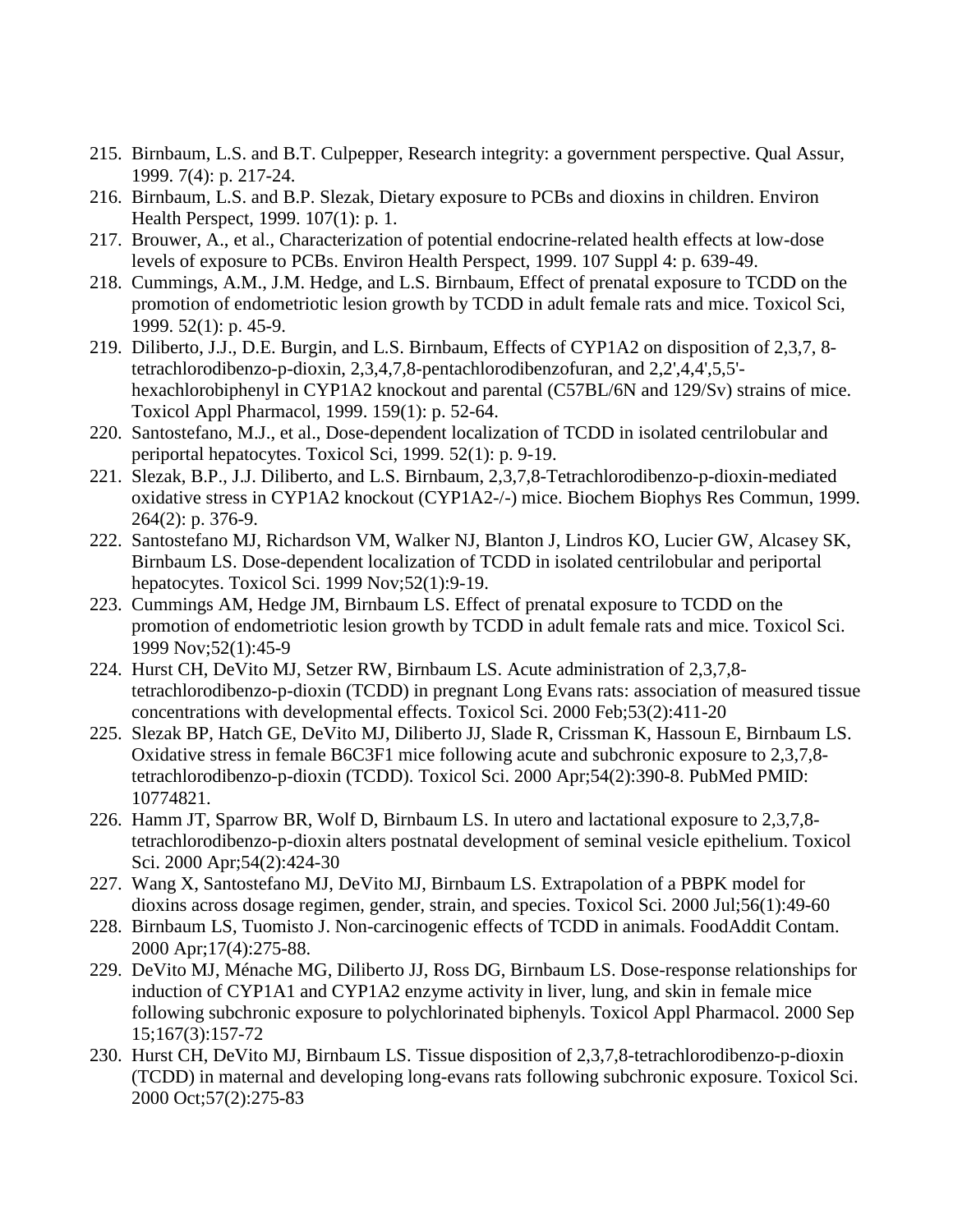- 231. Ross PS, Vos JG, Birnbaum LS, Osterhaus AD. PCBs are a health risk for humans and wildlife. Science. 2000 Sep 15;289(5486):1878-9
- 232. Birnbaum LS, Culpepper BT. Research integrity: a government perspective. Qual Assur. 1999 Oct-Dec;7(4):217-24
- 233. Diliberto JJ, DeVito MJ, Ross DG, Birnbaum LS. Subchronic Exposure of [3H]- 2,3,7,8 tetrachlorodibenzo-p-dioxin (TCDD) in female B6C3F1 mice: relationship of steady-state levels to disposition and metabolism. Toxicol Sci. 2001 Jun;61(2):241-55
- 234. Chen CY, Hamm JT, Hass JR, Birnbaum LS. Disposition of polychlorinated dibenzo-p-dioxins, dibenzofurans, and non-ortho polychlorinated biphenyls in pregnant long evans rats and the transfer to offspring. Toxicol Appl Pharmacol. 2001 Jun 1;173(2):65-8
- 235. Kodavanti PR, Kannan N, Yamashita N, Derr-Yellin EC, Ward TR, Burgin DE, Tilson HA, Birnbaum LS. Differential effects of two lots of aroclor 1254: congener-specific analysis and neurochemical end points. Environ Health Perspect. 2001 Nov;109(11):1153-61
- 236. Burgin DE, Diliberto JJ, Derr-Yellin EC, Kannan N, Kodavanti PR, Birnbaum LS. Differential effects of two lots of aroclor 1254 on enzyme induction, thyroid hormones, and oxidative stress. Environ Health Perspect. 2001 Nov;109(11):1163-8
- 237. Hurst CH, Abbott B, Schmid JE, Birnbaum LS. 2,3,7,8-tetrachlorodibenzo-p-dioxin (TCDD) disrupts early morphogenetic events that form the lower reproductive tract in female rat fetuses. Toxicol Sci. 2002 Jan;65(1):87-98
- 238. Birnbaum LS, Cummings AM. Dioxins and endometriosis: a plausible hypothesis. Environ Health Perspect. 2002 Jan;110(1):15-21.
- 239. Fenton SE, Hamm JT, Birnbaum LS, Youngblood GL. Persistent abnormalities in the rat mammary gland following gestational and lactational exposure to 2,3,7,8-tetrachlorodibenzo-pdioxin (TCDD). Toxicol Sci. 2002 May;67(1):63-74
- 240. Slezak BP, Hamm JT, Reyna J, Hurst CH, Birnbaum LS. TCDD-mediated oxidative stress in male rat pups following perinatal exposure. J Biochem Mol Toxicol. 2002;16(2):49-5
- 241. Chen CY, Hamm JT, Hass JR, Albro PW, Birnbaum LS. A mixture of polychlorinated dibenzop-dioxins (PCDDs), dibenzofurans (PCDFs), and non-ortho polychlorinated biphenyls (PCBs) changed the lipid content of pregnant Long Evans rats. Chemosphere. 2002 Mar;46(9-10):1501-4
- 242. Chao C, Youssef J, Rezaiekhaleigh M, Birnbaum LS, Badr M. Senescence-associated decline in hepatic peroxisomal enzyme activities corresponds with diminished levels of retinoid X receptor alpha, but not peroxisome proliferator-activated receptor alpha. Mech Ageing Dev. 2002 Sep;123(11):1469-76
- 243. Birnbaum LS, Fenton SE. Cancer and developmental exposure to endocrine disruptors. Environ Health Perspect. 2003 Apr;111(4):389-94.
- 244. Hamm JT, Chen CY, Birnbaum LS. A mixture of dioxins, furans, and non-ortho PCBs based upon consensus toxic equivalency factors produces dioxin-like reproductive effects. Toxicol Sci. 2003 Jul;74(1):182-91
- 245. Youssef JA, Birnbaum LS, Swift LL, Morrow JD, Badr MZ. Age-independent, gray matterlocalized, brain-enhanced oxidative stress in male fischer 344 rats: brain levels of F(2) isoprostanes and F(4)-neuroprostanes. Free Radic Biol Med. 2003 Jun 15;34(12):1631-5
- 246. Birnbaum LS, Staskal DF, Diliberto JJ. Health effects of polybrominated dibenzo-p-dioxins (PBDDs) and dibenzofurans (PBDFs). Environ Int. 2003 Sep;29(6):855-60.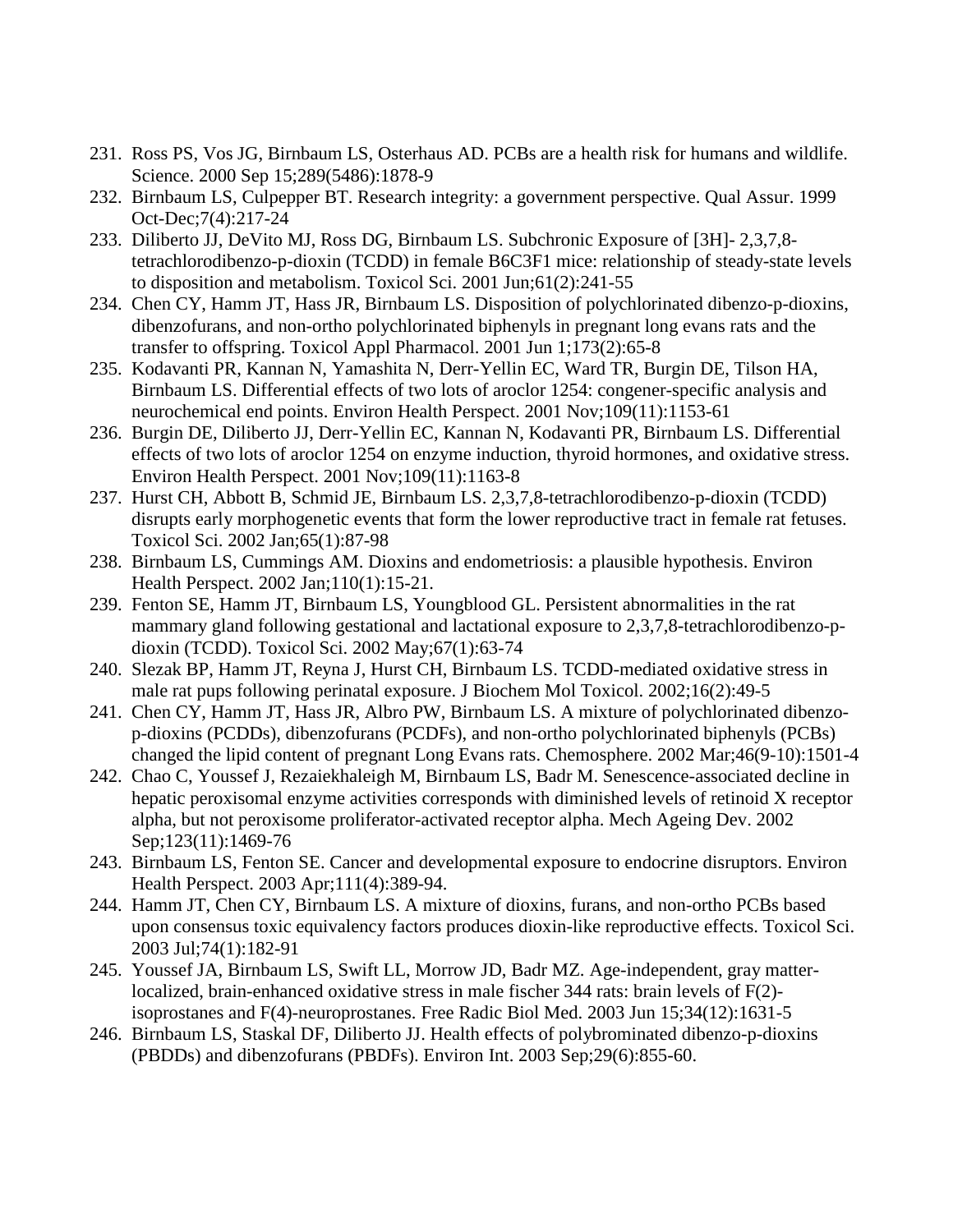- 247. Rice C, Birnbaum LS, Cogliano J, Mahaffey K, Needham L, Rogan WJ, vom Saal FS. Exposure assessment for endocrine disruptors: some considerations in the design of studies. Environ Health Perspect. 2003 Oct;111(13):1683-90
- 248. Birnbaum LS, Staskal DF. Brominated flame retardants: cause for concern? Environ Health Perspect. 2004 Jan;112(1):9-17.
- 249. Badr MZ, Birnbaum LS. Enhanced potential for oxidative stress in livers of senescent rats by the peroxisome proliferator-activated receptor alpha agonist perfluorooctanoic acid. Mech Ageing Dev. 2004 Jan; 125(1): 69-75
- 250. Smialowicz RJ, Burgin DE, Williams WC, Diliberto JJ, Setzer RW, Birnbaum LS. CYP1A2 is not required for 2,3,7,8-tetrachlorodibenzo-p-dioxin-induced immunosuppression. Toxicology. 2004 Apr 1;197(1):15-22
- 251. Emond C, Birnbaum LS, DeVito MJ. Physiologically based pharmacokinetic model for developmental exposures to TCDD in the rat. Toxicol Sci. 2004 Jul;80(1):115-33
- 252. Staskal DF, Diliberto JJ, DeVito MJ, Birnbaum LS. Toxicokinetics of BDE 47 in female mice: effect of dose, route of exposure, and time. Toxicol Sci. 2005 Feb;83(2):215-23
- 253. Staskal DF, Diliberto JJ, Devito MJ, Birnbaum LS. Inhibition of human and rat CYP1A2 by TCDD and dioxin-like chemicals. Toxicol Sci. 2005 Apr;84(2):225-31
- 254. Schwetz BA, Lehman-McKeeman L, Birnbaum LS. Toxicological research involving humans: ethical and regulatory considerations. Toxicol Sci. 2005 May;85(1):419-21
- 255. Van Larebeke NA, Birnbaum LS, Boogaerts MA, Bracke M, Davis DL, Demarini DM, Hooper K, Huff J, Kleinjans JC, Legator MS, Schoeters G, Vähäkangas K. Unrecognized or potential risk factors for childhood cancer. Int J Occup Environ Health. 2005 Apr-Jun;11(2):199-201
- 256. Kodavanti PR, Ward TR, Ludewig G, Robertson LW, Birnbaum LS. Polybrominated diphenyl ether (PBDE) effects in rat neuronal cultures: 14C-PBDE accumulation, biological effects, and structure-activity relationships. Toxicol Sci. 2005 Nov;88(1):181-92
- 257. Haws LC, Su SH, Harris M, Devito MJ, Walker NJ, Farland WH, Finley B, Birnbaum LS. Development of a refined database of mammalian relative potency estimates for dioxin-like compounds. Toxicol Sci. 2006 Jan;89(1):4-30
- 258. Windal I, Denison MS, Birnbaum LS, Van Wouwe N, Baeyens W, Goeyens L. Chemically activated luciferase gene expression (CALUX) cell bioassay analysis for the estimation of dioxin-like activity: critical parameters of the CALUX procedure that impact assay results. Environ Sci Technol. 2005 Oct 1;39(19):7357-64
- 259. Staskal DF, Diliberto JJ, Birnbaum LS. Impact of repeated exposure on the toxicokinetics of DE 47 in mice. Toxicol Sci. 2006 Feb;89(2):380-5
- 260. Emond C, Michalek JE, Birnbaum LS, DeVito MJ. Comparison of the use of a physiologically based pharmacokinetic model and a classical pharmacokinetic model for dioxin exposure assessments. Environ Health Perspect. 2005 Dec;113(12):1666-8
- 261. Staskal DF, Diliberto JJ, Birnbaum LS. Disposition of BDE 47 in developing mice. Toxicol Sci. 2006 Apr;90(2):309-16
- 262. Van den Berg M, Birnbaum LS, Denison M, De Vito M, Farland W, Feeley M, Fiedler H, Hakansson H, Hanberg A, Haws L, Rose M, Safe S, Schrenk D, Tohyama C, Tritscher A, Tuomisto J, Tysklind M, Walker N, Peterson RE. The 2005 World Health Organization reevaluation of human and Mammalian toxic equivalency factors for dioxins and dioxin-like compounds. Toxicol Sci. 2006 Oct;93(2):223-41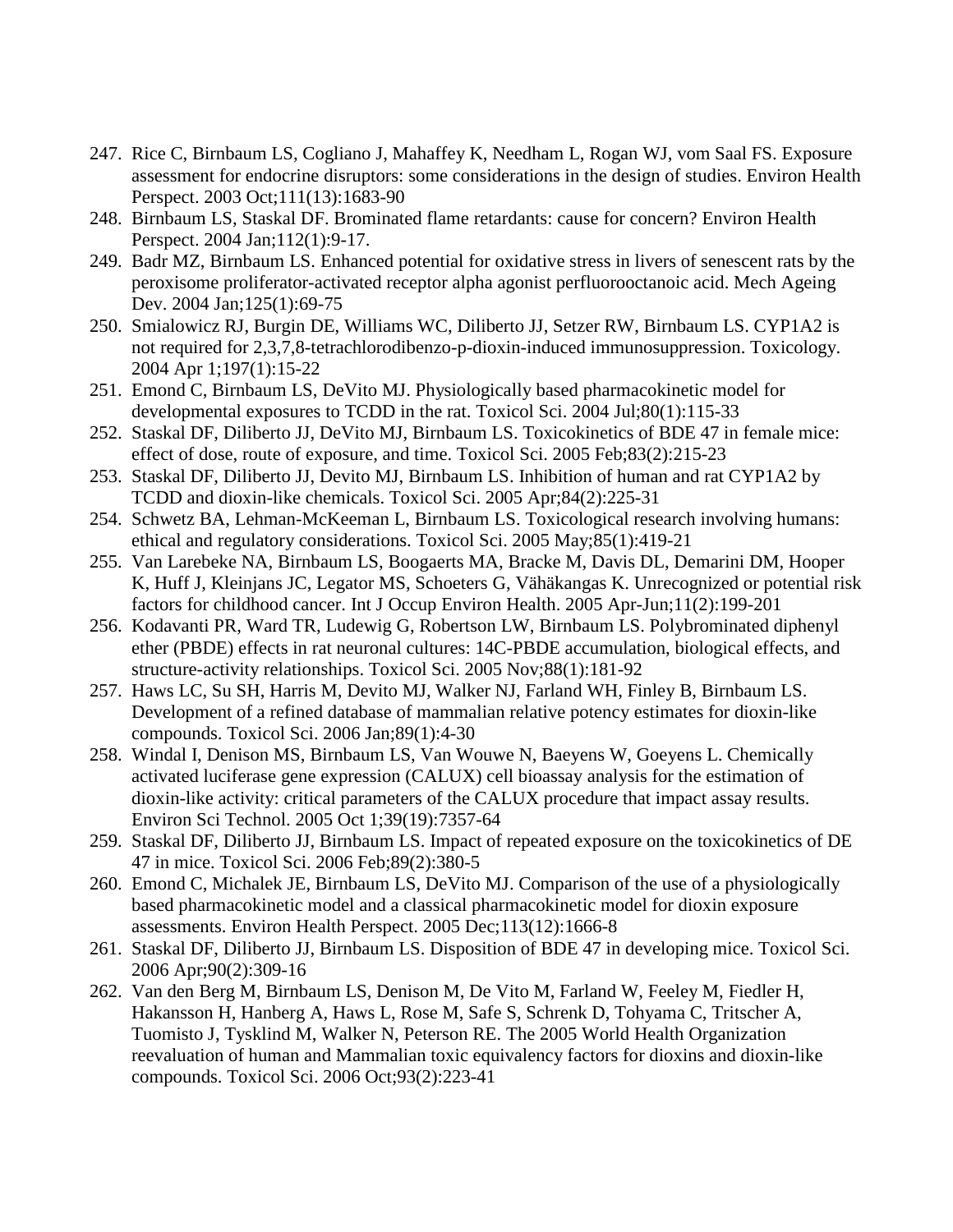- 263. Staskal DF, Hakk H, Bauer D, Diliberto JJ, Birnbaum LS. Toxicokinetics of polybrominated diphenyl ether congeners 47, 99, 100, and 153 in mice. Toxicol Sci. 2006 Nov;94(1):28-37
- 264. Emond C, Birnbaum LS, DeVito MJ. Use of a physiologically based pharmacokinetic model for rats to study the influence of body fat mass and induction of CYP1A2 on the pharmacokinetics of TCDD. Environ Health Perspect. 2006 Sep;114(9):1394-400
- 265. Birnbaum LS, Cohen Hubal EA. Polybrominated diphenyl ethers: a case study for using biomonitoring data to address risk assessment questions. Environ Health Perspect. 2006 Nov;114(11):1770-5
- 266. Richter CA, Birnbaum LS, Farabollini F, Newbold RR, Rubin BS, Talsness CE, Vandenbergh JG, Walser-Kuntz DR, vom Saal FS. In vivo effects of bisphenol A in laboratory rodent studies. Reprod Toxicol. 2007 Aug-Sep;24(2):199-224
- 267. vom Saal FS, Akingbemi BT, Belcher SM, Birnbaum LS, Crain DA, Eriksen M, Farabollini F, Guillette LJ Jr, Hauser R, Heindel JJ, Ho SM, Hunt PA, Iguchi T, Jobling S, Kanno J, Keri RA, Knudsen KE, Laufer H, LeBlanc GA, Marcus M, McLachlan JA, Myers JP, Nadal A, Newbold RR, Olea N, Prins GS, Richter CA, Rubin BS, Sonnenschein C, Soto AM, Talsness CE, Vandenbergh JG, Vandenberg LN, Walser-Kuntz DR, Watson CS, Welshons WV, Wetherill Y, Zoeller RT. Chapel Hill bisphenol A expert panel consensus statement: integration of mechanisms, effects in animals and potential to impact human health at current levels of exposure. Reprod Toxicol. 2007 Aug-Sep;24(2):131-8
- 268. Dye JA, Venier M, Zhu L, Ward CR, Hites RA, Birnbaum LS. Elevated PBDE levels in pet cats: sentinels for humans? Environ Sci Technol. 2007 Sep 15;41(18):6350-6
- 269. Richardson VM, Staskal DF, Ross DG, Diliberto JJ, DeVito MJ, Birnbaum LS. Possible mechanisms of thyroid hormone disruption in mice by BDE 47, a major polybrominated diphenyl ether congener. Toxicol Appl Pharmacol. 2008 Feb 1;226(3):244-50
- 270. Smialowicz RJ, DeVito MJ, Williams WC, Birnbaum LS. Relative potency based on hepatic enzyme induction predicts immunosuppressive effects of a mixture of PCDDS/PCDFS and PCBS. Toxicol Appl Pharmacol. 2008 Mar 15;227(3):477-84
- 271. Birnbaum LS. The effect of environmental chemicals on human health. Fertil Steril. 2008 Feb;89(2 Suppl):e31
- 272. Weintraub M, Birnbaum LS. Catfish consumption as a contributor to elevated PCB levels in a non-Hispanic black subpopulation. Environ Res. 2008 Jul;107(3):412-7
- 273. Martin R, O'Shea J, Birnbaum LS, Luebke R. Community corner. Striking the balance in multiple sclerosis. Nat Med. 2008 May;14(5):491
- 274. Huwe JK, Hakk H, Smith DJ, Diliberto JJ, Richardson V, Stapleton HM, Birnbaum LS. Comparative absorption and bioaccumulation of polybrominated diphenyl ethers following ingestion via dust and oil in male rats. Environ Sci Technol. 2008 Apr 1;42(7):2694-700
- 275. Jeong YC, Walker NJ, Burgin DE, Kissling G, Gupta M, Kupper L, Birnbaum LS, Swenberg JA. Accumulation of M1dG DNA adducts after chronic exposure to PCBs, but not from acute exposure to polychlorinated aromatic hydrocarbons. Free Radic Biol Med. 2008 Sep 1;45(5):585-91
- 276. Staskal DF, Scott LL, Haws LC, Luksemburg WJ, Birnbaum LS, Urban JD, Williams ES, Paustenbach DJ, Harris MA. Assessment of polybrominated diphenyl ether exposures and health risks associated with consumption of southern Mississippi catfish. Environ Sci Technol. 2008 Sep 1;42(17):6755-61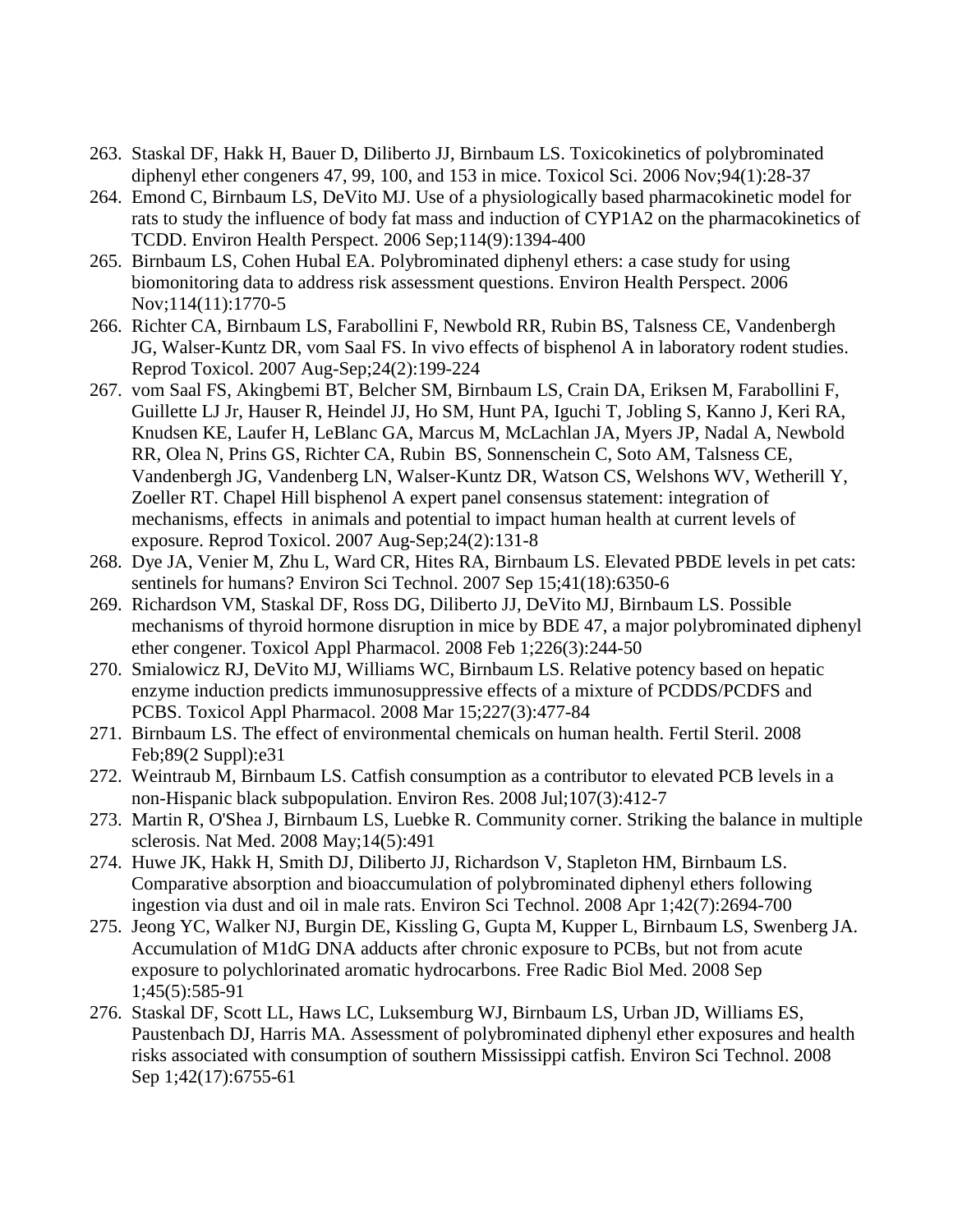- 277. Huwe JK, Hakk H, Birnbaum LS. Tissue distribution of polybrominated diphenyl ethers in male rats and implications for biomonitoring. Environ Sci Technol. 2008 Sep 15;42(18):7018-24
- 278. Woodruff TJ, Zeise L, Axelrad DA, Guyton KZ, Janssen S, Miller M, Miller GG, Schwartz JM, Alexeeff G, Anderson H, Birnbaum L, Bois F, Cogliano VJ, Crofton K, Euling SY, Foster PM, Germolec DR, Gray E, Hattis DB, Kyle AD, Luebke RW, Luster MI, Portier C, Rice DC, Solomon G, Vandenberg J, Zoeller RT. Meeting report: moving upstream – evaluating adverse upstream end points for improved risk assessment and decision-making. Environ Health Perspect. 2008 Nov:116(11):1168-75. Epub 2008 Jul 10.
- 279. Humblet O, Birnbaum L, Rimm E, Mittleman MA, Hauser R. Dioxins and cardiovascular disease mortality. Enrivon Health Perspect. 2008 Nov:116(11):1443-8. Epub 2008 Jul 22.
- 280. La Merrill M, Baston DS, Denison MS, Birnbaum LS, Pomp D, Threadgill DW. Mouse breast cancer model-dependent changes in metabolic syndrome-associated phenotypes caused by maternal dioxin exposure and dietary fat. Am J Physiol Endocrinol Metab. 2009 Jan; 296(1):E203-10
- 281. Szabo DT, Richardson VM, Ross DG, Diliberto JJ, Kodavanti PR, Birnbaum LS. Effects of perinatal PBDE exposure on hepatic phase I, phase II, phase III, and deiodinase 1 gene expression involved in thyroid hormone metabolism in male rat pups. Toxicol Sci. 2009 Jan;107(1):27-39
- 282. Scott LL, Staskal DF, Williams ES, Luksemburg WJ, Urban JD, Nguyen LM, Haws LC, Birnbaum LS, Paustenbach DJ, Harris MA. Levels of polychlorinated dibenzo-p-dioxins, dibenzofurans, and biphenyls in southern Mississippi catfish and estimation of potential health risks. Chemosphere. 2009 Feb;74(7):1002-10
- 283. Birnbaum LS. NIEHS supports partnerships in environmental public health. Prog Community Health Partnersh. 2009 Fall;3(3):195-6
- 284. Birnbaum LS. Leading the world's premier environmental health organization: a message from Linda Birnbaum. Environ Health Perspect. 2009 Apr;117(4):A138
- 285. Schecter A, Needham L, Pavuk M, Machalek J, Colacino J, Ryan J, Päpke O, Birnbaum LS. Agent Orange exposure, Vietnam war veterans, and the risk of prostate cancer. Cancer. 2009 Jul:115(14):3369-71.
- 286. La Merrill M, Kuruvilla BS, Pomp D, Birnbaum LS, Threadgill DW. Dietary fat alters body composition, mammary development, and cytochrome p450 induction after maternal TCDD exposure in DBA/2J mice with low-responsive aryl hydrocarbon receptors. Environ Health Perspect. 2009 Sep;117(9):1414-9
- 287. White SS, Birnbaum LS. An overview of the effects of dioxins and dioxin-like compounds on vertebrates, as documented in human and ecological epidemiology. J Environ Sci Health C Environ Carcinog Ecotoxicol Rev. 2009 Oct;27(4):197-211
- 288. Birnbaum LS, Zenick H, Branche CM. Environmental justice: a continuing commitment to an evolving concept. Am J Public Health. 2009 Nov;99 Suppl 3:S487-9. Erratum in: Am J Public Health. 2010 Feb;100(2):199
- 289. Hakk H, Diliberto JJ, Birnbaum LS. The effect of dose on 2,3,7,8-TCDD tissue distribution, metabolism and elimination in CYP1A2 (-/-) knockout and C57BL/6N parental strains of mice. Toxicol Appl Pharmacol. 2009 Nov 15;241(1):119-26
- 290. Birnbaum LS. Applying research to public health questions: timing and the environmentally relevant dose. Environ Health Perspect. 2009 Nov;117(11):A478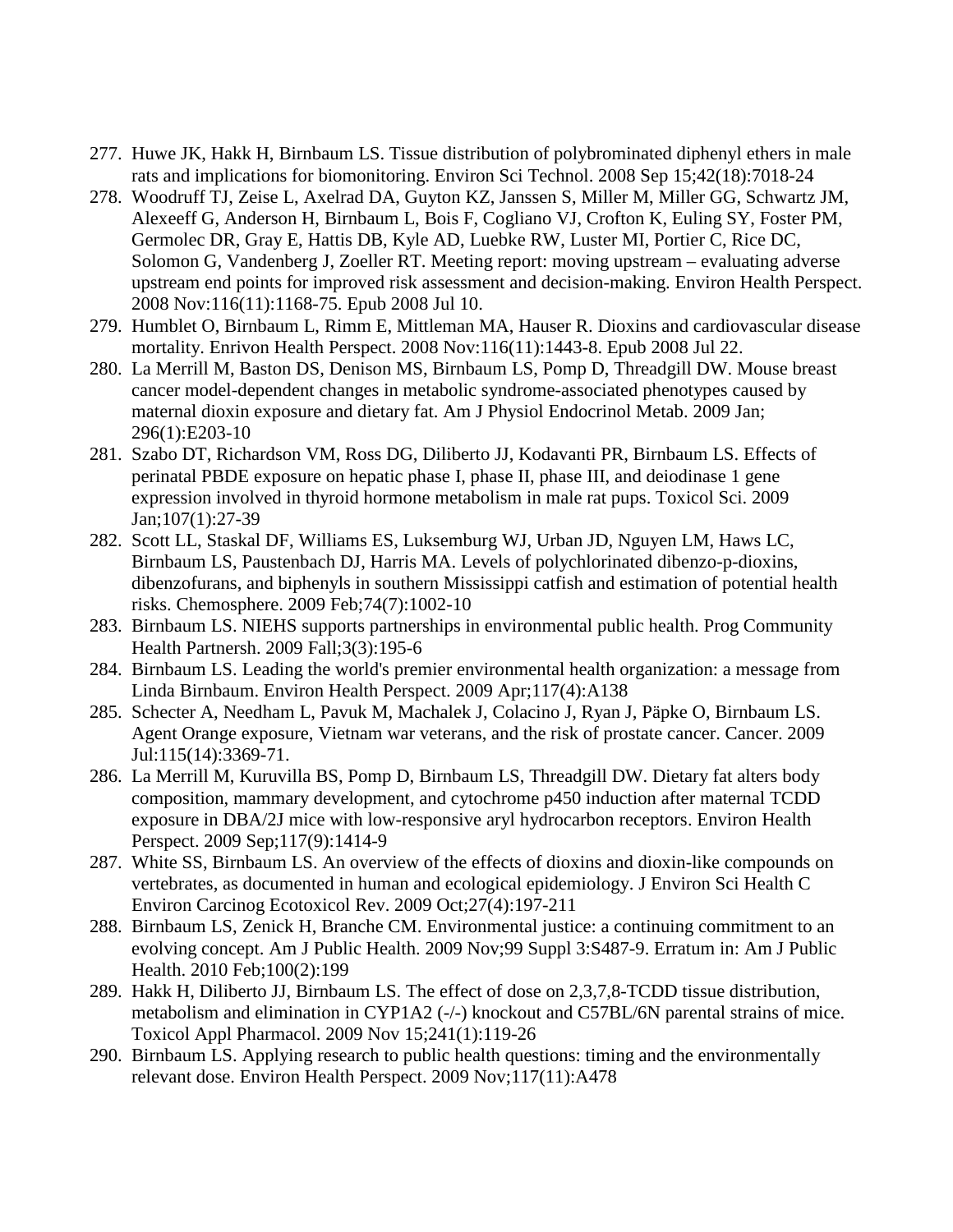- 291. Glass R, Rosenthal J, Jessup CM, Birnbaum L, Portier C. Tackling the research challenges of health and climate change. Environ Health Perspect. 2009 Dec: 117(12):A534-5.
- 292. Hines RN, Sargent D, Autrup H, Birnbaum LS, Brent RL, Doerrer NG, Cohen Hubal EA, Juberg DR, Laurent C, Luebke R, Olejniczak K, Portier CJ, Slikker W. Approaches for assessing risks to sensitive populations: lessons learned from evaluating risks in the pediatric population. Toxicol Sci. 2010 Jan;113(1):4-26
- 293. Emond C, Raymer JH, Studabaker WB, Garner CE, Birnbaum LS. A physiologically based pharmacokinetic model for developmental exposure to BDE-47 in rats. Toxicol Appl Pharmacol. 2010 Feb 1;242(3):290-8
- 294. Lakind JS, Birnbaum LS. Out of the frying pan and out of the fire: the indispensable role of exposure science in avoiding risks from replacement chemicals. J Expo Sci Environ Epidemiol. 2010 Mar;20(2):115-6
- 295. Birnbaum LS. TSCA reform under way in Congress. Environ Health Perspect. 2010 Mar;118(3):A 106
- 296. Birnbaum LS, Stokes WS. Safety testing: moving toward alternative methods. Environ Health Perspect. 2010 Jan;118(1):A12-3
- 297. Birnbaum LS. Applying research to public health questions: biologically relevant exposures. Environ Health Perspect. 2010 Apr;118(4):A152
- 298. Schecter A, Colacino J, Haffner D, Patel K, Opel M, Päpke O, Birnbaum LS. Perfluorinated compounds, polychlorinated biphenyls, and organochlorine pesticide contatmination in composite food samples from Dallas, Texas, USA. Environ Health Perspect. 2010 Jun: 118(6):796-802. Epub 2010 Feb 10.
- 299. Kodavanti PR, Coburn CG, Moser VC, MacPhail RC, Fenton SE, Stoker TE, Rayner JL, Kannan K, Birnbaum LS. Developmental exposure to a commercial PBDE mixture, DE-71: neurobehavioral, hormonal, and reproductive effects. Toxicol Sci. 2010 Jul;116(1):297-312
- 300. La Merrill M, Harper R, Birnbaum LS, Cardiff RD, Threadgill DW. Maternal dioxin exposure combined with a diet high in fat increases mammary cancer incidence in mice. Environ Health Perspect. 2010 May;118(5):596-601
- 301. Schecter A, Haffner D, colacino J, Patel K, Päpke O, Opel M, Birnbaum L. Polybrominated diphenyl ethers (PBDEs) and hexabromocyclodecane (HBCD) in composite U.S. food samples. 2010 Mar;118(3):357-62
- 302. Szabo DT, Diliberto JJ, Hakk H, Huwe JK, Birnbaum LS. Toxicokinetics of the flame retardant hexabromocyclododecane gamma: effect of dose, timing, route, repeated exposure, and metabolism. Toxicol Sci. 2010 Oct;117(2):282-93
- 303. Humblet O, Williams PL, Korrick SA, Sergeyev O, Emond C, Birnbaum LS, Burns JS, Altshul L, Patterson DG, Turner WE, Lee MM, Revich B, Hauser R. Predictors of serum dioxin, furan, and PCB concentrations among women from Chapaevsk, Russia. Environ Sci Technol. 2010 Jul 15;44(14):5633-40
- 304. Birnbaum LS, Schroeder JC, Tilson HA. A repeat call for the banning of asbestos. Environ Health Perspect. 2010 Jul;118(7):A280-1
- 305. Birnbaum LS, Jung P. Evolution in environmental health: incorporating the infectious disease paradigm. Environ Health Perspect. 2010 Aug;118(8):a327-8
- 306. Birnbaum LS, Staskal-Wikoff DS. 5th International PCB Workshop--summary and implications. Environ Int. 2010 Nov;36(8):814-8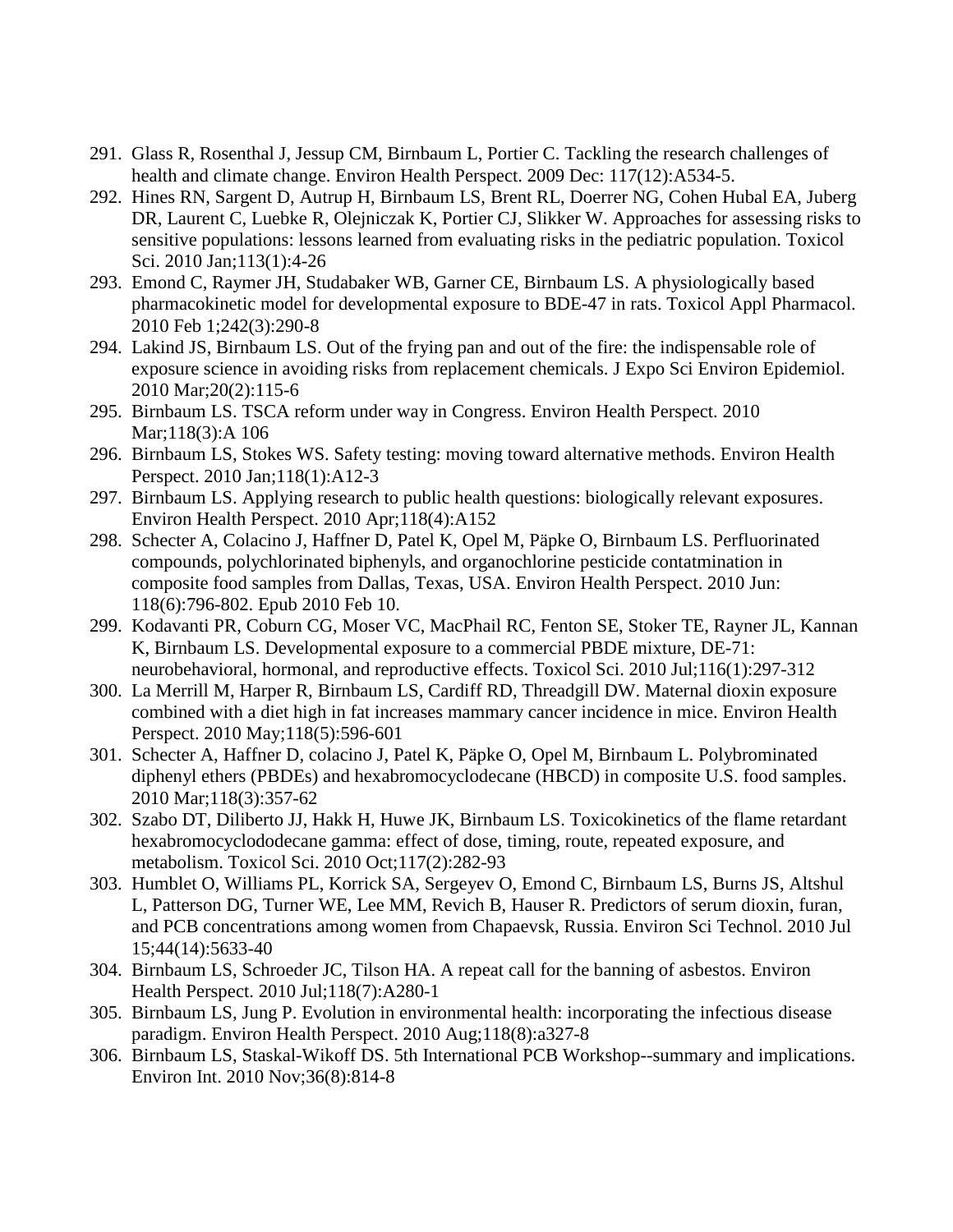- 307. Birnbaum LS, Bergman A. Brominated and chlorinated flame retardants: the San Antonio Statement. Environ Health Perspect. 2010 Dec;118(12):A514-5. Erratum in: Environ Health Perspect. 2011 Jan;119(1):A11
- 308. La Merrill M, Birnbaum LS. Childhood obesity and environmental chemicals. Mt Sinai J Med. 2011 Jan-Feb;78(1):22-48. doi: 10.1002/msj.20229
- 309. Shaw SD, Blum A, Weber R, Kannan K, Rich D, Lucas D, Koshland CP, Dobraca D, Hanson S, Birnbaum LS. Halogenated flame retardants: do the fire safety benefits justify the risks? Rev Environ Health. 2010 Oct-Dec;25(4):261-305
- 310. Bookman EB, McAllister K, Gillanders E, Wanke K, Balshaw D, Rutter J, Reedy J, Shaughnessy D, Agurs-Collins T, Paltoo D, Atienza A, Bierut L, Kraft P, Fallin MD, Perera F, Turkheimer E, Boardman J, Marazita ML, Rappaport SM, Boerwinkle E, Suomi SJ, Caporaso NE, Hertz-Picciotto I, Jacobson KC, Lowe WL, Goldman LR, Duggal P, Gunnar MR, Manolio TA, Green ED, Olster DH, Birnbaum LS; for the NIH  $G \times E$  Interplay Workshop participants. Geneenvironment interplay in common complex diseases: forging an integrative modelrecommendations from an NIH workshop. Genet Epidemiol. 2011 Feb 9. doi: 10.1002/gepi.20571 [Epub ahead of print]
- 311. Birnbaum LS. SOT at 50: A proud legacy, a vibrant future. Environ Health Perspect. 2011 Mar;119(3):a110-1
- 312. Szabo DT, Diliberto JJ, Hakk H, Huwe JK, Birnbaum LS. Toxicokinetics of the flame retardant hexabromocyclododecane alpha: effect of dose, timing, route, repeated exposure, and metabolism. Toxicol Sci. 2011 Jun;121(2):234-44
- 313. Bucher JR, Thayer K, Birnbaum LS. The Office of Health Assessment and Translation: a problem-solving resource for the National Toxicology Program. Environ Health Perspect. 2011 May;119(5):A196-7
- 314. Birnbaum LS, Jung P. From endocrine disruptors to nanomaterials: advancing our understanding of environmental health to protect public health. Health Aff (Millwood). 2011 May;30(5):814-22
- 315. Humblet O, Sergeyev O, Altshul L, Korrick SA, Williams PL, Emond C, Birnbaum LS, Burns JS, Lee MM, Revich B, Shelepchikov A, Feshin D, Hauser R. Temporal trends in serum concentrations of polychlorinated dioxins, furans, and PCBs among adult women living in Chapaevsk, Russia: a longitudinal study from 2000 to 2009. Environ Health. 2011 Jun 22;10:62
- 316. Szabo DT, Diliberto JJ, Huwe JK, Birnbaum LS. Differences in tissue distribution of HBCD alpha and gamma between adult and developing mice. Toxicol Sci. 2011 Sep;123(1):256-63. Epub 2011 Jun 24.
- 317. Vinikoor LC, Larson TC, Bateson TF, Birnbaum LS. Exposure to asbestos-containing vermiculite ore and respiratory symptoms among individuals who were children while the mine was active in Libby, Montana. Environ Health Perspect. 2011 Jul:118(7):1033-28. Epub 2010 Mar 12.
- 318. Humblet O, Williams PL, Korrick SA, Sergeyev O, Emond C, Birnbaum LS, Burns JS, Altshul L, Patterson DG Jr, Turner WE, Lee MM, Revich B, Hauser R. Dioxin and Polychlorinated Biphenyl Concentrations in Mother's Serum and the Timing of Pubertal Onset in Sons. Epidemiology. 2011 Nov;22(6):827-835.
- 319. Satoh M, Chan EKL, Ho LA, Rose KM, Pakrs CG, Cohn RD, Jusko TA, Walker NJ, Germolec DR, Whitt IZ, Crockett Pw, Pauley BA, Chan JYF, Ross SJ, Birnbaum LS, Zeldin DC, Miller FW. Prevalence and sociodemographic correlates of antinuclear antibodies in the United States. Arthritis Rheum. July 2012; 64(7):2319-2327.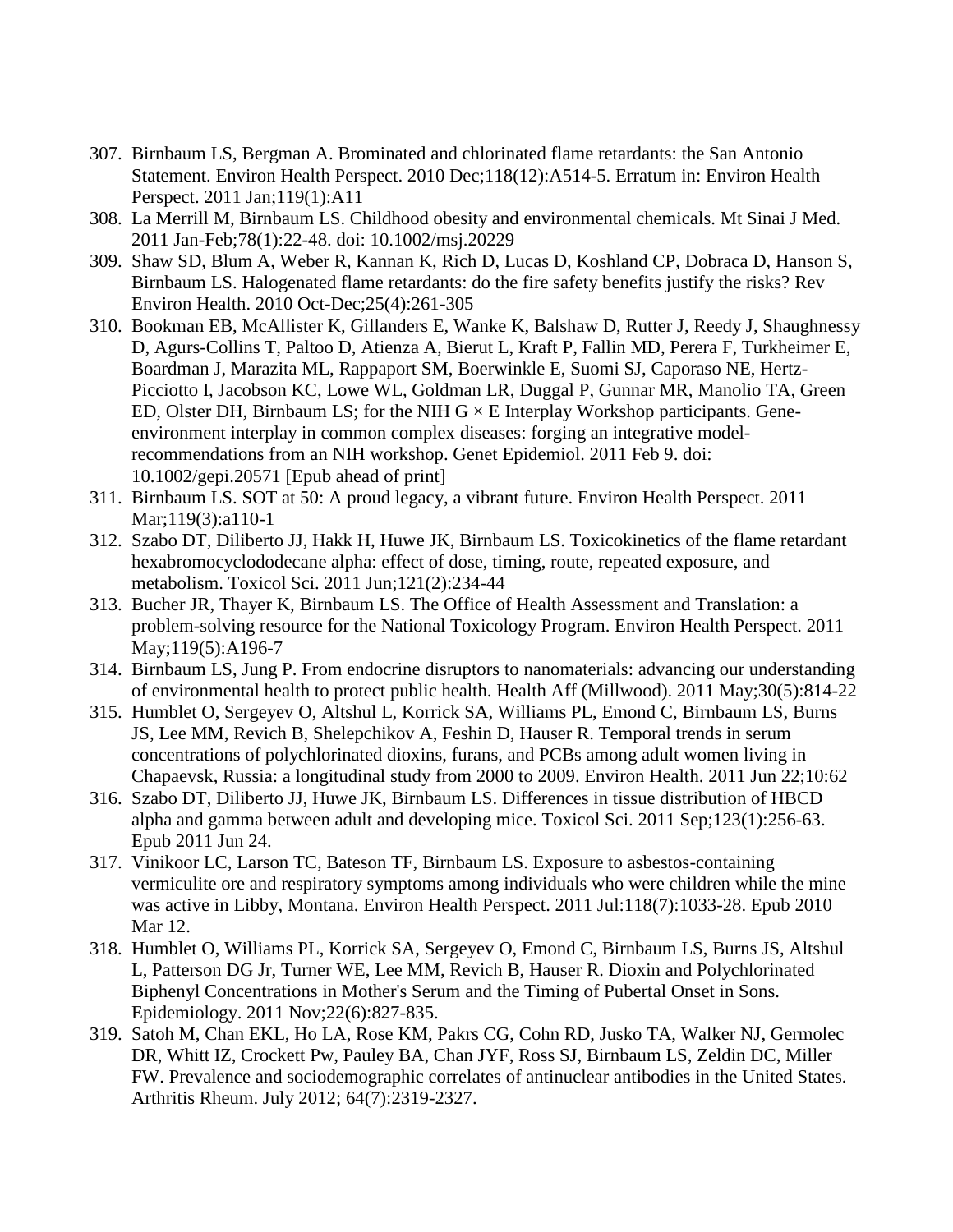- 320. Schecter A, Malik-Bass N, Calafat AM, Kato K, Colacin JA, Gent TL, Hynan LS, Harris TR, Malla S, Birnbaum LS. Polyfluoroalkyl compounds in Texas children from birth through 12 years of age. Environ Health Perspect. 2012 April;120(4):590-2.
- 321. Emond C, Wikoff D, Birnbaum LS. Proposed mechanistic description of dose-dependent BDE-47 urinary elimination in adult mice using a physiologically based pharmacokinetic model. Toxicol Appl Pharmacol (2011). [Submitted]
- 322. Reid BC, Ghazarian AA, DeMarin DM, Sapkota A, Jack D, Lan W, Winn D, Birnbaum LS. Research opportunities for cancer associated with indoor air pollution from solid-fuel combustion. Environ Health Perspect (2012). [Epub July 30, 2012]
- 323. Birnbaum LS, Jung P, Newton SA. Environmental health science for regulatory decisionmaking. Duke Environ Law Pol Forum (2011). [Submitted]
- 324. Schecter A, Szabo DT, Miller J, Gent TL, Malik-Bass N, Petersen M, Paepke O, Colacino JA, Hynan LS, Harris R, Malla S, Birnbaum LS. Hexabromocyclododecane (HBCD) stereoisomers in U.S. food from Dallas, Texas. Environ Health Perspect (2012) [Epub May 18, 2012]
- 325. Birnbaum LS. [Editorial] Environmental Chemicals: Evaluating low-dose effects. Environ Health Perspect. 2012 Apr:120(4):A143-4.
- 326. La Merrill M, Emond C, Kim MJ, Antignac J-P, Le Bizec B, Clément K, Birnbaum L, Barouki R. Toxicology function of adipose tissue: focus on persistent organic pollutants. Diabetes. (2012) [Submitted]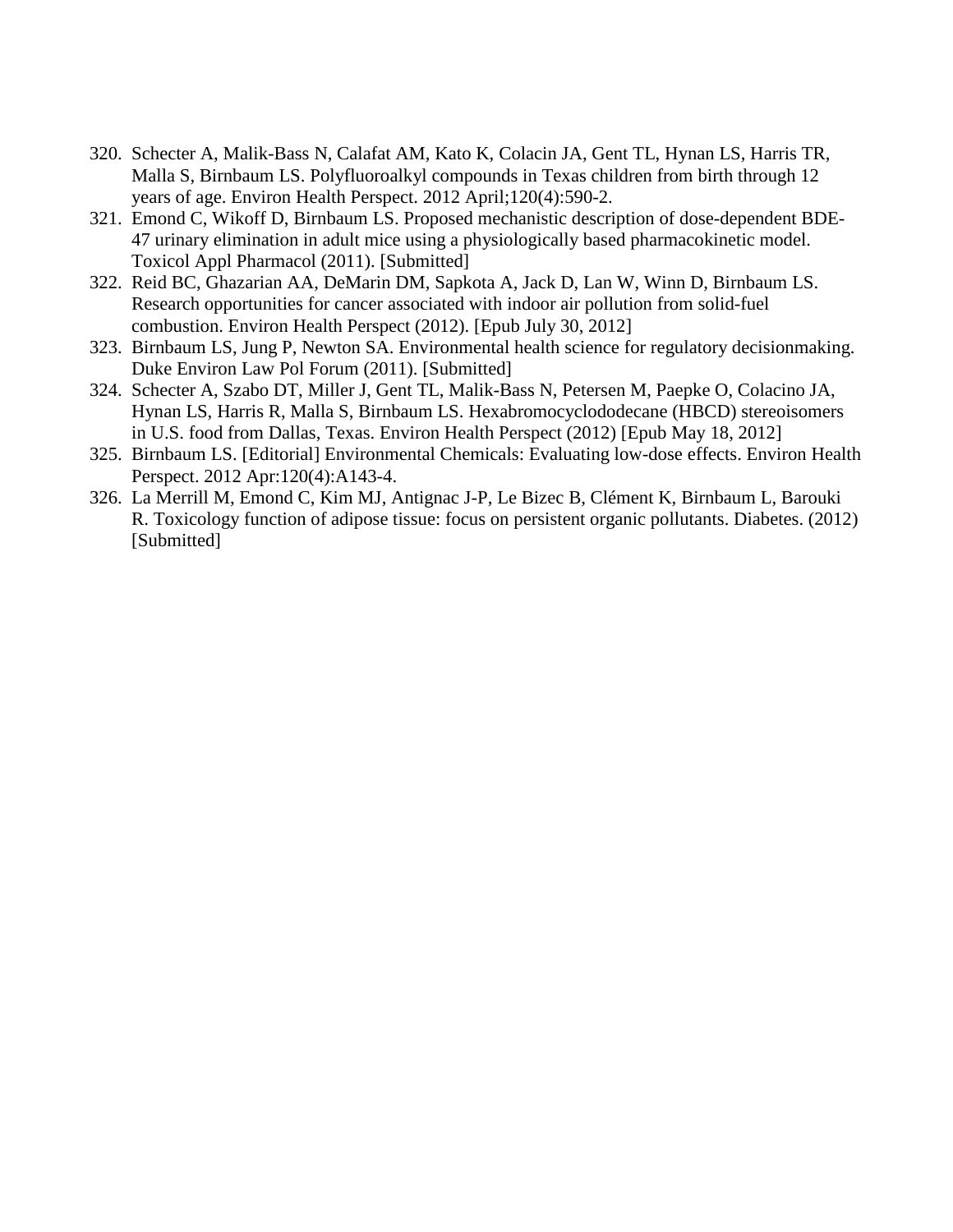- 327. Bergman A, Rydén A, Law RJ, de Boer J, Covaci A, Alaee M, Birnbaum L, Petreas M, Rose M, Sakai S, Van den Eede N, van der Veen I. A novel abbreviation standard for organobromine, organochlorine, and organophosphorus flame retardants and some characteristics of the chemicals. Environ Intl. 49 (2012): 57-82.
- 328. Humblet O, Korrick SA, Williams PG, Sergeyev O, Emond C, Birnbaum LS, Burns JS, Altshul L, Patterson DG Jr., Turner WE, Lee MM, Revich B, Hauser R. Genetic modification of the association between peripubertal dioxin exposure and pubertal onset in a cohort of Russian boys. Envirn Health Perspect (2012) [Accepted pending minor revisions].
- 329. Landrigan p, Lambertini L, Birnbaum LS. [Editorial] A research strategy to discover the environmental causes of autism and neurodevelopmental disabilities. Environ Health Perspect. 2012 Jul;120(7):a258-60 [Epub 2012 Apr 25]
- 330. Cote I, Anastas P, Birnbaum L, Clark B, Dix D, Edwards S, Preuss P. Advancing the next generation of health risk assessment. Environ Health Perspect. (2012) [Epub August 8, 2012]
- 331. Birnbaum LS, Bucher JR, Collman GW, Zeldin DC, Johnson AF, Schug TT, Heindell JJ. Consortium-based Science: NIEHS's multipronged, collaborative approach to assessing the health effects of Bisphenol-A. Environ Health Perspect [Epub 2012 Sep 25]
- 332. Birnbaum, LS. [Editorial]. Is supersize more than just too much food? Envion Health Perspect. 2012 Jun; 120(6);a223-4
- 333. Birnbaum LS. [Editorial]. State of the science of endocrine disruptors. Environ Health Perspect. (2012) [Accepted]
- 334. Birnbaum LS. [Editorial]. The NIEHS strategic plan: a transparent and inclusive process. Environ Health Perspect 2012 Aug;120(8):a298.
- 335. Drew CH, Pettibone KG, O'Fallon LR, Collman GW, Birnbaum LS. [Editorial]. Measuring partnership activities: Partnerships in environmental public health evaluation metrics manua. Environ Health Perspect. 2012 Jul; 120(7): a261-2.
- 336. Van den Berg M, Denison MS, Birnbaum LS, DeVito M, Fiedler H, Falandysz J, Rose M, Schrank D, Safe S, Tohyama C, Tritscher A, Tysklind M, Peterson RE. Polybrominated dibenzop-dioxins (PBDDs), dibenzofurans (PBDFs) and biphenyls (PBBs) – Inclusion in the toxicity equivalency factor concept for dioxin-like compounds. Environ Health Perspect (2012)
- 337. Taylor KW, Novak RF, Anderson H, Birnbaum LS, Blystone C, DeVito M, Jacobs D, Köhrle J, Lee D-H, Rylander L, Rignell-Hydbom A, Tornero-Velex R, Turyk ME, Thayer KA, Lind L. Evaluation of the association between persistent organic pollutants (POPs) and diabetes in epidemiological studies. Environ Health Perspect (2012).
- 338. Balbus J, Barouki R, Birnbaum l, Etzel R, Gluckman P, Grandjkean P, Hancock C, Hanson M, Heindel J, Jensen G, Keeling A, Neira M, Rabadan-Diehl C, Ralston J, Tang KC. Back to the future: addressing the early life determinants of non-communicable diseases. Lancet (2012) [In Press]
- 339. Birnbaum LS, DeVito MJ. Invited Commentary: Neurodevelopmental findings in Vietnamese infants associated with perinatal dioxin exposure. Am J Epidemiol. (2012) [Submitted]

# **TECHNICAL REPORTS**

- 1. Birnbaum LS. (Chemical Manager): Carcinogenesis bioassay of 1,1,1,2-tetrachloroethane, NTP TR237, Department of Health and Human Services, Research Triangle Park, NC (1982)
- 2. Birnbaum LS. (Chemical Manager): Carcinogenesis bioassay of 1,1,1,-trichloroethane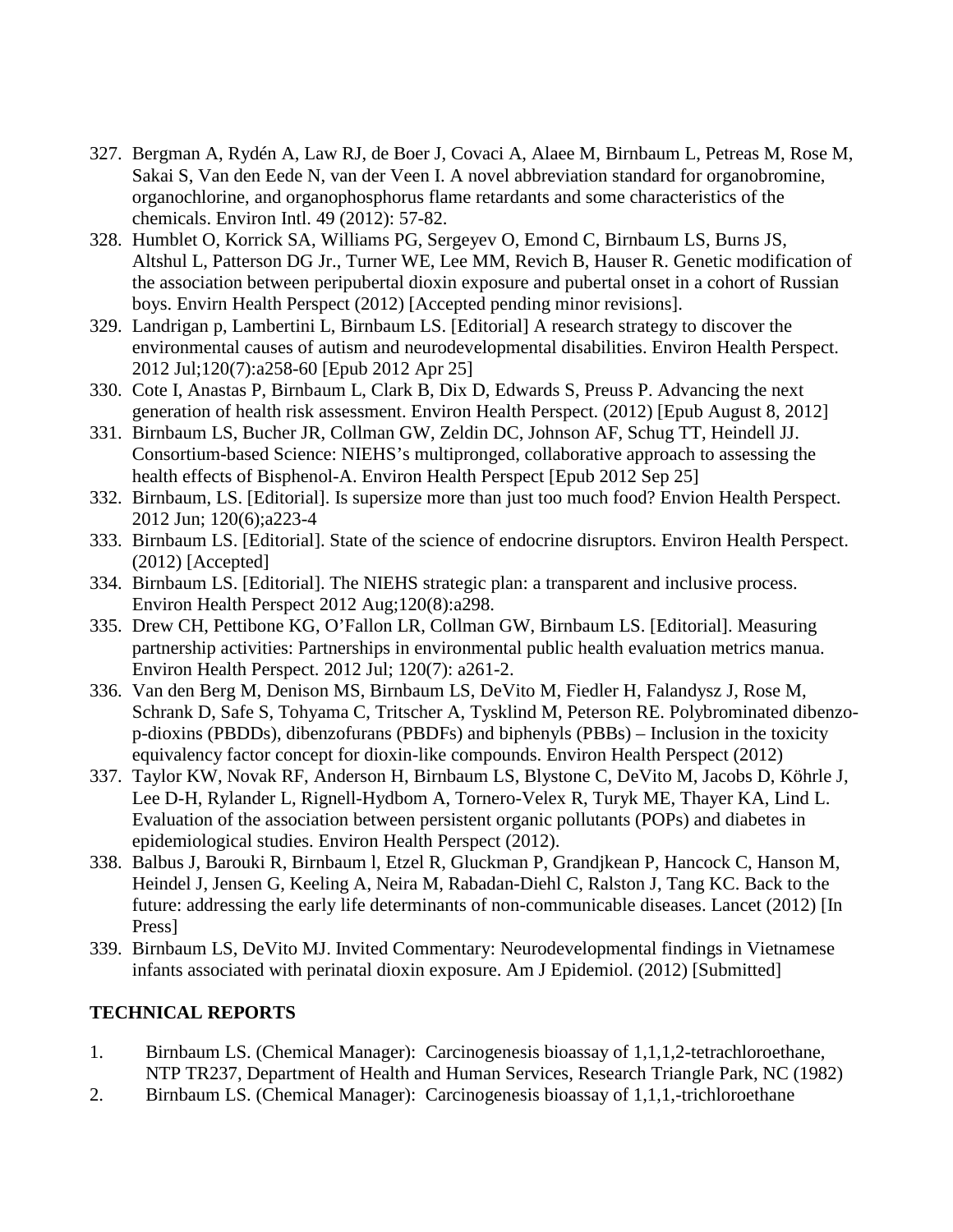(methyl chloroform), NTP TR 262, Department of Health and Human Services, Research Triangle Park, NC. (1984)

## **BOOK REVIEWS**

BR1. Birnbaum, LS. Mutation and the environment. Part C: Somatic and heritable mutation, adduction, and epidemiology, Mendelsohn, M.L. and Albertini, R.J., Eds., Wiley-Liss, Inc., New York, NY, p. 494-496 (1990)

## **BOOKS/BOOK CHAPTERS**

- BC1. Decad GM, Birnbaum LS, and Matthews HB. Disposition of 2,3,7,8-tetrachlorodibenzofuran in guinea pigs, rats, and monkeys. In. Chlorinated Dioxins and Related Compounds: Impact on the Environment, Hutzinger O (ed.), Pergamon Press, Oxford and New York, 307-315 (1981)
- BC2. Birnbaum LS. Changes in the disposition of two hexachloro-biphenyls in senescent rats. In. 2nd Tokyo Symposium, Liver and Aging: Liver and Drugs, Kitani K (ed.). Elsevier Press, Amsterdam, 99-113 (1982)
- BC3. Matthews HB and Birnbaum LS. Factors affecting the disposition and persistence of halogenated furans and dioxins. In. Human and Environmental Risks of Chlorinated Dioxins and Related Compounds, Tucker RE, Young AL, and Gray AP (eds.), Plenum Publish. Corp., NY, 463-475 (1983)
- BC4. Sohal RS, Birnbaum LS, and Cutler RG. (eds.). Molecular Biology of Aging: Gene Stability and Gene Expression. Raven Press, New York, NY, 351 pages (1985)
- BC5. Birnbaum LS. Age related changes in drug disposition in cancer and aging. Zenser TVand Coe RM (eds.), Springer Publish. Corp., NY, 125-138 (1989)
- BC6 Goldstein JA, Lin FH, Stohs SJ, Graham M, Clarke G, Birnbaum L, and Lucier G. The effects of TCDD on receptors for epidermal growth factor, glucocorticoid, and estrogen receptors in Ah-responsive and –non responsive congenic mice and the effects of TCDD on estradiol metabolism in a liver tumor promotion model in female rats. In: Mouse Liver Carcinogenesis: Mechanisms & Species Comparisons, "Progress in Clinical and Biological Research, Volume 331" Stevenson DE, McClain RM, Popp JA, Slaga TJ, Ward JM, Pitot H (eds.), John Wiley & Sons Canada, 187-202 (1990)
- BC7. Gerrity TR, Henry CJ, Birnbaum L, DeRosa C, Dutton RJ, Miller F, and Rhomberg L. (eds.). Principles of Route-to-Route Extrapolation for Risk Assessment. Elsevier, New York, NY, 322 pages (1990)
- BC8. McMahon TF and Birnbaum LS. Age related changes in the disposition and metabolism of xenobiotics. In. Aging and Environmental Toxicology. Cooper RL, Goldman JM, Harbin TJ (eds.), The Johns Hopkins University Press, Baltimore, 7-30 (1991)
- BC9. Birnbaum LS. Changes in cytochrome P450 in senescence. In: Cytochrome P-450. Schenkman JN and Greim HM (eds.), Springer-Verlag, Berlin, Germany, 477-489 (1991)
- BC10. Birnbaum LS. Developmental toxicity of TCDD and related compounds: secies sensitivities and differences. Biological Basis for Risk Assessment of Dioxins; Banbury Report, 35:51-67 (1991)
- BC11. Banks YB and Birnbaum LS. Dermal absorption of TCDD: effect of age. In. Health Risk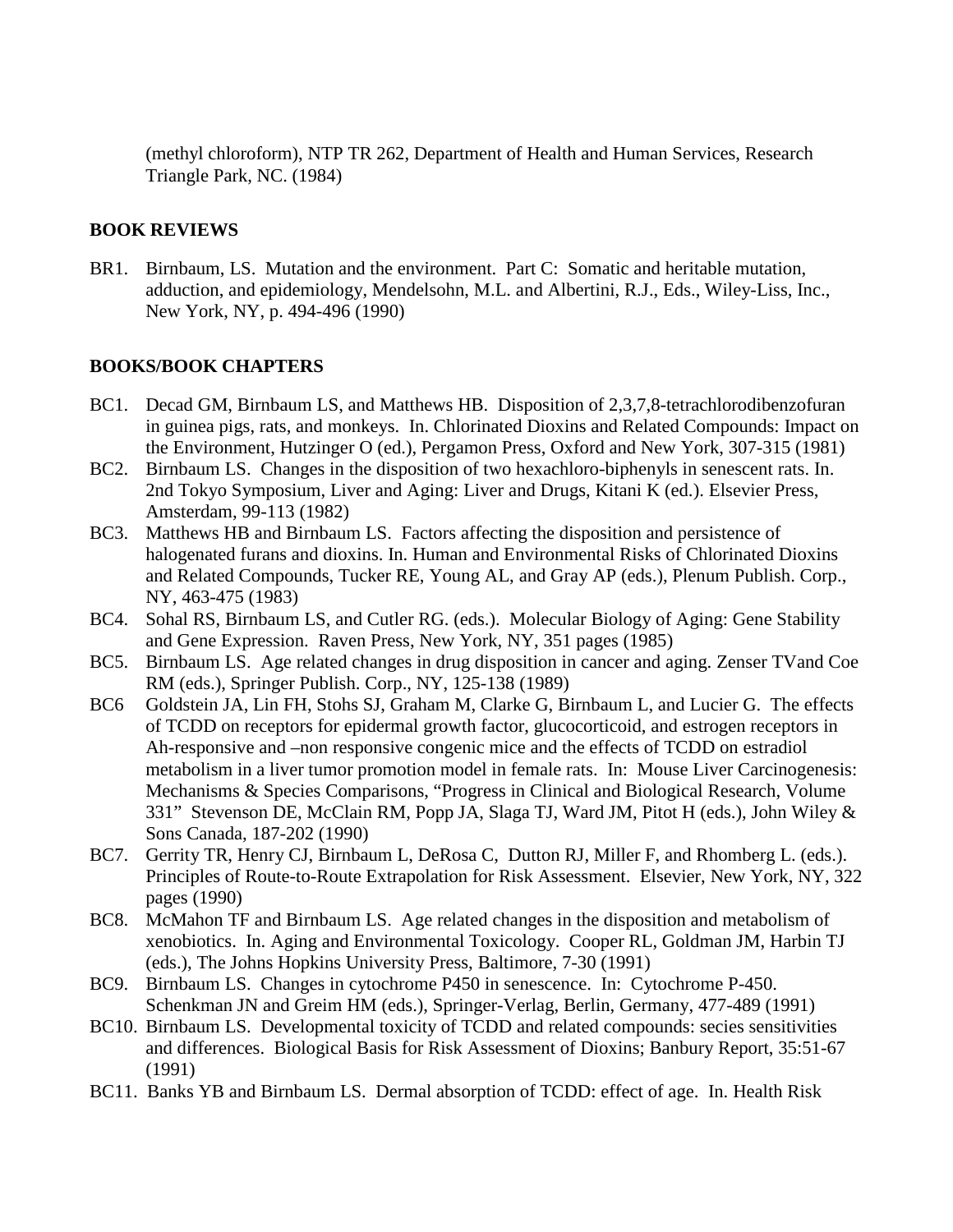Assessment: Dermal and Inhalation Exposure and Absorption of Toxicants. Knaak JAB, Mailbach HI (eds.) CRC Press, Boca Raton, 122-130 (1992)

- BC12. Henderson RF, Sabourin PJ, Medinsky MA, Birnbaum LS, and Lucier GL. Benzene dosimetry in experimental animals: relevance for risk assessment. In: Relevance of Animal Studies to the Evaluation of Human Cancer Risk, D'Amato R, Slaga TJ, Farland WH, and Henry C (eds.), Wiley-Liss, New York, NY, 93-105 (1992)
- BC13. Birnbaum LS. Basis of altered sensitivity to environmental chemicals. In. Principles for Evaluating the Effects of Chemicals on the Aged Population. World Health Organization, Geneva, Section 3 (1993)
- BC14. Andersen ME, Mills JJ, Fox TR, Goldsworthy TL, Conolly RB, and Birnbaum LS. Receptormediated toxicity and implications for risk assessment. In. Receptor-Mediated Biological Processes: Implications for Evaluating Carcinogenesis, "Progress in Clinical and Biological Research, Volume 387", Spitzer HL, Slaga TJ, Greenlee WF, McClain M (eds). Wiley-Liss, New York, NY, 295-310 (1994)
- BC15. Birnbaum LS. Evidence for the role of the Ah receptor in response to dioxin. In. Receptor-Mediated Biological Processes: Implications for Evaluating Carcinogenesis, "Progress in Clinical and Biological Research Volume 387", Spitzer HL, Slaga TJ, Greenlee WF, and McClain M. (eds). Wiley-Liss, New York, NY, 1994 pp. 139-154. (1994)
- BC16. DeVito MJ and Birnbaum, LS. Toxicology of dioxins and related chemicals. In. Dioxins and Health. Schecter A (ed.) Plenum Press, New York, Chapter 5, pp.139-162. (1994)
- BC17. Birnbaum LS. Advances in estimating and predicting health effects from exposure to environmental toxicants. In: Hazardous Waste and Public Health: International Congress on the Health Effects of Hazardous Waste. Andrews JS, Jr., Frumkin H, Johnson BL, Mehlman MA, Xintaras C, and Bucsela JA, (eds.) Princeton Scientific Publishing, pp. 435-447 (1994)
- BC18. Birnbaum LS and Abbott BD. Effect of dioxin on growth factor and receptor expression in developing palate. In. Methods in developmental Toxicology and Biology, Klug S. and Thiel R. (eds), Blackwell Science, Malden, MA, pp. 51-63 (1996)
- BC19. Abbott BD and Birnbaum LS. Dioxin and teratogenesis. In. Molecular Biology in Toxicology, V. Signal Transduction in Toxicology. Puga A and Wallace KB (eds). Taylor and Frances, Chapter 25, pp. 439-447 (1996)
- BC20. Birnbaum LS. Human health risk assessment. In. Environmental Science and Pollution Research International, Hutzinger, O. (ed). ECOMED Pub., Germany, Vol. 3, pp. 125-126 (1996)
- BC21. Birnbaum LS. Developmental effects of dioxins. In. Reproductive and Developmental Toxicology. Korach, KS (ed.), Marcel Dekker, Inc., pp. 87-112 (1998)
- BC22. Feeley M, DeVito MJ, and Birnbaum LS. Chapter 9: Toxicity equivalence factors (TEFx) for dioxin and related compounds. In: Health Assessment of 2,3,7,8-Tetrachlorodibenzo-p-dioxin (TCDD) and Related compounds (1999). Available online at http://www.epa.gov/ncea/pdfs/dioxin/part2/drich9.pdf
- BC23. Fairbrother A., Ankely GT, Birnbaum LS, Bradbury SP, Francis B, Gray LE, Hinton D, Johnson LL, Peterson RE, and Van Der Krakk G. Chapter 5: Reproductive and developmental toxicology of contaminants in oviparous animals. In: Reproductive and Developmental Effects of Contaminants in Oviparous Vertebrates. DiGiulioRT and Tillitt DT (eds.). SETAC Press, Pellston Conference Book (1999)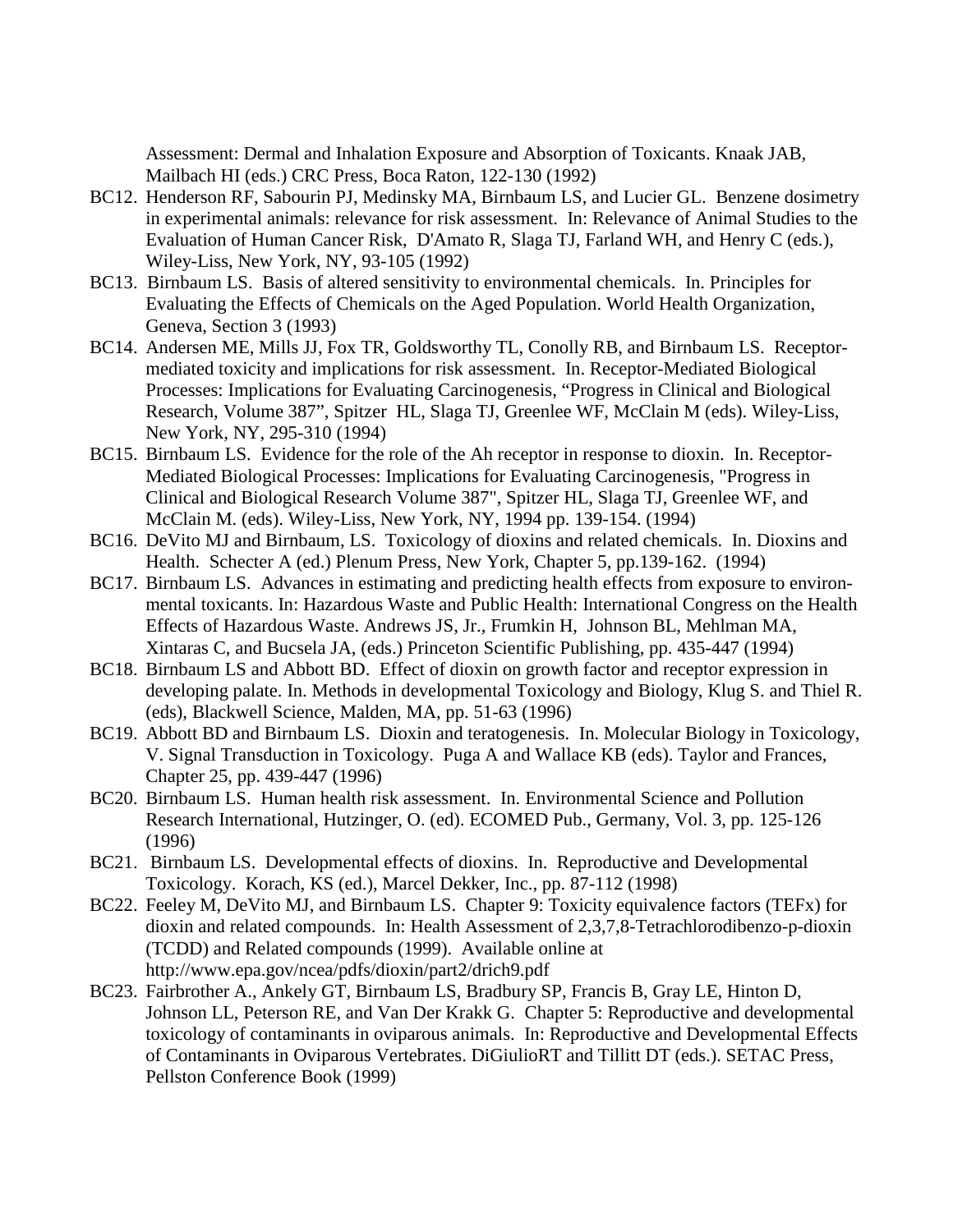- BC24. Birnbaum LS, Fiedler H, Hutzinger O, Louw L, Needham LL, Patterson Jr DG, and Vetter W. (eds.) Halogenated Environmental Organic Pollutants - Dioxin >98 (Special Issue). Chemosphere, Vol. 40. Nos. 9-11, May/June (2000)
- BC25. Nau H, Staats de Yanes G, Birnbaum LS, Eisenbrand G, Hapke HJ, Kreienbrock L, and Taylor SL. WHO Consultation on Current Issues in Risk Assessment of Potentially Toxic Substances in Food of Animal Origin, WHO Collaborating Centre for Research and Training in Veterinary Public Health, Hannover, Germany, December 6-9 (1998)
- BC26. Youssef JA, Birnbaum LS, Roberts LJ, Swift LL, Morrow JD, and Badr M. Brain Oxidative stress, senescenece and death isoprostanes and neuroprostanes: novel markers and new theories, In. Antioxidants and Free Radicals in Health and Disease, Prominent Press, Scottsdale, Arizona, Chapter 13, pp. 261-275 (2001)
- BC27. White SS, Fenton SE, Birnbaum LS. Adverse health outsomes caused by dioxin-activated AHR in humans. In The AH Receptor in Biology and Technology. John Wiley and Sons, UK. Chapter 22, pp. 307-316 (2011).
- BC28. Martinez JM, DeVito MJ, Birnbaum LS, and Walker NJ. Toxicology of dioxin and dioxin-like compounds. In: Dioxins and Health, Second Edition, Schecter & Gasiewicz (eds..), John Wiley & Sons, Inc., Chapter 4, (2003)
- BC29. Birnbaum LS and Farland WH. Health risk characterization of dioxin and related compounds. In: Dioxins and Health, Second Edition, Schecter & Gasiewicz (eds..), John Wiley & Sons, Inc., Chapter 5, (2003)
- BC30. Staskal DF and Birnbaum LS. Brominated flame retardants. In. Maxcy-Rosenau-Last Public Health and Preventive Medicine, 15<sup>th</sup> edition, Wallace RB (ed.), McGraw-Hill, Washington, DC, (2007)
- BC31. Birnbaum LS. PCBs. Chapter 1. Overview of third biannual international PCB workshop, In. PCBs: Human and Environmental Disposition and Toxicology, Hansen LG and Robertson LW (eds.), University of Illinois at Urbana-Champaign, Urbana, IL, pp. 1-6 (2008)
- BC32. Schecter AJ, Colacino JA, and Birnbaum LS. Dioxins: Health Effects, In. Encyclopedia of Environmental Health, Nriagu J (ed.), Elsevier, Amsterdam, pp. 93-100 (2011)
- BC33 Birnbaum LS, DeVito MJ. Preface: Toxicology Overview. In. Computational Toxicology: Methods and Applications for Risk Assessment, Fowler (ed.), Elsevier, Amsterdam

# **ABSTRACTS**

- 1. Birnbaum LS and Kaplan S. Localization and enrichment of ribosomal RNA cistrons in Escherichia coli. Am. Soc. Microbiol. Abstracts, 1971:163 (1971)
- 2. Birnbaum LS and Kaplan S. In vitro transcription of ribosomal RNA genes in Escherichia coli. Am. Soc. Microbiol. Abstracts, 1972:161 (1972)
- 3. Baird MB, Massie HR, and Birnbaum LS. Decreased rate of hepatic metabolism of benzo(a)pyrene in senescent rats. Proc. Am. Assoc. Cancer Res., 17:212 (1976)
- 4. Baird MB, Birnbaum LS, and Massie HR. Age-related changes in rats hepatic mixed function oxidase activity reflect alterations in distribution of components or interaction of components with the lipid matrix. Gerontological Society Abstracts, 1976:35 (1976)
- 5. Birnbaum LS, Baird MB, and Massie HR. Age-related changes in hepatic microsomal mixed function oxidase induction. Gerontological Society Abstracts, 1976:35 (1976)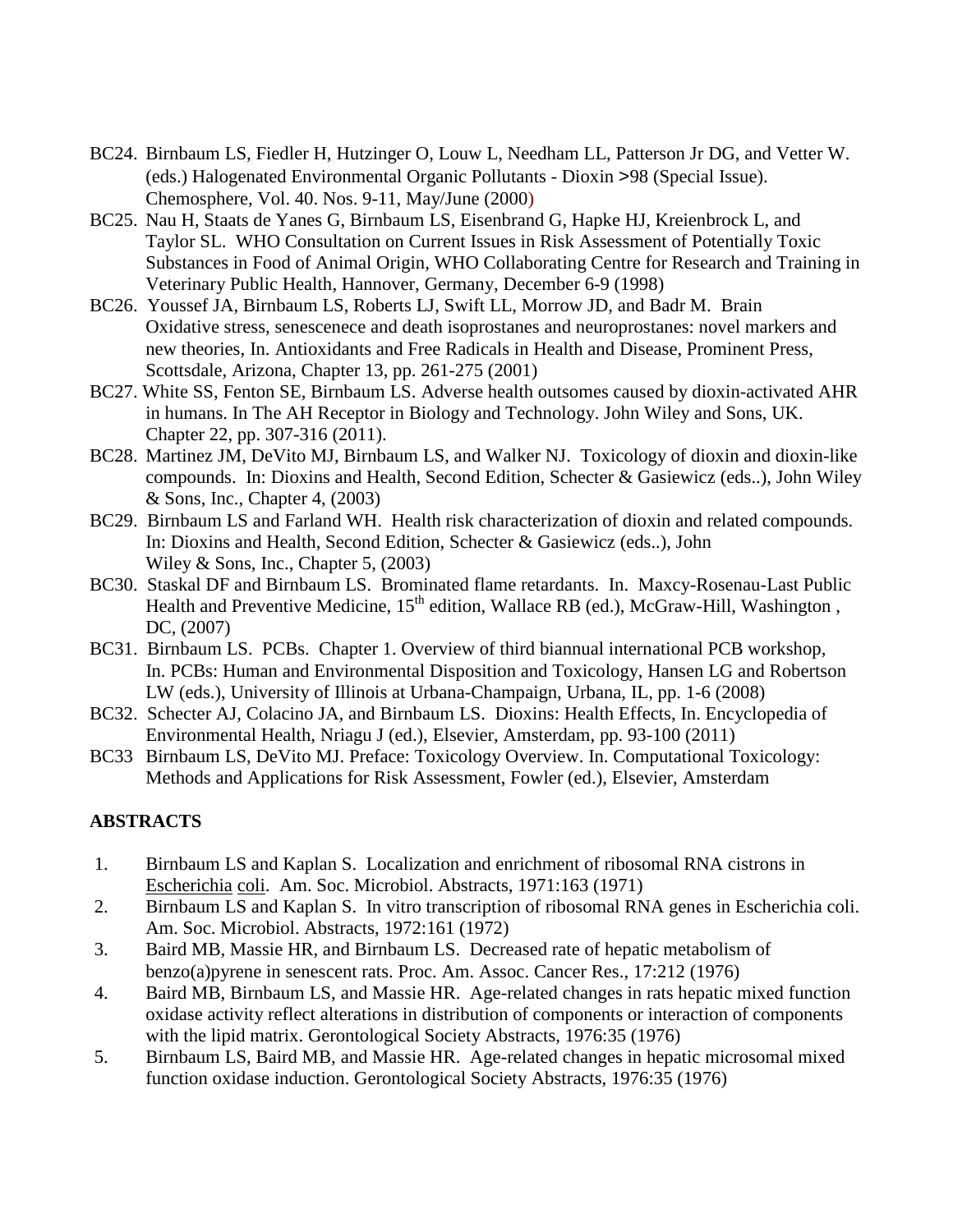- 6. Birnbaum LS and Baird, MB. Altered metabolism of carcinogens by senescent rodents. Age, 1(2):71 (1978)
- 7. Birnbaum LS and Baird MB. Senescent alterations in hepatic epoxide metabolism in rodents. Fed. Proc., 37(3):888 (1978)
- 8. Baird MB and Birnbaum LS. Vitamin A inhibits mutagenicity by 2-Fluoreneamine in Salmonella typhimurium. Fed. Proc., 38(3):701 (1979)
- 9. Birnbaum LS. and Baird MB. Senescent changes in mouse heptic aryl hydrocarbon hydroxylase. Fed. Proc., 38(3):658 (1979)
- 10. Zenser TV, Armbrecht HJ, Birnbaum LS, Mattammal MB, and Davis BB. Characterization of renal cytochrome  $P_{450}$  systems. Fed. Proc., 38(3):658 (1979)
- 11. Zenser TV, Mattammal MB, Armbrech HJ, Birnbaum LS, and Davis BB. Mechanisms of renal drug metabolism. Am. Fed. Clin. Res. Clinical Research, 27(2):A239 (1979)
- 12. Birnbaum LS. Enhanced metabolism of 7-ethoxycoumarin in senescent rodents. Age, 2(4):125 (1979)
- 13. Birnbaum LS, Decad GM, and Matthews HB. Disposition of tetrachlorodibenzofuran in male rats. Fed. Proc., 39(3):999 (1980)
- 14. Armbrecht HJ, Birnbaum LS, Zenser TV, and Davis BB. Changes in hepatic microsomal membrane fluidity with age. Fed. Proc., 39(6):2099 (1980)
- 15 . Robertson LGC and Birnbaum LS. Changes in mutagen activation with senescence in rat tissues. Age, 3(4):107 (1980)
- 16. Decad GM., Birnbaum LS, and Matthews HB. Disposition of 2,3,7,8-tetrachlorodibenzofuran in mice. The Toxicologist, 1:65 (1981)
- 17. Dieter MP and Birnbaum LS. Intermediary metabolism in lymphoid components of aging F344 rats. Fed. Proc., 41(5):1673 (1982)
- 18. Birnbaum LS and Darcey DJ. Disposition of 1,2,3,4,6,7- hexabromonaphthalene in the rat. J. Am. College Toxicol., 1(3):128 (1982)
- 19. Birnbaum LS and Matthews HB. Disposition of 4,4'-thio-bis-(6-ter-butyl-m-cresol) in rats. Toxicologist, 3:89 (1983)
- 20. Birnbaum LS. Changes in the distribution and excretion of two hexachlorobiphenyls in senescent rats. Environ. Health Perspect., 52:280-281 (1983)
- 21. Borghoff S and Birnbaum LS. Age-related changes in glucuronidation and deglucuronidation in hepatic and extrahepatic tissues of rats. Age 6(4):140 (1983)
- 22. Borghoff S and Birnbaum LS. Changes in glucuronidation and deglucuronidation in hepatic and extrahepatic tissues of aging rats. The Toxicologist, 4:99 (1984)
- 23. Birnbaum LS and Johnson L. Disposition of benzo(f)quinoline in rats. The Toxicologist, 4:98 (1984)
- 24. Deskind R, Grumbein S, Kurtz P, Peters A, and Birnbaum LS. Prechronic toxicity evaluation of O-benzyl-p-chlorophenol: comparison between F344 rats and B6C3Fl mice. The Toxicologist, 4:176 (1984)
- 25. Dutcher JS, Medinsky MA, Bond JA., Chung YS., Snipes MB, Henderson RF, and Birnbaum LS. Effect of vapor concentration on the disposition of inhaled 2,3-dichloropropene in Fischer-344 rats. The Toxicologist, 4:4 (1984)
- 26. Borghoff S and Birnbaum LS. Changes in metabolism and excretion of allyl isothiocyanate in senescent rats. Age, 7(4):139 (1984)
- 27. Birnbaum LS, Johnson L, and Eastin W. Age-related changes in glucose absorption. Age 7(4):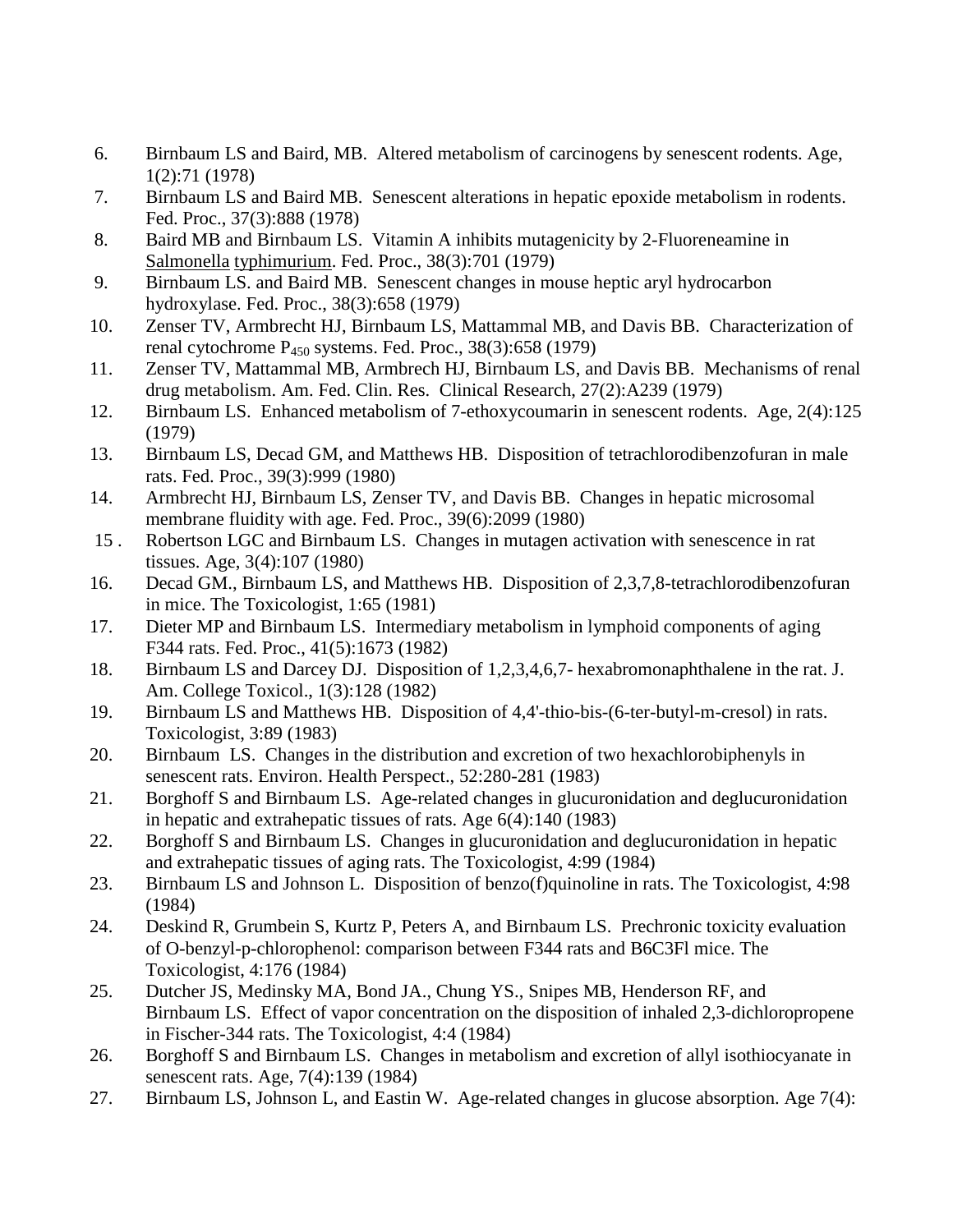140 (1984)

- 28. Lamb JC, Harris MW, Weber H, McKinney JD, and Birnbaum LS. Potentiation of 2,3,7,8 tetrachlorodibenzo- (p)dioxin (TCDD) induced cleft palate (CP) by triiodothyronine (T3) in C57BL/6N (B6) mice. Biology of Reproduction, 30 (1): 268 (1984)
- 29. Muni IA, Mansur CA, and Birnbaum LS. 14-day dose-feed toxicity study of 4,4'-thiobis-(6 tert-butyl-meta-cresol) in rats and mice. Abstracts of papers of the Am. Chem. Society. 188:53- MEDI (1984)
- 30. Medinsky MA, Dutcher JS, Bond JA, Henderson RF, Mauderly JC, Snipes MB, Cheng YS, Mewhinney JA, and Birnbaum LS. Uptake and excretion of  $^{14}$ C-methyl bromide as influenced by exposure concentration. The Pharmacologist, 26:238 (1984)
- 31. Bond JA, Medinsky MA, Dutcher JS, Henderson RF, Mewhinney JA, Cheng YS, and Birnbaum LS. Disposition and metabolism of inhaled 2,3,-dichloropropene in Fischer-344 rats. The Pharmacologist, 26: 235 (1984)
- 32. Birnbaum LS, Harris MW, McKinney JD, and Lamb JC. Toxic interaction of TCDD with thyroxine: enhanced incidence of cleft palate in mice. The Pharmacologist, 26:232 (1984)
- 33. Birnbaum LS and Matthews HB. Species differences in the toxicity of tetrachlorodibenzofuran (TCDF): role of disposition. Society of Toxicology Meeting, Atlanta, Georgia. Fundam. Appl. Pharmacol. (1984)
- 34. Birnbaum LS, Johnson L, and Eastin W. Age-related changes in glucose absorption. Age, 7:139 (1984)
- 35. Borghoff SJ and Birnbuam LS. Changes in metabolism and excretion of allyl isothiocyanate in senescent rats. Age, 7:140 (1984)
- 36. Kao LR and Birnbaum LS. Disposition of O-benzyl-p- chlorophenol in rats. The Toxicologist, 5:239 (1985)
- 37. Borghoff SJ and Birnbaum LS. Age-related changes in the metabolism and excretion of allyl isothiocyanate. The Toxicologist, 5:239 (1985)
- 38. Miller CP, Harris MW, and Birnbaum LS. Teratogenicity of hexabrominated naphthalene, a toxic contaminant of polybrominated biphenyls, in C57B1/6N mice. The Toxicologist, 5:122 (1985)
- 39. Birnbaum LS, Harris MW, Miller CP, Pratt RM, and Lamb JC. Teratogenicity of TCDD in mice: enhancement by hydrocortisone. The Toxicologist, 5: 201 (1985)
- 40. Eastin WC and Birnbaum LS. Age-related changes in intestinal transport. The Toxicologist, 5:160 (1985)
- 41. Bond JA, Dutcher JS, Medinsky MA, Henderson RF, Birnbaum LS. Metabolism and disposition of <sup>14</sup>C-methyl bromide in Fischer-344 rats after inhalation. The Toxicologist, 5:73, (1985)
- 42. Dutcher JS, Bond JA, Henderson RF, and Birnbaum LS. Effect of concentration on the disposition of inhaled C-methyl bromide in Fischer-344 rats after inhalation. The Toxicologist, 5:73 (1985)
- 43. Lobaugh B, Drezner MK, Birnbaum LS, Schuette SA, and Havlir DV. The role of decreased renal 25-hydroxy-vitamin D-l-hydroxylase (l-OHase) activity in gastrointestinal (Gl) malabsorption of calcium (Ca) in the aging rat: a reappraisal. 6th International Congress on vitamin D, Mareno, Italy, March (1985)
- 44. Birnbaum LS. Age-related changes in the disposition of toxic substances. Symposium at 38th Annual Meeting of Society of Gerontology, New Orleans, Nov (1985)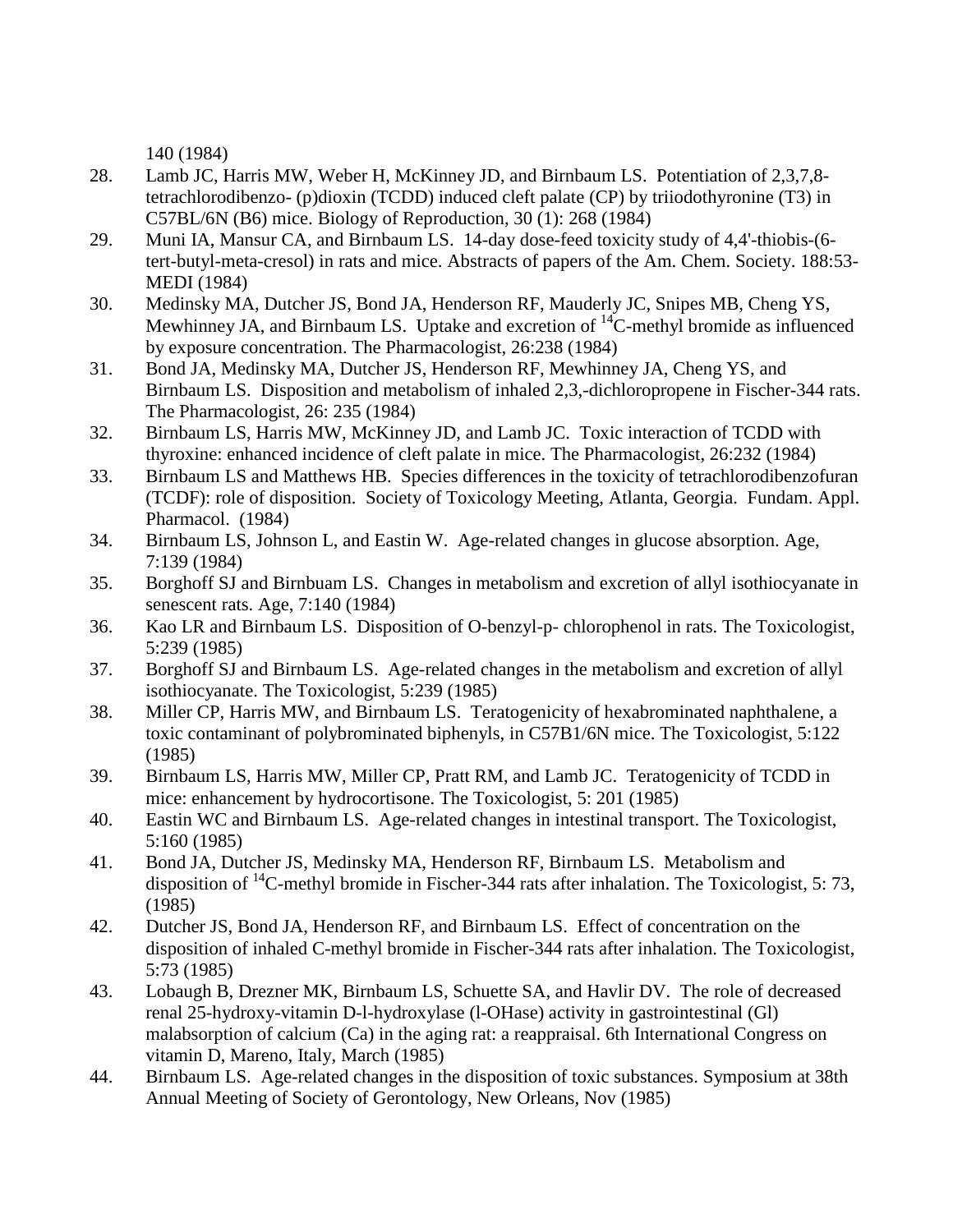- 45. Agarwal DK, Birnbaum LS, and Kluwe WM. The influence of age on biological effects of Di-2-ethylhexylphthalate (DEHP) in male rats. The Pharmacologist 27: 252 (1985)
- 46. Gordon EB, Mansur CA, Muni IA, Mullenix P, Smith KN, and Birnbaum LS. Safety evaluation of 4,4'-thiobis-(6-t-butyl-m-cresol) in rats and mice. II. subchronic test. 12th Symposium on Environmental Pollutants and Toxicology. Kyoto, Japan, Oct. 7-8 (1985)
- 47. Hebert CD and Birnbaum LS. Age-related changes in TCDD Absorption. The Toxicologist, 6:310 (1986)
- 48. Birnbaum LS and Couture LA. Disposition of octachlorodibenzo-p-dioxin (OCDD) in Rats. The Toxicologist, 6:310 (1986)
- 49. Borghoff SJ and Birnbaum LS. Alterations in glucuronidation with age in vivo and in vitro using 4,4'-thiobis (6-t-butyl-m-cresol) as module compound. The Toxicologist, 6:147 (1986)
- 50. Dahl AR, Bond JA, Henderson RF, and Birnbaum LS. Studies on the fate of inhaled isoprene (2-methyl-1,3-butadiene) in rats may predict its toxicity. The Toxicologist, 6:57 (1986)
- 51. Bond JA, Dahl AR, Henderson RF, and Birnbaum LS. Species differences in the disposition and metabolism of inhaled butadiene. The Toxicologist, 6:56 (1986)
- 52. Mewhinney JA, Ayres PH, Bechtold WE, Dutcher JS, Cheng YS, Bond JA, Medinsky MA, Henderson RF, and Birnbaum LS. The fate of inhaled azodicarbonamine in rats. The Toxicologist, 6:56 (1986)
- 53. Sabourin PJ, Chen, BT, Henderson RF, Lucier G, and Birnbaum LS. Effect of dose on absorption and excretion of  $^{14}$ C-benzene administered orally or by inhalation. The Toxicologist, 6:163 (1986)
- 54. Mansur CA, Muni IA, and Birnbaum LS. Prechronic dose feed toxicity studies of 4,4'-thiobis- (6-t-butyl-m-cresol) in rats and mice. The Toxicologist, 6:300 (1986)
- 55. Chang MJW, Hejtmancik MR, Peters AC, and Birnbaum LS. Effects of o-benzyl-pchlorophenol (BCP) on porphyrin excretion in F344 rats. The Toxicologist, 6:313 (1986)
- 56. Tomaszewski K, Harrington F, Greenwell A, Rahn C, Moore J, Birnbaum LS, and Melnick R. Interactive effects of Di(2-ethylhexyl)phthalate (DEHP) and 2,3,7,8-Tetrachlorodibenzo-pdioxin (TCDD) on lipid metabolism in F344 rats. The Toxicologist, 6:44 (1986)
- 57. Abbott BD, Morgan D, Birnbaum LS, and Pratt RM. Morphological alterations in fetal mouse kidneys exposed to TCDD *in utero*. Teratology, 33:87C, (1986)
- 58. Abbott BD, Birnbaum LS, and Pratt RM. TCDD-induced hyperplasia of the fetal ureteric epithelium produces hydronephrosis. The Pharmacologist, 28:179 (1986)
- 59. Brewster DW and Birnbaum LS. Disposition and excretion of 2,3,4,7,8 pentachlorodibenzofuran in the rat. The Pharmacologist, 28:179 (1986)
- 60. Birnbaum LS, Harris MW, and Morrissey RE. Teratogenicity of polychlorinated dibenzofurans (PCDFs) in mice. The Pharmacologist, 28:179 (1986); Environ. Health Perspect. 75: 147-147
- 61. Birnbaum LS, Harris MW, and Morrissey RE. Additive teratogenic effects of polychlorinated dibenzofurans (PCDFS). The Toxicologist, 7:159 (1987)
- 62. Ryan RP, Nelson KG, Lucier GW, Birnbaum LS, and Sunahara GI. 2,3,4,7,8- Pentachlorodibenzofuran and 1,2,3,4,7,8-hexachlorodibenzo-furan decrease glucocorticoid receptor binding in mouse liver and placental cytosol. The Toxicologist, 7:125 (1987)
- 63. Brewster DW and Birnbaum LS. Toxicity and disposition of 2,3,4,7,8 pentachlorodibenzofuran (PCDF) in the rhesus monkey. The Toxicologist, 7:160 (1987)
- 64. Brewster DW and Birnbaum LS. 2,3,4,7,8-pentachlorodibenzofuran (PCDF): toxicokinetics and metabolism in the rat. Envir. Health Perspect. 75:147-148 (1987)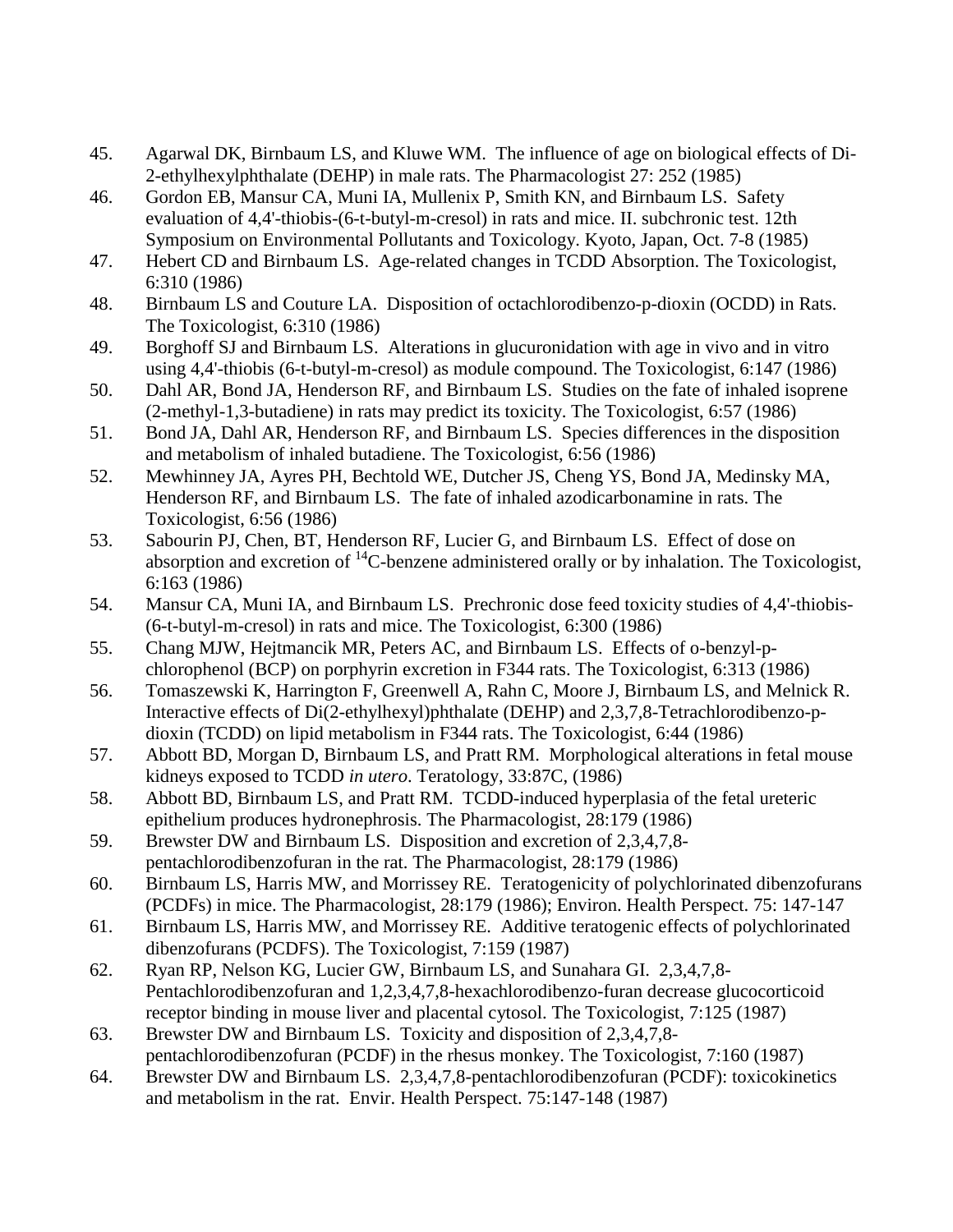- 65. Couture LA. and Birnbaum LS. Evaluation of subchronic exposure to octachlorodibenzodioxin (OCDD). The Toxicologist, 7:161 (1987)
- 66. Diliberto JJ, Usha G, and Birnbaum LS. Citral: Model for terpene disposition in rats. The Toxicologist, 7:237 (1987)
- 67. Usha G, Diliberto JJ, and Birnbaum LS. Distribution and excretion of 3,7-dimethyl-2,6 octadienal (citral) in rats. The Toxicologist, 7:120 (1987)
- 68. Borghoff SJ, Stefanski S, and Birnbaum LS. Alterations in glucuronidation and toxicity with age using 4,4'-thiobis(6-t-butyl-m-cresol) (TBBC) as a model compound. The Toxicologist, 7:119 (1987)
- 69. Abbott BD, Birnbaum LS, and Pratt RM. TCDD produces hydronephrosis in fetal mice by inducing hyperplasia of the ureteric epithelium. The Toxicologist, 7:124 (1987)
- 70. Abbott BD, Birnbaum LS, and Pratt RM. TCDD effects the basal lamina and extracellular matrix of the fetal mouse kidney. The Toxicologist, 7:124 (1987)
- 71. Medinsky MA, Bechtold WE, Birnbaum LS, Chico DM, Henderson RF, and Gerlach RL. Uptake of vinylidene fluoride (VDF) in rats simulated by a physiological model. The Toxicologist, 7:32 (1987)
- 72. Bond JA, Sabourin PJ, Dahl AR, Birnbaum LS, and Henderson RF. Disposition and metabolism of inhaled l-chloro-2-propanol in rats. The Toxicologist, 7:30 (1987)
- 73. Sabourin PJ, Bechtold WE, Birnbaum LS, Lucier G, and Henderson RF. Water-soluble benzene metabolites in F344/N rats and B6C3F mice during and following  ${}^{3}$ H-benzene inhalation. The Toxicologist, 7:232 (1987)
- 74. Borghoff SJ, Birnbaum LS. Glucuronidation changes with age measured both in vivo and in vitro using 4,4'-thiobis( 6-tert-butyl-meta-cresol) as a model-compound. Environ. Health Perspect. 75:147(1987)
- 75. Sun JD, Dahl AR, Bond JA, Henderson RF, and Birnbaum LS. Characterization of  ${}^{14}C$ -Butadiene adduct formation to hemoglobin in mice and rats. The Toxicologist, 8:215 (1988)
- 76. Sabourin PJ, Birnbaum LS, Lucier G, and Henderson RF. Metabolism of  ${}^{3}H$ -benzene in F344/N rats and B6C3F mice: species and dose effect. The Toxicologist, 8:70 (1988)
- 77. Medinsky MA, Sabourin PJ, Henderson RF, Lucier G, Birnbaum LS. Insight into the interspecies differences in benzene toxicity provided by a physiological model. The Toxicologist, 8:156 (1988)
- 78. Couture LA, Harris MW, and Birnbaum LS. Teratogenicity of 2,3,4,7,8 pentachlorodibenzofuran (4-PeCDF) in F344 rats. The Toxicologist, 8:98 (1988)
- 79. Birnbaum LS, Harris MW, and Morrissey RE. Selective enhancement of teratogenicity in mice by TCDD and vitamin A (RA). The Toxicologist, 8:90 (1988)
- 80. Diliberto JJ, Usha G, Burka LT, Birnbaum LS. Biotransformation of citral in rats. The Toxicologist, 8:208 (1988)
- 81. Harris MW and Birnbaum LS. Teratologic evaluation of perfluorodecanoic acid (PFDA) in C57BL/6N mice. The Toxicologist, 8:99 (1988)
- 82. Brewster DW, Harris MW, and Birnbaum LS. Toxicity of perfluorodecanoic acid (PFDA) is unlike that of TCDD. The Toxicologist, 8:99 (1988)
- 83. Banks-Case, YB, Brewster DW, and Birnbaum, L.S. Dermal absorption of polychlorinated dibenzofurans (PCDFs) and TCDD. The Toxicologist, 8:124 (1988)
- 84. Hejtmancik M, Ryan M, Peters AC, Eastin WC, and Birnbaum, LS. Dermal initiation/ promotion study of o-benzyl-p-chlorophenol in Swiss CD-l mice. The Toxicologist, 8:161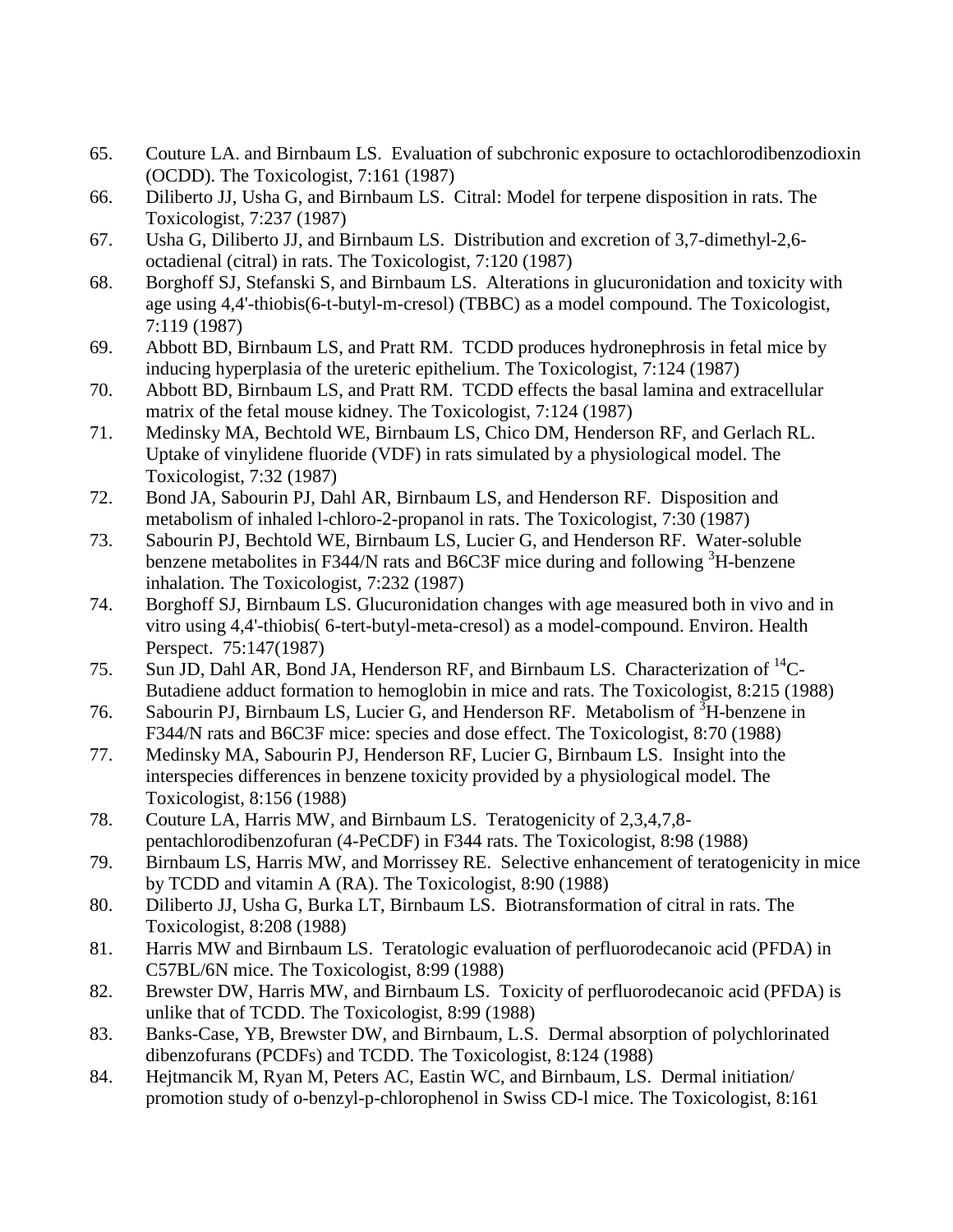(1988)

- 85. Hebert CD and Birnbaum LS. Response of human squamous cell carcinoma cells to transforming growth factor Beta (TGF-β). FASEB J., 2(5):A1009 (1988)
- 86. Lin FS, Stohs S, Birnbaum, LS, Lucier GW, and Goldstein JA. Decreases in hepatic glucocorticoid (GCR) and epidermal growth factor (EGF) receptor binding in mouse liver after treatment with 2,3,7,8-tetrachlorodibenzo-p-dioxin (TCDD). FASEB J., 2(4):A375 (1988)
- 87. Abbott BD and Birnbaum LS. TCDD and retinoic acid both alter epithelial EGF receptor expression during palatogenesis. Teratology, 37(5):443 (1988)
- 88. Abbott BD and Birnbaum LS. Mechanism of TCDD-induced ureteric epithelial hyperplasia. J. Cell Biol. 107:696a (1988)
- 89. Hebert CD, and Birnbaum LS. Effects of transforming growth factor-β on growth and differentiation, and presence of specific TGF-β receptors in human squamous carcinoma cells. J. Cell. Biochem., S13B: 127 (1989)
- 90. Abbott BD, Diliberto JJ, and Birnbaum LS. TCDD alters embryonic palatal cell differentiation in vitro. Toxicologist, 9:33 (1989)
- 91. Banks YB, Brewster DW, and Birnbaum LS. Age-related changes in dermal absorption of TCDD and 2,3,4,7,8-pentachlorodibenzofuran (4PeCDF). Toxicologist, 9:118 (1989)
- 92. Couture LA, Harris MW, and Birnbaum LS. Characterization of TCDD-induced hydronephrosis relative to cleft palate in C57BL/6N mice. Toxicologist, 9: 117 (1989)
- 93. Diliberto JJ, Srinivas P, Burka LT, and Birnbaum LS. *In vivo* metabolism of Cis and Trans 3,7 dimethyl-2,6-octadienal (Citral) in rats. Toxicologist, 9:87 (1989)
- 94. Hebert CD, Harris MW, Elwell MR, and Birnbaum LS. Comparative toxicity of chlorinated dibenzodioxins and dibenzofurans. Toxicologist, 9:117 (1989)
- 95. McMahon TF, Diliberto JJ, and Birnbaum LS. Age related changes in disposition of benzyl acetate (BA): a model compound for glycine conjugation. Toxicologist, 9:88 (1989)
- 96. Sabourin PJ, Sun JD, Birnbaum LS, Lucier G, and Henderson RF. Effect of repeated benzene inhalation exposures on subsequent metabolism of benzene. Toxicologist, 9:282 (1989); Exper. Pathol. 37(-4): 155-157
- 97. Medinsky MA, Singh G, Bechtold WE, Bond JA, Sabourin PJ, and Birnbaum LS. Disposition of three glycol administered in drinking water to male F344/N rats. Toxicologist, 9:85 (1989)
- 98. Sun JD, Dahl AR, Bond JA, Birnbaum LS, and Henderson RF. Metabolism of inhaled butadiene in monkeys. Toxicologist, 9:284 (1989)
- 99. Harris MW, Stocking LM, Morrissey RE, Clark AM, and Birnbaum LS. TCDD and Retinoic Acid (RA) interact synergistically in Cleft Palate (CP) induction in mice. Toxicologist, 9:116 (1989)
- 100. Henderson RF, Sun JD, Dahl AR, Sabourin PJ, Bond JA, Lucier G, and Birnbaum LS. Hemoglobin adducts reflect exposure but not toxicity in rodents treated with butadiene, isoprene, or benzene. Toxicologist, 9:281, (1989)
- 101. Hejtmancik M, Ryan M, Peters A, and Birnbaum LS. Chronic toxicity studies of o-benzyl-pchlorophenol in F344 rats and B6C3Fl mice. Toxicologist, 9:211 (1989)
- 102. Stohs SJ, Abbott BD, Lin FS, and Birnbaum LS. Biochemical effects of TCDD in skin and liver of HRS/J mice. Toxicologist, 9:117 (1989)
- 103. Lin FH, Stohs S, Birnbaum LS, Clark G, Lucier G, and Goldstein JA. Role of the Ah locus in the regulation of the effects of 2,3,7,8-tetrachlorodibenzo-p-dioxin (TCDD) on epidermal growth factor (EGFR), glucocorticoid (GCR), and estrogen (ER) receptors in mouse liver.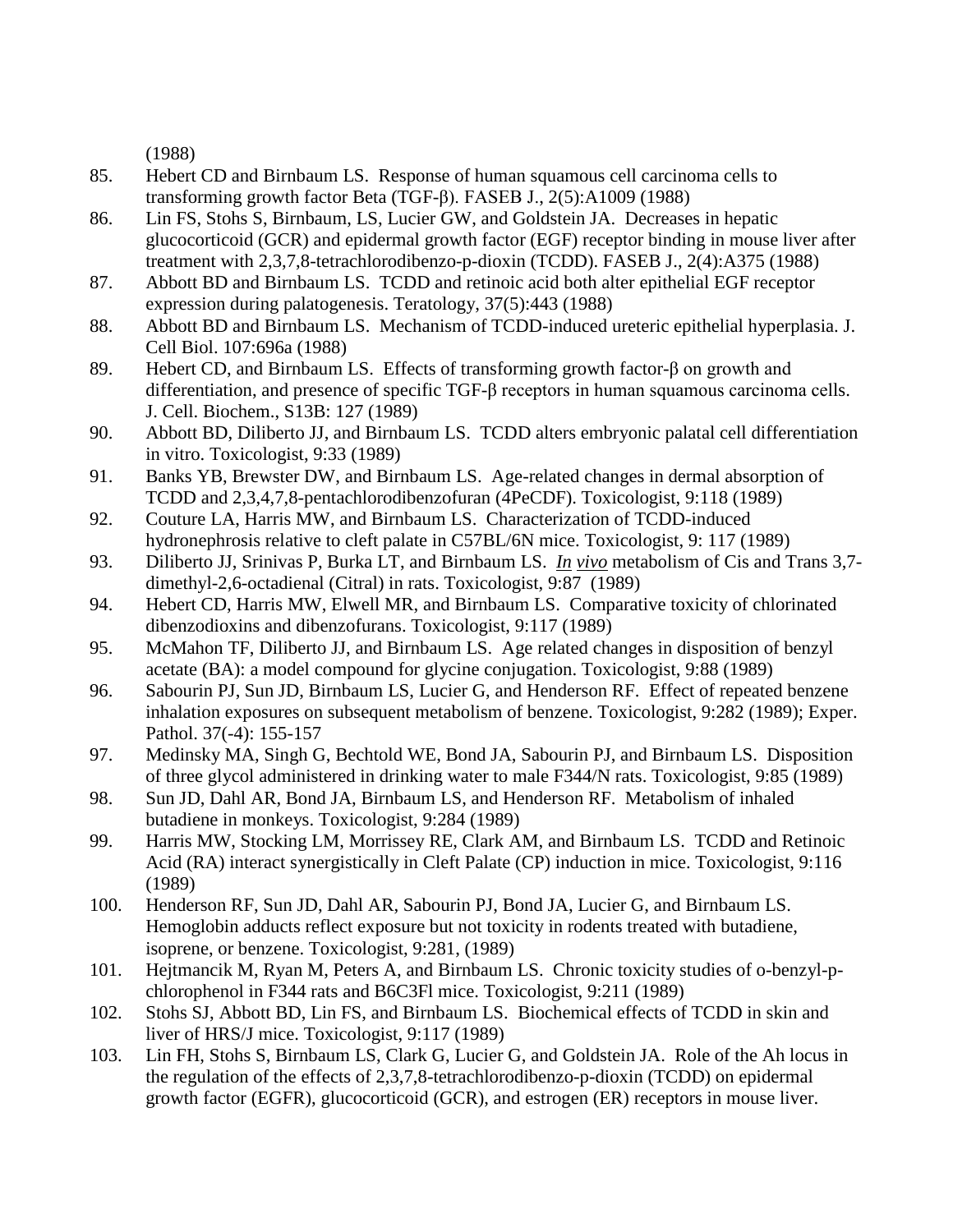Toxicologist, 9:116 (1989)

- 104. Abbott BD, and Birnbaum LS. TCDD affects the medial epithelium of cultured rat palatal shelves. Teratology, 39:439 (1989)
- 105. Clark GC, Lin FH, Birnbaum LS, Goldstein JA, and Lucier G. Contribution of the Ah locus in the regulation of the effects of 2,3,7,8-tetrachlorodibenzo-p-dioxin (TCDD) in hepatic epidermal growth factor receptor (EFGR) expression and tyrosine kinase activity. Proc. 80th Ann. Meeting Am. Assoc. Cancer Res., 30:12 (1989)
- 106. Medinsky MA, Sabourin PJ, Lucier G, Birnbaum LS, and Henderson RF. A toxicokinetic model for simulation of benzene metabolism. Exper. Pathol. 37(1-4):150-154 (1989)
- 107. McMahon TF, Diliberto JD, and Birnbaum LS. Age related changes in metabolism and disposition of salicylic acid (SAL) in male Fischer 344 rats. AGE (1989)
- 108. Abbott BD and Birnbaum LS. Effects of retinoic acid on TGFα and TGFβ in embryonic palatal cells varies with developmental stage. J. Cell Biol., 109:245a (1989)
- 109. Birnbaum LS. Environmental chemicals, toxicity and aging. 15th Symposium on Environmental Pollutants and Toxicology, Sendai, Japan. November 9-10 (1989)
- 110. Hebert D., Cao Q-L, and Birnbaum LS. Chemically induced cell proliferation: implications for risk assessment. Austin, TX, Nov 29-Dec 2 (1989)
- 111. Lin FH, Clark G, Stohs S, Birnbaum LS, Lucier G, and Goldstein JA. The Ah locus mediates the effects of 2,3,7,8- tetrachlorodibenzo-p-dioxin (TCDD) on epidermal growth factor receptor (EGFR) binding through a mechanism which does not involve EGFR in RNA. Toxicologist, 10:31 (1990)
- 112. Diliberto JJ, Kedderis LB, and Birnbaum LS. Absorption of 2,3,7,8-tetrabromodibenzodioxin (TBDD) in male rats. Toxicologist, 10:54 (1990)
- 113. McMahon TF and Birnbaum LS. Age-related changes in biotransformation and toxicity of potassium cyanide (KCN) in male C57BL/6N mice. Toxicologist, 10:326 (1990)
- 114. Birnbaum LS, McMahon TF, and Diliberto JJ. Age-related changes in metabolism and disposition of salicylic acid (SAL) in male Fischer 344 rats. Toxicologist, 10:238 (1990)
- 115. Harris MW, Allen JD, Haskins EA, Morrissey RM, and Birnbaum LS. Developmental toxicity of brominated dibenzodioxin and furans in mice. Toxicologist, 10:313, 1990.
- 116. Kedderis LB, Diliberto JJ, and Birnbaum LS. Disposition of intravenous 2,3,7,8 tetrabromodibenzodioxin (TBDD) in rats. Toxicologist, 10:310 (1990)
- 117. Stefanski SA, McMahon TF, Wilson RE, Blair PC, Clark AM and Birnbaum LS. Enzymuria as an indicator of toxicity after administration of salicylic acid (SAL), 2,3-dihydroxybenzoic acid (2,3-DiOH) and 2,5-dihydroxybenzoic acid. Toxicologist, 10:268 (1990)
- 118. Banks YB and Birnbaum LS. Finite dermal absorption after low dose TCDD exposure. Toxicologist, 10:309 (1990)
- 119. Abbott BD and Birnbaum LS. Interspecies sensitivity to TCDD examined using embryonic palatal organ culture. Toxicologist, 10:314 (1990)
- 120. Monteiro-Riviere NA, Banks YB and Birnbaum LS. Laser doppler measurements of cutaneous blood flow in aging mice and rats. Toxicologist, 10:151 (1990)
- 121. Jackson JA, Banks YB, and Birnbaum LS. Maximum dermal absorption of TCDD occurs in weanling rats. Toxicologist, 10:309 (1990)
- 122. Freeman GB, Trejo R, Hejtmancik M, Peters A, Kurtz P, and Birnbaum L. Neurobehavioral evaluation of exposure to 4,4'-thiobis-(6-t-butyl-m-cresol) in Fischer 344 rats. Toxicologist, 10:304 (1990)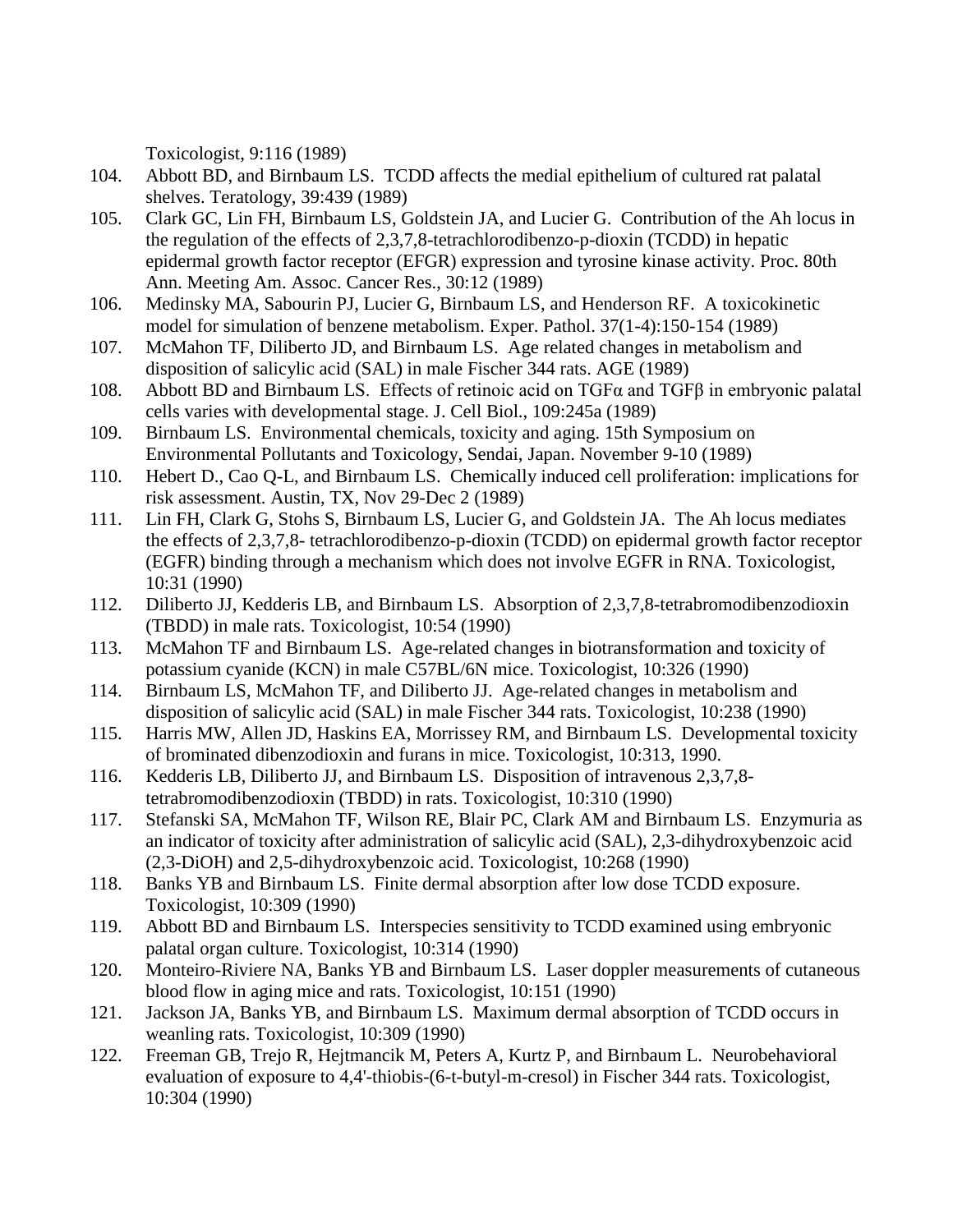- 123. Couture LA, Harris MW, Clark AM, and Birnbaum LS. Persistence of hydronephrosis in mice following in utero and/or lactational exposure to 2,3,7,8-tetrachlorodibenzo-p-dioxin (TCDD). Toxicologist, 10:313 (1990)
- 124. Hebert CD, and Birnbaum LS. Role of transforming growth factor-β in TCDD changes in growth of epithelial cells. Toxicologist, 10:312 (1990)
- 125. Bechtold WE, Lucier G, Birnbaum LS, Yin S-N, Li G-L, and Henderson RF. Determination of muconic acid in the urine of workers occupationally exposed to benzene as a biological exposure index. Toxicologist, 10:280 (1990)
- 126. Henderson RF, Bond JA, Bechtold WE, Sun JD, Birnbaum LS, Dahl AR, and Medinsky MA. Disposition of inhaled isoprene in B6C3Fl mice. Toxicologist, 10:216 (1990)
- 127. Sabourin PJ, Medinsky MA, Birnbaum LS, Thurmond F, and Henderson RF. Dermal absorption and disposition of methoxy- (ME), ethoxy- (EE), and butoxy[ $U^{-14}C$ ] ethanol (BE). Toxicologist, 10:236 (1990)
- 128. Abbott BD and Birnbaum LS. TCDD alters the expression of growth factors in the embryonic mouse palate. Teratologist, 41:535 (1990)
- 129. Birnbaum LS. Metabolism of xenobiotics in aging & carcinogenesis. International Carcinogenesis Meetings, Hamburg, West Germany, August 16-22 (1990)
- 130. Diliberto JJ, Kedderis LB, and Birnbaum LS. Acute oral exposure to 2,3,7,8 tetrabromodibenzo-ρ-dioxin (TBDD). The International Conference on Organohalogen Compounds, September, 1990, Bayreuth, Germany (1990)
- 131. Abbott BD and Birnbaum LS. Interspecies sensitivity to TCDD examined with embryonic palatal organ culture. The International Conference on Organohalogen Compounds, September 10-14, 1990, Bayreuth, Germany (1990)
- 132. Abbott BD and Birnbaum LS. TGF-β1 & EGF expression increases in palatal epithelia exposed to hydrocortisone (HC) and HC + TCDD. J. Cell Biol (1990)
- 133. Fisher HL, Sumler MR, Shrivastava SP, Edwards BE, Goodwin J, Birnbaum LS, and Hall LL. A comparison of dermal and oral absorption with four para substituted phenols. Route-to-route Extrapolation for Risk Assessment Conference, 3/19-21/90, Hilton Head Island, SC (1990)
- 134. Henderson RF, Sabourin PJ, Medinsky MA, Birnbaum LS, and Lucier GL. Benzene dosimetry in experimental animals: relevance for risk assessment. Relevance of Animal Studies Conference, December 5-9, 1990, Austin, TX (1990)
- 135. Shyr LJ, Sabourin PJ, Medinsky MA, Birnbaum LS, and Henderson RF. The development of a physiologically based pharmacokinetic model for 2-butoxyethanol metabolism rats following different routes of exposure. Toxicologist, 11:44 (1991)
- 136. Medinsky MA, McMahon TF, and Birnbaum LS. Age-related changes in benzene metabolism in C57BL/6N mice described by a physiologically based pharmacokinetic model. Toxicologist, 11:661 (1991)
- 137. Buckley-Kedderis L, Diliberto JJ, and Birnbaum LS. Biliary excretion of 2,3,7,8 tetrabromodibenzo-p-dioxin (TBDD) and 2,3,7,8-tetrachlorodibenzo-p-dioxin (TCDD) metabolites in rats. Toxicologist, 11:1041 (1991)
- 138. Diliberto JJ, Jackson JA, and Birnbaum LS. Acute pulmonary absorption of 2,3,7,8 tetrabromodibenzo-p-dioxin (TBDD) in rats. Toxicologist, 11:1045 (1991)
- 139. Jackson JA, Diliberto JJ, Kedderis LB, and Birnbaum LS. Dermal absorption and disposition of 2,3,7,8-tetrabromodibenzo-p-dioxin (TBDD) in rats. Toxicologist, 11:1040 (1991)
- 140. Badr MZ and Birnbaum LS. Selective induction of peroxisomal enzyme activities by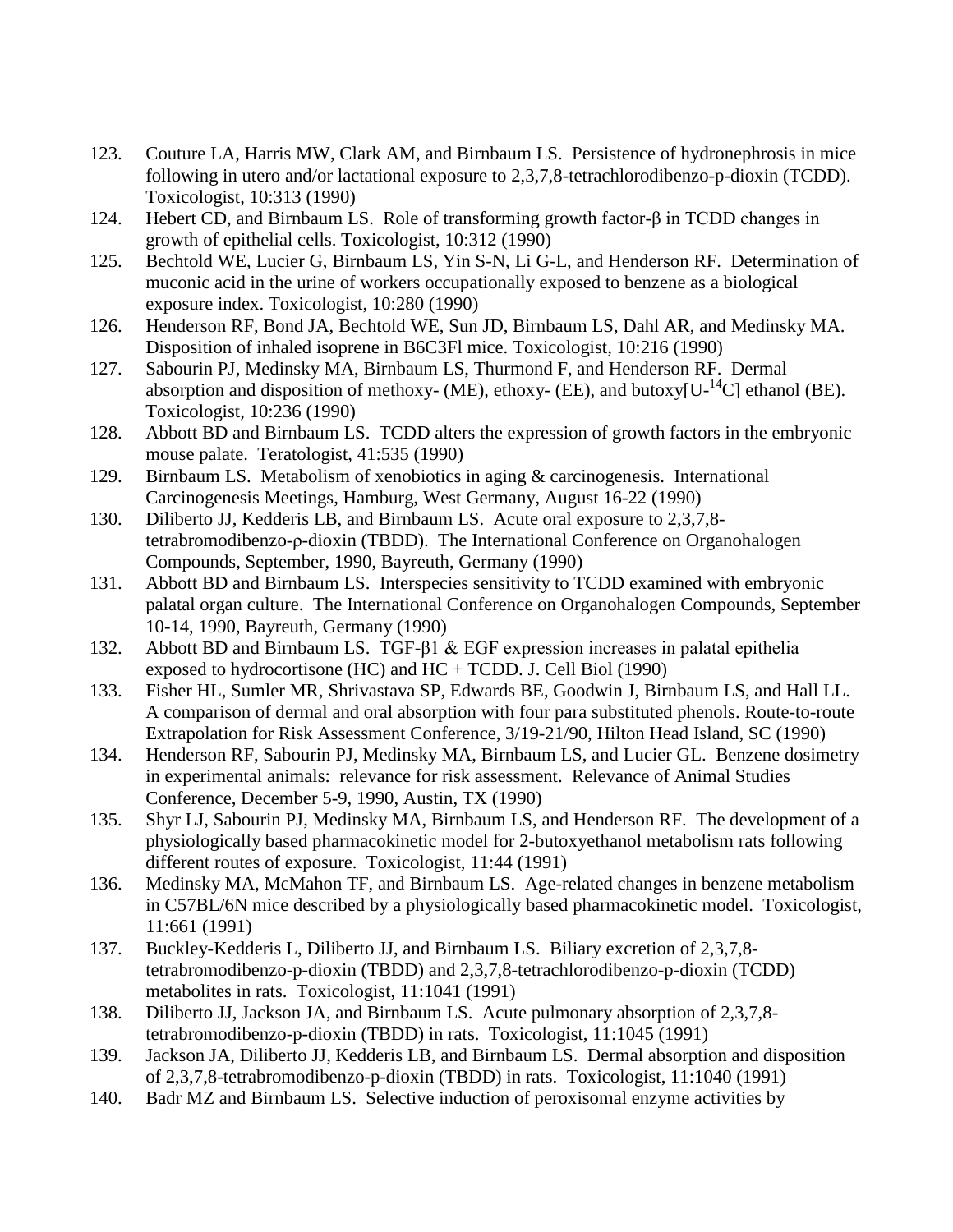perfluorooctanoic acid (PFOA) in aged rats. Toxicologist, 11:684 (1991)

- 141. McMahon, TF, and Birnbaum LS. Age-related changes in disposition and metabolism in benzene in male C57BL/CN mice. Toxicologist, 11:278 (1991)
- 142. Banks YB, and Birnbaum LS. Kinetics of 2,3,7,8-Tetrachlorodibenzofuran (TCDF) after low dose dermal exposure. Toxicologist, 11:1039 (1991)
- 143. Diliberto JJ, Jackson JA, and Birnbaum LS. Pulmonary exposure assessment of dioxins. Society of Occupational and Environmental Health Annual Conference, March 25-27, 1991, Crystal City, VA (1991)
- 144. Abbott BD and Birnbaum LS. TCDD and hydrocortisone alter expression of TGF-β1 and EGF mRNA and peptide in the embryonic palate. 11th International Symposium on Chlorinated Dioxins and Related Compounds, Dioxin >91, September 23-27, 1991, Research Triangle Park, NC (1991)
- 145. Pegram RA, Diliberto JJ, Leavens TL, Gao P, and Birnbaum LS. 2,3,7,8-tetrachlorodibenzo-pdioxin (TCDD) distribution and cytochrome P450IaI induction in young and senescent C67BL/6N mice. 11th International Symposium on Chlorinated Dioxins and Related Compounds, Dioxin >91, September 23-27, 1991, Research Triangle Park, NC (1991)
- 146. Abbott BD, Diliberto JJ, and Birnbaum LS. Mechanisms of TCDD-induction of cleft palate: Insights from in vivo and in vitro approaches. 11th International Symposium on Chlorinated Dioxins and Related Compounds, Dioxin >91, September 23-27, 1991, Research Triangle Park, NC (1991)
- 147. McKinley MK, Diliberto JJ, and Birnbaum LS. 2,3,7,8-tetraclorodibenzofuran (TCDF) pretreatment of male Fisher rats alters the hepatic metabolism of a subsequent dose. 11th International Symposium on Chlorinated Dioxins and Related Compounds, Dioxin >91, September 23-27, 1991, Research Triangle Park, NC (1991)
- 148. Buckley-Kedderis L, Diliberto JJ, Jackson JA, Linko P, Goldstein JA, and Birnbaum LS. Effects of dose and route of exposure on dioxin disposition. 11th International Symposium on Chlorinated Dioxins and Related Compounds, Dioxin >91, September 23-27, 1991, Research Triangle Park, NC (1991)
- 149. Jackson JA, Diliberto JJ, and Birnbaum LS. Estimation of octanol-water partition coefficients and correlation with dermal absorption for several polyhalogenated dibenzo-p-dioxins and dibenzofurans. 11th International Symposium on Chlorinated Dioxins and Related Compounds, Dioxin >91, September 23-27, 1991, Research Triangle Park, NC (1991)
- 150. Diliberto JJ, Jackson JA, and Birnbaum LS. Absorption of 2,3,7,8-tetrabromodibenzo-*p*-dioxin (TBDD) via intratracheal instillation in rats. 11th International Symposium on Chlorinated Dioxins and Related Compounds, Dioxin >91, September 23-27, 1991, Research Triangle Park, NC (1991)
- 151. Hughes MF, Edwards BD, Goodwin JH, Mitchell CT, Sumler MR, Fisher HL, Birnbaum LS, and Hall LL. Effect of age on the in vitro penetration of p-substituted phenols through mouse skin. Sixth Annual Meeting of American Association of Pharmaceutical Scientist, November 17-21, 1991, Washington, DC (1991)
- 152. Henderson RF, Sabourin PJ, Muggenburg BA, Couch RC, Birnbaum LS, and Lucier GW. Metabolism of benzene by nonhuman primates. Toxicologist, 12:810 (1992)
- 153. Buckley-Kedderis L, and Birnbaum L.S. Biliary excretion and hepatic disposition of TCDD in rats. Toxicologist, 12:213 (1992)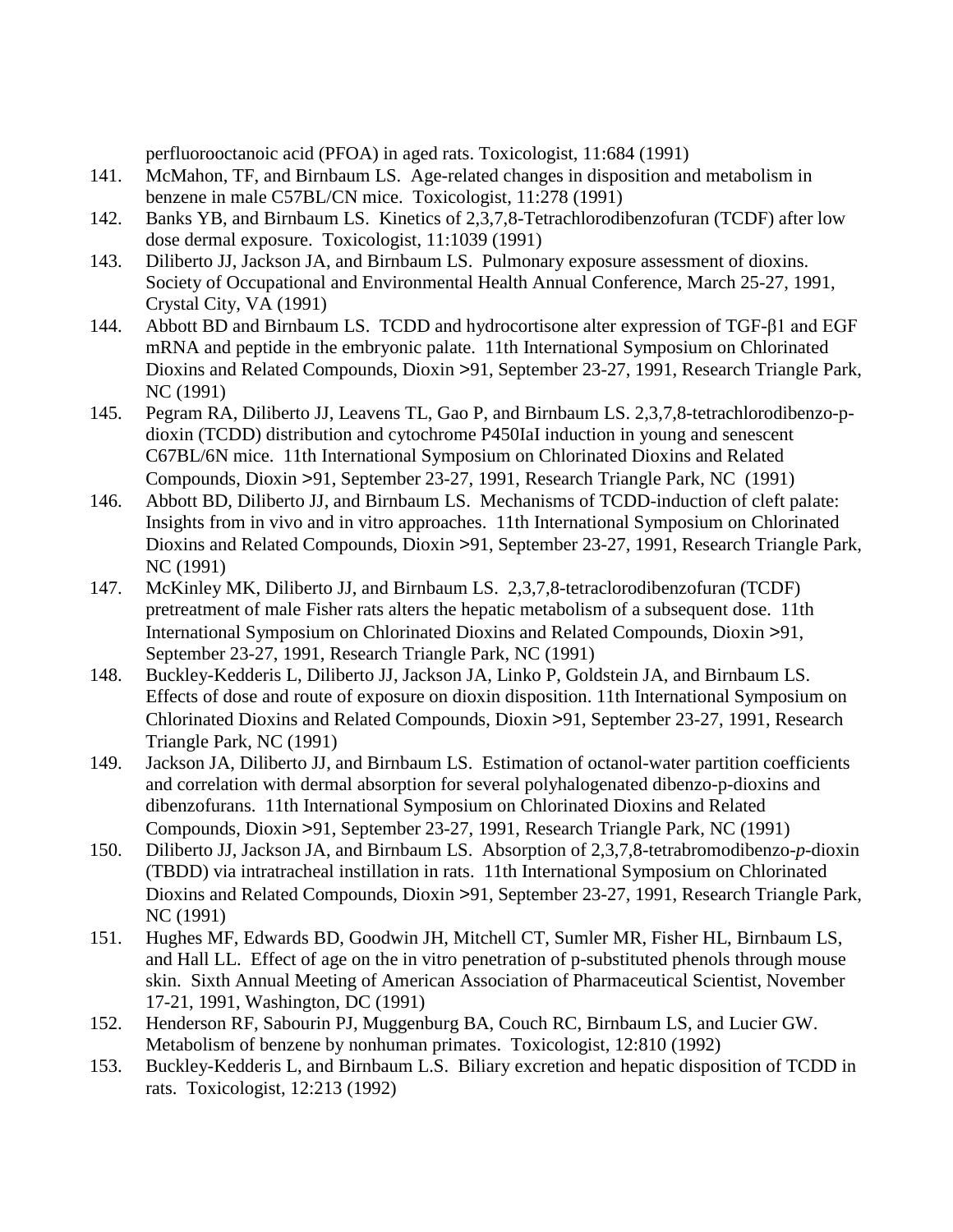- 154. Diliberto JJ, Jackson JA, and Birnbaum LS. Disposition and absorption of intratracheal, oral, and intravenous  $\frac{3H}{2}$ CDD in male Fischer rats. Toxicologist, 12:218 (1992)
- 155. Jackson JA, Diliberto JJ, and Birnbaum LS. Estimation of octanol-water partition coefficients and correlation with dermal absorption for several polyhalogenated dibenzo-p-dioxins and dibenzofurans. Toxicologist, 12:377 (1992)
- 156. Pegram RA, Diliberto JJ, Leavans TL, Gao P, and Birnbaum LS. Comparative induction of cytochrome P4501A1 by 2,3,7,8-tetrachlorodibenzo-p-dioxins (TCDD) and tissue distribution of TCDD in young and senescent C57BL/6N mice. Toxicologist, 12:212 (1992)
- 157. McKinley MK, Buckley-Kedderis L, and Birnbaum LS. 2,3,7,8-tetrachlorodibenzo dioxin (TCDD) pretreatment of male fischer rats alters the hepatic metabolism of 3,3'4,4' tetrachlorobiphenyl (TCB). Toxicologist, 12:161 (1992)
- 158. Hughes MF, Fisher HL, Birnbaum LS. and Hall LL. In vitro dermal absorption of p-substituted phenols in mice: effect of age. Toxicologist, 12:365 (1992)
- 159. DeVito MJ, Diliberto JJ, and Birnbaum LS. Comparative ability of TCDD to induced hepatic and skin cytochrome P450 1A1 activity following 13 weeks of treatment. Organohalogan Compounds, 10:41-44 (1992)
- 160. Diliberto JJ, Jackson JA, and Birnbaum LS. Effects of exposure route on absorption, distribution and elimination of <sup>3H</sup>TCDD in rats. Organohalogen Compounds, 10:45-48 (1992)
- 161. Kedderis LB, Mills JJ, Anderson ME, and Birnbaum LS. A physiologically based pharmacokinetic model for 2,3,7,8-tetrabromodibenzo-p-dioxin (TBDD) in the rat. Organohalogen Compounds, 10:113-116 (1992)
- 162. Mills JJ, Kedderis L, Birnbaum LS, and Anderson ME. Toxicokinetics of 2,3,7,8-TCDD (dioxin) and related compounds. Organohalogen Compounds, 10:153-156 (1992)
- 163. Birnbaum LS. EPA's reassessment of dioxin risk: directed health research. Organohalogen Compounds, 10:287-290 (1992)
- 164. Abbott BD, Diliberto JJ, and Birnbaum LS. Glucocorticoid receptor involvement in embryonic mouse palatal response to TCDD and hydrocortisone. J. Cell Biol., 3:828 (1992); Mol Biol Cell 3: A143, suppl. S
- 165. Birnbaum LS. The mechanism of dioxin toxicity: relationship to risk assessment. July 3-6, 1992, Bologna, Italy (1992)
- 166. Birnbaum LS. Role of toxicokinetics in the design and interpretation of risk assessment studies. Fourth North American ISSX Meeting. November 2-6, 1992, Bar Harbour, FL (1992)
- 167. Birnbaum LS. Developmental effects: an overview. "Current views on the impact of dioxin and furans on human health and the Environment". Toxicology Forum Meeting, November 9- 11, 1992, Berlin, Germany (1992)
- 168. Anderson ME, Mills JJ, Birnbaum LS, and Conolly RB. Receptor-mediated toxicity and implications for risk assessment. Barton Creek Conference, December 8-11, 1992, Austin, TX (1992)
- 169. Birnbaum LS. Experimental evidence for the role of the Ah receptor in responses to dioxin. Barton Creek Conference, December 8-11, 1992, Austin, TX (1992)
- 170. Birnbaum LS. Mechanisms of dioxin toxicity: Implications for risk assessment. AAAS\*93, February 11-16, 1993, Boston, MA (1993)
- 171. Luebke RW, Copeland CB, Andrews DL, Diliberto JJ, Akubue PI, and Birnbaum LS. Effects of TCDD exposure on resistance to T. Spiralis infection in mice. Toxicologist, 13:306 (1993)
- 172. Abbott BD, Diliberto JJ, and Birnbaum LS. TCDD alters expression of glucocorticoid receptor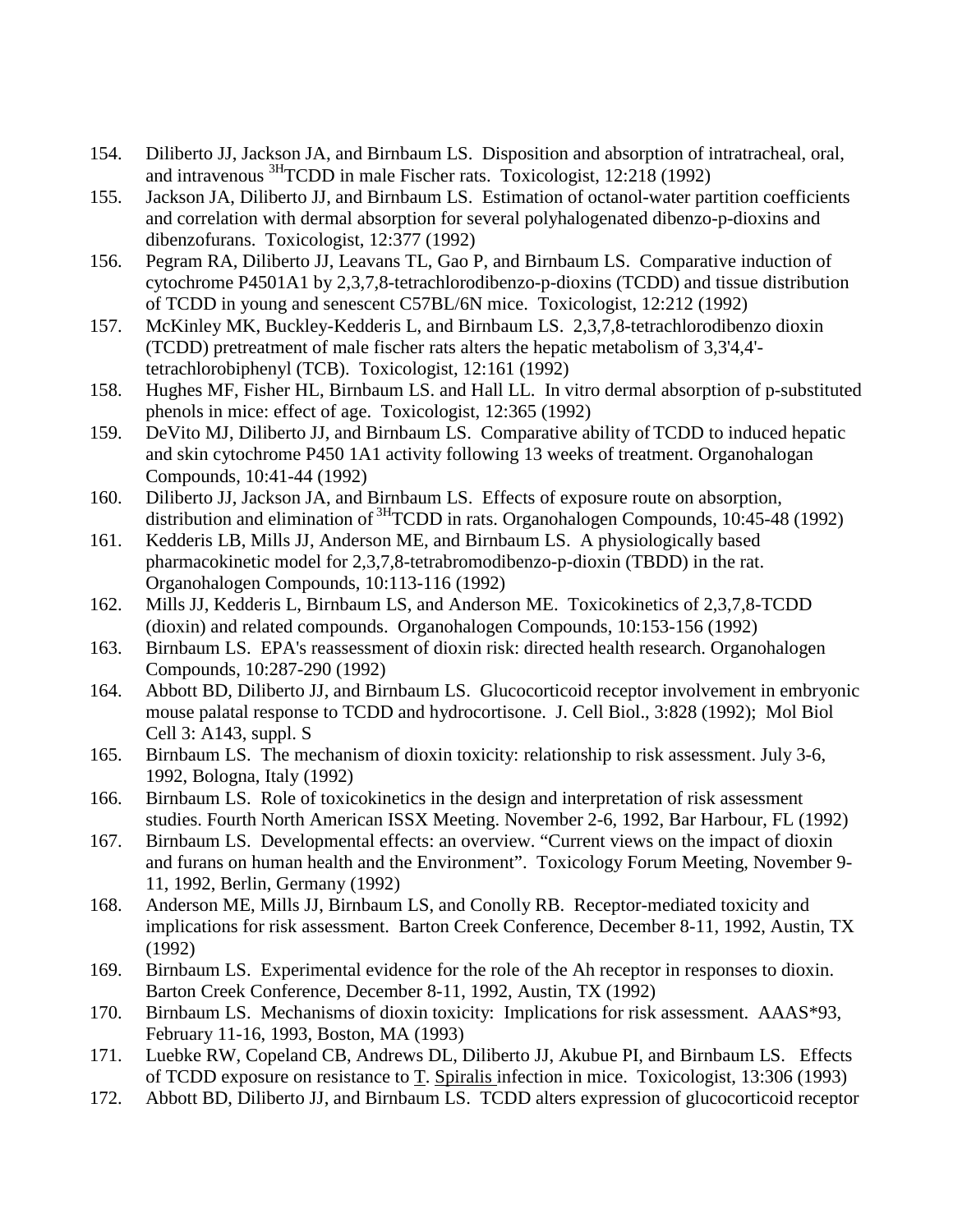in enbryonic mouse palate. Toxicologist, 13:316 (1993)

- 173. Ross DG, DeVito MJ, Diliberto JJ, and Birnbaum LS. Comparative ability of 1.2.3.7,8 pentachlorodibenzo-p-dioxin to induce EROD activity in liver, lung and skin. Toxicologist, 13:697 (1993)
- 174. DeVito MJ, Diliberto JJ, MA X, Babish J, and Birnbaum LS. Comparative ability to induce CYP1A1 and 1A2 activity and protein tyrosine phosphorylation. Toxicologist, 13:698 (1993)
- 175. Connor K, Narasimhan TR, Fernandez P, Safe L, Birnbaum L, Menache M, and Safe S. Dosereponse induction of CYP1A1 gene expression by 2,3,7,8-tetrachlorodibenzo-p-dioxin (TCDD) in the Fischer 344 rat. Toxicologist, 13:699 (1993)
- 176. Hébert D, DeVito M.J, and Birnbaum LS. Relative toxicity and enzyme-inducing potency of 2 chlorinated axo(xy) benezene compounds and TCDD. Toxicologist, 13:704 (1993)
- 177. Diliberto JJ, Akubue PI, Jackson JA, Luebke RW, Copeland CB, and Birnbaum LS. Dosedependent tissue distribution of 2,3,7,8-tetrachlorodibenzo-p-dioxin (TCDD) in mice. Toxicologist, 13:712 (1993)
- 178. Andersen ME, Mills JJ, Birnbaum LS, and Conolly RB. Stochastic dose-response modeling of hepatic promotion by dioxin. Toxicologist, 13:716 (1993)
- 179. Birnbaum LS, and DeVito MJ. Comparative induction of EROD activity by TCDD and TCDF following 4 or 13 weeks of treatment. Toxicologist, 13:1038 (1993)
- 180. Jackson JA, Diliberto JJ, and Birnbaum LS. Dermal absorption and disposition of 3,4,3',4' tetrachlorobiphenyl (TCB) in male F344 rats. Toxicologist, 13:1414 (1993)
- 181. Birnbaum LS, Cook PM, Farland W, Preuss P, and Schaum JC. The U.S. EPA's scientific reassessment of the risks of exposure to dioxin. Organohalogen Compounds, 13:1-4 (1993)
- 182. Andersen ME, Birnbaum LS, Conolly RB, and Mills JJ. Tumor promotion, growth factors and dioxin risk assessments. Organohalogen Compounds, 13:31-34 (1993)
- 183. Diliberto JJ, Akubue PI, Luebke RW, and Birnbaum LS. Dose-and time-dependent tissue distribution and induction of CYP1A1 and CYP1A2 in female B6C3F1 mice following acute exposure to [<sup>3</sup>H]TCDD. Organohalogen Compounds, 13:233-236 (1993)
- 184. Birnbaum LS, Ross DG, and DeVito MJ. Dose response relationships for EROD induction in liver, lung and skin for dioxin and dibenzofurans. Organohalogen Compounds, 13:237-240 (1993)
- 185. Abbott BD, Perdew, GH, Diliberto JJ, and Birnbaum LS. Ah receptor expression in embryonic palate exposed to TCDD. Organohalogen Compounds, 13:333-336 (1993)
- 186. Gray, LE, Ostby JS, Kelce W, Marshall R, Diliberto JJ, and Birnbaum LS. Perinatal TCDD exposure alters sex differentiation in both female and male LE hooded rats. Organohalogen Compounds, 13:337-340 (1993)
- 187. Abbott BD, Perdew GH, and Birnbaum LS. Ah receptor expression in embryonic C57BL/6N mouse from gestation day 10 to 16. Toxicologist, 14:1028 (1994)
- 188. Reed BM, Diliberto JJ, Pegram R, Moore T, Jackson JA, and Birnbaum LS. Effect of age and dose on TCDD disposition in mice. Toxicologist, 14:1046 (1994)
- 189. Jackson JA, Diliberto JJ, and Birnbaum LS. Modulation of cytochrome P-450 isozymes in male F344 rats does not alter the biliary excretion of 2,3,7,8-tetrachlorodibenzo-p-dioxin (TCDD). Toxicologist, 14:1047 (1994)
- 190. Ross DG, DeVito MJ, and Birnbaum LS. Relative induction potency of polychlorinated biphenyls (PCBs) and TCDD in mouse liver, lung and skin. Toxicologist, 14:1065 (1994)
- 191. Gray LE, Ostby J, Marshall R, Kelce W, Monosson, E, Miller, D.B, and Birnbaum LS. 2,3,7,8-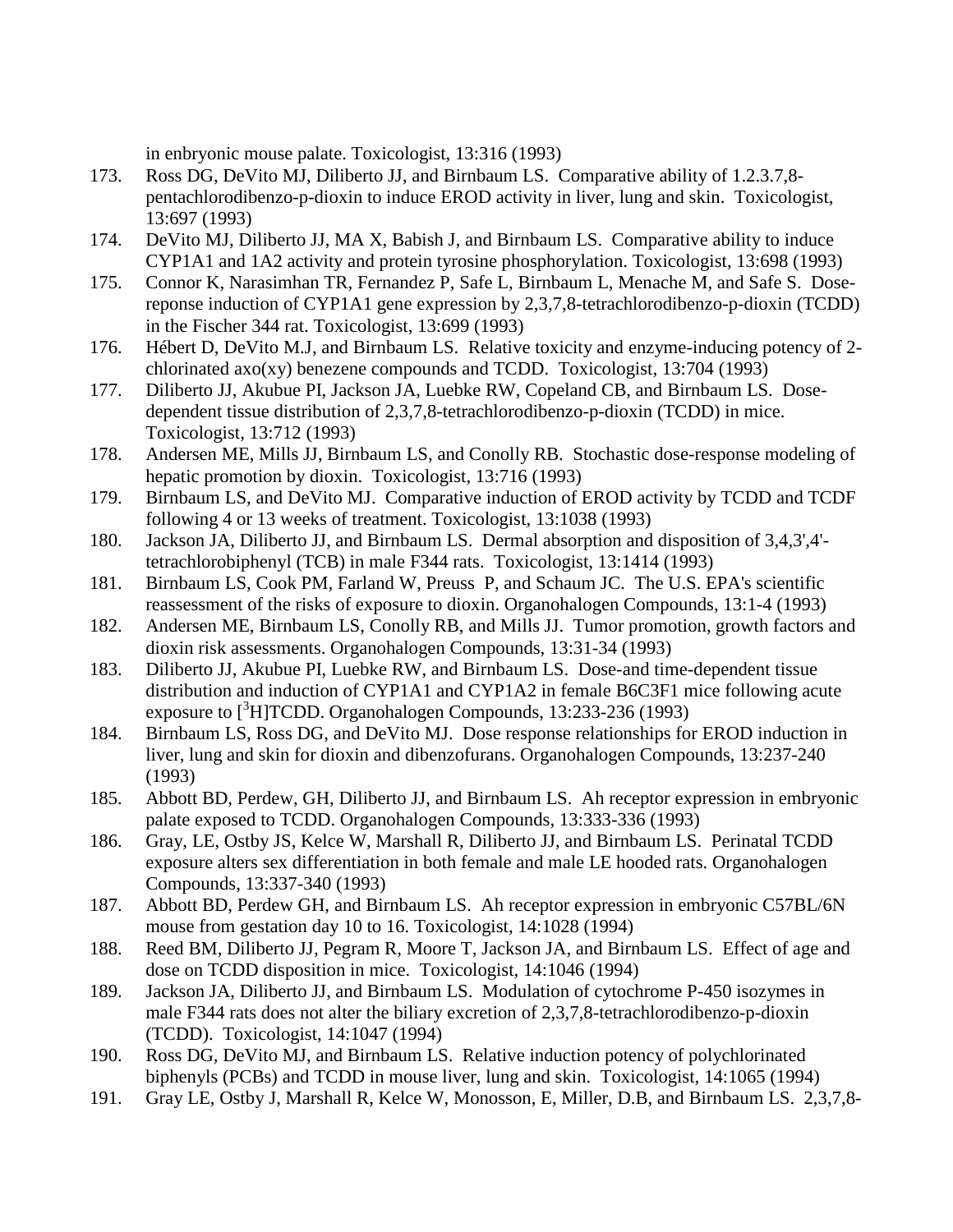TCDD alters sex differentiation in female and male syrian hamsters (H) and LE hooded rats (R). Toxicologist, 14:1502 (1994)

- 192. DeVito MJ, Beebe LE, and Birnbaum LS. Sex differences in induction of CYP1A1 and CYP1A2 Activity by TCDD in Fisher 344 Rats. Toxicologist, 14:1504 (1994)
- 193 Batra R, DeVito MJ, and Birnbaum LS. Role of Ah receptor in the induction of cytochrome P450 1A1 and 1A2 enzymes in response to TCDD exposure. Toxicologist, 14:1616 (1994)
- 194. Birnbaum LS. Animals as predictors of human response: dioxins and PCBs. Great Lakes Human Health Research Symposium, May 4-6, 1994, Detroit, MI (1994)
- 195. Diliberto JJ, DeVito MJ, Ross DG, Little K, and Birnbaum LS. Relationship of steady-state exposure and pharmacokinetics of  $[^{3}H]2,3,7,8$ -tetrachlorodibenzo-p-dioxin (TCDD) in the female mouse. Organohalogen Compounds, 21:235-238 (1994)
- 196. Stahl BU, Vilukseia M, Diliberto JJ, Birnbaum LS, and Rozman KK. Subchronic (13 week) toxicity of a mixture of four chlorinated dibenzo-p-dioxins in Sprague-Dawley rats. Organohalogen Compounds, 21:341-344 (1994)
- 197. Batra R, Andersen ME and Birnbaum LS. Physiologically-based pharmacokinetic model for TCDD. Organohalogen Compounds, 21:399-403 (1994)
- 198. Diliberto JJ, DeVito MJ, Ross DG, Little KM, and Birnbaum LS. Subchronic pharmacokinetic study of  $[^{3}H]2,3,7,8$ -tetrachlorodibenzo-p-dioxin (TCDD) in the mouse. International Society for the Study of Xenobiotics (ISSX), October 23-27, 1994, Raleigh, NC (1994)
- 199. Birnbaum, LS. Re-evaluation of dioxin. Proceedings of the 102nd Meeting of the Great Lakes Water Quality Board (1994)
- 200. Farland WH, Schaum J, Birnbaum LS, Winters D, and Goldman L. Status of dioxin-related activities at the United States Environmental Protection Agency (U.S. EPA). 15th International Symposium on Chlorinated Dioxins and Related Compounds, Dioxin >9, August 21-25, 1995, Edmonton, Alberta, Canada (1995)
- 201. Birnbaum LS and Abbott BD. Effect of dioxin on growth factor and receptor expression in developing palate. Symposium - Methods in Developmental Toxicology/Biology, May 31- June 1, 1995, Berlin, Germany (1995)
- 202. Santostefano MJ, DeVito MJ, Diliberto JJ., Kopplin SE, and Birnbaum LS. Correlation of TCDD-induced CYP1A1 and CYP1A2 proteins with associated enzyme activities in multiple rat tissues. International Toxicologist, 7:72-P-16 (1995)
- 203. van Birgelen A, DeVito MJ, and Birnbaum LS. Tissue distribution of 2,3,7,8 tetrachlorodiibenzo-p-dioxin and 2,2',4,4',5,5'-hexachlorobiphenyl after single dose coadministration in female B6C3F1 mice. International Toxicologist, 7:72-P-15 (1995)
- 204. Birnbaum LS. Developmental effects of dioxins and other endocrine disrupting chemicals. International Toxicologist, 7:72:79-S-5 (1995)
- 205. van Birgelen APJM, DeVito M.J, Ross DG, Richardson VM, and Birnbaum LS. Hepatic porphyrin accumulation following subchronic exposure of polychlorinated dibenzo-p-dioxins, dibenzofurans, or biphenyls in female B6C3F1 mice: use in risk assesment. International Toxicologist, 7:73-P-21 (1995)
- 206. Hurst C, DeVito MJ, Ross DG, Diliberto JJ, and Birnbaum LS. Additive interactions of mixtures containing polychlorinated dibenzo-p-dioxins, dibenzofurans and biphenyls. Toxicologist, 15:337 (1995)
- 207. Stahl BU, Viluksela M, Birnbaum LS, and Rozman KK. Subchronic toxicity of a mixture of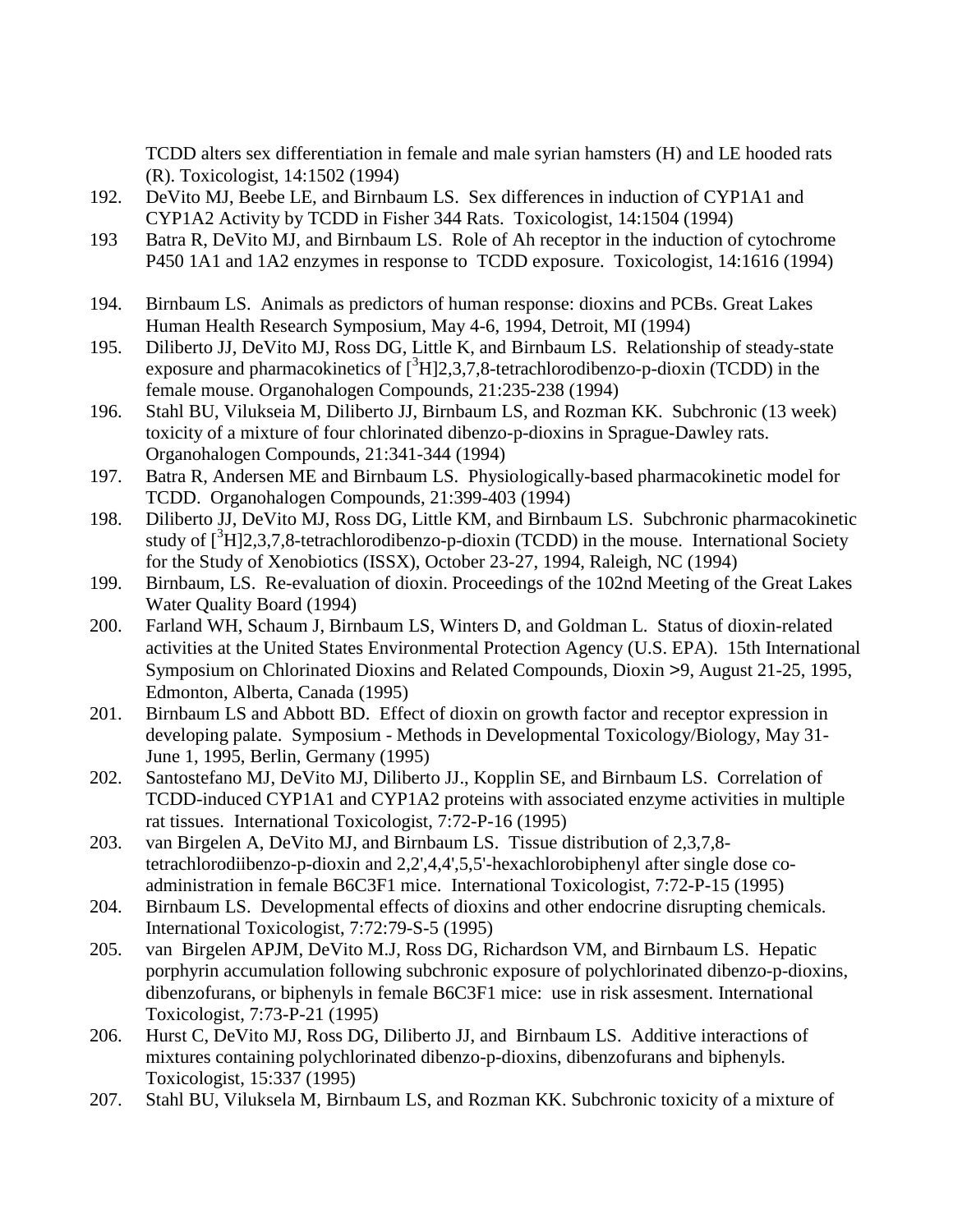four chlorinated dibenzo-p-dioxins (CDDs) in Sprague-Dawley rats. Part II: Biochemical observations. Toxicologist, 15:358 (1995)

- 208. Viluksela M, Stahl BU, Birnbaum LS, Rozman KK. Subchronic toxicity of a mixture of four chlorinated dibenzo-p-dioxins (CDDs) in Sprague-Dawley rats. Part I: Study design and general observations. Toxicologist, 15:359 (1995)
- 209. Jackson JA, Diliberto JJ, DeVito MJ, Ross DG, Little KM, and Birnbaum LS. Elimination profiles in a subchronic study of 2,3,7,8-tetrachlorodibenzo-p-dioxin (TCDD) in mice. Toxicologist, 15:360 (1995)
- 210. Little KM, Diliberto JJ, DeVito MJ, Ross DG, and Birnbaum LS. Subcellular distribution of 2,3,7,8-tetrachlorodibenzo-p-dioxin (TCDD) in mice. Toxicologist, 15:362 (1995)
- 211. Ross DG, DeVito MJ, Diliberto JJ, and Birnbaum LS. Comparison of relative potency of tissue dose vs. administered dose of PCBs in the mouse. Toxicologist, 15:757 (1995)
- 212. DeVito MJ, Gasiewicz TA, Farland W, and Birnbaum LS. Comparisons of body burdens in humans and experimental animals exposed to dioxins. Toxicologist, 15:759 (1995)
- 213. Diliberto JJ, DeVito MJ, Ross DG., Little KM, Jackson JA, and Birnbaum LS. Subchronic disposition of 2,3,7,8-tetrachloro-dibenzo-p-dioxin (TCDD) in mice. Toxicologist, 15:361 (1995)
- 214. Bull RJ and Birnbaum LS. Chlorination: essential process or cancer hazard? Introduction. Symposium: Water Chlorination: Essential Process or Cancer Hazard. Toxicologist, 15:1145 (1995)
- 215. Andersen ME, Eklund C, Mills JJ, and Birnbaum LS. A pharmacokinetic/ pharmacodynamic model for the regional induction of hepatic cytochrome P450 isoforms by TCDD. Toxicologist, 15:1455 (1995)
- 216. Batra R, DeVito MJ, Andersen ME, and Birnbaum LS. A physiologically-based pharmacokinetic (PB-PK) Model for TCDD in C57BL/6J mice. Toxicologist, 15:1456 (1995)
- 217. van Birgelen, APJM, DeVito MJ, Ross DG, Richardson VM, Birnbaum LS. Relative potencies derived from hepatic porphyrin accumulation following subchronic exposure of polychlorinated dibenzo-p-dioxins, dibenzofurans, or biphenyls in female B6C3F1 mice. Organohalogen Compounds, 25:1-6 (1995)
- 218. DeVito MJ, Ross DR, and Birnbaum LS. Disposition of PCDD/PCDF in mice. Organohalogen Compounds, 25:11-15 (1995)
- 219. van Birgelen APJM, DeVito MJ, and Birnbaum LS. Tissue distribution of 2,3,7,8 tetrachlorodiibenzo-p-dioxin and 2,2',4,4',5,5'-hexachlorobiphenyl after single dose coadministration in female B6C3F1 mice. Organohalogen Compounds, 25:17-22 (1995)
- 220. Gray Jr LE, Ostby J, Wolf C, Miller DB, Kelce WR, Gordon CJ, and Birnbaum LS. Functional developmental toxicity of low doses of 2,3,7,8-tetrachlorodibenzo-p-dioxin and a dioxin-like PCB (169) in Long Evans rats and Syrian hamsters: reproductive, behavioral and thermoregulatory alterations. Organohalogen Compounds, 25:33-38 (1995)
- 221. Santostefano MJ, Little KM, DeVito MJ, Diliberto JJ, and Birnbaum LS. The role of CYP1A2 in localization of TCDD in subcellular fractions of rat and mouse tissues. Organohalogen Compounds, 25: 203-206 (1995)
- 222. Cummings A, Metcalf J, and Birnbaum LS. Effects of TCDD on the growth of endometriotic sites compared between rats and mice. Organohalaogen Compounds, 25:225-229 (1995)
- 223. Abbott BD, Diliberto JJ, and Birnbaum LS. Disposition of TCDD in pregnant C57BL/6N mice from 0.5 to 24 hours post-exposure. Organohalogen Compounds, 25:279-282 (1995)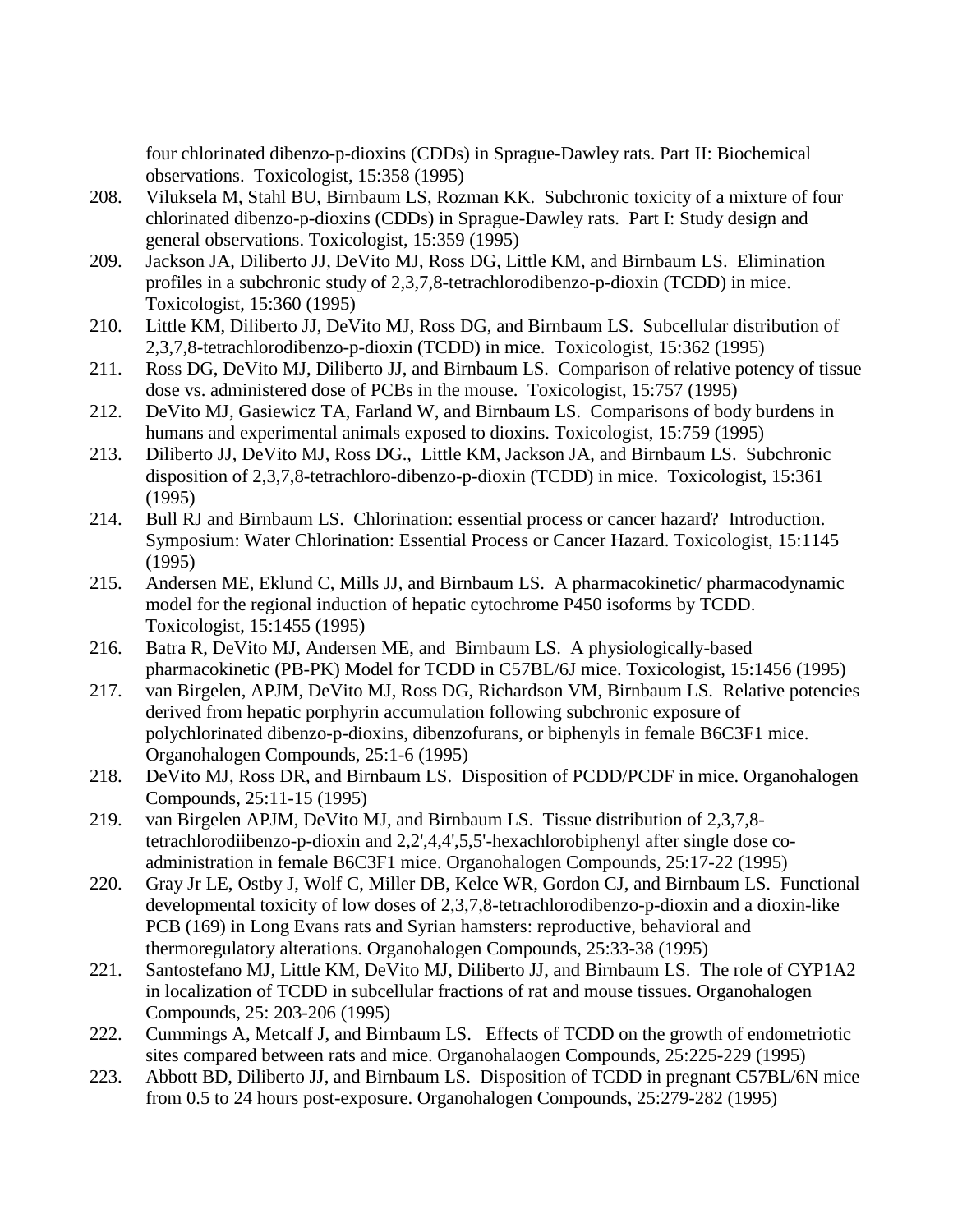- 224. Smialowicz RJ, DeVito MJ, Riddle MM, Williams WC, and Birnbaum LS. Opposite Effects of 2,2',4,4',5,5'-hexachlorobiphenyl and 2,3,7,8-tetrachlorodibenzo-p-dioxin on the splenic plaqueforming cell response to sheep red blood cells in female B6C3F1 mice. Organohalogen Compounds, 25:299-302 (1995)
- 225 Smialowicz RJ, Devito MJ, Riddle MM, Williams WC, and Birnbaum LS. Opposite effects of 2,2',4,4',5,5'-hexachlorobiphenyl (PCB153) and 2,3,7,8-TCDD on the antibody response to sheep red blood cells (SRBC) in mice. Toxicologist, 30:313 (1996); Fundam. Appl. Toxicol. 30(1):60-61 (1996)
- 226. Whisant N, Santostefano M, Richardson V, and Birnbaum L. Tissue distribution of [3H]2,3,7,8-tetrachlorodibeno-p-dioxin (TCDD) in female Sprague-Dawley rats after acute exposure: Subcellular TCDD levels in hepatic and pulmonary tissues. Toxicologist, 30:799 (1996)
- 227. DeVito MJ, Ross DG, and Birnbaum LS. Disposition of PCBs in B6C3F1 mice following 13 weeks of exposure. Toxicologist, 30:919 (1996)
- 228. van Birgelen APJM, Nix-Stevenson D, DeVito MJ, and Birnbaum LS. Synergistic hepatic porphyrin excretion after subchronic exposure to mixtures of PCDDs, PCDFs, and PCBs in mice. Toxicologist, 30:922 (1996)
- 229. Santostefano M, Whisnant N, Richardson V, Perdew G, Pollenz R, and Birnbaum L. Subcellular disposition of  $[^{3}H]2,3,7,8$ -tetrachlorodibenzo- $p$ -dioxin (TCDD) in the liver and kidneys of female sprague-dawley rats after acute exposure: role of CYP1A2. Toxicologist, 30:927 (1996)
- 230. Hurst C, DeVito M, Abbott B, and Birnbaum L. 2,3,7,8-tetrachloro-dibenzo-*p*-dioxin (TCDD) in preganant rats: distribution to maternal and fetal tissues. Toxicologist, 30:1013 (1996)
- 231. van Birgelen APJM, DeVito MJ, and Birnbaum LS. Minimal interactive effects on induction of cytochrome P450 isozymes after co-administration of 2,3,7,8-tetrachlorodibenzo-p-dioxin and 2,2',4,4',5,5'-hexachlorobiphenyl in multiple tissues of female B6C3F1 mice. Faseb Journal 10(3):1028 (1996)
- 232. Birnbaum LS. Dioxin risk assessment issues. Society of Toxicology Pathologists Meeting, June 12, 1996, St. Louis, MO (1996)
- 233. Johnson KL, Cummings AM, and Birnbaum LS. Assessing the structure activity relationship of polyhalogenated aromatic hydrocarbons using endometriosis as an endpoint. Organohalogen Compounds 29, 268-271, 1996. Dioxin >96, Amsterdam, The Netherlands, August 12-16 (1996)
- 234. Hurst C, Abbott B, DeVito M, and Birnbaum L. Maternal and fetal disposition of TCDD in Long Evans rats. Organohalogen Compounds, 29:339-342 (1996)
- 235. Santostefano MJ, Richardson VM, and Birnbaum LS. In vivo regulation of the hepatic cytosolic Ah receptor (AhR) protein by TCDD. Organohalogen Compounds, 29:430-433 (1996)
- 236. van Birgelen APJM, Diliberto JJ, DeVito MJ, and Birnbaum LS. Tissue CYP1A1 activity reflects tissue 1,2,7,8-tetrachlorodibenzo-*p*-dioxin concentration. Organohalogen Compounds, 29:439-442 (1996)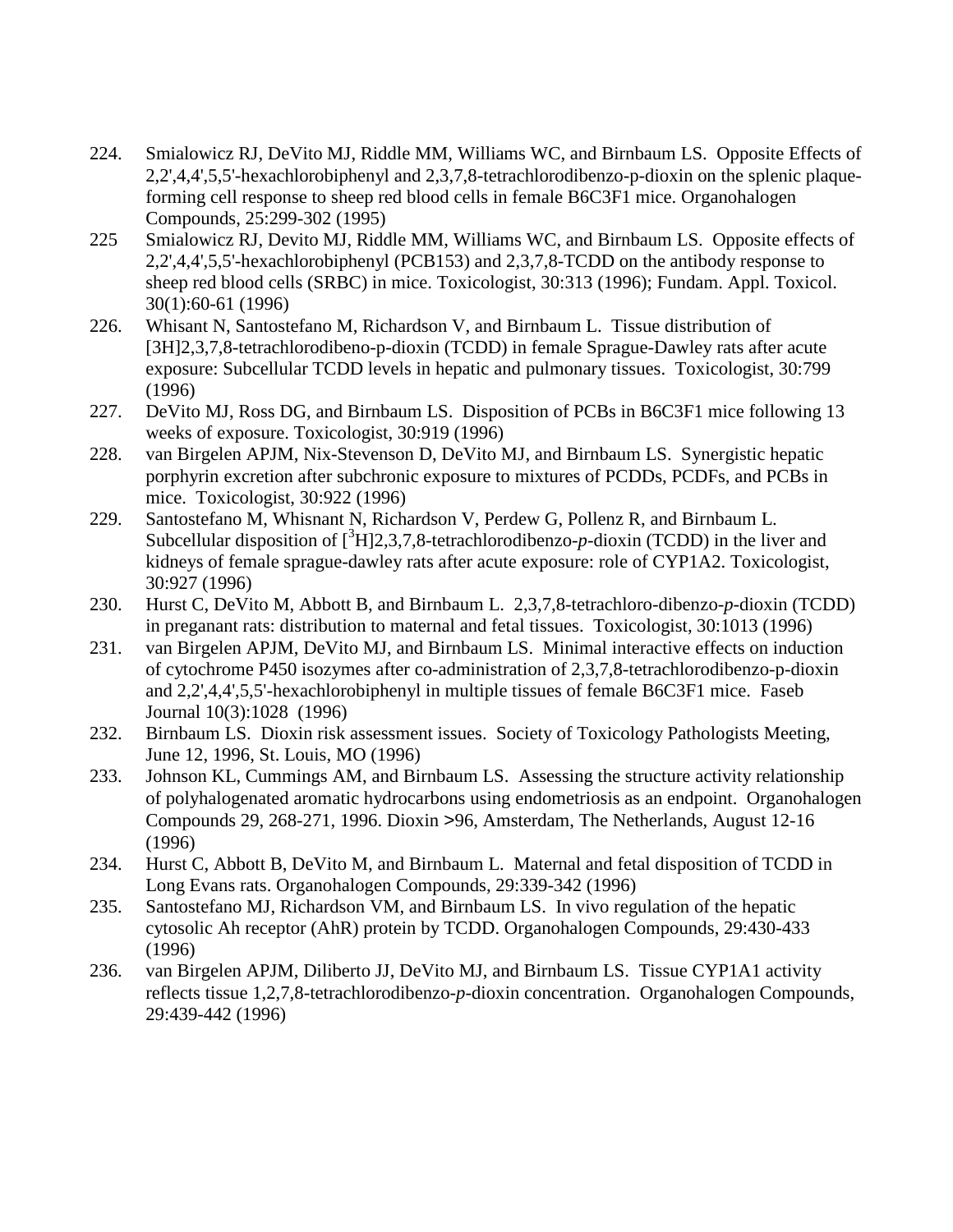- 237. van Birgelen APJM, DeVito MJ, and Birnbaum LS. Toxic equivalency factors derived from cytochrome P450 induction in mice are predictive for cytochrome P450 induction after subchronic exposure to mixtures of PCDDs, PCDFs, and PCBs in female B6C3F1 mice and Sprague Dawley rats. Organohalogen Compounds, 29:251-256 (1996)
- 238. van Birgelen APJM, Nix-Stevenson D, DeVito MJ, Diliberto JJ, and Birnbaum LS. Synergism on porphyrin metabolism after subchronic exposure to mixtures of PCDDs, PCDFs, and PCBs in female B6C3F1 mice. Organohalogen Compounds, 29:300-305 (1996)
- 239. Wang X, Santostefano M, Evans M, Richardson V, Diliberto J, and Birnbaum L. Receptor incorporated physiologically-based pharmacokinetic model for TCDD distribution in rat. Organohalogen Compounds 29:389-393, 1996. Dioxin, >96, Amsterdam, The Netherlands, August 12-16 (1996)
- 240. Birnbaum LS and Farland WH. Health risk assessment for dioxin and related chemicals: the U.S. EPA Approch. Organohalogen Compounds, 30:279-281 (1996)
- 241. Birnbaum LS. Mechanisms of dioxin toxicity: people are animals. International Symposium of Dioxins and Furans, November 7-8, 1996, Heidelberg, Germany (1996)
- 242. Wang X, Santostefano MJ, Evans MV, and Birnbaum LS. Time-course of TCDD tissue distribution analyzed by a PBPK/PD model. SETAC `96, November 17-21, 1996, Washington, DC (1996)
- 243. van Birgelen APJM, Nix-Stevenson D, DeVito MJ, Diliberto JJ, and Birnbaum LS. Synergism on porphyrin metabolism after mixture exposusre to PCDD, PCDFs, and PCBs. SETAC `96, November 17-21, 1996, Washington, DC (1996)
- 244. Santostefano MJ, Richardson VM, and Birnbaum LS. In vivo regulation of the Ah receptor by TCDD. SETAC `96, November 17-21, 1996, Washington, DC (1996)
- 245. Santostefano MJ, Savas U, Jefcoate CR, and Birnbaum LS. Time-dependent regulation of CYP1A1, CYP1A2 and CYP1B1 protein expression by TCDD. ISSX `96, October 20-24, 1996, San Diego, CA (1996)
- 246. DeVito MJ and Birnbaum LS. The use of body burdens vs daily dose in comparisons of endo- and exodioxins and in assessing human health risks. Dioxin >96, Amsterdam, The Netherlands, August 11-16 (1996)
- 247. Jackson JA, Diliberto JJ, and Birnbaum LS. Biliary Elimination of 2,3,7,8 tetrachlorodibenzo-p-dioxin (TCDD) involves sex-specific cytochrome P-450 metabolism and excretion of unchanged TCDD. Faseb Journal 10(3):1026 (1996)
- 248. Birnbaum LS. Effects of disinfection by products (DBPS). Abstracts Papers Amer. Chem. Soc. 211: 6-CHAS, Part 1 (1996)
- 249. Richardson VM, Santostefano MJ, Pollenz RS, Perdew GH, and Birnbaum LS. Multiple tissue expression of Ahr and Arnt protein in rats exposed to TCDD. Faseb J, 10(3): 1027 (1996)
- 250. Jackson JA, van Birgelen APJM, DeVito MJ, and Birnbaum LS. Reductions in hepatic retinoid levels after subchronic exposure to dioxin-like compounds in female mice and rats. SOT Meeting 1997, Cincinnati, OH, March 9-13 (1997)
- 251. Rozman KK, Viluksela M , Stahl BU, and Birnbaum, LS. Validation of the TEQ Concepts for Dioxins. Dioxin >97 Symposium, Indianapolis, IN August 25-29 (1997)
- 252. Wang X, Santostefano MJ, and Birnbaum LS. Extrapolation of a previous PBPK model for TCDD across doses, routes of exposure and genders in Sprague-Dawley Rats. Toxicologist, 36:159 (1997)
- 253. Richardson VM, Santostefano MJ, and Birnbaum LS. Dose-dependent effects of TCDD on Ah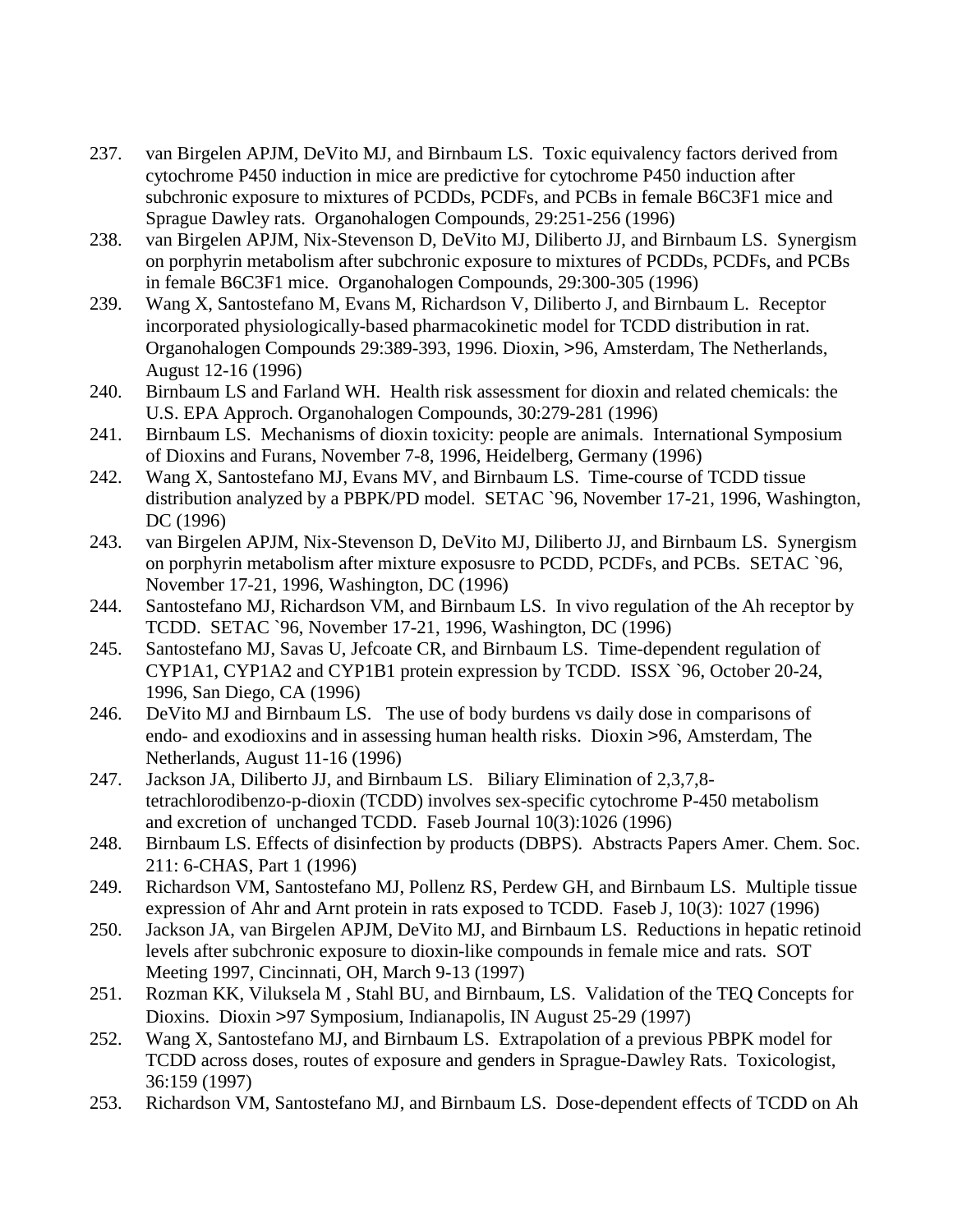receptor and ARNT expression in liver and adrenals of female Sprague-Dawley rats. Toxicologist, 36:647, 1997. SOT Meeting, Cincinnati, OH, March 9-11 (1997)

- 254. Menache MG, DeVito MJ, Graham RC, and Birnbaum, LS. An alternative approach for estimating relative potencies in the TEF methodology. Toxicologist, 36:858 (1997)
- 255. DeVito MJ, Jackson JA, van Birgelen, APJM, and Birnbaum LS. Reductions in hepatic retinoid levels after subchronic exposure todioxinlike compounds in female mice and rats. Toxicologist, 36:1086 (1997)
- 256. Santostefano MJ, Ross DG, Savas U, Jefcoate CR, and Birnbaum LS. Differential hepatic regulation of CYP1B1, CYP1A1 and CYP1A2 proteins by TCDD. Toxicologist, 36: 1097 (1997)
- 257. Van Birgelen APJM, Diliberto JJ, Smialowicz RJ, and Birnbaum LS. Toxic and biochemical responses in tissue reflect 2,3,7,8-TCDD concentration in corresponding tissue and 2,3,7,8- TCDD body burden. Toxicologist, 36:1098 (1997)
- 258. Birnbaum LS, DeVito MJ, and van Birgelen APJM. Relative potency factors derived from cytochrome P450 induction in mice predict cytochrome P450 induction in rats after exposure to a mixture of dioxin-like compounds. Toxicologist, 36:1099 (1997)
- 259. Pollenz RS, Santostefano M, and Birnbaum LS. The AH-receptor is rapidly depleted in the spleen, lung and thymus of rats following a single oral dose of TCDD. Toxicologist, 36:1231, 1997. SOT Meeting, Cincinnati, OH, March 9-13 (1997)
- 260. Hurst CH, DeVito MJ, Abbott BD, and Birnbaum LS. Dose-response of 2,3,7,8-tetrachlorodibenzo-p-dioxin (TCDD) distribution in pregnant long Evans rats. Toxicologist, 36:1307 (1997)
- 261. Smialowicz RJ, DeVito MJ, Riddle MM, Williams WC, and Birnbuam LS. Comparative immunotoxic potency of mixtures containing polychlorinated dibenzo-p-dioxins (PCDDs), dibenzofurans (PCDFs) and biphenyls (PCBs). Toxicologist, 36:1350, 1997. SOT meeting, Cincinnati, OH, March 9-11 (1997)
- 262. Birnbaum LS. Risk characterization of dioxins. Symposium on Current Topics in Pharmacology A97 Annual Congress, October 13-14, 1997, Seoul, Korea (1997)
- 263. Santostefano MJ, Wang X, DeVito MJ, Richardson V, Ross DG, and Birnbaum LS. Multiple tissue pharmacodynamic analysis of TCDD-induced biochemical responses. Organohalogen Compounds, 34:19-24 (1997)
- 264. Wang X, Santostefano MJ, DeVito MJ, and Birnbaum LS. Extrapolation of a previous PBPK model for TCDD across routes of exposure, gender, and from rats to mice. Organohalogen Compounds, 34:38-42 (1997)
- 265. DeVito MJ, Ross DG, van Birgelen APJM, and Birnbaum LS. The effects of mixtures of PCDDs, PCDFs, and PCBs on hepatic retinyl palmitate concentrations in mice. Organohalogen Compounds, 34:49-54 (1997)
- 266. van Birgelen APJM, DeVito MJ, Orzech D, Walker N, Birnbaum LS, Bucher J, and Lucier G. Design of 2-year bioassays with dioxin-like compounds in female Sprague Dawley rats. Organohalogen Compounds, 34:154-159 (1997)
- 267. Birnbaum LS. Beyond TEFs: Mixtures of Dioxins and Non-Dioxins. Organohalogen Compounds, 34:199-202 (1997)
- 268. van Birgelen APJM and Birnbaum LS. Synergistic effects of mixtures of dioxin-like and nondioxin-like compounds in rodents. Organohalogen Compounds, 34:203-208 (1997)
- 269. Ross DG, van Birgelen APJM, DeVito MJ, and Birnbaum LS. Relative potency factors derived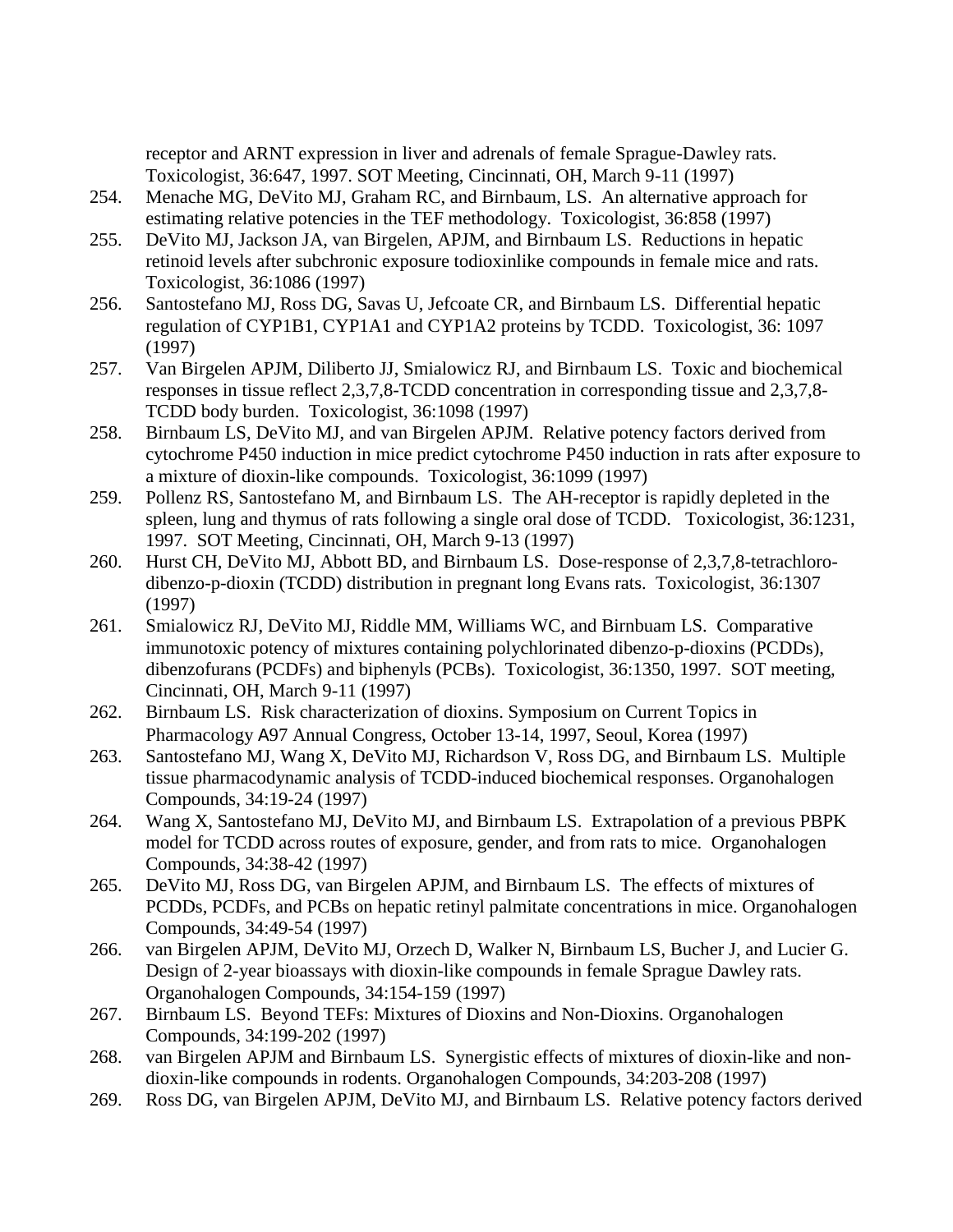from CYP1A induction in mice are predictive for alterations in retinoid concentrations after subchronic exposure to mixtures of PCDDs, PCDFs, and PCBs in female Sprague Dawley rats. Organohalogen Compounds, 34:281-286, 1997. Dioxin >97, Indianapolis, IN, August 25-29 (1997)

- 270. van Birgelen APJM, Visser TJ, Kaptein E, Kodavanti PRS, Derr-Yellin EC, DeVito MJ, and Birnbaum LS. Synergists effects on thyroid hormone metabolism in female Sprague Dawley rats after subchronic exposure to mixtures of PCDDs, PCDFs, and PCBs. Organohalogen Compounds, 34:370-375 (1997)
- 271. Santostefano M, Birnbaum LS, and Diliberto JJ. CYP1A2 Knockout Mice: Decreased hepatic microsomal localization of TCDD. Organohalogen Compounds 34:380-385, 1997. Dioxin 97, Indianapolis, IN, August 25-29 (1997)
- 272. Diliberto JJ, Burgin D, and Birnbaum LS. CYP1A2: The Inducible Binding Protein for TCDD Sequestration. Organohalogen Compounds, 34:376-379 (1997)
- 273. Birnbaum LS. The U.S. EPA's Dioxin Reassessment, Seoul Dioxin Conference, Seoul, Korea, October 15 (1997)
- 274. Birnbaum LS. Cancer and noncancer risk assessment, ISSX Meeting, October 26-30, 1997, Hilton Head, SC (1998)
- 275. Hamm JT, Ross DG, Richardson VM, Diliberto JJ, and Birnbaum LS. MROD: An inappropriate marker for cytochrome P450 1A2 activity in the mouse. Toxicologist, 42:96 (1998)
- 276. Menache MG, Graham RC, DeVito MJ, and Birnbaum LS. Estimating the relative potency of a mixture of dioxin-like compounds. Toxicologist, 42:227 (1998)
- 277. Wang X, Santostefano MJ, DeVito MJ, and Birnbaum LS. Effect of exposure and species in previous PBPK model to TCDD. Toxicologist, 42:687 (1998)
- 278. Santostefano MJ, Wang X, DeVito MJ, Evans MV, Diliberto JJ, and Birnbaum LS. Development, validation and extrapolation of physiologically based pharmacokinetic and biologically based pharmacodynamic models of dioxin. Toxicologist, 42:697, 1998. SOT meeting, Seattle, WA, March 1-5 (1998)
- 279. Birnbaum LS, Visser TJ, Kaptein E, Kodavanti PRS, Derr-Yellin EC, Klasson-Wehler E, DeVito MJ, van Birgelen APJM. Involvement of multiple mechanisms in thyroid hormone metabolism by a mixture of dioxin-like compounds in female Sprague Dawley Rats. Toxicologist, 42:819 (1998)
- 280. Richardson VM, Santostefano MJ, Blanton JL, Birnbam LS. Time-dependent expression of Ah receptor and ARNT proteins in multiple tissues of female Sprague-Dawley rats. Toxicologist, 42:1225 (1998)
- 281. Hurst CH, DeVito MJ, Birnbaum LS. Tissue disposition of 2,3,7,8-tetrachlorodibenzo-*p*dioxin (TCDD) in maternal and developing Long Evans rats following subchronic Exposures. Toxicologist, 42:1270, 1998. SOT, Seattle, WA, March 1-5 (1998)
- 282. Ross DG, van Birgelen APJM, DeVito MJ, Birnbaum LS. Relative potency factors are predictive for alterations in hepatic retinoid concentrations after subchronic exposure to mixtures of PCDDs, PCDFs, and PCBs. SOT meeting, Seattle, WA, March 1-5, Toxicologist 42:1886 (1998)
- 283. Diliberto JJ and Birnbaum LS. Effects of the deficient CYP1A2 gene on disposition of 2,3,7,8 tetrachlorodibenzo-*p*-dioxin (TCDD); comparison of transgenic CYP1A2 Knock-Out Mice to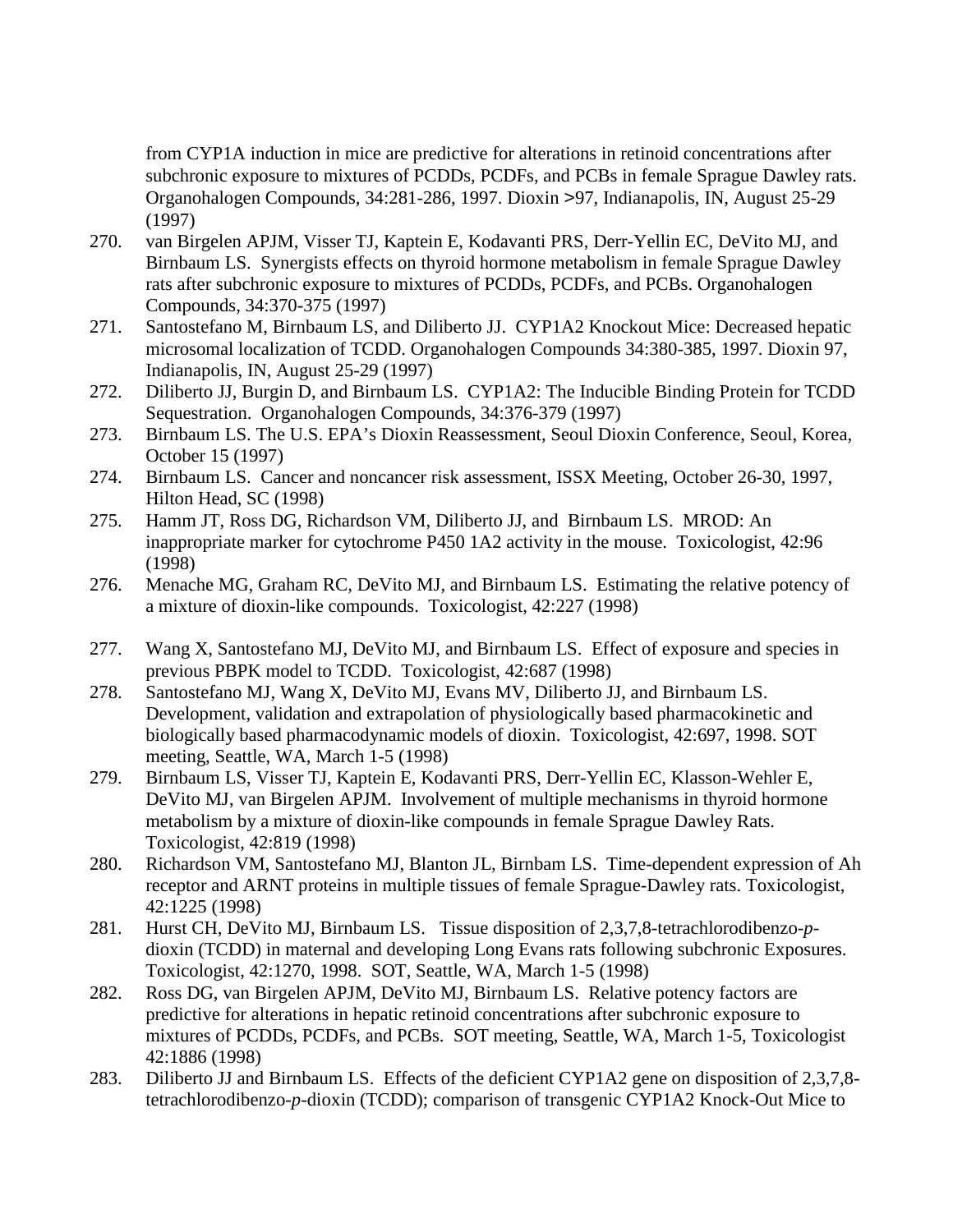the parental strains (C57B1/6N and 129/SV). Toxicologist, 42:1898 (1998)

- 284. DeVito MJ and Birnbaum LS. The effects of TCDD in a murine model of type II diabetes. Toxicologist, 42:1899 (1998)
- 285. Birnbaum LS. Health effects dioxins. Public Health and Managed Care, November 15-19, 1998, Washington, DC (1998)
- 286. Birnbaum LS. Sensitive non-carcinogenic effects of TCDD in animals. 18th Symposium on Halogenated Environmental Organic Pollutants, Stockholm, Sweden, August 17-21 (1998)
- 287. Diliberto JJ, DeVito MJ, Ross DG, and Birnbaum LS. Time-course and dose-response relationships of subchronic dosing with  $[^3H]$  2,3,7,8-tetrachlorodibenzo-p-dioxin (TCDD) on dosimetry and CYP1A1 and CYP1A2 activities in mice. 18th Symposium on Halogenated Environmental Organic Pollutants, Stockholm, Sweden, August 17-21 (1998)
- 288. Hurst C, Abbott B, DeVito M, Ostby J, Gray E, and Birnbuam L. Acute administration of 2,3,7,8-tetracgkirdubebzi-p-dioxin (TCDD) in Long Evans rats: comparison of fetal tissue levels and adverse developmental effects. 18th Symposium on Halogenated Environmental Organic Pollutants, Stockholm, Sweden, August 17-21 (1998)
- 289. Blackwell L, Birnbaum L, and DeVito M. The effects of TCDD in a murine model of type II diabetes. 18th Symposium on Halogenated Environmental Organic Pollutants, Stockholm, Sweden, August 17-21 (1998)
- 290. Birnbaum LS. Risk characterization of dioxins. International Symposium on ARoles of the Aryl Hydrocarbon Receptor in Liver Tumor Promotion@. Blaubeuran, Germany, August 23-25 (1998)
- 291. Burgin DE, Diliberto JJ, Derr-Yellin EC, Birnbaum LS, and Kodavantai PRS. Differential effects of Aroclor 1254 mixtures with two lot numbers: Hepatic enzyme induction and circulating thyroid hormone levels. Toxicologist, 48:1309, 1999.and SOT, New Orleans, LA, March 14-18 (1999)
- 292. Richardson VM, Santostefano MJ, Walker NJ, Lucier GW, and Birnbaum LS. Examination of gene expression in centrilobular and periportal cells after TCDD exposure by quantitative RT-PCR. Toxicologist, 48:1033 (1999)
- 293. Diliberto JJ, DeVito MJ, Ross DG, and Birnbaum LS. Dose-response relationship of subchronic dosing with  $\left[\right]$ <sup>3</sup>H]TCDD on dosimetry and CYP1A activities. Toxicologist, 48:1032, (1999)
- 294. Menache MG, Graham RC, DeVito M, and Birnbaum, LS. An empirical approach to predicting biological responses following exposures to mixtures. Toxicologist, 48:105 (1999). SOT, New Orleans, LA, March 14-18 (1999)
- 295. Kodavanti PRS, Kannan N, Yamashita N, Ward TR, Birnbaum LS, and Tilson HA. Differential effects of aroclor 1254 mixtures with two lot numbers: intracellular calcium buffering and protein kinase C translocation in rat brain. Toxicologist, 48:1308 (1999)
- 296. Hurst CH, DeVito MJ, Abbott BD, Ostby JS, Gray LE, and Birnbaum LS. Acute and subchronic administration of TCDD in Long Evans rats: comparison of fetal tissue levels and adverse developmental effects. Toxicologist, 48:102, 1999. SOT, New Orleans, LA, March 14-18 (1999)
- 297. Santostefano MJ, Blanton J, Richardson VM, Alcasey S, Lindros KO, and Birnbaum LS. Differences in localization of TCDD in centriolobular and periportal hepatocytes give insight into the mechanism of gene expression. Toxicologist, 48:1440, (1999)
- 298. Slezak BP, Hatch GE, DeVito M, Diliberto JJ, Slade R, Crissman K, and Birnbaum LS.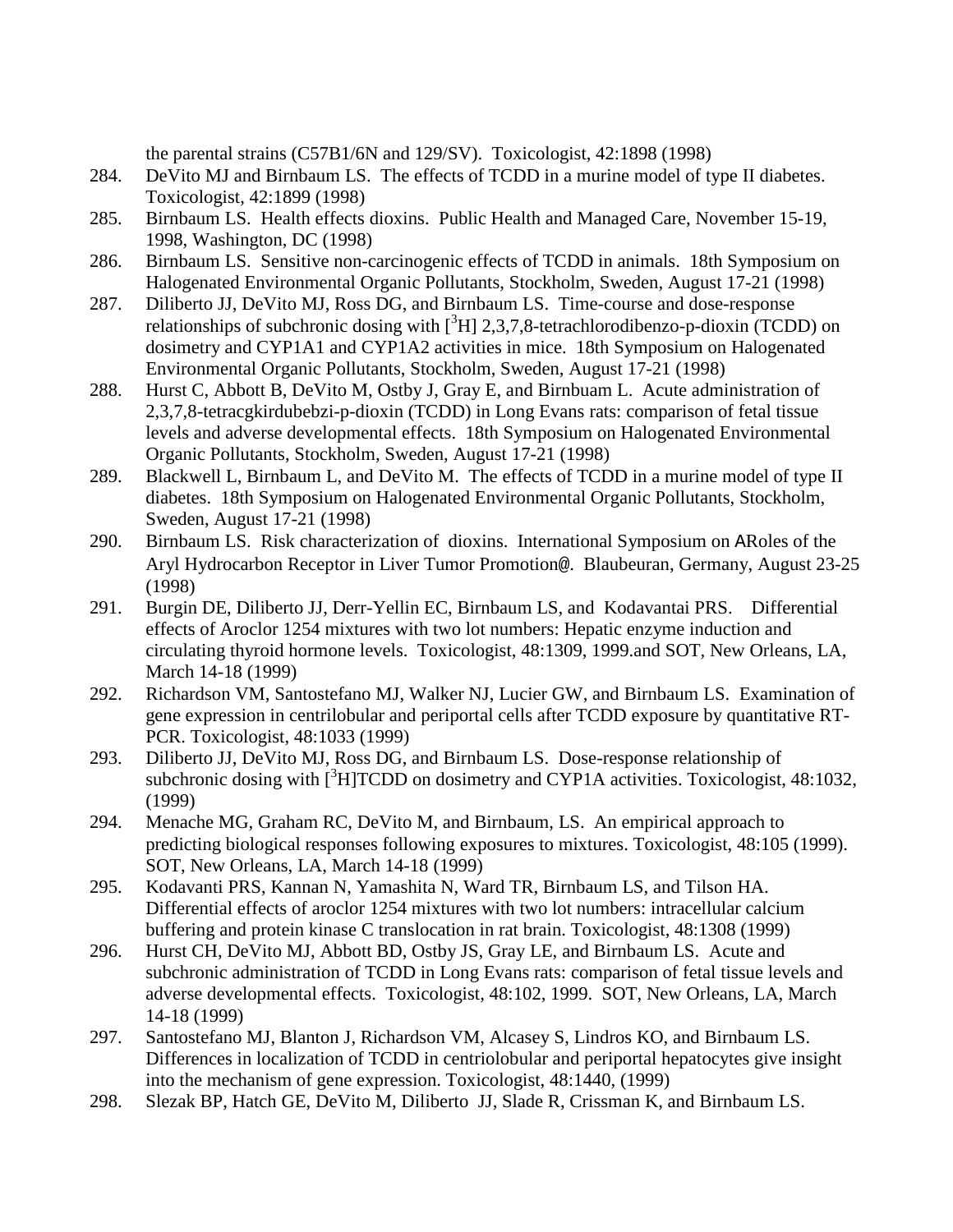Oxidative stress in female B6C3F1 mouse liver and brain following acute and subchronic exposure to 2,3,7,8-Tetrachlorodibenzo-p-dioxin (TCDD). Toxicologist, 48:287 (1999)

- 299. Hamm JT, and Birnbaum LS. Altered cellular proliferation in the seminal vesicles of rats gestationally exposed to TCDD. Toxicologist, 48:100 (1999)
- 300. Ostby J, Price M, Huey O, Hurst C, Birnbaum LS, and Gray Jr LE. Developmental and reproductive effects of low-dose, steady-state maternal 2,3,7,8tetrachlorodibenzo-p-dioxin (TCDD) administration. Toxicologist, 48:691 (1999)
- 301. Youssef JA, Birnbaum LS, Simon SD, Roberts LJ, Swift LL, Morrow JS, and Badr MZ. What comes first aging or brain oxidative stress? 2nd International Conference Anti-Oxidants & Free Radicals in Health & Disease, Vancouver B.C., Canada, July 24-29 (1999)
- 302. Burgin DE, Kodavanti PR, Diliberto JJ, and Birnbaum LS. Differential toxicities of two lots of Aroclor 1254. Organohalogen Compounds, 42:301-304 (1999) Faseb Journal 13(40): A154, Part 1, Suppl. S (1999)
- 303. Chen CY, Hamm JT, Hass JR, and Birnbaum LS. Deposition of PCDD/Fs and Non-ortho PCBs in Long Evans Rats. Organohalogen Compounds, 42:151-154 (1999)
- 304. Diliberto JJ and Birnbaum LS. Role of CYP1A2 on toxicokinetic behavior of PHAHS in knockout (CYP!A2-/-) versus parental (CYP1A2+/+) strains of mice. Organohalogen Compounds, 42:165-168 (1999)
- 305. Hamm JT, Sparrow BR, Wolf D, and Birnbaum LS. 2,3,7,8-Tetrachlorodibenzo*-p*-dioxin (TCDD) alters epithelial development of the seminal vesicles. Organohalogen Compounds, 42: 321-324 (1999)
- 306. Hamm JT, Chen C-Y, Hass JR., and Birnbaum LS. Do toxic equivalency factors predict adverse reproductive effects of a mixture of dioxin and dioxin-like compounds. Organohalogen Compounds, 42:253-257 (1999)
- 307. Hurst C, Abbott B, and Birnbaum LS. 2,3,7,8-tetrachlorodibenzo-*p*-dioxin (TCDD) disrupts early morphogenetic events that form the lower reproductive tract in female rat fetuses. Organohalogen Compounds, 42:273-276 (1999)
- 308. Santostefano MJ, Richardson VM, Walker NJ, Blanton J, Lindros KO, Lucier GW, Alcasey SK, and Birnbaum LS. TCDD localization in centrillobular and periportal hepatocytes. Organohalogen Compounds, 42:469-473, September 12-17 (1999)
- 309. Slezak B, Diliberto J, and Birnbaum L. The Role of CYP1A2 on oxidative stress following exposure to 2,3,7,8-tetrachlorodibenzo-*p*-dioxin in knockout (CYP1A2-/-) versus parental (CYP1A2+/+) strains of mice. Organohalogen Compounds, 42:485-488 (1999)
- 310. Fenton SE, Hamm JT, Birnbaum LS, and Youngblood GL. Early adverse effects of prenatal exposure to 2,3,7,8-tetrachlorodibenzo-p-dioxin (TCDD) in the rat mammary gland. 19th International Symposium on Halogenated Environmental Organic Pollutants and POPs - Dioxin `99, Venice, Italy, September 12-17 (1999)
- 311. Schecter AJ, Sheu SU, Birnbaum LS, DeVito MJ, Denison MS, and Päpke O. A comparison and discussion of two differing methods of measuring dioxin-like compounds: gas chromatography-mass spectrometry and the calux bioassy-implications of health studies. Organohalogen Compounds, 40:247-250 (1999)
- 312. DeVito MJ, Diliberto JJ, and Birnbaum LS. The comparative toxicokinetics of dioxin-like chemicals and the role of CYP1A2 in their disposition. Organohalogen Compounds 42:125- 127 (1999)
- 313. Schecter A, Birnbaum LS, and Sheu SU. Do recent changes in TEF values have a major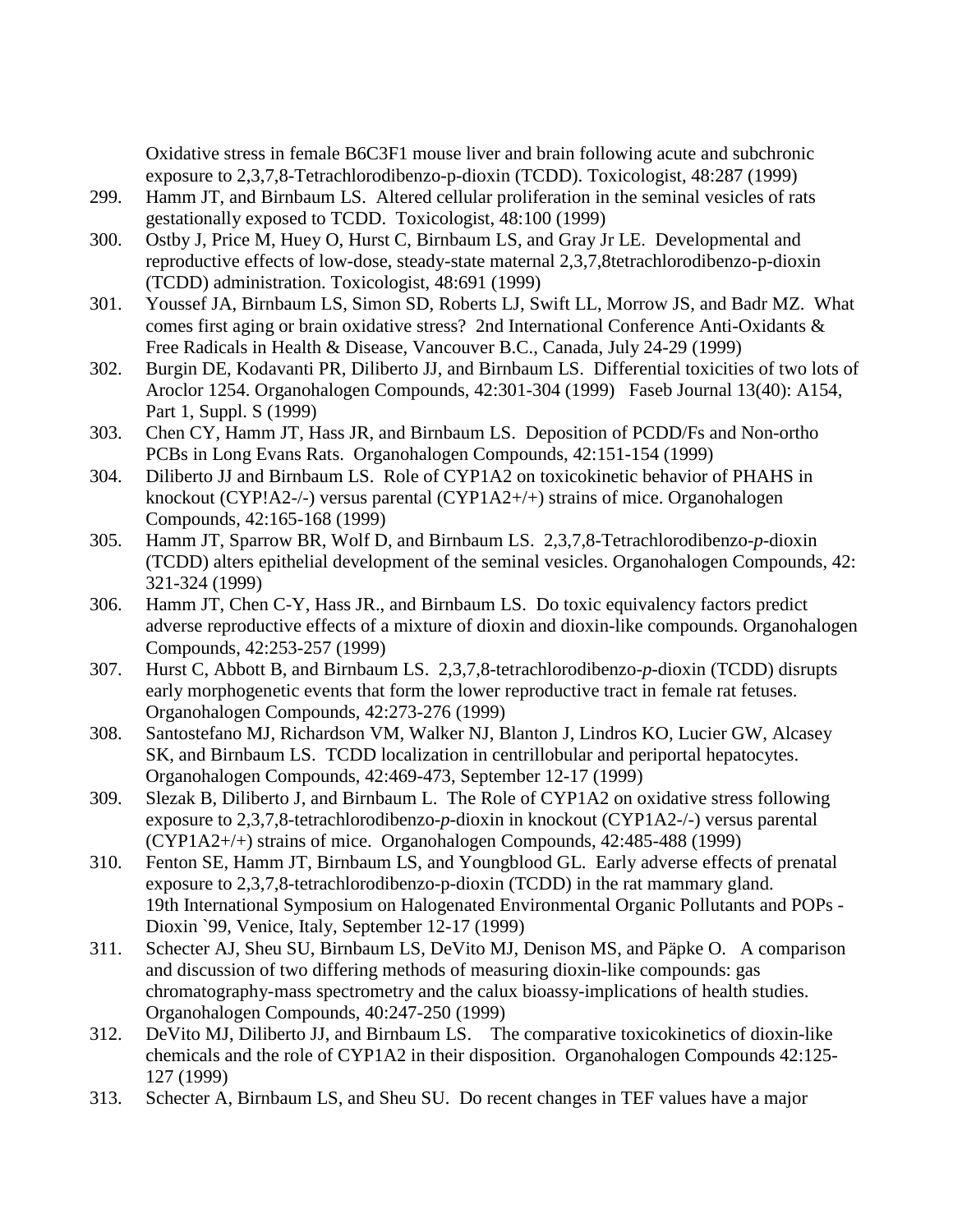impace on TEQ of biological samples? Organohalogen Compounds, 42: 371-375 (1999)

- 314. Birnbaum LS, Richardson VM, Alcasey SK, Blanton J, Lucier GW, Walker NJ, Lindros KO, and Santostefano MJ. Localization of TCDD and effects on gene expression in isolated hepatocytes. Faseb Journal 143(40: A154, Part 1, Suppl. S (1999)
- 315. Slezak BP, Crissman K, Slade R, Hatch GE, Devito M, Diliberto JJ, and Birnbaum LS. TCDD mediated oxidative stress in female B6C3F1 mouse liver and brain following acute and subchronic exposure. FASEB J 13 (4): A154-A154, Part 1 Suppl. S. (1999)
- 316. Birnbaum LS. Health effects of POPs. International Workshop of Persistent Organic Pollutants (POPs) in the Arctic: Human Health and Environmental Concerns, Rovaniemi, Finland, January 18-20 (2000)
- 317. Birnbaum LS. Health effects associated with low dose exposures to persistent organic pollutants. APHA Meeting, Boston, MA, November 12-16 (2000)
- 318. Birnbaum LS. Risk characterization of dioxin. Environmental Mutagen Society Meeting, New Orleans, LA, April 8-13, (2000)
- 319. Wang X, DeVito MJ, Dischoff, KB, and Birnbaum LS. Physiological pharmacokinetic model reduction applied to human risk assessment. Toxicologist, Vol. 54, No. 437 (2000)
- 320. Burgin DE, Diliberto JJ, Kodavanti PRS, and Birnbaum LS. Use of two Arcolor lots to evaluate TEQ and oxidative stress predictors. Toxicologist, Vol. 54, No. 853, 2000; SOT, Philadelphia, PA, March 19-23 (2000)
- 321. Youngblood GL, Hamm JT, Birnbaum LS, and Fenton SE. Gestational exposure of long evans rats to 2,3,7,8-Tetrachlorodibenzo-p-dioxin (TCDD) leads to stunted mammary epithelial development in female offspring. Toxicologist, Vol. 54, No. 637a (2000)
- 322. Abbott BD, Birnbaum LS, and Hurst CH. TCDD changes growth factor and matrix protein expression in fetal rat vaginal tract. Toxicologist, Vol. 54, No. 1347 (2000)
- 323. Diliberto JJ, Abbott BD, and Birnbaum LS. Role of Ah receptor of hepatic sequestration and disposition of dioxinBstudies using the Ah receptor-knockout mice. Toxicologist, Vol. 54, No. 272 (2000)
- 324. Hurst CH, Abbott BD, and Birnbaum LS. Early morphogenetic events are altered in the formation of the lower reproductive tract in female rat fetuses gestationally exposed to 2,3,7,8, tetrachlorodibenzo-*p*-dioxin (TCDD). Toxicologist, Vol. 54, No. 1348 (2000)
- 325. Hamm JT, and Birnbaum LS. Developmental reproductive effects of a mixture of dioxins, furans, and co-planar PCBS on Long Evans rats. Toxicologist, Vol. 54, No. 1723 (2000)
- 326. Birnbaum LS. Animals are people, and vice-versa! Dioxin 2000, Monterey, CA., August 13- 17, 2000. Organohalogen Compounds, Vol. 49 (2000)
- 327. Chen C-Y, Hamm JT, Hass JR, and Birnbaum LS. Time-course transfer of PCDD/FS and nonortho PCBS to fetal and neonatal Long Evans rats., Dioxin 2000, Monterey, CA., August 13-17 (2000)
- 328. DeVito M, Farland W, and Birnbaum L. Margin of exposure estimates for TCDD for cancer and non-cancer effects in laboratory animals. Dioxin 2000, Monterey, CA., August 13-17 (2000)
- 329. Diliberto JJ, Abbott BD, and Birnbaum LS. Use of AHR Knockout (AHR-/-) mice to investigate the role of the AH receptor on disposition of TCDD. Dioxin 2000, Monterey, CA., August 13-17 (2000)
- 330. Farland W, Schaum J, Winters D, Rodan B, Tuxen L, DeVito M, and Birnbaum L. USEPA's risk characterization of dioxin and related compounds. Dioxin 2000, Monterey, CA., August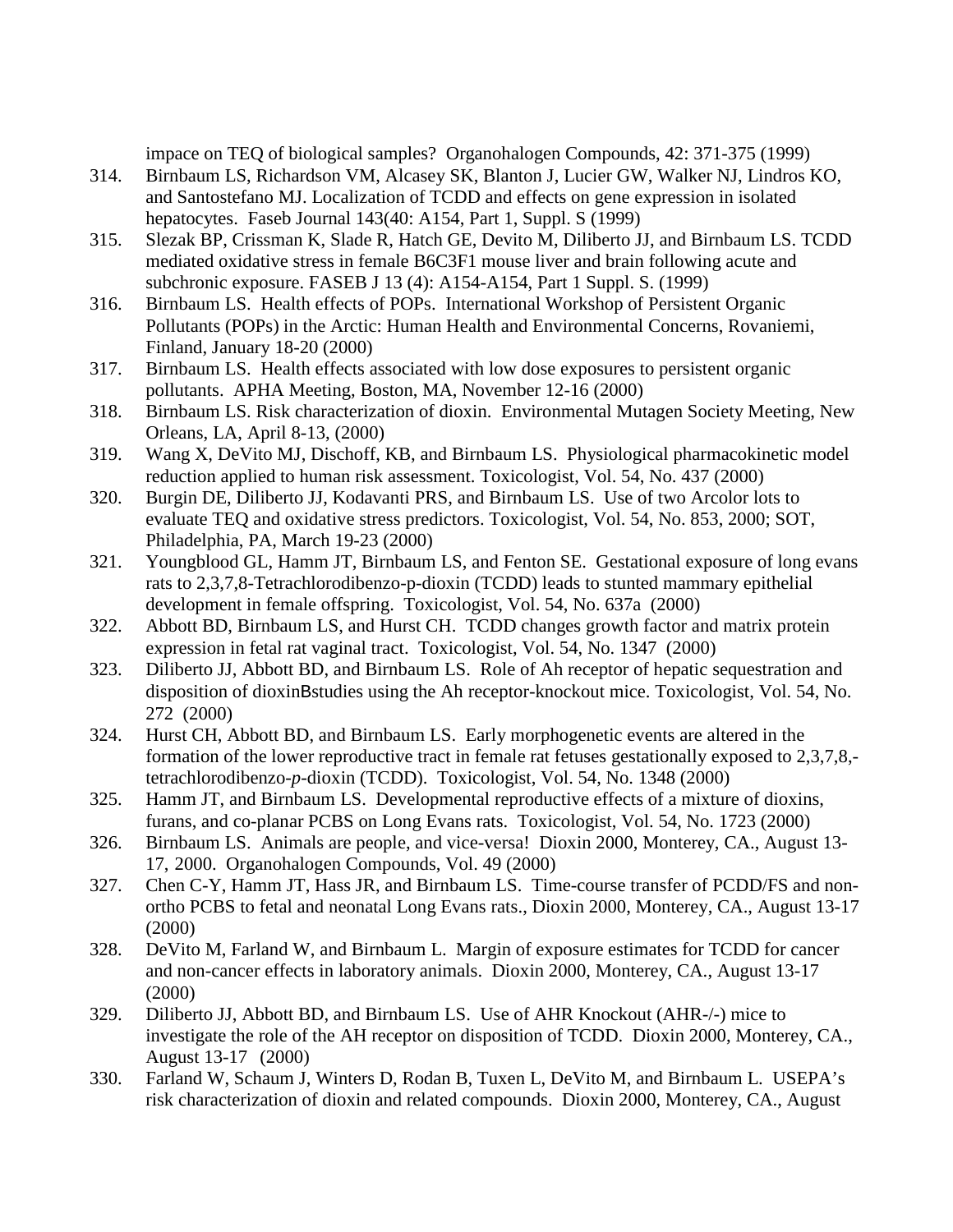13- 17 (2000)

- 331. Kodavanti PRS, Kannan N, Yamashita N, Derr-Yellin EC, Ward TR, Burgin DE, Tilson HA, and Birnbaum LS. Differential effects of two lots of Aroclor 1254R: congener analysis and neurochemical endpoints. Dioxin 2000, Monterey, CA., August 13-17 (2000)
- 332. Richardson VM, Santostefano, MJ, and Birnbaum LS. Time-dependent expression of AhR and Arnt mRNAs in multiple mouse tissues. Dioxin 2000, Monterey, CA., August 13-17, (2000)
- 333. Fenton SE, Hamm JT, Birnbaum LS, and Youngblood GL. Adverse effects of TCDD on mammary gland development in Long Evans rats: a two generational study. Dioxin 2000, Monterey, CA, August 13-17, 2000. Organohalogen Compounds Vol. 48 (2000)
- 334. Burgin DE, Diliberto JJ, and Birnbaum LS. Effects of two lots of Arolor 1254 on hepatic retinoid concentration in rats. Dioxin 2000, Monterey, CA., August 13-17 (2000)
- 335. Hamm JT, Diliberto JJ, McQuaid F, and Birnbaum LS. Postnatal disposition of 2,3,7,8, tetrachlorobidenzo-p- dioxin in the Long Evans rat following gestational exposure. Dioxin 2000, Monterey, CA, August 13-17 (2000)
- 336. Youssef JA, Ammann P, Ghanayem BL, Birnbaum LS, and Badr MZ. Discordant induction of peroxisome proliferator-activated receptor alpha mRNA and dependent genes by peroxisome proliferators in livers of senescent rats. Faseb Journal 15(4): A562, Part 1 (2000)
- 337. Fenton SE, Hamm JT, Birnbaum LS, and Youngblood GL. Gestational Exposure of Long Evans Rats to 2,3,7,8-Tetrachlorodibenzo-p-Dioxin (TCDD) leads to stunted mammary epithelial development in female offspring. Triangle Consortium for Reproductive Biology, Research Triangle Park, NC, January 29 (2000)
- 338. Birnbaum LS. Health effects of polybrominated dioxins and furans. 2nd International Workshop on Brominated Flame Retardants (BFR) 2000 Stockholm, Sweden, May 14-16 (2001)
- 339. Youssef JA., Ammann P, Ghanayem BL, Birnbaum LS, and Badr MZ. Mechanisms involved in the enhanced susceptibility of senescent rats to the hepatocarcinogenic effect of peroxisome proliferators: role of peroxisome proliferator-activated receptor alpha (PPAR) cell proliferation and oxidative stress. Miami 2001, Nature Biotechnology, Winter Symposia, February 2-7 (2001)
- 340. Richardson VM, Hamm JT, and Birnbaum LS. Time-dependent effects on gene expression in rat seminal vesicle developmentally altered by in utero exposure to TCDD. Presented at SOT, San Francisco, CA, March 25-29 (2001)
- 341. Burgin DE, Diliberto JJ, and Birnbaum LS. 2,3,7,8-Tetrachlorodibenzo-p-dioxin (TDCC) mediated oxidative stress in female CYP1A-2 knockout (CYP1A2-/-) mice. Society of Toxicology March 25-29, 2001, San Francisco, CA (2001)
- 342. Birnbaum LS. Regulation of AHR expression during development, daily, and following ligand exposure. Abstract presented at: SOT, San Francisco, CA, March (2001)
- 343. Diliberto JJ, McQuaid F, Hamm JT, and Birnbaum LS. Postnatal disposition of TCDD in Long Evans rats following gestation exposure. Abstract presented at: SOT, San Francisco, CA, March 25-29, 2001; Toxicological Sciences, 2001, 60:290-291 (2001)
- 344. Sekizawa J, Suter II G, and Birnbaum LS. Case study information package, III: tributyltin and triphenyltin compounds. World Health Org. (WHO) Working Group (2001)
- 345. Staskal D, Birnbaum LS, and DeVito MJ. Inhibition of human and rat CYP1A2 by TCDD and dioxin-like chemicals. Presented at SOT Nashville, TN, March 17-21 (2002)
- 346. Diliberto J, DeVito MJ, and Birnbaum LS. Relationship of tissue dose of 2,3,7,8-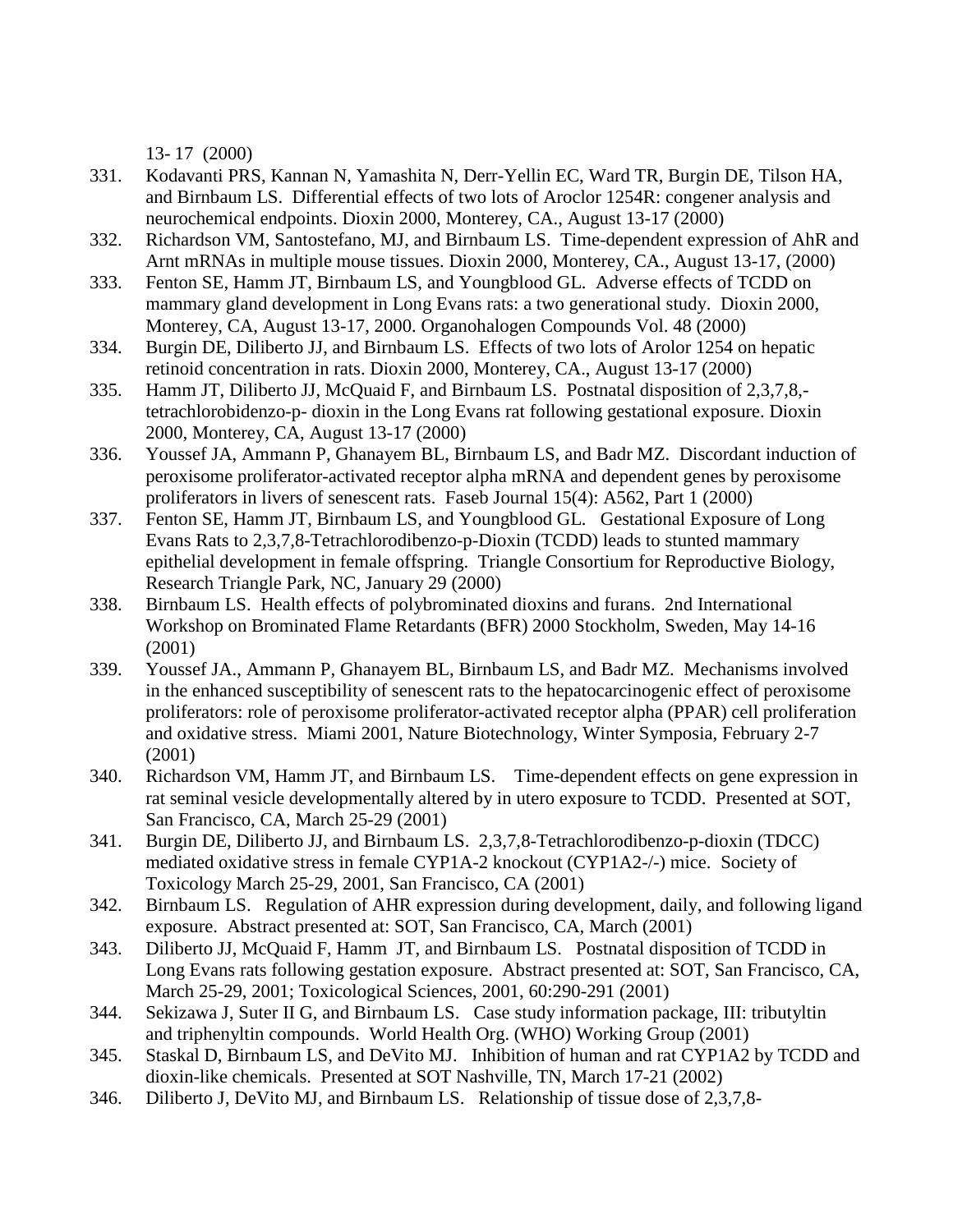tetrachlorodibenzo-p-dioxin (TCDD) to reversible biological responses. Presented at SOT, Nashville, TN, March 17-21 (2002)

- 347. Burgin DE, Diliberto JJ, and Birnbaum LS. Comparing mixtures of dioxin-like and non dioxin-like PCBs to TCDD. Abstract presented at SOT, Nashville, TN, March 17-21, 2002. To be presented at Dioxin02, Barcelona, Spain, August 10 (2002)
- 348. Birnbaum LS, Slezak BP, Hamm JT, Hurst CH, and Reyna J. 2,3,7,8-Tetrachlorodibenzo-pdioxin, mediated oxidative stress in male rat pups following gestinational and lactational exposure. Biochemical and Biophysical Research Communications. (2002)
- 349. Farland WH, Birnbaum LS, and DeVito, MJ. The United States Environmental Protection Agency (U.S.EPA) Approach to Evaluating Dioxin Health Risks: Critical Issues. (2002)
- 350. Birnbaum LS. Overview of brominated flame retardants: cause for concern? To be presented at: American Public Health Association 130<sup>th</sup> Annual Meeting, Philadelphia, PA, November 9-13 (2002)
- 351. Diliberto JJ, DeVito MJ, and Birnbaum LS. Using tissue dose of 2,3,7,8-tetrachlorodibenzo-pdioxin (TCDD) as a predictive response for reversible biochemical changes. Dioxin 2002, Barcelona, Spain, August (2002)
- 352. Birnbaum LS and Fenton SE. Role of developmental exposure to endocrine disruptors in cancer. Dioxin 2002, Barcelona, Spain; August 9-18 (2002)
- 352. Staskal D, DeVito MJ, and Birnbaum LS. Dioxin and dioxin-like chemicals inhibit CYP1 activity. Presented at: 22<sup>nd</sup> Inter. Symp. on Halogenated Environmental Organic Pollutants and POPs, Barcelona, Spain, August 11-16 (2002)
- 353. Emond C, DeVito MJ, and Birnbaum LS. Physiologically based pharmacokinetic modeling as a tool for predicting dose response relationships for TCDD during development. Presented at:  $22<sup>nd</sup>$  Inter. Symp. On Halogenated Environmental Organic Pollutants and POPs, Barcelona, Spain, August 11-16 (2002)
- 354. Smialowicz RJ, Burgin DE, Williams WC, Diliberto JJ, and Birnbaum LS. CYP1A2 does not play a critical role in 2,3,7,8-tetrachlorodibenzo-p-dioxin-induced immunosuppression. SOT March (2003)
- 355. Birnbaum LS. Agent Orange in Vietnam and human effects: what should we look for? What might we expect? Dioxin 2003, Boston, MA (2003)
- 356. Schecter A., Pavuk M, Päpke O, Ryan J, Birnbaum LS, and Rosen R. Cogener specific measurement of polychlorinated biphenyl ethers in 47 individual milk samples from nursing mothers in the U.S.A. Dioxin 2003, Boston, MA. (2003)
- 357. Emond C, Birnbaum LS, and DeVito MJ. Utilization of a PBPK model to predict the distribution of 2,3,7,8-tetrachlorodibenzo-*p*-dioxin (TCDD) in humans during critical windows of development. Dioxin 2003, Boston, MA (2003). Toxicol Sci l72:874, Suppl. S (2003)
- 358. Emond C, Birnbaum LS, and DeVito MJ. Utilization of physiologically based pharmacokinetic model (PBPK) to study the influence of body fat mass and induction of CYP1A2 on the pharmacokinetics of TCDD. Dioxin 2003, Boston, MA (2003).
- 359. Emond C, Birnbaum LS, and DeVito MJ. Application of a hysiologically based pharmacokinetic (PBPK) model to aid in understanding relative potency factors for dioxin like chemicals. Dioxin 2003, Boston, MA. (2003)
- 360. Farland WH and Birnbaum LS. The need for continued research on dioxin and related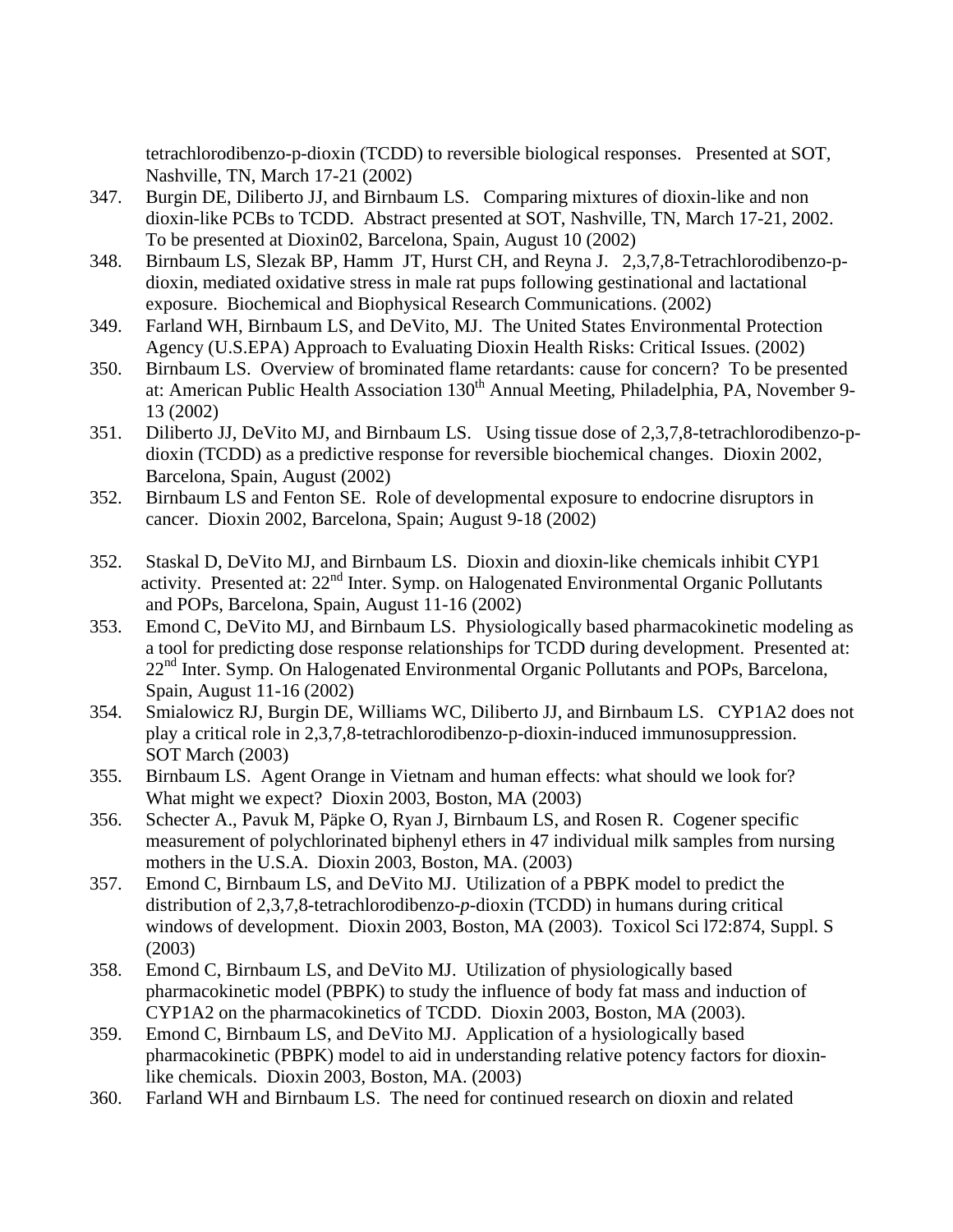compounds. Dioxin 2003, Boston, MA. (2003)

- 361. Emond C, Birnbaum L, and DeVito MJ. Utilization of a PBPK model to predict the distribution of 2, 3, 7, 8-tetrachlorodibenzo-p-dioxin (TCDD) in humans during critical windows of development. National Research Council, US EPA, Research Triangle Park, NC (2003).
- 362. Emond C, Birnbaum L, and DeVito MJ. Utilization of physiologically based pharmacokinetic model (PBPK) to study the influence of body fat mass and induction of CYP1A2 on the pharmacokinetics of TCDD. National Research Council, Natl Academy of Sci, Washington, DC, (2003)
- 363. Emond C, Birnbaum LS, and Devito MJ. Application of a physiologically based pharmacokinetic (PBPK) model to aid in understanding relative potency factors for dioxin-like chemicals. National Research Council, National Academy of Science, Washington, DC, (2003)
- 364. Birnbaum LS. BFRs: Toxicology and risk. Dioxin 2003, Boston, MA (2003)
- 365. DeVito MJ, Diliberto JJ, Ross DG, Emond C, Richardson VM, and Birnbaum LS. Influence of type II diabetes and obesity on the dispostion and elimination of TCDD in mice. Toxicol. Sci. 72:1767, Suppl. S. (2003)
- 366. Godin SJ, Richardson VM, Diliberto JJ, Birnbaum LS, and DeVito MJ. Influence of diabetes, obesity and 2,3,7,8-tetrachlorodibenzo-p-dioxin (TCDD)exposure on the expression of hepatic CYP1A2 in a murine model of type II diabetes. Toxicol. Sci. 72:1766, Suppl. S. (2003)
- 367. Staskal ,; Ross DG, Birnbaum LS, and DeVito MJ. A comparison of the metabolism of methoxyresorufin, acetanilide and caffeine in rat and human CYP1A2 supersomes and their inhibition by 2,3,7,8-tetrachlorodibenzo-p-dioxin (TCDD). Toxicol. Sci. 72:1765, Suppl. S. (2003)
- 368. Birnbaum LS. PBDE flame retardants: toxicology, health effects, and risk assessment. APHA 2004, Washington, DC (2004)
- 369. Schecter A, Paepke O, Ryan J, Olson J, Malisch R, Birnbaum L, and Pavuk M. PBDEs in U.S. nursing mothers milk, food, and electronics; levels and estimated intake by various routes. Society of Toxicology, Baltimore, MD (2004)
- 370. Birnbaum LS. Race and unequal exposure to polychlorinated compounds the role of diet. APHA 2004, Washington, DC (2004)
- 371. Staskal D, Diliberto J, DeVito M, and Birnbaum L. Toxicokinetics of BDE 47 in female mice: effects of dose, route of exposure, and Mdrl transporter. BFR 2004, Toronto, Canada (2004)
- 372. Birnbaum LS. What does biomonitoring really tell us? ICTX Satellite Meeting, Porvoo, Finland (2004)
- 373. Schecter A., Papke O, Staskal D, Tung KC, Rosen R, and Birnbaum L. PBDE Contamination of U.S. food and human milk, and PBDE, PCDD/F, PCB, and levels in U.S. human blood. BFR 2004, Toronto, Canada (2004)
- 374. Haws L, Harris M, Su S, Birnbaum LS, DeVito M, Farland W, Walker N, Conner K, Santamaria A, and Finley B. Development of a refined database of relative potency estimates to facilitate better characterization of variability and uncertainty in the current mammalian TEFs for PCDDs, PCDFs, and Dioxin-like PCBs. Dioxin 2004, Berlin, Germany (2004)
- 375. Haws L, Harris M, Su S, Walker N, Birnbaum LS, DeVito M, Farland W, Connor K, Santamaria A, and Finley B. A preliminary approach to characterizing variability and uncertainty in the mammalian PCDD/F and PCB, Berlin, Germany (2004)
- 376. Staskal D, Diliberto J, Devito M, and Brinbaum LS. Tissue distribution and elimination of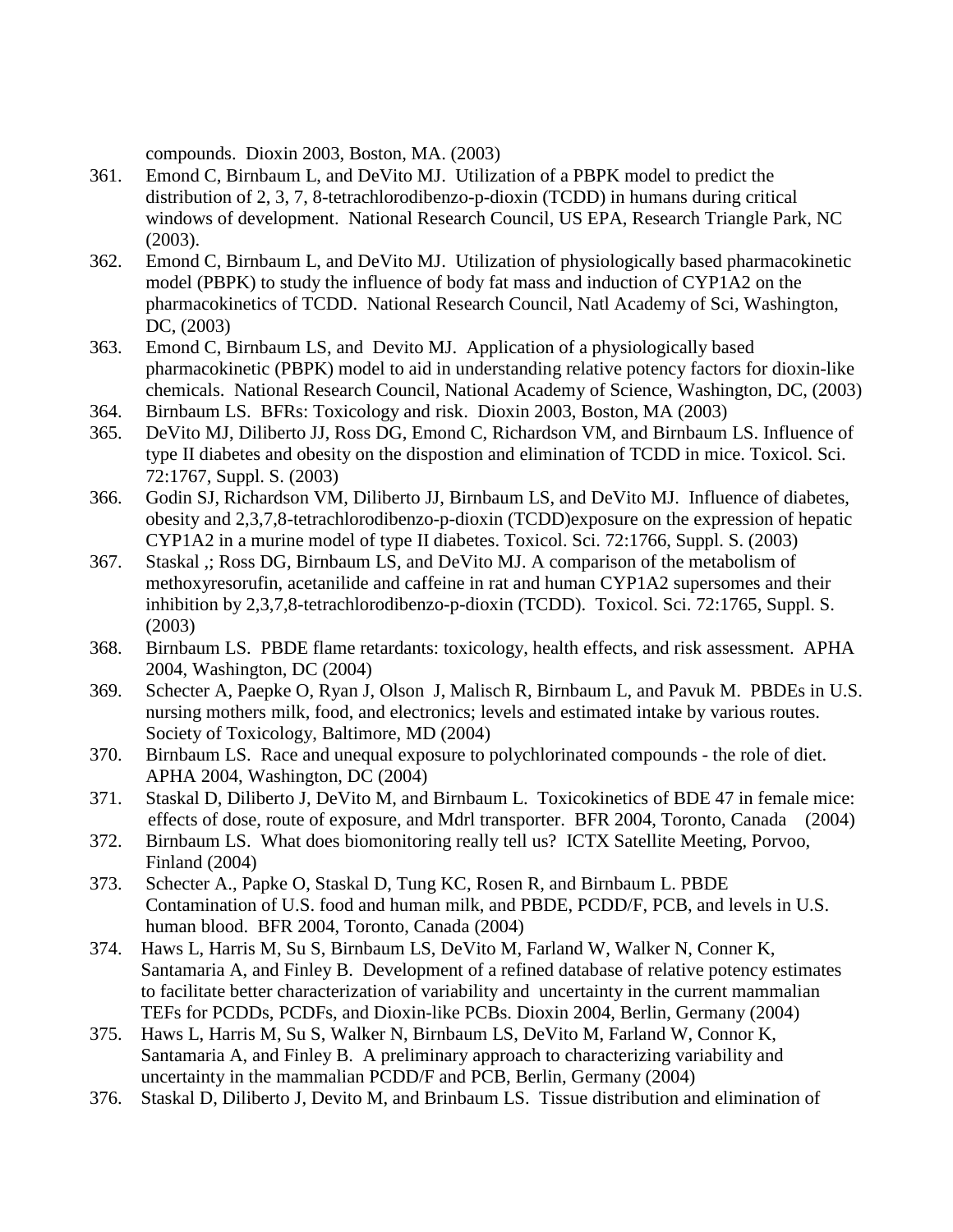BDE 47 in mice following a single oral dose. Dioxin, Berlin, Germany (2004)

- 377. Diliberto J, Staats DA., Sirinek L, Becker J, Jude D, Curtis, Chouinard SC, Smith T, Clark, GC, Landy RB, and Birnbaum LS. Dioxins and endometriosis: cohort study of women in West Virginia. 24<sup>th</sup> International Symposium on Haloginated Environmental Organic Pollutants and POPs, Berlin, Germany (2004)
- 378. Kodavanti PRS, Ward T, Burka T, Ludewig G, Robertson L, and Birnbaum LS. Polybrominated Diphenyl Ether (PBDE) effects in rat neuronal cultures: <sup>14</sup>C-PBDE accumulation, biological effect, and structure-activity relationships.  $24<sup>th</sup>$  International Symposium on Halogenated Environmental Organic Pollutants and POPs. (Dioxin 2004) Berlin, Germany (2004)
- 379. Schecter A, Papke O, Ryan JJ, Rosen R, Tung KC, Pavuk M, Staskal D, Birnbaum L, Quynh HT, and Constable JD. PBDE in U.S. milk, blood and food, and temporal trends for PBDE, PCDDs, PCDFs and PCBs in U.S. blood. Dioxin 2004, Berlin, Germany (2004)
- 380. Birnbaum LS. What do we know about dioxins and health effects? APHA 132<sup>nd</sup> Annual Meeting, 2004, Washington, DC (2004)
- 381. Schoeters G and Birnbaum LS. Mode of action of dioxin-like versus non-dioxin-like PCBs. Dioxin, 2004, Berlin, Germany (2004)
- 382. Farland WH, Devito M, and Birnbaum LS. The use of TEFs in assessing mixtures of dioxins, furans and dioxin-like PCBs. SOT 2005, New Orleans, LA (2005)
- 383. Schecter A, Papke O, Tung K-C, Staskal D, and Birnbaum LS. Polybrominated diphenyl ethers (PBDEs) contamination of United States food. SOT 2005, New Orleans, LA (2005)
- 384. Birnbaum LS. Persistent contaminants new priorities. Mount Sinai Superfund Basic Research Program Conference, Bear Mountain, NY (2004)
- 385. Emond C, Michalek JE, Birnbaum LS, and DeVito MJ. Peak dioxin exposure may have been greater than previously estimated. Dioxin, 2004, Berlin, Germany (2004)
- 386. Birnbaum LS. The effect of environmental chemicals on human health. Environmental Workshops/Seminar Series, Tel Aviv and Haifa, Israel (2005)
- 387. Haws L, Harris M, Su S, Birnbaum LS, DeVito M, Farland W, Walker N, Conner K, Santamaria A, and Finley B. Development of a refined database of relative potency estimates to facilitate better characterization of variability and uncertainty in the current mammalian TEFs For PCDDs, PDCFs, and dioxin-line PCBs. Organohalogen Compounds, 66: 3426-3432 (2005)
- 388. Haws L, Harris M, Su S, Walker N, Birnbaum LS, DeVito M, Farland W, Conner K, Santamaria A, and Finley B. A preliminary approach to characterizing variability and uncertainty in the mammalian PCDD/F and PCB TEFs. Organohalogen Compounds, 66: 3439-3445 (2005)
- 389. Burgin DE, Diliberto JJ, and Birnbaum LS. Comparing environmentally relavant PCBs to TCDD in Cypla2 null and wildtype mice. SOT 2005, New Orleans, LA (2005)
- 390. Staskal DF, Diliberto J, DeVito MJ, and Birnbaum LS. Toxicokinetics and metabolism of PBDEs. SOT 2005, New Orleans, LA (2005)
- 391. Schecter AJ, Paepke O, Ryan J, Birnbaum LS, Staskal D, and Tung, KC. PBDEs in U.S. humans, food, and environmental samples. SOT 2005, New Orleans, LA (2005)
- 392. Farland WH, DeVito M, and Birnbaum LS. The use of TEFs in assessing mixtures of dioxins, furans and dioxin-like PCBs. SOT 2005, New Orleans, LA (2005)
- 393. Diliberto JJ, DeVito MJ, Ross DG, Richardson VM, and Birnbaum LS. Disposition of TCDD in two mouse models of obesity and type II diabetes. SOT 2005, New Orleans, LA (2005)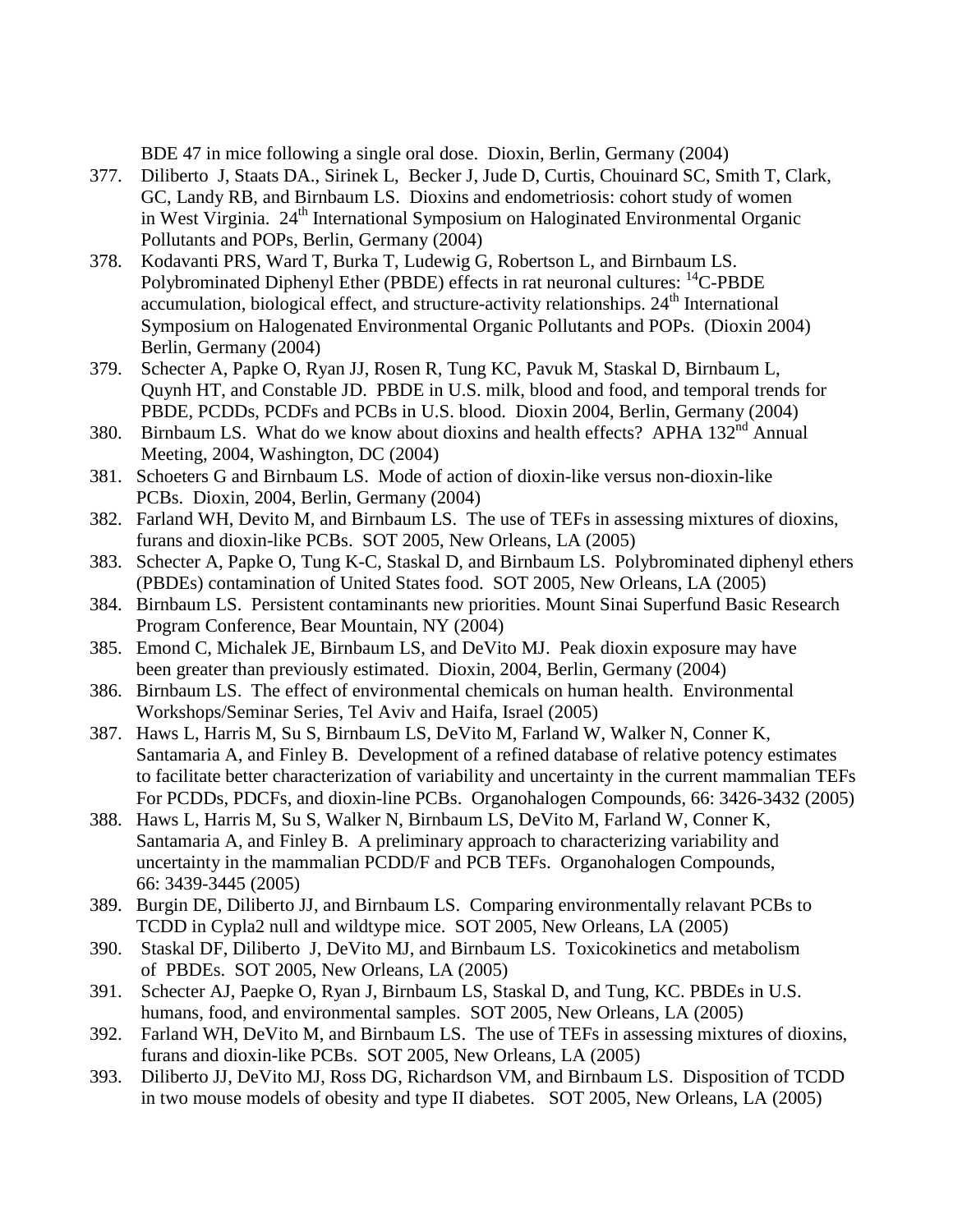- 394. Evans MV, Tornero-Valez R, Devito MJ, Okino M, Geller A, Blancato J, and Birnbaum L. Development of a physiologically based pharmacokinetic (PBPK) model to compare differences in disposition of trichloroethylene (TCE), and metabolites in adult versus elderly rats. SOT 2005, New Orleans, LA (2005)
- 395. Bauer D, Staskal DF, Diliberto JJ, & Birnbaum, LS. Disposition of BDE 99 and BDE 153 in Female Mice. SOT 2005, New Orleans, LA (2005)
- 396. Staskal DF, Bauer D, and Birnbaum LS. Congener-dependent distribution and excretion: A comparison of BDEs 47, 99, 100, and 153 toxicokinetics. BFR 2005, Baltimore, MD (2005)
- 397. Fenton SE, Hamm JT, Birnbaum LS, Richardson VM, and Youngblood GL. Novel effects of dioxin on breast development, function, and susceptibility to cancer. The Forum on Endocrine Disrupting Chemicals. San Diego, CA (2005)
- 398. Birnbaum LS. Toxic equivalency approach for dioxins: An example of dose additivity. Modifiers of Chemical Toxicity, Poros, Greece (2005)
- 399. Birnbaum LS, and Damstra T. Summary of Dioxin '91 The  $11<sup>th</sup>$  International Symposium on Chlorinated Dioxins and Related Compounds, Dioxin >91, September 23-27, 1991, Research Triangle Park, NC (2005)
- 400. Staskal DF, Diliberto JJ, and Birnbaum LS. Disposition profiles of BDE 47; Developmental and adult exposures. Dioxin 2005, Toronto, Ontario, Canada (2005)
- 401. Birnbaum LS and Denison MS. 25 years of dioxin technology. Dioxin 2005, Toronto, Ontario, Canada (2005)
- 402. Birnbaum LS. Proceedings of Dioxin 2005/ISPAC 20, Toronto, ON, August 2005. How poisoning episodes inform our understanding of population effects at background exposures. Dioxin 2005, Toronto, Ontario, Canada (2005)
- 403. Birnbaum LS. Dioxin '91 The  $11<sup>th</sup>$  International Dioxin Symposium. Dioxin 2005, Toronto, Ontario, Canada (2005)
- 404. Birnbaum LS. Risk characterization of dioxins. Eurotox 2005, Krakow, Poland (2005) Toxicol Lett 158:S10, Suppl. 1 (2005)
- 405. Birnbaum LS. PBDEs: toxicology update. 2005 National Forum on Contaminants in Fish, Bethesda, MD (2005)
- 406. Birnbaum LS. Introduction to brominated flame retardants. Region 2 Science Day 2005, New York, NY (2005)
- 407. Okino MS, Chiu WA, Evans MV, Power FW, Lipscomb JC, Tornero-Velez. R, Dary CC, Blancato JN, Chen C, Birnbaum LS. Suitability of using in vitro and computationally estimated parameters in simplified pharmacokinetic models. North American ISSX Meeting, Maui, HI (2005)
- 408. Okino MS, Evans MS, Isukapalli S, Wang S, Georgopoulos PG, Karstadt M, Tornero-Velez R, DeVito MJ, Birnbaum LS, Blancato JN, and Geller AM. Evaluating risk in older adults using physiologically based pharmacokinetic models. EPA Science Forum 2005, Washington, DC (2005)
- 409. DeVito MJ, Evans MV, Okino MS, Sonawane BR, Thompson CM, Birnbaum LS, Yokley K, Corton C, Lee J, and Geller AM. Evaluation of altered sensitivity of older adults to environmental agents using physiologically based pharmacokinetic (PBPK) modeling. EPA Science Forum 2006, Washington, DC (2006)
- 410. Staskal DF, Diliberto JJ, and Birnbaum LS. Effect of age on tissue disposition of BDE 47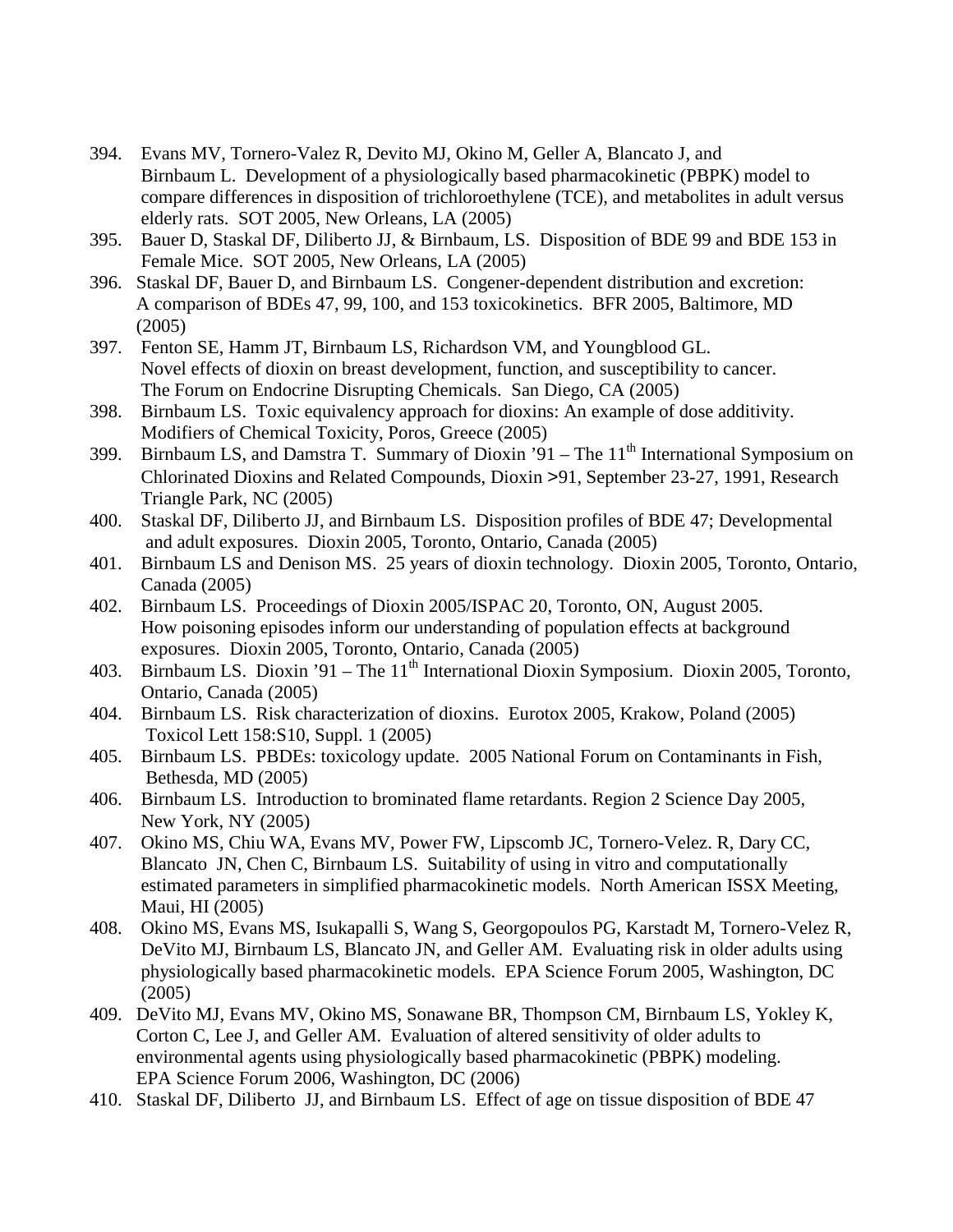in mice. Society of Toxicology,  $45<sup>th</sup>$  Annual Meeting & ToxExpo, 2006, San Diego, CA (2006)

- 411. Richardson VM, Staskal DF, and Birnbaum LS. Effects of BDE-47 on nuclear receptor regulated genes and implications for thyroid harmone disruption. Society of Toxicology, 45<sup>th</sup> Annual Meeting & ToxExpo, 2006, San Diego, CA (2006)
- 412. Diliberto JJ, Staskal JK, and Birnbaum LS. Developmental age effects on tissue disposition of Bde 47 in Mice. Society of Toxicology,  $45<sup>th</sup>$  Annual Meeting & ToxExpo, 2006, San Diego, CA (2006)
- 413. Birnbaum LS. Risk characterizations of dioxins. International Congress on Occupational Health (ICOH), Seveso Session, Milan, Italy (2006)
- 414. Birnbaum LS. Brominated flame retardants: What we know and what we don't. Brominated flame retardants Workshop 2006, Toronto, ON, Canada (2006)
- 415. Birnbaum LS. Health aspects of brominated flame retardants (BFRs) Brominated Flame Retardants Workshop, Toronto, ON, Canada (2006)
- 416. Birnbaum LS. Health effects of brominated flame retardants (BFRs). American Chemical Society 232<sup>nd</sup> National Meeting, San Francisco, CA (2006)
- 417. Diliberto JJ, Staskal DF, Hakk H, Bauer D, and Birnbaum LS. Role of protein binding in the urinary execretion of PBDEs in mice.  $26<sup>th</sup>$  International Symposium on Halogenated Persistent Organic Pollutants, Oslo, Norway (2006)
- 418. Richardson V, Staskal D, Diliberto JJ, DeVito MJ, and Birnbaum LS. Effects of 2,2'4,4'- Tetrabromodiphenyl ether on nuclear receptor regulated genes? implications for thyroid hormone disruption. 26<sup>th</sup> International Symposium on Halogenated Persistent Organic Pollutants, Oslo, Norway (2006)
- 419. Ferriby LL, Williams ES, Luksemburg WJ, Paustenbach DJ, Birnbaum LS, Haws LC, and Harris MA. Comparing PCDDs, PCDFs, and dioxin-like PCBs in farm-raised and wild-caught Catfish from Southern Mississippi. Dioxin 2006, Oslo, Norway (2006)
- 420. Ferriby LL, Williams ES, Luksemburg WJ, Paustenbach DJ, Haws L, Birnbaum LS, and Harris MA. Comparing polychlorinated biphenyls in farm-raised and wild-caught catfish from Southern Mississippi. Dioxin 2006, Oslo, Norway (2006)
- 421. Staskal DF, Ferriby LL, Williams ES, Luksemburg WJ, Haws LC, Birnbaum LS, Paustenbach DF, and Harris, MA. Polybrominated dephenyl ethers in southern Mississippi catfish. Dioxin 2006, Oslo, Norway (2006)
- 422. Scott PK, Haws LC, Staskal DF, Birnbaum LS, Walker NJ, DeVito MJ, Harris MA, Farland WH, Finley BL, and Unice KM. An alternative method for establishing TEFs for dioxin-like compounds. Part 1. Evaluation of decision analysis methods for use I weighting relative potency data. Dioxin 2006, Oslo, Norway (2006)
- 423. Haws LC, DeVito MJ, Birnbaum LS, Walker NJ, Scott PK, Unice KM, Harris MA, Farland WH, Finley BL, and Staskal DF. An alternative method for establishing TEFs for dioxin-like compounds. Part 2. Development of an approach to quantitatively weight the underlying potency data. Dioxin 2006, Oslo, Norway (2006)
- 424. Staskal DF, Unice KM, Walker NJ, DeVito MJ, Birnbaum LS, Scott PK, Harris MA, Farland WH, Finley BL, and Haws LC. An alternative method for establishing TEFs for dioxin-like compounds. Part 3. development of weighted distributions of reps for PCB 126 and 2,3,r,7,8-PeCDF. Dioxin 2006, Oslo, Norway (2006)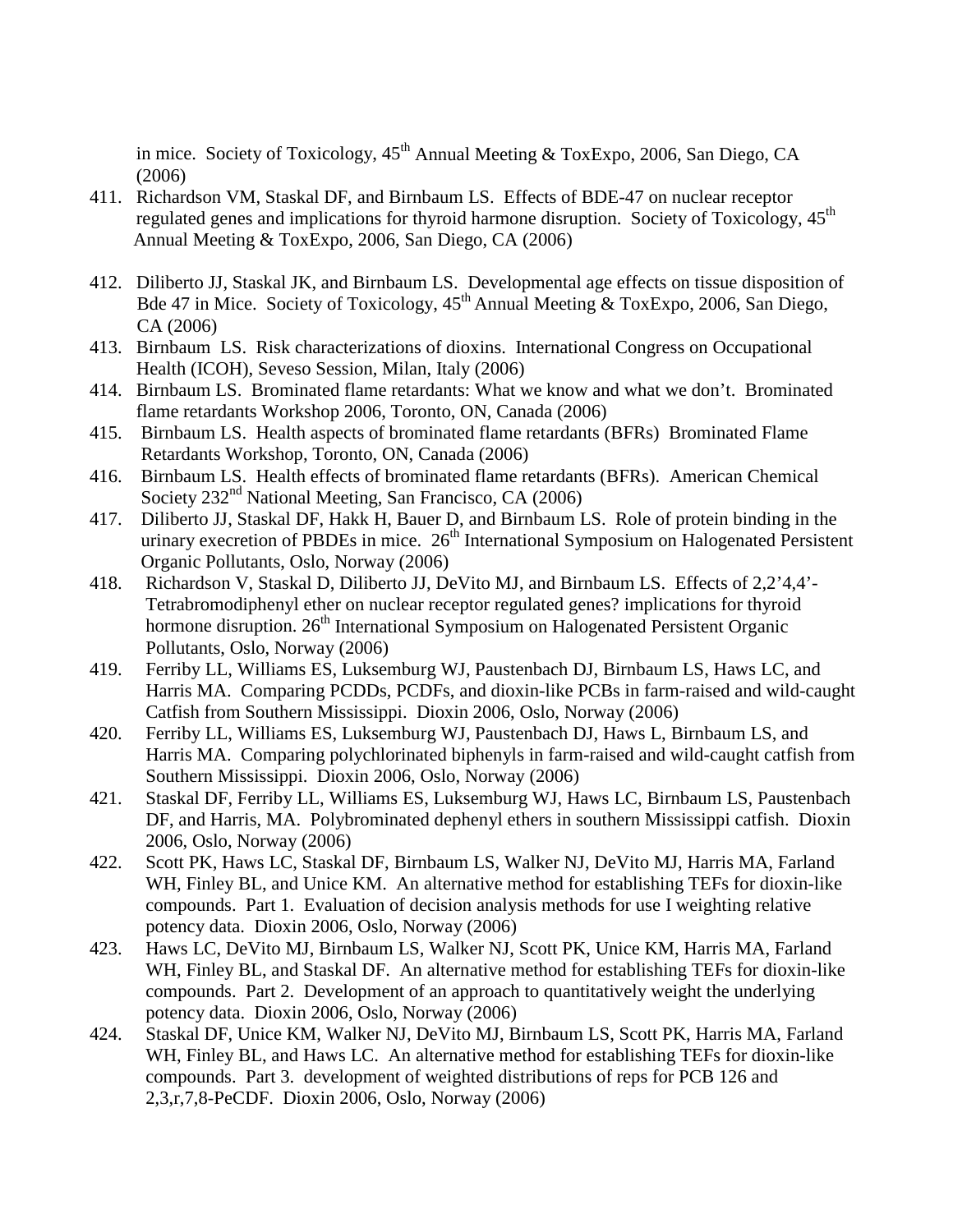- 425. Birnbaum LS. Health effects of polybrominated dibenzo-p-dioxins (PBDDs) and dibenzofurans (PBDFs). Journal Environment International. CSA/Aqualine (2006)
- 426. Birnbaum LS. Risk characterization of persistent neurotoxic contaminants. International conference on food contaminants and neurodevelopmental disorders. Valencia, Spain (2006)
- 427. Birnbaum LS. Current challenges on endocrine disruptors. Endocrine Disruptors (Weybridge + 10) Workshop, Helsinki, Finland (2006)
- 428. Birnbaum LS. Risk characterization of persistent neurotoxic contaminants. International Conference on Food Contaminants and Neurodevelopmental Disorders, Valencia, Spain (2006)
- 429. Emond C, Raymer JH, Garner E, Diliberto JJ, Staskal D, and Birnbaum LS. A physiologically based pharmacokinetic model for developmental exposure to PBDE-47 in rodents. Society Of Toxicology Annual Meeting, Charlotte, NC (2007)
- 430. Diliberto JJ, Staskal D, Hakk H, and Birnbaum LS. Differential urinary protein binding of PBDEs in mice. Society of Toxicology Annual Meeting, Charlotte, NC (2007)
- 431. Richardson V, Hakk H, Diliberto JJ, and Birnbaum LS. Effects on hepatic gene expression in male rats administered PBDEs in household dust. Society of Toxicology Annual Meeting, Charlotte, NC (2007)
- 432. Hakk H, Huwe JK, Diliberto JJ, Stapleton NM, and Birnbaum LS. Bioavailability of PBDEs in male rats from orally administered household dust. Society of Toxicology Annual Meeting, Charlotte, NC (2007)
- 433. Szabo DT, Diliberto JJ, Richardson V, Kokavanti PS, and Birnbaum LS. Perinatal exposure to DE-71 alters the expression of hepatic genes involved in thyroid hormone disruption in male rats. Society of Toxicology Annual Meeting, Charlotte, NC (2007)
- 434. Haws LC, Walker NJ, DeVito MJ, Birnbaum LS, Unice KM, Scott PK, Harris MA, Farland WH, Finley BL, and Staskal D. Development of weighted distributions of reps for dioxin-like compounds. Society of Toxicology Annual Meeting, Charlotte, NC (2007)
- 435. La Merrill MA, Birnbaum LS, and Threadgill DW. Assessing TCDD wasting syndrome in an in vivo obesity model. Society of Toxicology Annual Meeting, Charlotte, NC (2007)
- 436. Dye JA, Venier M, Ward CR, Hites RA, and Birnbaum LS. Pet cats in the U.S. have high polybrominated diphenyl ether (Pbde) serum levels. Society of Toxicology Annual Meeting, Charlotte, NC (2007)
- 437. Nguyen L, Staskal D, Ferriby LL, Williams ES, Haws LC, Birnbaum LS, Paustenbach DJ, and Harris MA. Dietary intake of PBDEs based on consumption of catfish in Southern Mississippi. Society of Toxicology Annual Meeting, Charlotte, NC (2007)
- 438. Venier M, Dye JA, Zhu L, Ward CR, Birbnaum LS, and Hites RA. Measurements of PBDEs in cat serum and cat food: is there a relationship with feline hyperthyroidism? International Brominated Flame Retardants Workshop, Amsterdam, The Netherlands (2007)
- 439. Huwe JK, Hakk H, Diliberto JJ, Stapleton M, and Birnbaum LS. Comparative oral bioavailability of PBDEs from dust and oil in male rats. Brominated Flame Retardants Workshop 2007, Amsterdam, The Netherlands, (2007)
- 440. Staskal DF, Scott LL, Williams ES, Luksemburg WJ, Haws LC, Birnbaum LS, Nguyen L, Paustenbach DJ, and Harris MA. Daily intake estimates of PBDEs associated with consumption of catfish in the U.S. Brominated Flame Retardants Workshop 2007, Amsterdam, The Netherlands (2007)
- 441. Dye JA, Venier M, Ward CR, Hites RA, and Birnbaum LS. Brominated-flame retardants (Bfrs) in cats – possible linkage to feline hyperthyroidism? Annual Meeting of the American College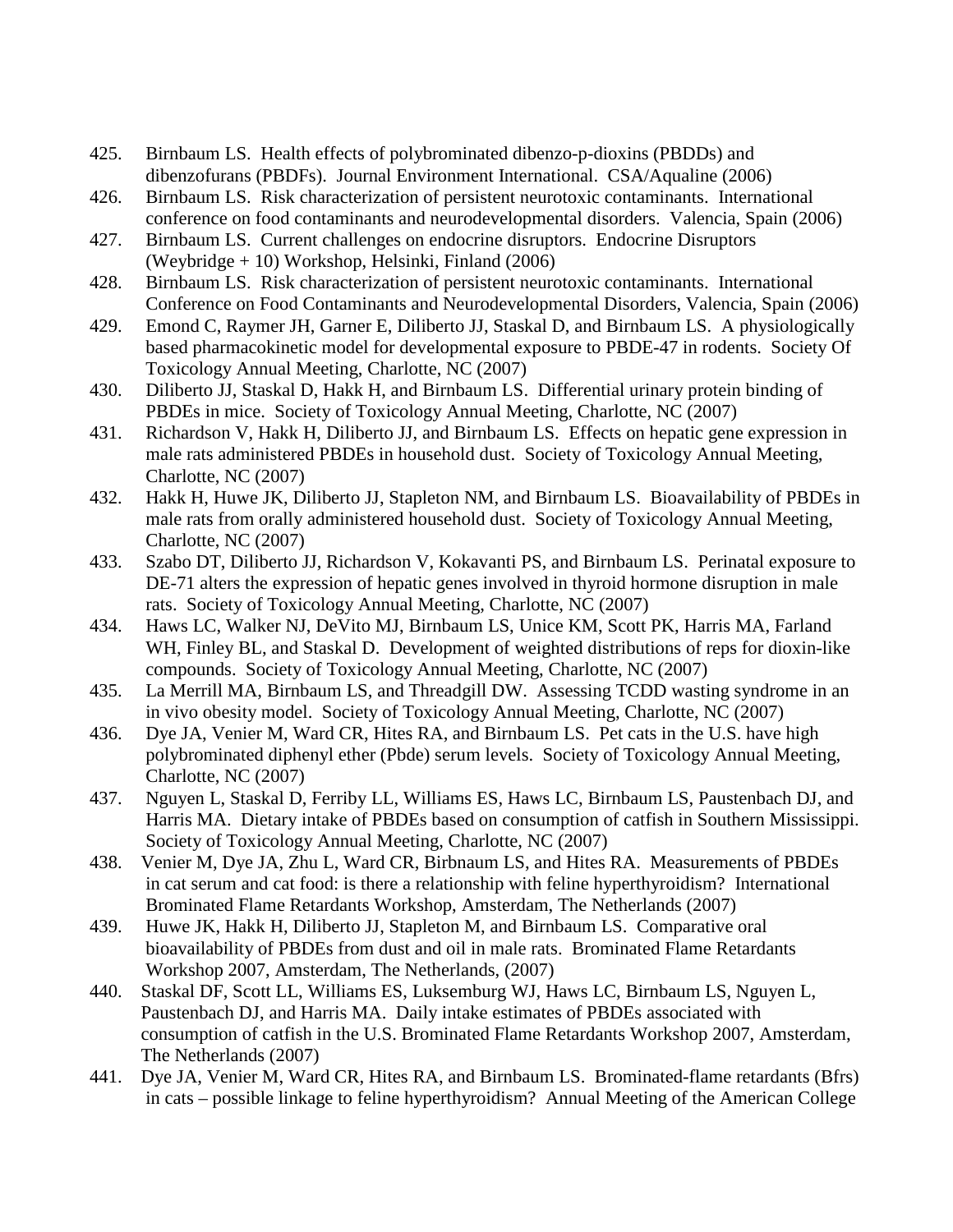of Veterinary Internal Medicine, Seattle, WA (2007) J Vet Intern Med 21(3): 82 (2007)

- 442. Birnbaum LS. The effect of environmental chemicals on human health. University of California, San Francisco Collaboration on Health & the Environment Summit, San Francisco, CA (2007)
- 443. Birnbaum LS. Human health impacts of exposure to Pops.  $2<sup>nd</sup>$  Network Conference on Persistent Organic Pollutants, Birmingham, UK (2007)
- 444. Birnbaum LS. Brominated flame retardants: what we know, and what we don't. Regional Laboratory Technical Group Conference, Chicago, IL (2007)
- 445. Emond C, Staskal D, and Birnbaum LS. Prediction of saturable elimination of 2,2',4,4' tetrabromophenyl ether (Bde-47) using a physiologically based pharmacokinetic model in mice. International Congress of Toxicology, Montreal, QC, Canada (2007)
- 446. Szabo DT, Dilliberto JJ, Richardson VM, Kodavanti PRS, and Birnbaum LS. Perinatal exposure to DE-71, a PBDE commercial mixture, alters the expression of genes involved in thyroid hormone homeostasis in male rates. International Congress of Toxicology, Montreal, QC, Canada (2007)
- 447. Dye JA, Venier M, Ward CR, Hites RA, and Birnbaum LS. Comparison of PBDEs in cat serum to levels in cat food evidence of deca debromination  $27<sup>th</sup>$  International Symposium on Halogenated persistent organic pollutants – Dioxin 2007 Tokyo, Japan (2007)
- 448. Birnbaum LS. Health consequences of dioxin exposure. Dioxin 2007, Tokyo, Japan (2007)
- 449. Birnbaum LS. Health effects of brominated flame retardants (BFRs) Dioxin 2007, Tokyo, Japan (2007)
- 450. Birnbaum LS. Biologically-based rapid screening methods for dioxins in the Univted States. Dioxin 2007 Satellite Symposium, Niko, Japan (2007)
- 451. Birnbaum LS. A toxicological view of issues and approaches. Society for Risk Analysis Annual Meeting, San Antonio, TX (2007)
- 452. Richardson V, Hakk H, Huwe JK, Diliberto JJ, Stapleton HM, and Birnbaum LS. Bioavailability and biological response of PBDEs administered to rats in household dust. Dioxin 2007, Tokyo, Japan (2007)
- 453. Emond C, Staskal D, and Birnbaum LS. Mechanistic description of dose-dependent urinary elimination of PBDE-47 in adult mice using a physiological based pharmacokinetic model. Dioxin 2007, Tokyo, Japan (2007)
- 454. Birnbaum LS. Overview of exposure to dioxin-like compounds and PCBs on developmental, immunosuppressive, and hormone-related effects in mammals, including humans. (SETAC) Society of E vironmental toxicology and chemistry. Milwaukee, WI (2007)
- 455. Huwe JK, Hakk H, Diliberto JJ, Richardson VM, Stapleton HM, and Birnbaum LS. Symposium #127 – Are polybrominated diphenyl ethers from household dust bioavailable and
- biologically active? International Society of Exposure Analysis \*ISEA). Durham, NC (2007)
- 456. Raymer JH, Studabaker HW, Michael LC, Murtha A, Emond C, and Birnbaum LS. Potential media for monitoring in utero exposure to 2,2',4,4'-tetrabromodiphenyl ether. International Society of Exposure Analysis \*ISEA), Durham, NC (2007)
- 457. Birnbaum LS. Endocrine disruptors: lessons learned. NIEHS Endocrine Disruptors Meeting, Research Triangle Park, NC (2007)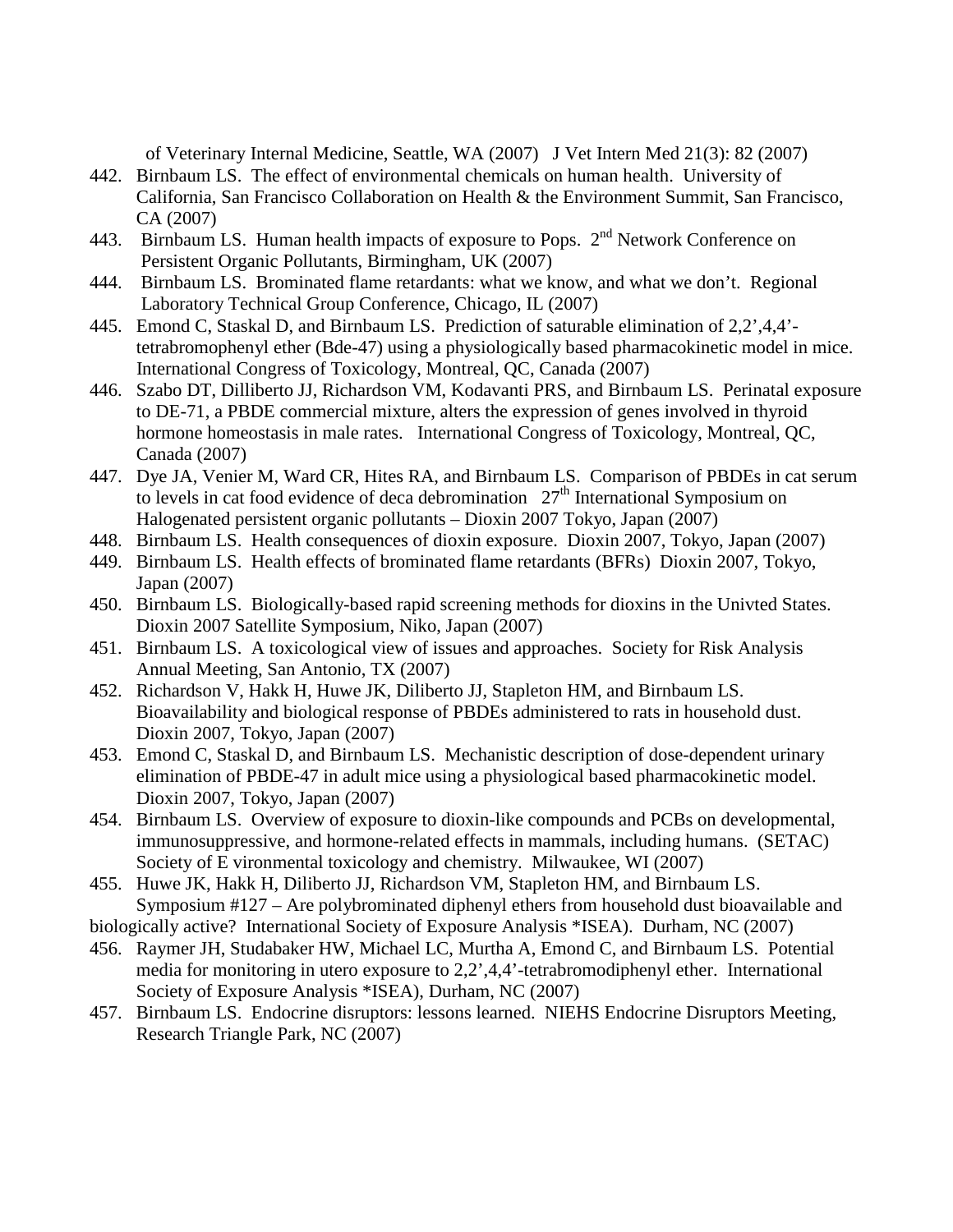- 458. Birnbaum LS. Overview of exposure to dioxin-like compounds and PCBs on developmental, immunosuppressive, and hormone-related in mammals, including humans. Society of Environmental Toxicology and Chemistry (SETAC) Annual Meeting, Milwaukee, WI (2007)
- 459. Staskal D, Birnbaum LS, Webster TF, Stapleton HM, Sweet LI, and Van Den Berg M. A case study on the risks and benefits of decabde, a major brominated flame retardant. Society of

Toxicology Annual meeting 2008. Seattle, WA (2008).

- 460. Emond C, Pelekis M, and Birnbaum LS. Physiologically based pharmacokinetic modeling as a tool for predicting lifetime exposure of PBDE in humans: From infants to elderly. International Dioxin 2008 Meeting, Birmingham, UK (2008)
- 461. Diliberto JJ, Becker J, Jude D, Sirinek L, Patterson DG, Turner W, Landy RB, Hughes T, Staats DA, and Birnbaum LS. Serum levels of dioxin-like compounds in women living in a highly industrialized area of West Virginia. International Dioxin 2008 Meeting, Birmingham,
- UK (2008)
- 462. Staskal D, Birnbaum LS. Screening-level assessment of risk associated with exposure to PBDEs in vehicles. ToxStrategies, Austin, TX and NCEA USEPA, International Dioxin 2008 Meeting, Birmingham, UK (2008)
- 463. Schecter A, Colacino J, Kurunthachalam K, Yun SH, Sjodin A, Needham L, Paepke O, Lohmann N, Birnbaum LS. Increasing levels of PBDEs in US food. International Dioxin 2008 Meeting, Birmingham, UK (2008)
- 464. Diliberto JJ, Becker J, Jude D, Sirinek L, Patterson DG, Turner W, Landy RB, Hughes T, Staats DA, and Birnbaum LS. International Dioxin 2008 Meeting, Birmingham, UK (2008)
- 465. Szabo D, Diliberto JJ, Huwe J, Birnbaum, LS. Toxicokinetics of the sterioisomer specific flame retardant hexabromocyclododecane (HBCD) gamma: effect of dose, time, and repeated exposure. Curriculum in toxicology UNC-CH; US EPA, ORD/NHEERL/ETC, ORD/NCEA, Research Triangle Park, NC; ARS/USDA, Fargo, ND (2008)
- 466. Szabo D, Diliberto JJ, Richardson V, Kodavanti PS, and Birnbaum LS. Effects on hepatic deiodenase 1 and thyroid harmone levels in perinatally exposed rats to a PBDE commercial mixture. Society of Toxicology Annual Meeting, Seattle, WA (2008).
- 467. LaMerrill MA, Birnbaum LS, Cardiff RD, and Threadgill D. Obesity and perinatal TCDD exposure increases mammary tumors in Fvb mice.. Society of Toxicology Annual Meeting, Seattle, WA (2008).
- 468. Haws LC, DeVito MJ, Walker NJ, Birnbaum LS, Unice KM, Harris MA, Tachovsky A, Farland WH, Finley BF, and Staskal D. Development of weighted distribution of reps for dioxin-like compounds: Implications for risk assessment. Society of Toxicology Annual Meeting, Seattle WA (2008).
- 469. LaMerrill MA, Birnbaum LS, Cardiff RD, and Threadgill D. Obesity and perinatal TCDD exposure increases mammary tumor incidence in Fvb mice. Keystone Symposium, Taos, NM (2008)
- 470. Huwe JK, Hakk H, Stapleton HM, Birnbaum LS. Tissue distribution of polybrominated diphenyl ethers in rats following oral exposure and the relationship to body burdens. 18th Annual International Society of Exposure Analysis Conference, Pasadena, CA (2008) Epidemiology 19(6): S76, Suppl. S (2008)
- 471. Kodavanti PS and Birnbaum LS. Overview of current Tefs as it relates to current PCB 2 exposures: What is needed?  $5<sup>th</sup> PCB Workshop$ , Iowa City, IA (2008)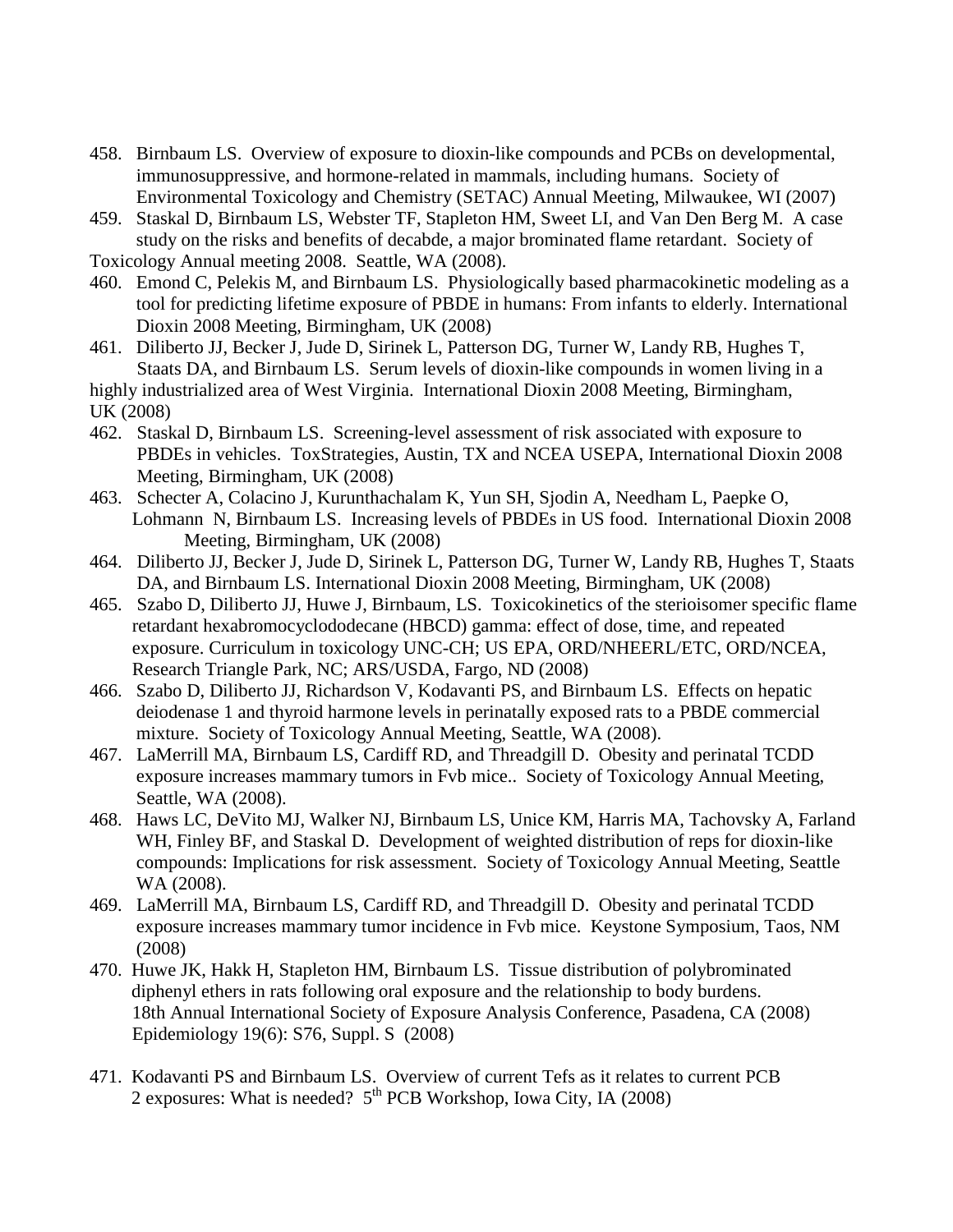- 472. Emond C, Pelekis M, and Birnbaum LS. Populational physiologically based pharmacokinetic modeling as a tool for predicting lifetime exposure of PBDE in humans: from infants to elderly. Dioxin 2008, 28<sup>th</sup> Annual Symposium on Halogenated Persistent Organic Pollutants (POPs), Birmingham, England, UK (2008)
- 473. Szabo DT, Diliberto JJ, and Birnbaum LS. Hexabromocyclododecane gamma (hbcd-γ): tissue disposition and elimination kinetics in mice. Dioxin 2008,  $28<sup>th</sup>$  Annual Symposium on Halogenated Persistent Organic Pollutants (POPs), Birmingham, England, UK (2008)
- 474. Diliberto JJ, Becker J, Jude D, Sirinek L, Patterson DG, Turner W, Landy RB, Hughes TJ, Staats DA, and Birnbaum LS. Cohort study of women in West Virginia: Serum levels of dioxin and dioxin-like compounds. 28<sup>th</sup> International Symposium on Halogenated Persistent Organic Pollutants, Birmingham, UK (2008)
- 475. Emond C, Pelekis M, and Birnbaum LS. Physiologically based pharmacokinetic modeling as a tool for predicting lifetime exposure of PBDE in humans: From infants to elderly. International Dioxin 2008 Meeting, Birmingham, UK (2008)
- 476. Szabo D, Diliberto JJ, and Birnbaum LS. Hexabromocyclododecane gamma (HBCD-y): tissue disposition and elimination kinetics in mice. International Dioxin 2008 Meeting, Birmingham, UK (2008)
- 477. Birnbaum LS. Toxicology and chemistry of dioxins.  $122<sup>nd</sup>$  Annual Association of Analytical Communities Annual Meeting and Exposition, Dallas, TX (2008)
- 478. Birnbaum LS. Brominated flame retardants: What we know and what we don't know. Department of Occupational Medicine, Duke University, Durham, NC (2008)
- 479. Birnbaum LS. Human health impacts of exposure of POPs: unanswered questions. International Dioxin 2008 Meeting, Birmingham, UK (2008)
- 480. Dye JA, Venier M, Hites RA, and Birnbaum LS. The pet connection. Use of pets as sentinels to better integrate data on endocrine health effects of persistent environmental contaminants. Society of Environmental Toxicology and Chemistry Natational Meeting, Tampa, FL (2008)
- 481. Emond C, Pelekis M, and Birnbaum LS. Physilogically based pharmacokinetic modeling as a tool for producing lifetime exposure of PBDEs in humans: from infants to elderly. International Dioxin 2008 Meeting, Birmingham, UK (2008)
- 482. Diliberto JJ, Becker J, Jude D, Dirinek L, Patterson DG, Turner W. Landy RB, Hughes T, Staats DA, and Birnbaum LS. Serum levels of dioxin-like compounds in women living in a highly industrialized area of West Virginia. Baltimore, MD (2008)
- 483. Staskal D, Birnbaum LS. Screening-level assessment of risk associated with exposure to PBDEs in vehicles. ToxStrategies, Austin, TX and NCEA USEPA, Research Triangle Park, NC (2008)
- 484. Schecter A., Colacino J, Kurunthachalam K, Yun SH, Sjodin A, Needham L, Paepke O, Lohmann N, Birnbaum LS. Increasing levels of PBDEs in U.S. food. US EPA Research Triangle Park, NC (2008)
- 485. Emond C, Raymer JH, Garner CE, Studabaker WB, and Birnbaum LS. A physiologically based pharmacokinetic model for developmental exposure to PBDE-47 in rats. ORD, NCEA, US EPA, Research Triangle Park, NC, et al. (2008)
- 486. Szabo, DT, Richardson VM, Ross DG, Diliberto JJ, Kodavanti PRS, and Birnbaum, LS. Effects of perinantal PBDE exposure on hepatic phase I, phase II, phase III, and deiodinase 1 gene expression involved in thyroid hormone metabolism in male rat pups. US EPA, ORD, NHEERL, Research Triangle Park, NC (2008)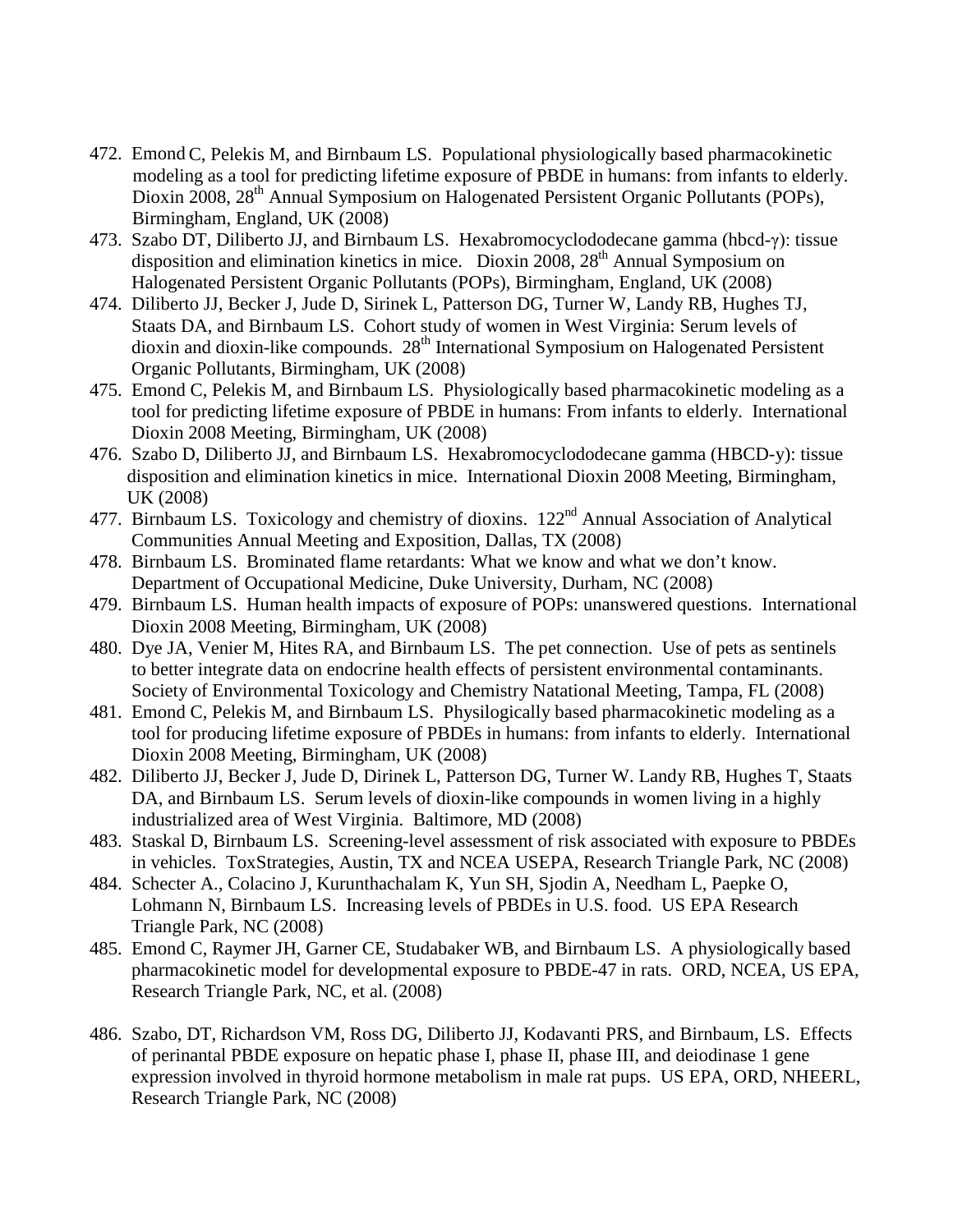- 487. Schecter A., Colacino J, Kurunthachalam K, Yun SH, Paepke O, and Birnbaum LS. Results of a survey show increasing levels of PBDEs in US food. US EPA Research Triangle Park, NC (2008)
- 488. Birnbaum LS. Effects of brominated flame retardants: health and regulations. Brominated Flame Retardants Workshop, Ottawa, Canada (2009).
- 489. Szabo, DT, Diliberto JJ, Huwe J, and Birnbaum LS. Toxicokinetics of the sterioisomer specific flame retardant hexabromocyclododecane (Hbcd) gamma: effect of dose, time, repeated, intravenous, and developmental exposure. Brominated Flame Retardants Workshop, Ottawa, Canada (2009).
- 490. Schecter A., Colacino J, Kurunthachalam K, Yun SH, Harris TR, Paepke O, and Birnbaum LS. Trends in polybrominated diphenyl ether levels in breast milk, blood and food from the United States. Brominated Flame Retardants Workshop, Ottawa, Canada (2009).
- 491. Shields LE, Staskel D, Ray R, Birnbaum LS and Scheibe RR. Evaluation of risk trade-offs in passenger compartment fire retardant usage – a case study. To be presented in Detroit on one of the Congress days, April 20-23, 2009
- 492. La Merrill M, Harper R, Birnbaum LS, Cardiff RD, and Threadgill DW. Maternal dioxin exposure combined with a diet high in fat increases mammary cancer. 5th Copenhagen workshop on endocrine disruptors (2009).
- 493. BirnbaumLS. Integrating toxicology and epidemiology for risk assessment toxicokinetics of the diastereomer specific flame retardant hexabromocyclododecane: effect of dose, time, and repeated exposure. Dioxin (2009)
- 494. Birnbaum LS, Jing C. Dioxin exposure study. Dioxin (2009)
- 495. Staskal D, Birnbaum LS, DenisonMS. The AhR and mechanisms of toxicity. Dioxin (2009)
- 496. Schecter A., Birbaum LS. Polybrominated diphenyl ethers, organochlorine pesticides, polychlorinated biphenyls and perfluorinated compounds in composite samples of United States food. Dioxin (2009)
- 497. Schecter A., Birbaum LS. POPs in food and feed (levels and trends). Dioxin (2009)
- 498. Birbaum LS. Old vs. new persistent organic pollutants (POPs) some exposure surprises. Intl. Society for Exposure Science Annual Meeting (2009)
- 499. Schecter A, Bass N, Calafat A, Kato K, Colacino J, Harris TR, Gent T, Malla S, Birnbaum LS. Polyfluoroalkyl compounds (PFCs) in Texas children from birth through 12 years of age. Society of Toxicology Annual Meeting (2012).
- 500. Wikoff DS, Devito MJ, Walker NJ, Hixon, Harris TR, Tachovsky, Birnbaum LS, Haws LC. Application of machine learning in the development of a weighting framework for evaluating estimates of relative potency for dioxin-like compounds. Society of Toxicology Annual Meeting (2012).
- 501. Birnbaum LS, Schecter A, Szabo DT, Colacino JA, Gent T, Bass N, Paepke O, Hynan LS, Harris TR, Malla S. Hexabromocyclododecane (HBCD) stereoisomers in U.S. food and adult daily dietary intake. Society of Toxicology Annual Meeting (2012).
- 502. Szabo DT, Shah R, Birnbaum LS. 'Omics and mixtures in developmental neurotoxicology risk assessment. Environmentally Triggered Neurodevelopmental Disorders Meeting (2011).
- 503. Blum A, Babrauskas V, Fuoco R, Birnbaum LS. Risk-benefit assessment of flame retardant chemicals. Society of Toxicology Annual Meeting (2012).
- 504. Szabo DT, Shah RR, Birnbaum LS. A transcriptomics approach using HBCD to prioritize chemicals and mixtures for developmental neurotoxicity risk assessment. Society of Toxicology